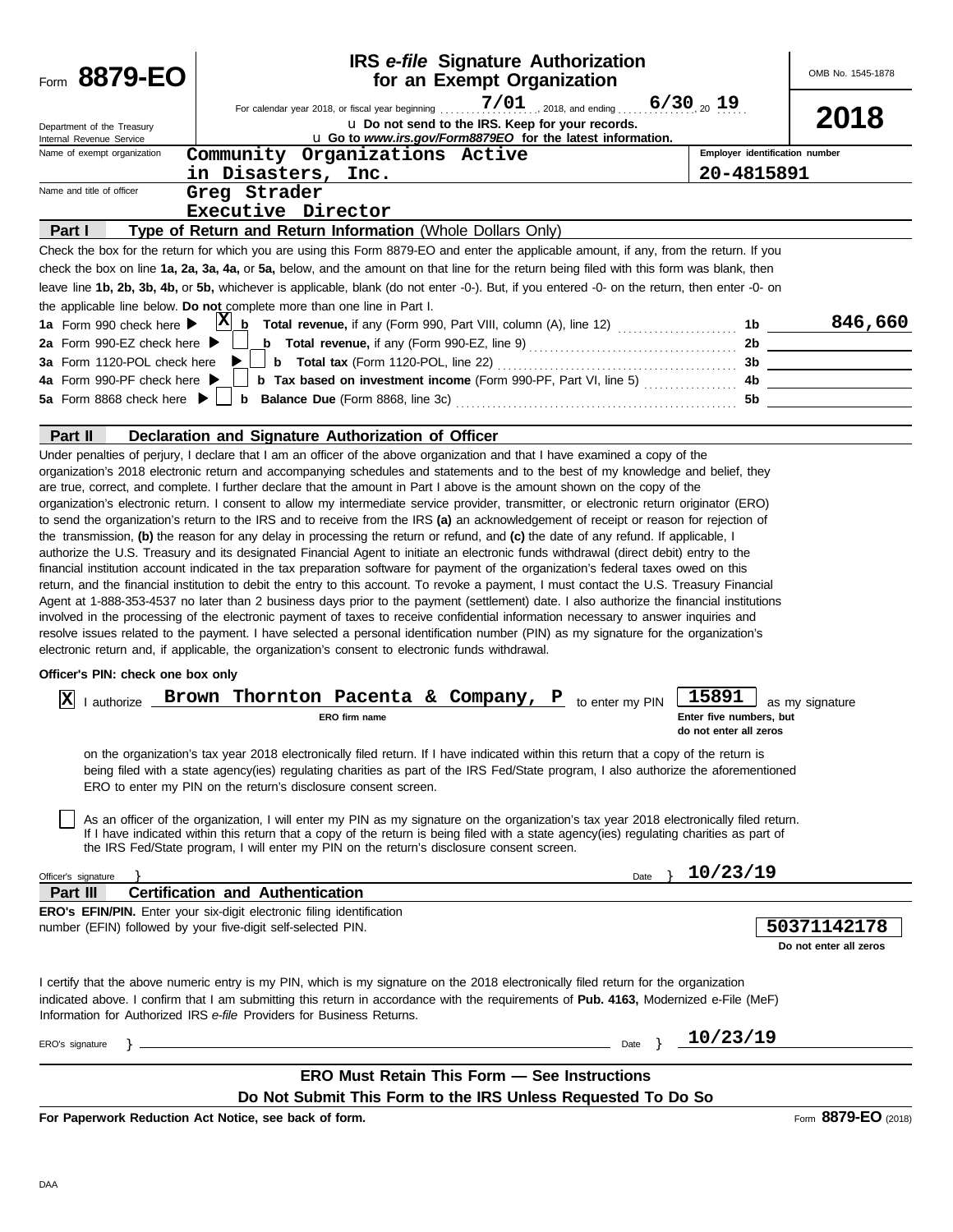#### Department of the Treasury

# **990 1990 2018 Depending Solution Solution Solution Script Script Script Script Script Prom Income Tax 1947(a)(1)** of the Internal Revenue Code (except private foundations)

u **Do not enter social security numbers on this form as it may be made public. Open to Public**

OMB No. 1545-0047

|                       | ZUIO |  |
|-----------------------|------|--|
| <b>Open to Public</b> |      |  |
| Inspection            |      |  |

|                                | Internal Revenue Service                                                                                             |                            |                                          |       |                                                                              |                      | <b>u</b> Go to www.irs.gov/Form990 for instructions and the latest information.                                                            |     |          |                                               |                           | <b>Inspection</b>                                                                                                                                                          |
|--------------------------------|----------------------------------------------------------------------------------------------------------------------|----------------------------|------------------------------------------|-------|------------------------------------------------------------------------------|----------------------|--------------------------------------------------------------------------------------------------------------------------------------------|-----|----------|-----------------------------------------------|---------------------------|----------------------------------------------------------------------------------------------------------------------------------------------------------------------------|
|                                |                                                                                                                      |                            |                                          |       |                                                                              |                      | For the 2018 calendar year, or tax year beginning $07/01/18$ , and ending $06/30/19$                                                       |     |          |                                               |                           |                                                                                                                                                                            |
|                                | C Name of organization<br>D Employer identification number<br>Community Organizations Active<br>Check if applicable: |                            |                                          |       |                                                                              |                      |                                                                                                                                            |     |          |                                               |                           |                                                                                                                                                                            |
|                                | Address change                                                                                                       | in Disasters, Inc.         |                                          |       |                                                                              |                      |                                                                                                                                            |     |          |                                               |                           |                                                                                                                                                                            |
|                                |                                                                                                                      |                            | Doing business as                        |       |                                                                              |                      |                                                                                                                                            |     |          |                                               |                           | 20-4815891                                                                                                                                                                 |
|                                | Name change                                                                                                          |                            |                                          |       | Number and street (or P.O. box if mail is not delivered to street address)   |                      |                                                                                                                                            |     |          | Room/suite                                    | <b>E</b> Telephone number |                                                                                                                                                                            |
|                                | Initial return                                                                                                       |                            |                                          |       | 1301 W Government Street                                                     |                      |                                                                                                                                            |     |          |                                               |                           | 850-444-7135                                                                                                                                                               |
|                                | Final return/                                                                                                        |                            |                                          |       | City or town, state or province, country, and ZIP or foreign postal code     |                      |                                                                                                                                            |     |          |                                               |                           |                                                                                                                                                                            |
|                                | terminated                                                                                                           |                            | Pensacola                                |       |                                                                              | FL 32502             |                                                                                                                                            |     |          |                                               | G Gross receipts \$       | 846,660                                                                                                                                                                    |
|                                | Amended return                                                                                                       |                            | F Name and address of principal officer: |       |                                                                              |                      |                                                                                                                                            |     |          |                                               |                           |                                                                                                                                                                            |
|                                | Application pending                                                                                                  |                            | Greg Strader                             |       |                                                                              |                      |                                                                                                                                            |     |          | H(a) Is this a group return for subordinates? |                           | X No<br>Yes                                                                                                                                                                |
|                                |                                                                                                                      |                            |                                          |       | 1301 W. Government Street                                                    |                      |                                                                                                                                            |     |          | H(b) Are all subordinates included?           |                           | Yes<br>No                                                                                                                                                                  |
|                                |                                                                                                                      |                            | Pensacola                                |       |                                                                              |                      | FL 32502                                                                                                                                   |     |          |                                               |                           | If "No," attach a list. (see instructions)                                                                                                                                 |
|                                |                                                                                                                      |                            |                                          |       |                                                                              |                      |                                                                                                                                            |     |          |                                               |                           |                                                                                                                                                                            |
|                                | Tax-exempt status:                                                                                                   |                            | $ \mathbf{X} $ 501(c)(3)                 |       | 501(c) $($ $)$ $($ $)$ $($ (insert no.)                                      |                      | 4947(a)(1) or                                                                                                                              | 527 |          |                                               |                           |                                                                                                                                                                            |
|                                | Website: U                                                                                                           |                            |                                          |       | www.bereadyalliance.org/                                                     |                      |                                                                                                                                            |     |          | H(c) Group exemption number LI                |                           |                                                                                                                                                                            |
|                                | K Form of organization:                                                                                              |                            | $\mathbf{X}$ Corporation                 | Trust | Association                                                                  | Other <b>u</b>       |                                                                                                                                            |     |          | L Year of formation: 2006                     |                           | <b>M</b> State of legal domicile: $\mathbf{FL}$                                                                                                                            |
|                                | Part I                                                                                                               | <b>Summary</b>             |                                          |       |                                                                              |                      |                                                                                                                                            |     |          |                                               |                           |                                                                                                                                                                            |
|                                |                                                                                                                      |                            |                                          |       |                                                                              |                      |                                                                                                                                            |     |          |                                               |                           |                                                                                                                                                                            |
|                                |                                                                                                                      | See Schedule O             |                                          |       |                                                                              |                      |                                                                                                                                            |     |          |                                               |                           |                                                                                                                                                                            |
|                                |                                                                                                                      |                            |                                          |       |                                                                              |                      |                                                                                                                                            |     |          |                                               |                           |                                                                                                                                                                            |
| Governance                     |                                                                                                                      |                            |                                          |       |                                                                              |                      |                                                                                                                                            |     |          |                                               |                           |                                                                                                                                                                            |
|                                |                                                                                                                      |                            |                                          |       |                                                                              |                      |                                                                                                                                            |     |          |                                               |                           |                                                                                                                                                                            |
|                                |                                                                                                                      |                            |                                          |       |                                                                              |                      | 2 Check this box $\mathbf{u}$   if the organization discontinued its operations or disposed of more than 25% of its net assets.            |     |          |                                               |                           |                                                                                                                                                                            |
| ಳ                              |                                                                                                                      |                            |                                          |       |                                                                              |                      |                                                                                                                                            |     |          |                                               | 3                         | 18                                                                                                                                                                         |
|                                |                                                                                                                      |                            |                                          |       |                                                                              |                      |                                                                                                                                            |     |          |                                               | 4                         | 18                                                                                                                                                                         |
| <b>Activities</b>              |                                                                                                                      |                            |                                          |       |                                                                              |                      |                                                                                                                                            |     |          |                                               | 5                         | $\mathbf 0$                                                                                                                                                                |
|                                |                                                                                                                      |                            |                                          |       | 6 Total number of volunteers (estimate if necessary)                         |                      |                                                                                                                                            |     |          |                                               | 6                         | 1211                                                                                                                                                                       |
|                                |                                                                                                                      |                            |                                          |       |                                                                              |                      |                                                                                                                                            |     |          |                                               | 7a                        | 2,069                                                                                                                                                                      |
|                                |                                                                                                                      |                            |                                          |       |                                                                              |                      |                                                                                                                                            |     |          |                                               | 7b                        |                                                                                                                                                                            |
|                                |                                                                                                                      |                            |                                          |       |                                                                              |                      |                                                                                                                                            |     |          | Prior Year                                    |                           | Current Year                                                                                                                                                               |
|                                |                                                                                                                      |                            |                                          |       |                                                                              |                      |                                                                                                                                            |     |          |                                               | 241,113                   | 352,899                                                                                                                                                                    |
| Revenue                        |                                                                                                                      |                            |                                          |       |                                                                              |                      |                                                                                                                                            |     |          |                                               | 447,657                   | 459,459                                                                                                                                                                    |
|                                |                                                                                                                      |                            |                                          |       |                                                                              |                      |                                                                                                                                            |     | $-2,910$ | 67                                            |                           |                                                                                                                                                                            |
|                                |                                                                                                                      |                            |                                          |       |                                                                              |                      |                                                                                                                                            |     |          |                                               |                           | 34,235                                                                                                                                                                     |
|                                |                                                                                                                      |                            |                                          |       |                                                                              |                      | 11 Other revenue (Part VIII, column (A), lines 5, 6d, 8c, 9c, 10c, and 11e)                                                                |     |          |                                               | 4,442                     |                                                                                                                                                                            |
|                                |                                                                                                                      |                            |                                          |       |                                                                              |                      | 12 Total revenue - add lines 8 through 11 (must equal Part VIII, column (A), line 12)                                                      |     |          |                                               | 690,302                   | 846,660                                                                                                                                                                    |
|                                |                                                                                                                      |                            |                                          |       | 13 Grants and similar amounts paid (Part IX, column (A), lines 1-3)          |                      |                                                                                                                                            |     |          |                                               |                           |                                                                                                                                                                            |
|                                |                                                                                                                      |                            |                                          |       | 14 Benefits paid to or for members (Part IX, column (A), line 4)             |                      |                                                                                                                                            |     |          |                                               |                           |                                                                                                                                                                            |
|                                |                                                                                                                      |                            |                                          |       |                                                                              |                      | 15 Salaries, other compensation, employee benefits (Part IX, column (A), lines 5-10)                                                       |     |          |                                               | 235,198                   | 254,670                                                                                                                                                                    |
| Expenses                       |                                                                                                                      |                            |                                          |       |                                                                              |                      |                                                                                                                                            |     |          |                                               |                           | 0                                                                                                                                                                          |
|                                |                                                                                                                      |                            |                                          |       |                                                                              |                      |                                                                                                                                            |     |          |                                               |                           |                                                                                                                                                                            |
|                                |                                                                                                                      |                            |                                          |       | 17 Other expenses (Part IX, column (A), lines 11a-11d, 11f-24e)              |                      |                                                                                                                                            |     |          |                                               | 391,398                   | 457,868                                                                                                                                                                    |
|                                |                                                                                                                      |                            |                                          |       | 18 Total expenses. Add lines 13-17 (must equal Part IX, column (A), line 25) |                      |                                                                                                                                            |     |          |                                               | 626,596                   | 712,538                                                                                                                                                                    |
|                                |                                                                                                                      |                            |                                          |       |                                                                              |                      |                                                                                                                                            |     |          |                                               | 63,706                    | 134,122                                                                                                                                                                    |
|                                |                                                                                                                      |                            |                                          |       | 19 Revenue less expenses. Subtract line 18 from line 12                      |                      |                                                                                                                                            |     |          | Beginning of Current Year                     |                           | End of Year                                                                                                                                                                |
| Net Assets or<br>Fund Balances | 20 Total assets (Part X, line 16)                                                                                    |                            |                                          |       |                                                                              |                      |                                                                                                                                            |     |          |                                               | 1,547,501                 | 1,599,137                                                                                                                                                                  |
|                                |                                                                                                                      |                            |                                          |       |                                                                              |                      |                                                                                                                                            |     |          |                                               | 1,100,500                 | 1,018,014                                                                                                                                                                  |
|                                | 21 Total liabilities (Part X, line 26)                                                                               |                            |                                          |       |                                                                              |                      |                                                                                                                                            |     |          |                                               | 447,001                   | 581,123                                                                                                                                                                    |
|                                |                                                                                                                      |                            |                                          |       | 22 Net assets or fund balances. Subtract line 21 from line 20                |                      |                                                                                                                                            |     |          |                                               |                           |                                                                                                                                                                            |
|                                | Part II                                                                                                              |                            | <b>Signature Block</b>                   |       |                                                                              |                      |                                                                                                                                            |     |          |                                               |                           |                                                                                                                                                                            |
|                                |                                                                                                                      |                            |                                          |       |                                                                              |                      |                                                                                                                                            |     |          |                                               |                           | Under penalties of perjury, I declare that I have examined this return, including accompanying schedules and statements, and to the best of my knowledge and belief, it is |
|                                |                                                                                                                      |                            |                                          |       |                                                                              |                      | true, correct, and complete. Declaration of preparer (other than officer) is based on all information of which preparer has any knowledge. |     |          |                                               |                           |                                                                                                                                                                            |
|                                |                                                                                                                      |                            |                                          |       |                                                                              |                      |                                                                                                                                            |     |          |                                               |                           |                                                                                                                                                                            |
| <b>Sign</b>                    |                                                                                                                      | Signature of officer       |                                          |       |                                                                              |                      |                                                                                                                                            |     |          |                                               | Date                      |                                                                                                                                                                            |
| Here                           |                                                                                                                      |                            | Greg Strader                             |       |                                                                              |                      |                                                                                                                                            |     |          | Executive Director                            |                           |                                                                                                                                                                            |
|                                |                                                                                                                      |                            | Type or print name and title             |       |                                                                              |                      |                                                                                                                                            |     |          |                                               |                           |                                                                                                                                                                            |
|                                |                                                                                                                      | Print/Type preparer's name |                                          |       |                                                                              | Preparer's signature |                                                                                                                                            |     |          | Date                                          |                           | PTIN                                                                                                                                                                       |
| Paid                           |                                                                                                                      |                            |                                          |       |                                                                              |                      |                                                                                                                                            |     |          |                                               | Check                     |                                                                                                                                                                            |
|                                |                                                                                                                      | Michael D. Thornton        |                                          |       |                                                                              |                      |                                                                                                                                            |     |          |                                               |                           | self-employed<br>P00150049                                                                                                                                                 |
|                                | Preparer<br>Firm's name                                                                                              |                            | Brown                                    |       |                                                                              |                      | Thornton Pacenta & Company,                                                                                                                |     | PA       |                                               | Firm's $EIN$ }            | 59-3478013                                                                                                                                                                 |
|                                | <b>Use Only</b><br>P.O. Box 12484                                                                                    |                            |                                          |       |                                                                              |                      |                                                                                                                                            |     |          |                                               |                           |                                                                                                                                                                            |
|                                | Firm's address                                                                                                       |                            |                                          |       | Pensacola, FL                                                                | 32591                |                                                                                                                                            |     |          |                                               | Phone no.                 | 850-434-3146                                                                                                                                                               |
|                                | May the IRS discuss this return with the preparer shown above? (see instructions)                                    |                            |                                          |       |                                                                              |                      |                                                                                                                                            |     |          |                                               |                           | $ \mathbf{X} $ Yes<br>  No                                                                                                                                                 |

| Sign       |                                                                                       | Signature of officer       |                              |  |  |                                                                                   |  |            |           |      |              | Date          |              |      |
|------------|---------------------------------------------------------------------------------------|----------------------------|------------------------------|--|--|-----------------------------------------------------------------------------------|--|------------|-----------|------|--------------|---------------|--------------|------|
| Here       |                                                                                       | Greg                       | Strader                      |  |  |                                                                                   |  |            | Executive |      |              | Director      |              |      |
|            |                                                                                       |                            | Type or print name and title |  |  |                                                                                   |  |            |           |      |              |               |              |      |
|            |                                                                                       | Print/Type preparer's name |                              |  |  | Preparer's signature                                                              |  |            |           | Date |              | Check         | PTIN         |      |
| Paid       | Michael D. Thornton                                                                   |                            |                              |  |  |                                                                                   |  |            |           |      |              | self-employed | P00150049    |      |
| Preparer   | Firm's name                                                                           |                            |                              |  |  | Brown Thornton Pacenta                                                            |  | & Company, | <b>PA</b> |      | Firm's $EIN$ |               | 59-3478013   |      |
| Use Only   |                                                                                       |                            | P.O. Box 12484               |  |  |                                                                                   |  |            |           |      |              |               |              |      |
|            | Firm's address                                                                        |                            | Pensacola, FL                |  |  | 32591                                                                             |  |            |           |      | Phone no.    |               | 850-434-3146 |      |
|            |                                                                                       |                            |                              |  |  | May the IRS discuss this return with the preparer shown above? (see instructions) |  |            |           |      |              |               | ΙxΙ<br>Yes   | l No |
| <b>DAA</b> | Form 990 (2018)<br>For Paperwork Reduction Act Notice, see the separate instructions. |                            |                              |  |  |                                                                                   |  |            |           |      |              |               |              |      |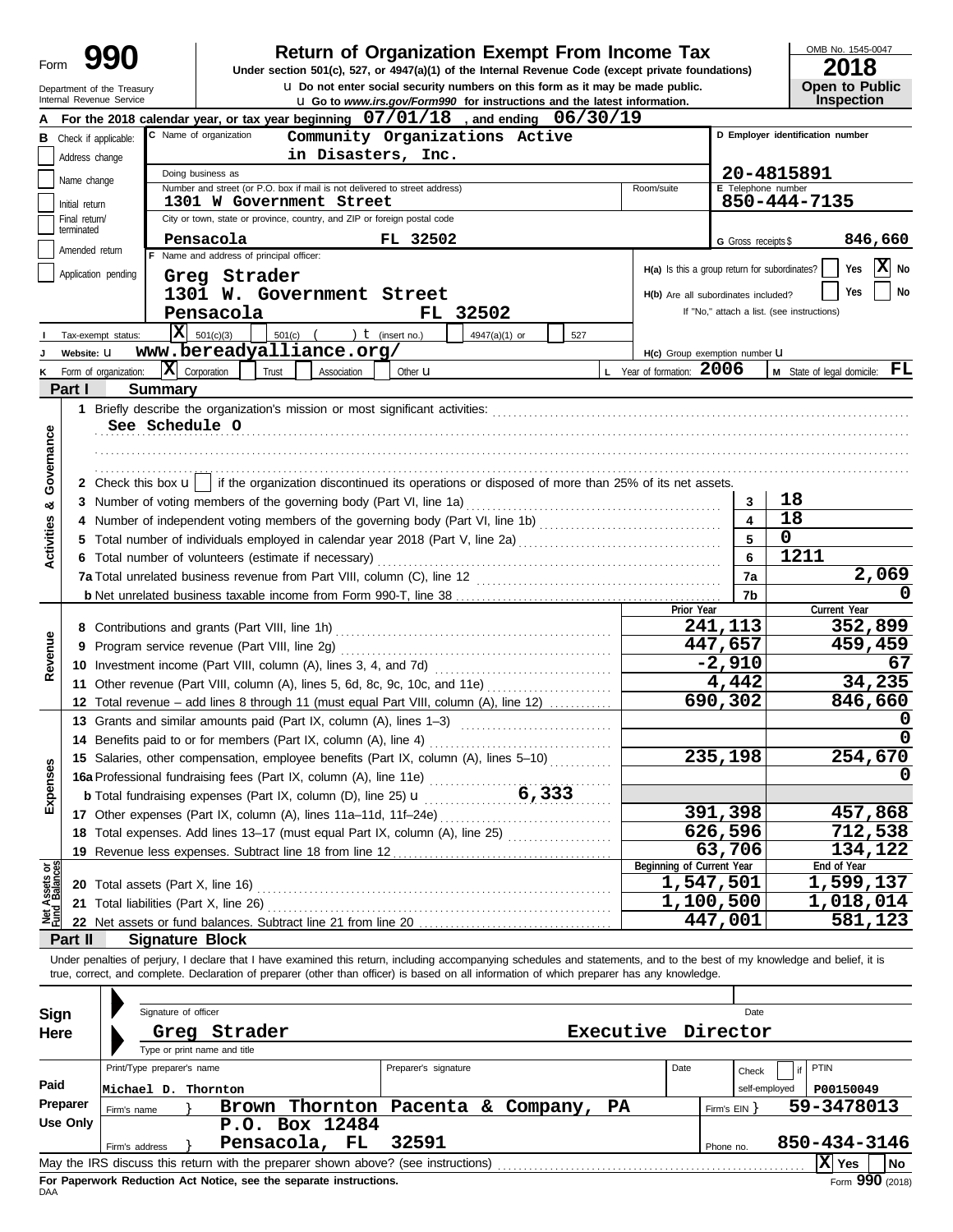|     | Form 990 (2018) Community Organizations Active                                                                                                                                                                                                                                                                                                                                                                                                                                                                                                                                                                                                                                       |         | 20-4815891  | Page 2                |
|-----|--------------------------------------------------------------------------------------------------------------------------------------------------------------------------------------------------------------------------------------------------------------------------------------------------------------------------------------------------------------------------------------------------------------------------------------------------------------------------------------------------------------------------------------------------------------------------------------------------------------------------------------------------------------------------------------|---------|-------------|-----------------------|
|     | <b>Statement of Program Service Accomplishments</b><br>Part III                                                                                                                                                                                                                                                                                                                                                                                                                                                                                                                                                                                                                      |         |             | X                     |
|     | 1 Briefly describe the organization's mission:                                                                                                                                                                                                                                                                                                                                                                                                                                                                                                                                                                                                                                       |         |             |                       |
|     | See Schedule O                                                                                                                                                                                                                                                                                                                                                                                                                                                                                                                                                                                                                                                                       |         |             |                       |
|     |                                                                                                                                                                                                                                                                                                                                                                                                                                                                                                                                                                                                                                                                                      |         |             |                       |
|     |                                                                                                                                                                                                                                                                                                                                                                                                                                                                                                                                                                                                                                                                                      |         |             |                       |
|     |                                                                                                                                                                                                                                                                                                                                                                                                                                                                                                                                                                                                                                                                                      |         |             |                       |
|     | 2 Did the organization undertake any significant program services during the year which were not listed on the                                                                                                                                                                                                                                                                                                                                                                                                                                                                                                                                                                       |         |             |                       |
|     | prior Form 990 or 990-EZ?<br>If "Yes," describe these new services on Schedule O.                                                                                                                                                                                                                                                                                                                                                                                                                                                                                                                                                                                                    |         |             | Yes $ X $ No          |
| 3   | Did the organization cease conducting, or make significant changes in how it conducts, any program                                                                                                                                                                                                                                                                                                                                                                                                                                                                                                                                                                                   |         |             |                       |
|     | services?                                                                                                                                                                                                                                                                                                                                                                                                                                                                                                                                                                                                                                                                            |         |             | Yes $\overline{X}$ No |
|     | If "Yes," describe these changes on Schedule O.                                                                                                                                                                                                                                                                                                                                                                                                                                                                                                                                                                                                                                      |         |             |                       |
|     | Describe the organization's program service accomplishments for each of its three largest program services, as measured by                                                                                                                                                                                                                                                                                                                                                                                                                                                                                                                                                           |         |             |                       |
|     | expenses. Section 501(c)(3) and 501(c)(4) organizations are required to report the amount of grants and allocations to others,                                                                                                                                                                                                                                                                                                                                                                                                                                                                                                                                                       |         |             |                       |
|     | the total expenses, and revenue, if any, for each program service reported.                                                                                                                                                                                                                                                                                                                                                                                                                                                                                                                                                                                                          |         |             |                       |
|     | 4a (Code:                                                                                                                                                                                                                                                                                                                                                                                                                                                                                                                                                                                                                                                                            |         |             | 459, 459              |
|     | a (Code: ) (Expenses \$473,555 including grants of \$9,459 ) (Revenue \$459,459 ) (Revenue \$459,459 ) (Revenue \$459,459 ) (Revenue \$459,459 ) (Revenue \$459,459 ) (Revenue \$459,459 ) (Revenue \$459,459 ) (Revenue \$459,459 ) (Re<br>for low income residents, supported by wrap around services, including case<br>management, financial literacy training, youth character building services<br>and recreation.                                                                                                                                                                                                                                                             |         |             |                       |
|     |                                                                                                                                                                                                                                                                                                                                                                                                                                                                                                                                                                                                                                                                                      |         |             |                       |
|     |                                                                                                                                                                                                                                                                                                                                                                                                                                                                                                                                                                                                                                                                                      |         |             |                       |
|     |                                                                                                                                                                                                                                                                                                                                                                                                                                                                                                                                                                                                                                                                                      |         |             |                       |
|     |                                                                                                                                                                                                                                                                                                                                                                                                                                                                                                                                                                                                                                                                                      |         |             |                       |
|     |                                                                                                                                                                                                                                                                                                                                                                                                                                                                                                                                                                                                                                                                                      |         |             |                       |
|     |                                                                                                                                                                                                                                                                                                                                                                                                                                                                                                                                                                                                                                                                                      |         |             |                       |
|     |                                                                                                                                                                                                                                                                                                                                                                                                                                                                                                                                                                                                                                                                                      |         |             |                       |
|     | disaster coalition, with emphasis on emergency preparedness & public safety<br>education, financial literacy and stability through training, drills and<br>exercises for children, youth, teens and adults and the coordination of<br>Citizen Corps and Community Emergency Response Team (CERT), making the<br>community safer, stronger and better prepared for emergencies of all kinds,<br>enhance economic stability and serve as a force multiplier for Emergency<br>Management.                                                                                                                                                                                               |         |             |                       |
|     |                                                                                                                                                                                                                                                                                                                                                                                                                                                                                                                                                                                                                                                                                      |         |             |                       |
|     |                                                                                                                                                                                                                                                                                                                                                                                                                                                                                                                                                                                                                                                                                      |         |             |                       |
|     |                                                                                                                                                                                                                                                                                                                                                                                                                                                                                                                                                                                                                                                                                      |         |             |                       |
|     | 4c (Code: ) (Expenses \$ 31,827 including grants of \$ ) (Revenue \$ ) (Revenue \$ ) (Revenue \$ ) (Revenue \$ ) (Revenue \$ ) (Revenue \$ ) (Revenue \$ ) (Revenue \$ ) (Revenue \$ ) (Revenue \$ ) (Revenue $\frac{1}{2}$ ) (Revenue $\frac{1}{2$<br>individuals and families impacted by emergencies or disaster through a<br>community based disaster coalition responsible for volunteers and donations<br>that includes providing childcare for first responders, provision of<br>emergency services for persons with disabilities, the homebound and others with functional needs like language barriers and coordinate volunteers and<br>donations during major emergencies. |         |             |                       |
|     |                                                                                                                                                                                                                                                                                                                                                                                                                                                                                                                                                                                                                                                                                      |         |             |                       |
|     |                                                                                                                                                                                                                                                                                                                                                                                                                                                                                                                                                                                                                                                                                      |         |             |                       |
|     |                                                                                                                                                                                                                                                                                                                                                                                                                                                                                                                                                                                                                                                                                      |         |             |                       |
|     | 4d Other program services (Describe in Schedule O.)<br>128,089 including grants of \$<br>(Expenses \$                                                                                                                                                                                                                                                                                                                                                                                                                                                                                                                                                                                |         | (Revenue \$ |                       |
|     | 4e Total program service expenses u                                                                                                                                                                                                                                                                                                                                                                                                                                                                                                                                                                                                                                                  | 659,592 |             |                       |
| DAA |                                                                                                                                                                                                                                                                                                                                                                                                                                                                                                                                                                                                                                                                                      |         |             | Form 990 (2018)       |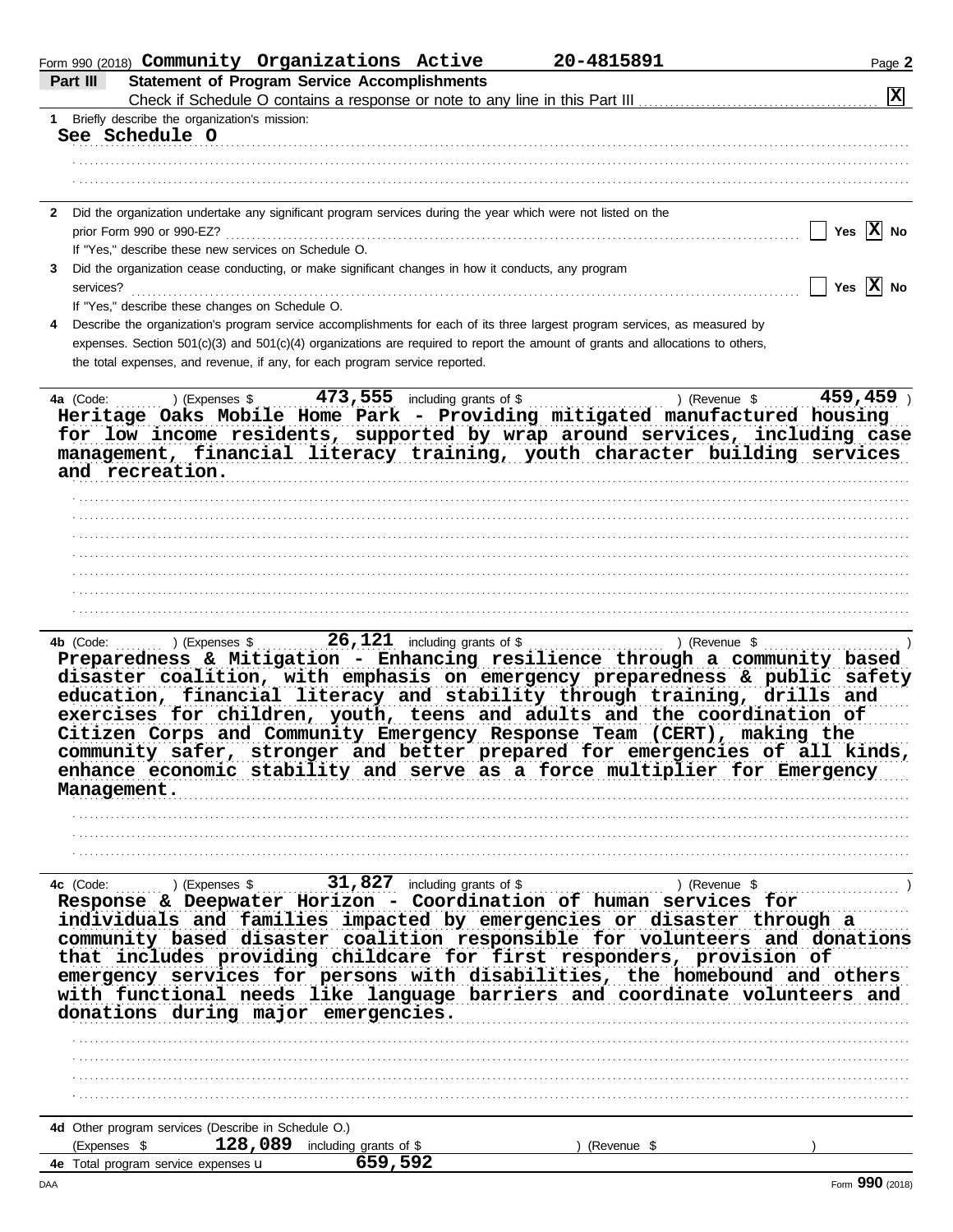Form 990 (2018) Page **3 Community Organizations Active 20-4815891**

**Part IV Checklist of Required Schedules**

|     | oncennor or neganea ocheaale.                                                                                                                                                                                                   |                 |     |     |
|-----|---------------------------------------------------------------------------------------------------------------------------------------------------------------------------------------------------------------------------------|-----------------|-----|-----|
|     |                                                                                                                                                                                                                                 |                 | Yes | No. |
| 1   | Is the organization described in section $501(c)(3)$ or $4947(a)(1)$ (other than a private foundation)? If "Yes,"                                                                                                               |                 | x   |     |
|     | complete Schedule A                                                                                                                                                                                                             | 1               | X   |     |
| 2   | Is the organization required to complete Schedule B, Schedule of Contributors (see instructions)?                                                                                                                               | $\mathbf{2}$    |     |     |
| 3   | Did the organization engage in direct or indirect political campaign activities on behalf of or in opposition to                                                                                                                |                 |     |     |
|     | candidates for public office? If "Yes," complete Schedule C, Part I                                                                                                                                                             | 3               |     | x   |
| 4   | Section 501(c)(3) organizations. Did the organization engage in lobbying activities, or have a section 501(h)                                                                                                                   |                 |     | X   |
|     | election in effect during the tax year? If "Yes," complete Schedule C, Part II                                                                                                                                                  | 4               |     |     |
| 5   | Is the organization a section $501(c)(4)$ , $501(c)(5)$ , or $501(c)(6)$ organization that receives membership dues,                                                                                                            |                 |     | X   |
|     | assessments, or similar amounts as defined in Revenue Procedure 98-19? If "Yes," complete Schedule C, Part III                                                                                                                  | 5               |     |     |
| 6   | Did the organization maintain any donor advised funds or any similar funds or accounts for which donors                                                                                                                         |                 |     |     |
|     | have the right to provide advice on the distribution or investment of amounts in such funds or accounts? If                                                                                                                     |                 |     | x   |
|     | "Yes," complete Schedule D, Part I                                                                                                                                                                                              | 6               |     |     |
| 7   | Did the organization receive or hold a conservation easement, including easements to preserve open space,                                                                                                                       |                 |     | X   |
|     | the environment, historic land areas, or historic structures? If "Yes," complete Schedule D, Part II                                                                                                                            | 7               |     |     |
| 8   | Did the organization maintain collections of works of art, historical treasures, or other similar assets? If "Yes,"                                                                                                             |                 |     | x   |
|     | complete Schedule D, Part III                                                                                                                                                                                                   | 8               |     |     |
| 9   | Did the organization report an amount in Part X, line 21, for escrow or custodial account liability, serve as a<br>custodian for amounts not listed in Part X; or provide credit counseling, debt management, credit repair, or |                 |     |     |
|     | debt negotiation services? If "Yes," complete Schedule D, Part IV                                                                                                                                                               | 9               |     | x   |
|     |                                                                                                                                                                                                                                 |                 |     |     |
| 10  | Did the organization, directly or through a related organization, hold assets in temporarily restricted<br>endowments, permanent endowments, or quasi-endowments? If "Yes," complete Schedule D, Part V                         | 10              |     | x   |
| 11  | If the organization's answer to any of the following questions is "Yes," then complete Schedule D, Parts VI,                                                                                                                    |                 |     |     |
|     | VII, VIII, IX, or X as applicable.                                                                                                                                                                                              |                 |     |     |
| a   | Did the organization report an amount for land, buildings, and equipment in Part X, line 10? If "Yes,"                                                                                                                          |                 |     |     |
|     | complete Schedule D, Part VI                                                                                                                                                                                                    | 11a             | x   |     |
| b   | Did the organization report an amount for investments—other securities in Part X, line 12 that is 5% or more                                                                                                                    |                 |     |     |
|     | of its total assets reported in Part X, line 16? If "Yes," complete Schedule D, Part VII                                                                                                                                        | 11b             |     | x   |
| c   | Did the organization report an amount for investments—program related in Part X, line 13 that is 5% or more                                                                                                                     |                 |     |     |
|     | of its total assets reported in Part X, line 16? If "Yes," complete Schedule D, Part VIII                                                                                                                                       | 11c             |     | x   |
| d   | Did the organization report an amount for other assets in Part X, line 15 that is 5% or more of its total assets                                                                                                                |                 |     |     |
|     | reported in Part X, line 16? If "Yes," complete Schedule D, Part IX                                                                                                                                                             | 11d             |     | X   |
| е   | Did the organization report an amount for other liabilities in Part X, line 25? If "Yes," complete Schedule D, Part X                                                                                                           | 11e             | x   |     |
| f   | Did the organization's separate or consolidated financial statements for the tax year include a footnote that addresses                                                                                                         |                 |     |     |
|     | the organization's liability for uncertain tax positions under FIN 48 (ASC 740)? If "Yes," complete Schedule D, Part X                                                                                                          | 11f             |     | x   |
| 12a | Did the organization obtain separate, independent audited financial statements for the tax year? If "Yes," complete                                                                                                             |                 |     |     |
|     |                                                                                                                                                                                                                                 | 12a             | x   |     |
| b   | Was the organization included in consolidated, independent audited financial statements for the tax year? If                                                                                                                    |                 |     |     |
|     | "Yes," and if the organization answered "No" to line 12a, then completing Schedule D, Parts XI and XII is optional <i>commension</i>                                                                                            | 12 <sub>b</sub> |     | х   |
| 13  |                                                                                                                                                                                                                                 | 13              |     | X   |
| 14a | Did the organization maintain an office, employees, or agents outside of the United States?                                                                                                                                     | 14a             |     | X   |
| b   | Did the organization have aggregate revenues or expenses of more than \$10,000 from grantmaking,                                                                                                                                |                 |     |     |
|     | fundraising, business, investment, and program service activities outside the United States, or aggregate                                                                                                                       |                 |     |     |
|     | foreign investments valued at \$100,000 or more? If "Yes," complete Schedule F, Parts I and IV                                                                                                                                  | 14b             |     | X   |
| 15  | Did the organization report on Part IX, column (A), line 3, more than \$5,000 of grants or other assistance to or                                                                                                               |                 |     |     |
|     | for any foreign organization? If "Yes," complete Schedule F, Parts II and IV                                                                                                                                                    | 15              |     | X   |
| 16  | Did the organization report on Part IX, column (A), line 3, more than \$5,000 of aggregate grants or other                                                                                                                      |                 |     |     |
|     | assistance to or for foreign individuals? If "Yes," complete Schedule F, Parts III and IV                                                                                                                                       | 16              |     | X   |
| 17  | Did the organization report a total of more than \$15,000 of expenses for professional fundraising services on                                                                                                                  |                 |     |     |
|     |                                                                                                                                                                                                                                 | 17              |     | x   |
| 18  | Did the organization report more than \$15,000 total of fundraising event gross income and contributions on                                                                                                                     |                 |     |     |
|     | Part VIII, lines 1c and 8a? If "Yes," complete Schedule G, Part II                                                                                                                                                              | 18              | X   |     |
| 19  | Did the organization report more than \$15,000 of gross income from gaming activities on Part VIII, line 9a?                                                                                                                    |                 |     |     |
|     |                                                                                                                                                                                                                                 | 19              |     | X   |
| 20a |                                                                                                                                                                                                                                 | 20a             |     | x   |
| b   |                                                                                                                                                                                                                                 | 20b             |     |     |
| 21  | Did the organization report more than \$5,000 of grants or other assistance to any domestic organization or                                                                                                                     |                 |     |     |
|     |                                                                                                                                                                                                                                 | 21              |     | x   |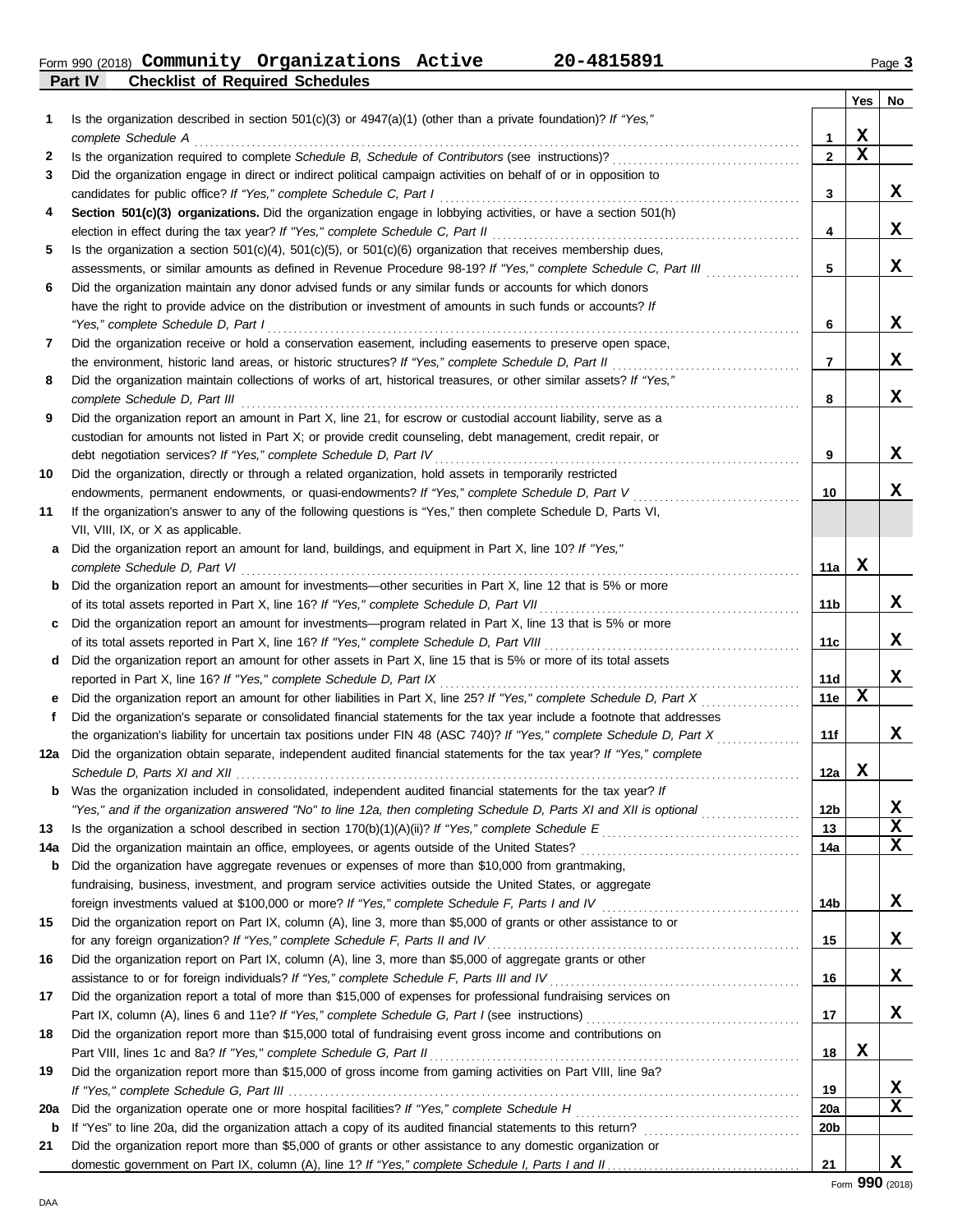Form 990 (2018) Page **4 Community Organizations Active 20-4815891**

**Part IV Checklist of Required Schedules** *(continued)*

|             |                                                                                                                                                     |                 | Yes | No.             |
|-------------|-----------------------------------------------------------------------------------------------------------------------------------------------------|-----------------|-----|-----------------|
| 22          | Did the organization report more than \$5,000 of grants or other assistance to or for domestic individuals on                                       |                 |     |                 |
|             | Part IX, column (A), line 2? If "Yes," complete Schedule I, Parts I and III                                                                         | 22              |     | X               |
| 23          | Did the organization answer "Yes" to Part VII, Section A, line 3, 4, or 5 about compensation of the                                                 |                 |     |                 |
|             | organization's current and former officers, directors, trustees, key employees, and highest compensated                                             |                 |     |                 |
|             | employees? If "Yes," complete Schedule J                                                                                                            | 23              |     | x               |
| 24a         | Did the organization have a tax-exempt bond issue with an outstanding principal amount of more than                                                 |                 |     |                 |
|             | \$100,000 as of the last day of the year, that was issued after December 31, 2002? If "Yes," answer lines 24b                                       |                 |     |                 |
|             | through 24d and complete Schedule K. If "No," go to line 25a                                                                                        | 24a             |     | x               |
| b           | Did the organization invest any proceeds of tax-exempt bonds beyond a temporary period exception?                                                   | 24b             |     |                 |
| c           | Did the organization maintain an escrow account other than a refunding escrow at any time during the year                                           |                 |     |                 |
|             | to defease any tax-exempt bonds?                                                                                                                    | 24c             |     |                 |
| d           | Did the organization act as an "on behalf of" issuer for bonds outstanding at any time during the year?                                             | 24d             |     |                 |
| 25a         | Section 501(c)(3), 501(c)(4), and 501(c)(29) organizations. Did the organization engage in an excess benefit                                        |                 |     |                 |
|             | transaction with a disqualified person during the year? If "Yes," complete Schedule L, Part I                                                       | 25a             |     | X               |
| b           | Is the organization aware that it engaged in an excess benefit transaction with a disqualified person in a prior                                    |                 |     |                 |
|             | year, and that the transaction has not been reported on any of the organization's prior Forms 990 or 990-EZ?                                        | 25 <sub>b</sub> |     | x               |
| 26          | If "Yes," complete Schedule L, Part I<br>Did the organization report any amount on Part X, line 5, 6, or 22 for receivables from or payables to any |                 |     |                 |
|             | current or former officers, directors, trustees, key employees, highest compensated employees, or                                                   |                 |     |                 |
|             | disqualified persons? If "Yes," complete Schedule L, Part II                                                                                        | 26              |     | x               |
| 27          | Did the organization provide a grant or other assistance to an officer, director, trustee, key employee,                                            |                 |     |                 |
|             | substantial contributor or employee thereof, a grant selection committee member, or to a 35% controlled                                             |                 |     |                 |
|             | entity or family member of any of these persons? If "Yes," complete Schedule L, Part III                                                            | 27              |     | x               |
| 28          | Was the organization a party to a business transaction with one of the following parties (see Schedule L,                                           |                 |     |                 |
|             | Part IV instructions for applicable filing thresholds, conditions, and exceptions):                                                                 |                 |     |                 |
| a           | A current or former officer, director, trustee, or key employee? If "Yes," complete Schedule L, Part IV                                             | 28a             |     | x               |
| b           | A family member of a current or former officer, director, trustee, or key employee? If "Yes," complete                                              |                 |     |                 |
|             | Schedule L, Part IV                                                                                                                                 | 28 <sub>b</sub> |     | x               |
| c           | An entity of which a current or former officer, director, trustee, or key employee (or a family member thereof)                                     |                 |     |                 |
|             |                                                                                                                                                     | 28c             |     | X               |
| 29          | Did the organization receive more than \$25,000 in non-cash contributions? If "Yes," complete Schedule M                                            | 29              | X   |                 |
| 30          | Did the organization receive contributions of art, historical treasures, or other similar assets, or qualified                                      |                 |     |                 |
|             | conservation contributions? If "Yes," complete Schedule M                                                                                           | 30              |     | x               |
| 31          | Did the organization liquidate, terminate, or dissolve and cease operations? If "Yes," complete Schedule N, Part I                                  | 31              |     | X               |
| 32          | Did the organization sell, exchange, dispose of, or transfer more than 25% of its net assets? If "Yes,"                                             |                 |     |                 |
|             | complete Schedule N, Part II                                                                                                                        | 32              |     | x               |
| 33          | Did the organization own 100% of an entity disregarded as separate from the organization under Regulations                                          |                 |     |                 |
|             | sections 301.7701-2 and 301.7701-3? If "Yes," complete Schedule R, Part I                                                                           | 33              |     | x               |
| 34          | Was the organization related to any tax-exempt or taxable entity? If "Yes," complete Schedule R, Part II, III,                                      |                 |     |                 |
|             | or IV, and Part V, line 1                                                                                                                           | 34              |     | X<br>X          |
| 35a         |                                                                                                                                                     | 35a             |     |                 |
| b           | If "Yes" to line 35a, did the organization receive any payment from or engage in any transaction with a                                             | 35 <sub>b</sub> |     |                 |
| 36          | Section 501(c)(3) organizations. Did the organization make any transfers to an exempt non-charitable                                                |                 |     |                 |
|             | related organization? If "Yes," complete Schedule R, Part V, line 2                                                                                 | 36              |     | x               |
| 37          | Did the organization conduct more than 5% of its activities through an entity that is not a related organization                                    |                 |     |                 |
|             |                                                                                                                                                     | 37              |     | x               |
| 38          | Did the organization complete Schedule O and provide explanations in Schedule O for Part VI, lines 11b and                                          |                 |     |                 |
|             | 19? Note. All Form 990 filers are required to complete Schedule O.                                                                                  | 38              | X   |                 |
|             | Part V<br><b>Statements Regarding Other IRS Filings and Tax Compliance</b>                                                                          |                 |     |                 |
|             | Check if Schedule O contains a response or note to any line in this Part V                                                                          |                 |     |                 |
|             |                                                                                                                                                     |                 | Yes | No              |
| 1а          | 1<br>Enter the number reported in Box 3 of Form 1096. Enter -0- if not applicable [<br>1a                                                           |                 |     |                 |
| $\mathbf b$ | 0<br>1 <sub>b</sub><br>Enter the number of Forms W-2G included in line 1a. Enter -0- if not applicable                                              |                 |     |                 |
| c           | Did the organization comply with backup withholding rules for reportable payments to vendors and                                                    |                 |     |                 |
|             |                                                                                                                                                     | 1c              |     |                 |
|             |                                                                                                                                                     |                 |     | Form 990 (2018) |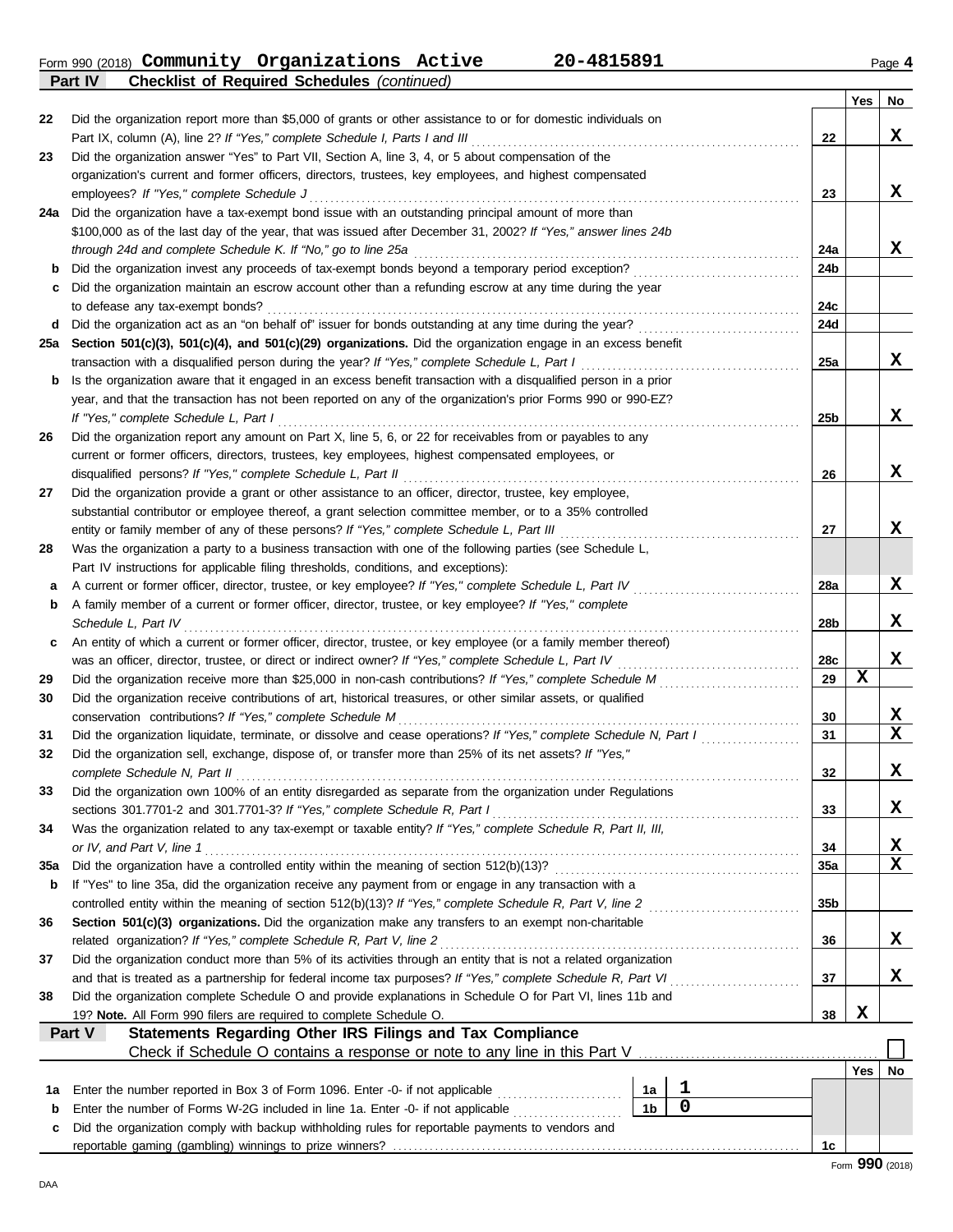|     | Form 990 (2018) Community Organizations Active<br>20-4815891<br>Part V                                                                          |                 |             | Page 5 |
|-----|-------------------------------------------------------------------------------------------------------------------------------------------------|-----------------|-------------|--------|
|     | Statements Regarding Other IRS Filings and Tax Compliance (continued)                                                                           |                 | Yes         | No     |
|     | 2a Enter the number of employees reported on Form W-3, Transmittal of Wage and Tax                                                              |                 |             |        |
|     | 0<br>Statements, filed for the calendar year ending with or within the year covered by this return<br>2a                                        |                 |             |        |
| b   | If at least one is reported on line 2a, did the organization file all required federal employment tax returns?                                  | 2 <sub>b</sub>  |             |        |
|     | Note. If the sum of lines 1a and 2a is greater than 250, you may be required to e-file (see instructions)                                       |                 |             |        |
| За  | Did the organization have unrelated business gross income of \$1,000 or more during the year?                                                   | 3a              | X           |        |
| b   | If "Yes," has it filed a Form 990-T for this year? If "No" to line 3b, provide an explanation in Schedule O                                     | 3 <sub>b</sub>  | $\mathbf x$ |        |
| 4a  | At any time during the calendar year, did the organization have an interest in, or a signature or other authority over,                         |                 |             |        |
|     | a financial account in a foreign country (such as a bank account, securities account, or other financial account)?                              | 4a              |             | x      |
| b   | If "Yes," enter the name of the foreign country: <b>u</b>                                                                                       |                 |             |        |
|     | See instructions for filing requirements for FinCEN Form 114, Report of Foreign Bank and Financial Accounts (FBAR).                             |                 |             |        |
| 5а  |                                                                                                                                                 | 5a              |             | X      |
| b   | Did any taxable party notify the organization that it was or is a party to a prohibited tax shelter transaction?                                | 5 <sub>b</sub>  |             | X      |
| c   | If "Yes" to line 5a or 5b, did the organization file Form 8886-T?                                                                               | 5c              |             |        |
| 6a  | Does the organization have annual gross receipts that are normally greater than \$100,000, and did the                                          |                 |             |        |
|     | organization solicit any contributions that were not tax deductible as charitable contributions?                                                | 6a              |             | X      |
| b   | If "Yes," did the organization include with every solicitation an express statement that such contributions or                                  |                 |             |        |
|     | gifts were not tax deductible?                                                                                                                  | 6b              |             |        |
| 7   | Organizations that may receive deductible contributions under section 170(c).                                                                   |                 |             |        |
| а   | Did the organization receive a payment in excess of \$75 made partly as a contribution and partly for goods                                     |                 |             |        |
|     | and services provided to the payor?                                                                                                             | 7a              |             | X      |
| b   |                                                                                                                                                 | 7b              |             |        |
| c   | Did the organization sell, exchange, or otherwise dispose of tangible personal property for which it was                                        |                 |             |        |
|     | required to file Form 8282?                                                                                                                     | 7c              |             | X      |
| d   | 7d<br>If "Yes," indicate the number of Forms 8282 filed during the year                                                                         |                 |             |        |
| е   |                                                                                                                                                 | 7e              |             | X<br>X |
| f   | Did the organization, during the year, pay premiums, directly or indirectly, on a personal benefit contract?                                    | 7f              |             | X      |
| g   | If the organization received a contribution of qualified intellectual property, did the organization file Form 8899 as required?                | 7g              |             | X      |
| h   | If the organization received a contribution of cars, boats, airplanes, or other vehicles, did the organization file a Form 1098-C?              | 7h              |             |        |
| 8   | Sponsoring organizations maintaining donor advised funds. Did a donor advised fund maintained by the                                            | 8               |             | X      |
| 9   | sponsoring organization have excess business holdings at any time during the year?<br>Sponsoring organizations maintaining donor advised funds. |                 |             |        |
| a   | Did the sponsoring organization make any taxable distributions under section 4966?                                                              | 9a              |             | х      |
| b   | Did the sponsoring organization make a distribution to a donor, donor advisor, or related person?                                               | 9b              |             | X      |
| 10  | Section 501(c)(7) organizations. Enter:                                                                                                         |                 |             |        |
| а   | 10a<br>Initiation fees and capital contributions included on Part VIII, line 12                                                                 |                 |             |        |
| b   | 10 <sub>b</sub><br>Gross receipts, included on Form 990, Part VIII, line 12, for public use of club facilities                                  |                 |             |        |
| 11  | Section 501(c)(12) organizations. Enter:                                                                                                        |                 |             |        |
| а   | Gross income from members or shareholders<br>11a                                                                                                |                 |             |        |
| b   | Gross income from other sources (Do not net amounts due or paid to other sources                                                                |                 |             |        |
|     | 11 <sub>b</sub><br>against amounts due or received from them.)                                                                                  |                 |             |        |
| 12a | Section 4947(a)(1) non-exempt charitable trusts. Is the organization filing Form 990 in lieu of Form 1041?                                      | 12a             |             |        |
| b   | If "Yes," enter the amount of tax-exempt interest received or accrued during the year<br>12 <sub>b</sub>                                        |                 |             |        |
| 13  | Section 501(c)(29) qualified nonprofit health insurance issuers.                                                                                |                 |             |        |
| а   | Is the organization licensed to issue qualified health plans in more than one state?                                                            | 13а             |             |        |
|     | Note. See the instructions for additional information the organization must report on Schedule O.                                               |                 |             |        |
| b   | Enter the amount of reserves the organization is required to maintain by the states in which                                                    |                 |             |        |
|     | 13b                                                                                                                                             |                 |             |        |
| c   | 13 <sub>c</sub><br>Enter the amount of reserves on hand                                                                                         |                 |             |        |
| 14a | Did the organization receive any payments for indoor tanning services during the tax year?                                                      | 14a             |             | x      |
|     | <b>b</b> If "Yes " has it filed a Form 720 to report these payments? If "No " provide an explanation in Schedule O                              | 14 <sub>b</sub> |             |        |

|    | <b>b</b> If "Yes," has it filed a Form 720 to report these payments? If "No," provide an explanation in Schedule O | 14b |   |
|----|--------------------------------------------------------------------------------------------------------------------|-----|---|
| 15 | Is the organization subject to the section 4960 tax on payment(s) of more than \$1,000,000 in remuneration or      |     |   |
|    | excess parachute payment(s) during the year?                                                                       | 15  | X |
|    | If "Yes," see instructions and file Form 4720, Schedule N.                                                         |     |   |
| 16 | Is the organization an educational institution subject to the section 4968 excise tax on net investment income?    | 16  | x |
|    | If "Yes," complete Form 4720, Schedule O.                                                                          |     |   |

**X**

**X**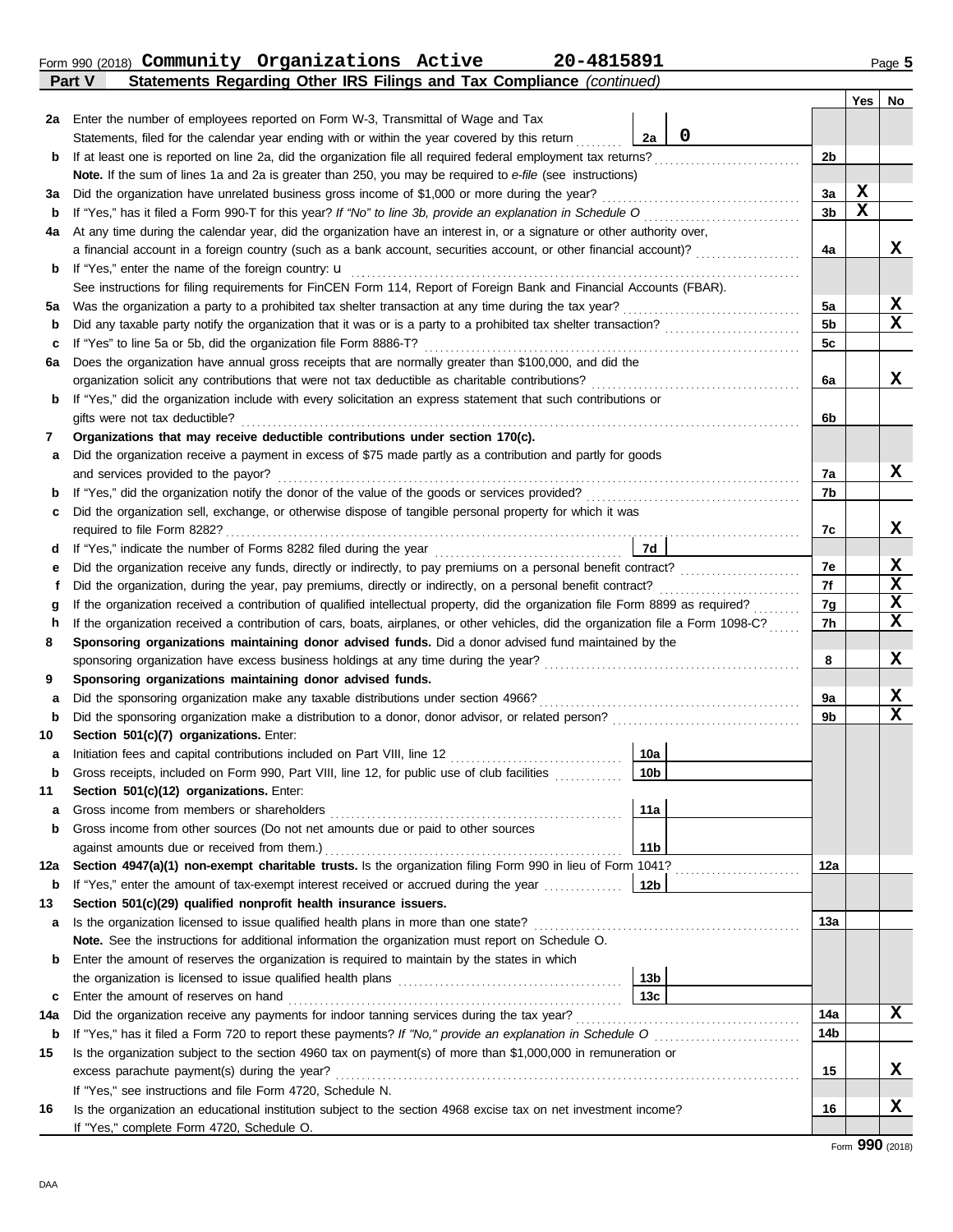#### Form 990 (2018) Page **6 Community Organizations Active 20-4815891**

| <b>Part VI</b> | Governance, Management, and Disclosure For each "Yes" response to lines 2 through 7b below, and for a "No"                |
|----------------|---------------------------------------------------------------------------------------------------------------------------|
|                | response to line 8a, 8b, or 10b below, describe the circumstances, processes, or changes in Schedule O. See instructions. |
|                | $\mathbf{X}$                                                                                                              |
|                | Section A. Governing Body and Management                                                                                  |

|     | conon A. Ooverning Douy and management                                                                                              |    |    |                 |        |                  |
|-----|-------------------------------------------------------------------------------------------------------------------------------------|----|----|-----------------|--------|------------------|
|     |                                                                                                                                     |    | 18 |                 | Yes    | No               |
| 1а  | Enter the number of voting members of the governing body at the end of the tax year                                                 | 1a |    |                 |        |                  |
|     | If there are material differences in voting rights among members of the governing body, or                                          |    |    |                 |        |                  |
|     | if the governing body delegated broad authority to an executive committee or similar                                                |    |    |                 |        |                  |
|     | committee, explain in Schedule O.                                                                                                   |    | 18 |                 |        |                  |
| b   | Enter the number of voting members included in line 1a, above, who are independent                                                  | 1b |    |                 |        |                  |
| 2   | Did any officer, director, trustee, or key employee have a family relationship or a business relationship with                      |    |    |                 |        | X                |
|     | any other officer, director, trustee, or key employee?                                                                              |    |    | 2               |        |                  |
| 3   | Did the organization delegate control over management duties customarily performed by or under the direct                           |    |    |                 |        |                  |
|     | supervision of officers, directors, or trustees, or key employees to a management company or other person?                          |    |    | 3<br>4          |        | X<br>$\mathbf x$ |
| 4   | Did the organization make any significant changes to its governing documents since the prior Form 990 was filed?                    |    |    | 5               |        | X                |
| 5   | Did the organization become aware during the year of a significant diversion of the organization's assets?                          |    |    |                 |        | $\mathbf x$      |
| 6   | Did the organization have members or stockholders?                                                                                  |    |    | 6               |        |                  |
| 7a  | Did the organization have members, stockholders, or other persons who had the power to elect or appoint                             |    |    |                 |        |                  |
|     | one or more members of the governing body?                                                                                          |    |    | 7a              |        | x                |
| b   | Are any governance decisions of the organization reserved to (or subject to approval by) members,                                   |    |    |                 |        |                  |
|     | stockholders, or persons other than the governing body?                                                                             |    |    | 7b              |        | x                |
| 8   | Did the organization contemporaneously document the meetings held or written actions undertaken during the year by the following:   |    |    |                 |        |                  |
| a   | The governing body?                                                                                                                 |    |    | 8a              | х<br>X |                  |
| b   | Each committee with authority to act on behalf of the governing body?                                                               |    |    | 8b              |        |                  |
| 9   | Is there any officer, director, trustee, or key employee listed in Part VII, Section A, who cannot be reached at                    |    |    | 9               |        | x                |
|     | Section B. Policies (This Section B requests information about policies not required by the Internal Revenue Code.)                 |    |    |                 |        |                  |
|     |                                                                                                                                     |    |    |                 | Yes    | No               |
| 10a | Did the organization have local chapters, branches, or affiliates?                                                                  |    |    | 10a             |        | X                |
| b   | If "Yes," did the organization have written policies and procedures governing the activities of such chapters,                      |    |    |                 |        |                  |
|     | affiliates, and branches to ensure their operations are consistent with the organization's exempt purposes?                         |    |    | 10 <sub>b</sub> |        |                  |
| 11a | Has the organization provided a complete copy of this Form 990 to all members of its governing body before filing the form?         |    |    | 11a             |        | X                |
| b   | Describe in Schedule O the process, if any, used by the organization to review this Form 990.                                       |    |    |                 |        |                  |
| 12a | Did the organization have a written conflict of interest policy? If "No," go to line 13                                             |    |    | 12a             | х      |                  |
| b   | Were officers, directors, or trustees, and key employees required to disclose annually interests that could give rise to conflicts? |    |    | 12 <sub>b</sub> | X      |                  |
| c   | Did the organization regularly and consistently monitor and enforce compliance with the policy? If "Yes,"                           |    |    |                 |        |                  |
|     | describe in Schedule O how this was done                                                                                            |    |    | 12c             | X      |                  |
| 13  | Did the organization have a written whistleblower policy?                                                                           |    |    | 13              | X      |                  |
| 14  | Did the organization have a written document retention and destruction policy?                                                      |    |    | 14              | X      |                  |
| 15  | Did the process for determining compensation of the following persons include a review and approval by                              |    |    |                 |        |                  |
|     | independent persons, comparability data, and contemporaneous substantiation of the deliberation and decision?                       |    |    |                 |        |                  |
| а   |                                                                                                                                     |    |    | 15a             | X      |                  |
| b   | Other officers or key employees of the organization                                                                                 |    |    | 15b             | X      |                  |
|     | If "Yes" to line 15a or 15b, describe the process in Schedule O (see instructions).                                                 |    |    |                 |        |                  |
| 16a | Did the organization invest in, contribute assets to, or participate in a joint venture or similar arrangement                      |    |    |                 |        |                  |
|     | with a taxable entity during the year?                                                                                              |    |    | 16a             |        | X                |
| b   | If "Yes," did the organization follow a written policy or procedure requiring the organization to evaluate its                      |    |    |                 |        |                  |
|     | participation in joint venture arrangements under applicable federal tax law, and take steps to safeguard the                       |    |    |                 |        |                  |
|     |                                                                                                                                     |    |    | 16b             |        |                  |
|     | <b>Section C. Disclosure</b>                                                                                                        |    |    |                 |        |                  |
| 17  | List the states with which a copy of this Form 990 is required to be filed $\mathbf u$ None                                         |    |    |                 |        |                  |
| 18  | Section 6104 requires an organization to make its Forms 1023 (1024 or 1024-A if applicable), 990, and 990-T (Section 501(c)         |    |    |                 |        |                  |
|     | (3)s only) available for public inspection. Indicate how you made these available. Check all that apply.                            |    |    |                 |        |                  |
|     | जि<br>$\overline{r}$<br>l szl                                                                                                       |    |    |                 |        |                  |

 $\overline{X}$  Own website  $\overline{X}$  Another's website  $\overline{X}$  Upon request  $\overline{X}$  Other *(explain in Schedule O)* 

| 19 Describe in Schedule O whether (and if so, how) the organization made its governing documents, conflict of interest policy, and |
|------------------------------------------------------------------------------------------------------------------------------------|
| financial statements available to the public during the tax year.                                                                  |

20 State the name, address, and telephone number of the person who possesses the organization's books and records u

**Greg Strader 1301 W. Government Street**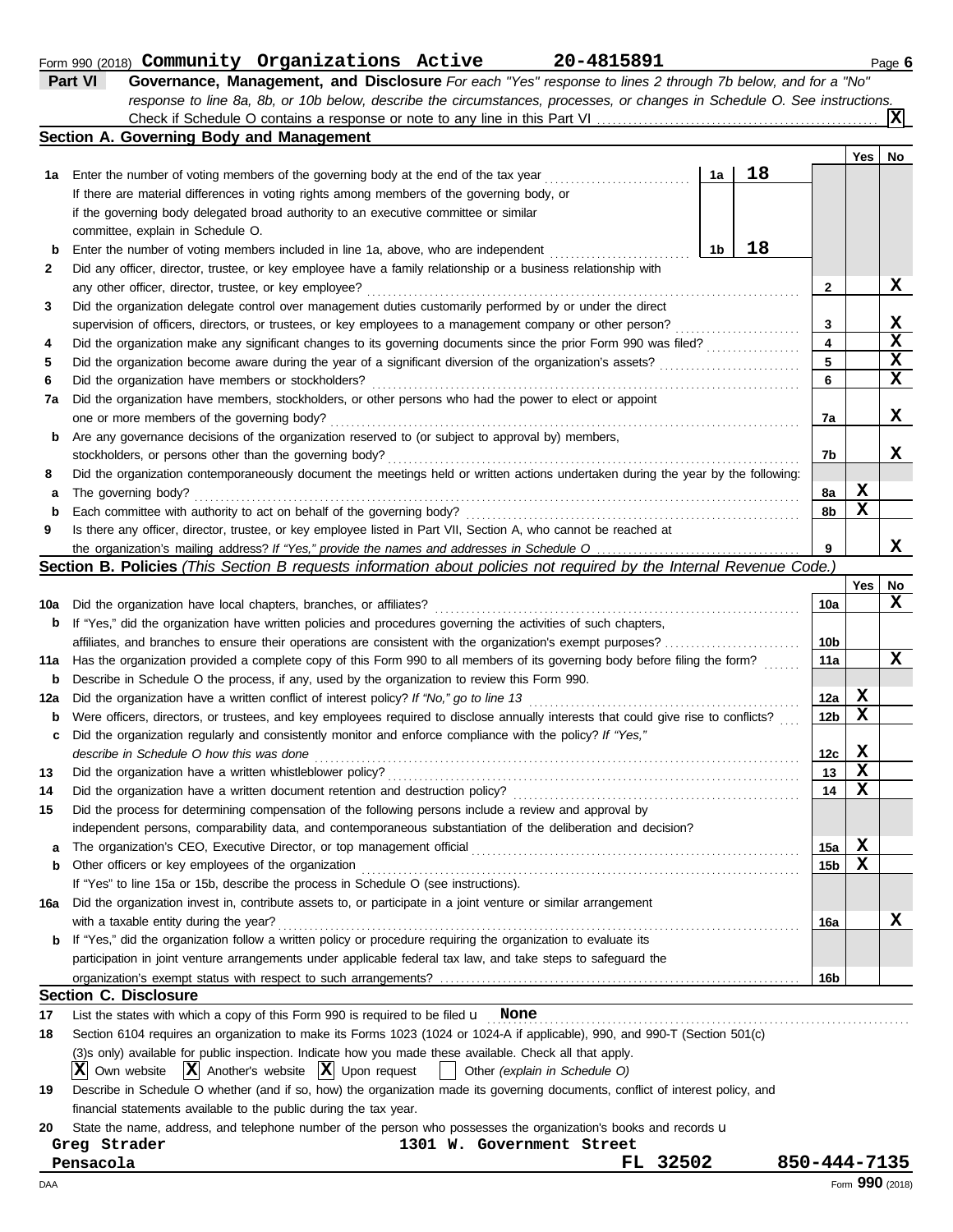| Part VII Compensation of Officers, Directors, Trustees, Key Employees, Highest Compensated Employees, and |  |
|-----------------------------------------------------------------------------------------------------------|--|
| Independent Contractors                                                                                   |  |
| Check if Schedule O contains a response or note to any line in this Part VII.                             |  |

#### **Section A. Officers, Directors, Trustees, Key Employees, and Highest Compensated Employees**

**1a** Complete this table for all persons required to be listed. Report compensation for the calendar year ending with or within the organization's tax year.

■ List all of the organization's **current** officers, directors, trustees (whether individuals or organizations), regardless of amount of the companies of amount of compensation. Enter -0- in columns (D), (E), and (F) if no compensation was paid.

● List all of the organization's **current** key employees, if any. See instructions for definition of "key employee."

■ List the organization's five **current** highest compensated employees (other than an officer, director, trustee, or key employee)<br> **•** Preceived reportable compensation (Box 5 of Form W.2 and/or Box 7 of Form 1000 MISC)

who received reportable compensation (Box 5 of Form W-2 and/or Box 7 of Form 1099-MISC) of more than \$100,000 from the organization and any related organizations.

■ List all of the organization's **former** officers, key employees, and highest compensated employees who received more than<br> **•** 00,000 of reportable compensation from the ergonization and any related ergonizations \$100,000 of reportable compensation from the organization and any related organizations.

■ List all of the organization's **former directors or trustees** that received, in the capacity as a former director or trustee of the<br>paization, more than \$10,000 of reportable compensation from the organization and any r organization, more than \$10,000 of reportable compensation from the organization and any related organizations. List persons in the following order: individual trustees or directors; institutional trustees; officers; key employees; highest

compensated employees; and former such persons.

Check this box if neither the organization nor any related organization compensated any current officer, director, or trustee.

| (A)<br>Name and Title      | (B)<br>(C)<br>Position<br>Average<br>hours per<br>(do not check more than one<br>week<br>box, unless person is both an<br>officer and a director/trustee)<br>(list any |                                   |                          |             |              | (D)<br>Reportable<br>compensation<br>from<br>the | (E)<br>Reportable<br>compensation from<br>related<br>organizations | (F)<br>Estimated<br>amount of<br>other<br>compensation |                 |                                                          |
|----------------------------|------------------------------------------------------------------------------------------------------------------------------------------------------------------------|-----------------------------------|--------------------------|-------------|--------------|--------------------------------------------------|--------------------------------------------------------------------|--------------------------------------------------------|-----------------|----------------------------------------------------------|
|                            | hours for<br>related<br>organizations<br>below dotted<br>line)                                                                                                         | Individual trustee<br>or director | Institutional<br>trustee | Officer     | Key employee | Highest compensated<br>employee                  | Former                                                             | organization<br>(W-2/1099-MISC)                        | (W-2/1099-MISC) | from the<br>organization<br>and related<br>organizations |
| (1) David Lister           | 5.00                                                                                                                                                                   |                                   |                          |             |              |                                                  |                                                                    |                                                        |                 |                                                          |
| Chair                      | 0.00                                                                                                                                                                   | $\mathbf x$                       |                          | $\mathbf x$ |              |                                                  |                                                                    | 0                                                      | 0               | $\pmb{0}$                                                |
| (2) Lynn Dobry             |                                                                                                                                                                        |                                   |                          |             |              |                                                  |                                                                    |                                                        |                 |                                                          |
|                            | 5.00                                                                                                                                                                   |                                   |                          |             |              |                                                  |                                                                    |                                                        |                 |                                                          |
| Vice Chair                 | 0.00                                                                                                                                                                   | $\mathbf x$                       |                          | $\mathbf x$ |              |                                                  |                                                                    | 0                                                      | 0               | 0                                                        |
| $(3)$ Martha Desposito     |                                                                                                                                                                        |                                   |                          |             |              |                                                  |                                                                    |                                                        |                 |                                                          |
|                            | 5.00                                                                                                                                                                   |                                   |                          |             |              |                                                  |                                                                    |                                                        |                 |                                                          |
| PSLT Chair                 | 0.00                                                                                                                                                                   | $\mathbf x$                       |                          | $\mathbf x$ |              |                                                  |                                                                    | 0                                                      | 0               | $\mathbf 0$                                              |
| (4) Brian Nall             |                                                                                                                                                                        |                                   |                          |             |              |                                                  |                                                                    |                                                        |                 |                                                          |
|                            | 5.00                                                                                                                                                                   |                                   |                          |             |              |                                                  |                                                                    |                                                        |                 |                                                          |
| SPT Chair                  | 0.00                                                                                                                                                                   | $\mathbf x$                       |                          | $\mathbf x$ |              |                                                  |                                                                    | 0                                                      | 0               | 0                                                        |
| (5) Mike Eddins            | 5.00                                                                                                                                                                   |                                   |                          |             |              |                                                  |                                                                    |                                                        |                 |                                                          |
| Secretary                  | 0.00                                                                                                                                                                   | $\mathbf x$                       |                          | $\mathbf x$ |              |                                                  |                                                                    | 0                                                      | $\mathbf 0$     | $\mathbf 0$                                              |
| (6) Tom Hilton             |                                                                                                                                                                        |                                   |                          |             |              |                                                  |                                                                    |                                                        |                 |                                                          |
|                            | 5.00                                                                                                                                                                   |                                   |                          |             |              |                                                  |                                                                    |                                                        |                 |                                                          |
| Treasurer                  | 0.00                                                                                                                                                                   | $\mathbf x$                       |                          | $\mathbf x$ |              |                                                  |                                                                    | 0                                                      | 0               | $\pmb{0}$                                                |
| (7) Buzz Ritchie           |                                                                                                                                                                        |                                   |                          |             |              |                                                  |                                                                    |                                                        |                 |                                                          |
|                            | 5.00                                                                                                                                                                   |                                   |                          |             |              |                                                  |                                                                    |                                                        |                 |                                                          |
| Past Chair                 | 0.00                                                                                                                                                                   | $\mathbf x$                       |                          |             |              |                                                  |                                                                    | 0                                                      | 0               | $\pmb{0}$                                                |
| (8) Sue Straughn           |                                                                                                                                                                        |                                   |                          |             |              |                                                  |                                                                    |                                                        |                 |                                                          |
|                            | 5.00                                                                                                                                                                   |                                   |                          |             |              |                                                  |                                                                    |                                                        |                 |                                                          |
| Board Member               | 0.00                                                                                                                                                                   | $\mathbf x$                       |                          |             |              |                                                  |                                                                    | 0                                                      | 0               | $\mathbf 0$                                              |
| (9) Doug Rehm              |                                                                                                                                                                        |                                   |                          |             |              |                                                  |                                                                    |                                                        |                 |                                                          |
|                            | 5.00                                                                                                                                                                   |                                   |                          |             |              |                                                  |                                                                    |                                                        |                 |                                                          |
| Board Member               | 0.00                                                                                                                                                                   | $\mathbf x$                       |                          |             |              |                                                  |                                                                    | 0                                                      | 0               | $\mathbf 0$                                              |
| (10) Charlene Damron       |                                                                                                                                                                        |                                   |                          |             |              |                                                  |                                                                    |                                                        |                 |                                                          |
|                            | 5.00                                                                                                                                                                   |                                   |                          |             |              |                                                  |                                                                    |                                                        |                 |                                                          |
| Board Member               | 0.00                                                                                                                                                                   | $\mathbf x$                       |                          |             |              |                                                  |                                                                    | 0                                                      | 0               | $\mathbf 0$                                              |
| (11) Dusti Sluder          |                                                                                                                                                                        |                                   |                          |             |              |                                                  |                                                                    |                                                        |                 |                                                          |
|                            | 5.00<br>0.00                                                                                                                                                           |                                   |                          |             |              |                                                  |                                                                    |                                                        | 0               |                                                          |
| Board Member<br><b>DAA</b> |                                                                                                                                                                        | $\mathbf x$                       |                          |             |              |                                                  |                                                                    | 0                                                      |                 | 0<br>Form 990 (2018)                                     |
|                            |                                                                                                                                                                        |                                   |                          |             |              |                                                  |                                                                    |                                                        |                 |                                                          |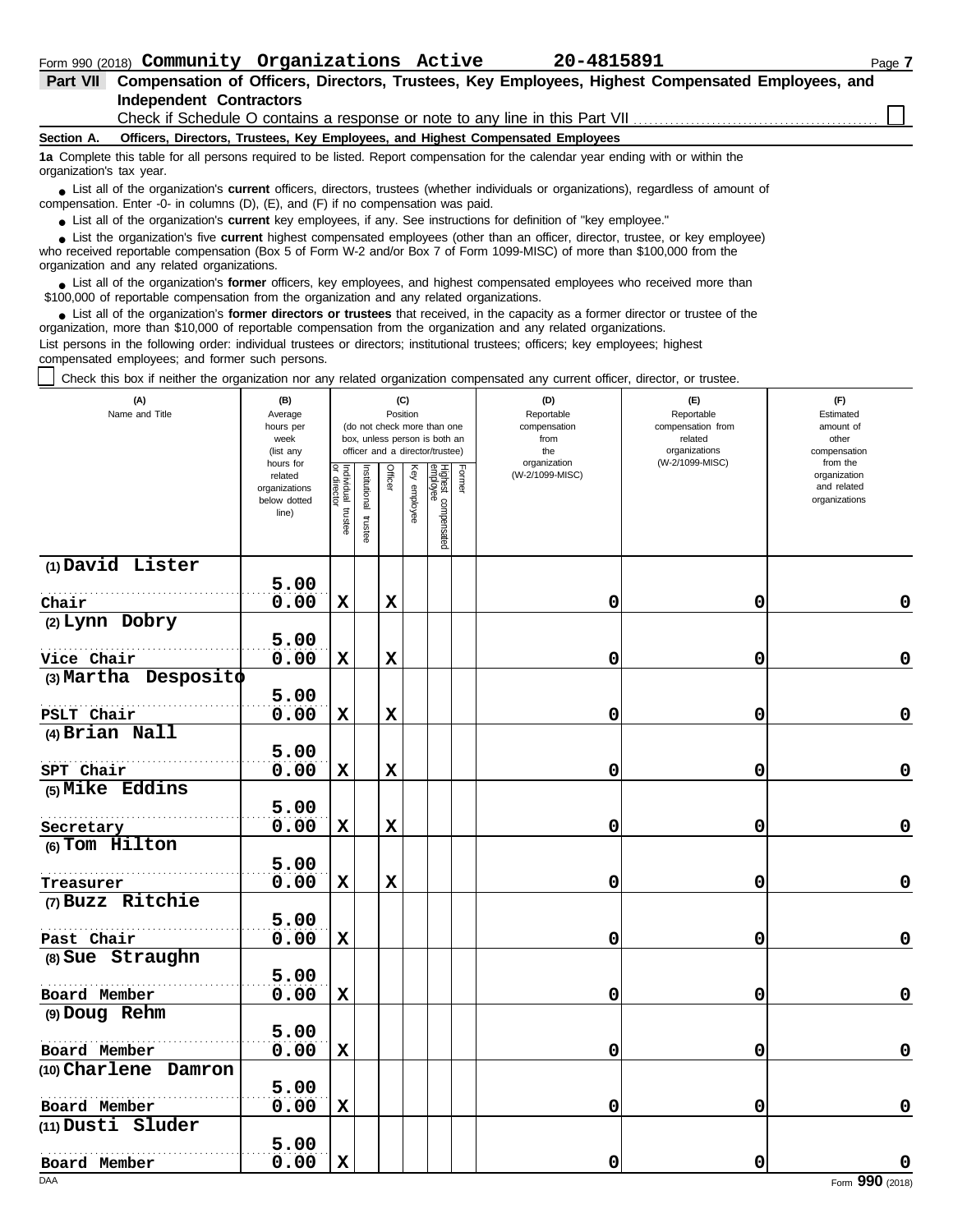| Form 990 (2018) Community Organizations Active                                                                                                                                                                            |                                                               |                                   |                         |                 |                 |                                                                                                 |               | 20-4815891                                                                                             |                                                                                       | Page 8                                                             |             |
|---------------------------------------------------------------------------------------------------------------------------------------------------------------------------------------------------------------------------|---------------------------------------------------------------|-----------------------------------|-------------------------|-----------------|-----------------|-------------------------------------------------------------------------------------------------|---------------|--------------------------------------------------------------------------------------------------------|---------------------------------------------------------------------------------------|--------------------------------------------------------------------|-------------|
| Part VII                                                                                                                                                                                                                  |                                                               |                                   |                         |                 |                 |                                                                                                 |               | Section A. Officers, Directors, Trustees, Key Employees, and Highest Compensated Employees (continued) |                                                                                       |                                                                    |             |
| (A)<br>Name and title                                                                                                                                                                                                     | (B)<br>Average<br>hours per<br>week<br>(list any<br>hours for |                                   |                         | (C)<br>Position |                 | (do not check more than one<br>box, unless person is both an<br>officer and a director/trustee) |               | (D)<br>Reportable<br>compensation<br>from<br>the<br>organization                                       | (E)<br>Reportable<br>compensation from<br>related<br>organizations<br>(W-2/1099-MISC) | (F)<br>Estimated<br>amount of<br>other<br>compensation<br>from the |             |
|                                                                                                                                                                                                                           | related<br>organizations<br>below dotted<br>line)             | Individual trustee<br>or director | nstitutional<br>trustee | Officer         | Ķey<br>employee | Highest compensated<br>employee                                                                 | Former        | (W-2/1099-MISC)                                                                                        |                                                                                       | organization<br>and related<br>organizations                       |             |
| Diane James<br>(12)                                                                                                                                                                                                       |                                                               |                                   |                         |                 |                 |                                                                                                 |               |                                                                                                        |                                                                                       |                                                                    |             |
| Board Member                                                                                                                                                                                                              | 5.00<br>0.00                                                  | X                                 |                         |                 |                 |                                                                                                 |               | 0                                                                                                      | 0                                                                                     |                                                                    | 0           |
| Maura Little<br>(13)                                                                                                                                                                                                      |                                                               |                                   |                         |                 |                 |                                                                                                 |               |                                                                                                        |                                                                                       |                                                                    |             |
|                                                                                                                                                                                                                           | 5.00                                                          |                                   |                         |                 |                 |                                                                                                 |               |                                                                                                        |                                                                                       |                                                                    |             |
| Board Member<br>Walton<br>Garrett<br>(14)                                                                                                                                                                                 | 0.00                                                          | X                                 |                         |                 |                 |                                                                                                 |               | 0                                                                                                      | 0                                                                                     |                                                                    | $\mathbf 0$ |
|                                                                                                                                                                                                                           | 5.00                                                          |                                   |                         |                 |                 |                                                                                                 |               |                                                                                                        |                                                                                       |                                                                    |             |
| Board Member                                                                                                                                                                                                              | 0.00                                                          | X                                 |                         |                 |                 |                                                                                                 |               | 0                                                                                                      | 0                                                                                     |                                                                    | $\mathbf 0$ |
| Tim Haag<br>(15)                                                                                                                                                                                                          |                                                               |                                   |                         |                 |                 |                                                                                                 |               |                                                                                                        |                                                                                       |                                                                    |             |
| Board Member                                                                                                                                                                                                              | 5.00<br>0.00                                                  | X                                 |                         |                 |                 |                                                                                                 |               | 0                                                                                                      | 0                                                                                     |                                                                    | $\mathbf 0$ |
| Brandon Frye<br>(16)                                                                                                                                                                                                      |                                                               |                                   |                         |                 |                 |                                                                                                 |               |                                                                                                        |                                                                                       |                                                                    |             |
| Board Member                                                                                                                                                                                                              | 5.00<br>0.00                                                  | X                                 |                         |                 |                 |                                                                                                 |               | 0                                                                                                      | 0                                                                                     |                                                                    | 0           |
| Maralee<br>Sartain<br>(17)                                                                                                                                                                                                |                                                               |                                   |                         |                 |                 |                                                                                                 |               |                                                                                                        |                                                                                       |                                                                    |             |
| Board Member                                                                                                                                                                                                              | 5.00<br>0.00                                                  | X                                 |                         |                 |                 |                                                                                                 |               | 0                                                                                                      | 0                                                                                     |                                                                    | 0           |
| Melissa<br>Stoker<br>(18)                                                                                                                                                                                                 | 5.00                                                          |                                   |                         |                 |                 |                                                                                                 |               |                                                                                                        |                                                                                       |                                                                    |             |
| Board Member                                                                                                                                                                                                              | 0.00                                                          | X                                 |                         |                 |                 |                                                                                                 |               | 0                                                                                                      | 0                                                                                     |                                                                    | 0           |
| Greg Strader<br>(19)                                                                                                                                                                                                      |                                                               |                                   |                         |                 |                 |                                                                                                 |               |                                                                                                        |                                                                                       |                                                                    |             |
| Executive Director                                                                                                                                                                                                        | 40.00<br>0.00                                                 | $\mathbf x$                       |                         |                 |                 |                                                                                                 |               | 75,792                                                                                                 | 0                                                                                     |                                                                    | 0           |
| 1b Sub-total                                                                                                                                                                                                              |                                                               |                                   |                         |                 |                 |                                                                                                 | u             | 75,792                                                                                                 |                                                                                       |                                                                    |             |
| c Total from continuation sheets to Part VII, Section A<br>Total (add lines 1b and 1c)                                                                                                                                    |                                                               |                                   |                         |                 |                 |                                                                                                 | u<br><b>u</b> | 75,792                                                                                                 |                                                                                       |                                                                    |             |
| d<br>Total number of individuals (including but not limited to those listed above) who received more than \$100,000 of<br>$\mathbf{2}$                                                                                    |                                                               |                                   |                         |                 |                 |                                                                                                 |               |                                                                                                        |                                                                                       |                                                                    |             |
| reportable compensation from the organization $\bf{u}$ 0                                                                                                                                                                  |                                                               |                                   |                         |                 |                 |                                                                                                 |               |                                                                                                        |                                                                                       | Yes<br>No                                                          |             |
| Did the organization list any former officer, director, or trustee, key employee, or highest compensated<br>3<br>employee on line 1a? If "Yes," complete Schedule J for such individual                                   |                                                               |                                   |                         |                 |                 |                                                                                                 |               |                                                                                                        |                                                                                       | X<br>3                                                             |             |
| For any individual listed on line 1a, is the sum of reportable compensation and other compensation from the<br>4<br>organization and related organizations greater than \$150,000? If "Yes," complete Schedule J for such |                                                               |                                   |                         |                 |                 |                                                                                                 |               |                                                                                                        |                                                                                       |                                                                    |             |
| Did any person listed on line 1a receive or accrue compensation from any unrelated organization or individual<br>5                                                                                                        |                                                               |                                   |                         |                 |                 |                                                                                                 |               |                                                                                                        |                                                                                       | X<br>4                                                             |             |
|                                                                                                                                                                                                                           |                                                               |                                   |                         |                 |                 |                                                                                                 |               |                                                                                                        |                                                                                       | x<br>5                                                             |             |
| Section B. Independent Contractors<br>Complete this table for your five highest compensated independent contractors that received more than \$100,000 of<br>1                                                             |                                                               |                                   |                         |                 |                 |                                                                                                 |               |                                                                                                        |                                                                                       |                                                                    |             |
| compensation from the organization. Report compensation for the calendar year ending with or within the organization's tax year.                                                                                          |                                                               |                                   |                         |                 |                 |                                                                                                 |               |                                                                                                        |                                                                                       |                                                                    |             |
|                                                                                                                                                                                                                           | $\overline{\mathsf{Name}}$ (A)<br>Name and business address   |                                   |                         |                 |                 |                                                                                                 |               |                                                                                                        | (B)<br>Description of services                                                        | (C)<br>Compensation                                                |             |
|                                                                                                                                                                                                                           |                                                               |                                   |                         |                 |                 |                                                                                                 |               |                                                                                                        |                                                                                       |                                                                    |             |
|                                                                                                                                                                                                                           |                                                               |                                   |                         |                 |                 |                                                                                                 |               |                                                                                                        |                                                                                       |                                                                    |             |
|                                                                                                                                                                                                                           |                                                               |                                   |                         |                 |                 |                                                                                                 |               |                                                                                                        |                                                                                       |                                                                    |             |
|                                                                                                                                                                                                                           |                                                               |                                   |                         |                 |                 |                                                                                                 |               |                                                                                                        |                                                                                       |                                                                    |             |
|                                                                                                                                                                                                                           |                                                               |                                   |                         |                 |                 |                                                                                                 |               |                                                                                                        |                                                                                       |                                                                    |             |
| Total number of independent contractors (including but not limited to those listed above) who<br>2                                                                                                                        |                                                               |                                   |                         |                 |                 |                                                                                                 |               |                                                                                                        |                                                                                       |                                                                    |             |
| received more than \$100,000 of compensation from the organization $\mathbf u$                                                                                                                                            |                                                               |                                   |                         |                 |                 |                                                                                                 |               |                                                                                                        | 0                                                                                     |                                                                    |             |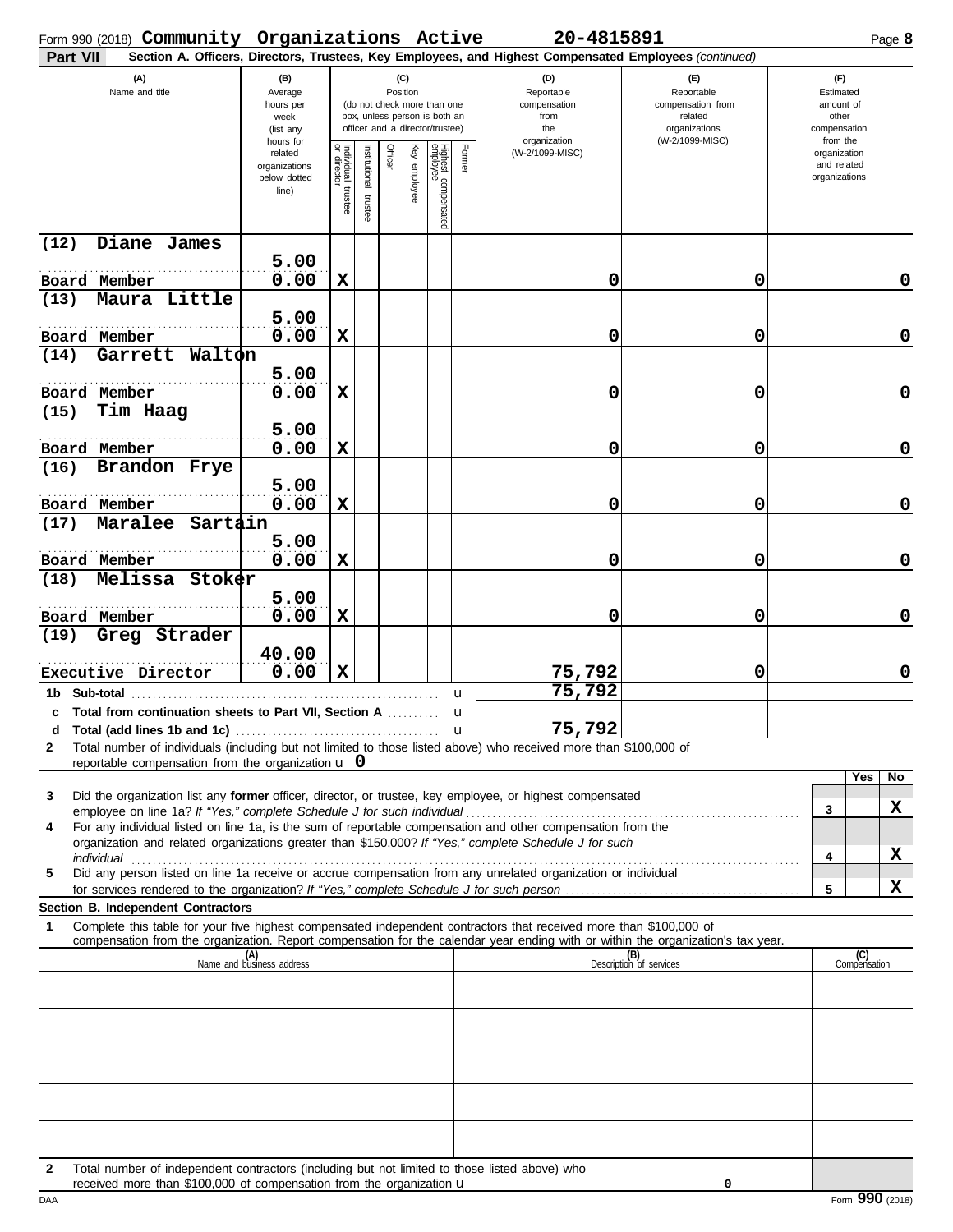|                  |                             | Form 990 (2018) Community Organizations Active | 20-4815891 | Page $\boldsymbol{9}$ |
|------------------|-----------------------------|------------------------------------------------|------------|-----------------------|
| <b>Part VIII</b> | <b>Statement of Revenue</b> |                                                |            |                       |

#### **Statement of Revenue**

Check if Schedule O contains a response or note to any line in this Part VIII . . . . . . . . . . . . . . . . . . . . . . . . . . . . . . . . . . . . . . . . . . . .

|                              |    |                                                                   |                   | (A)<br>Total revenue | (B)<br>Related or<br>exempt<br>function<br>revenue | (C)<br>Unrelated<br>business<br>revenue | (D)<br>Revenue<br>excluded from tax<br>under sections<br>512-514 |
|------------------------------|----|-------------------------------------------------------------------|-------------------|----------------------|----------------------------------------------------|-----------------------------------------|------------------------------------------------------------------|
| Contributions, Gifts, Grants |    | 1a Federated campaigns<br>1a<br><b>b</b> Membership dues<br>1b    |                   |                      |                                                    |                                         |                                                                  |
|                              |    | c Fundraising events<br>1 <sub>c</sub>                            |                   |                      |                                                    |                                         |                                                                  |
|                              |    | d Related organizations<br>1d                                     |                   |                      |                                                    |                                         |                                                                  |
|                              |    | <b>e</b> Government grants (contributions)<br>1e                  | 175,493           |                      |                                                    |                                         |                                                                  |
|                              |    | f All other contributions, gifts, grants,                         |                   |                      |                                                    |                                         |                                                                  |
|                              |    | and similar amounts not included above<br>1f                      | 177,406           |                      |                                                    |                                         |                                                                  |
|                              |    | $\frac{1}{2}$<br>g Noncash contributions included in lines 1a-1f: | 94,133            |                      |                                                    |                                         |                                                                  |
|                              |    |                                                                   |                   | 352,899              |                                                    |                                         |                                                                  |
| Program Service Revenue      |    |                                                                   | Busn. Code        |                      |                                                    |                                         |                                                                  |
|                              | 2a | Heritage Oaks Rental Income                                       | 531110            | 457,390              |                                                    |                                         | 457,390                                                          |
|                              | b  | Daily & Weekly Rental Income                                      | 531390            | 2,069                |                                                    | 2,069                                   |                                                                  |
|                              | c  |                                                                   |                   |                      |                                                    |                                         |                                                                  |
|                              | d  |                                                                   |                   |                      |                                                    |                                         |                                                                  |
|                              |    | f All other program service revenue                               |                   |                      |                                                    |                                         |                                                                  |
|                              |    |                                                                   | $\mathbf u$       | 459,459              |                                                    |                                         |                                                                  |
|                              | 3  | Investment income (including dividends, interest,                 |                   |                      |                                                    |                                         |                                                                  |
|                              |    |                                                                   | u                 | 67                   |                                                    |                                         | 67                                                               |
|                              | 4  | Income from investment of tax-exempt bond proceeds u              |                   |                      |                                                    |                                         |                                                                  |
|                              | 5  |                                                                   | u                 |                      |                                                    |                                         |                                                                  |
|                              |    | (i) Real                                                          | (ii) Personal     |                      |                                                    |                                         |                                                                  |
|                              |    | 6a Gross rents                                                    |                   |                      |                                                    |                                         |                                                                  |
|                              | b  | Less: rental exps.                                                |                   |                      |                                                    |                                         |                                                                  |
|                              |    | Rental inc. or (loss)                                             |                   |                      |                                                    |                                         |                                                                  |
|                              | d  |                                                                   | u                 |                      |                                                    |                                         |                                                                  |
|                              |    | <b>7a</b> Gross amount from<br>(i) Securities<br>sales of assets  | (ii) Other        |                      |                                                    |                                         |                                                                  |
|                              |    | other than inventory                                              |                   |                      |                                                    |                                         |                                                                  |
|                              | b  | Less: cost or other                                               |                   |                      |                                                    |                                         |                                                                  |
|                              |    | basis & sales exps.                                               |                   |                      |                                                    |                                         |                                                                  |
|                              |    | c Gain or (loss)                                                  |                   |                      |                                                    |                                         |                                                                  |
|                              |    |                                                                   |                   |                      |                                                    |                                         |                                                                  |
| enue                         |    | 8a Gross income from fundraising events<br>(not including \$      |                   |                      |                                                    |                                         |                                                                  |
|                              |    | .<br>of contributions reported on line 1c).                       |                   |                      |                                                    |                                         |                                                                  |
|                              |    | See Part IV, line $18$<br>a                                       | 33,210            |                      |                                                    |                                         |                                                                  |
| Other Rev                    |    | b<br><b>b</b> Less: direct expenses                               |                   |                      |                                                    |                                         |                                                                  |
|                              |    | c Net income or (loss) from fundraising events  u                 |                   | 33,210               |                                                    |                                         |                                                                  |
|                              |    | 9a Gross income from gaming activities.                           |                   |                      |                                                    |                                         |                                                                  |
|                              |    | See Part IV, line 19 $\ldots$<br>a                                |                   |                      |                                                    |                                         |                                                                  |
|                              |    | $\mathbf b$<br><b>b</b> Less: direct expenses                     |                   |                      |                                                    |                                         |                                                                  |
|                              |    | c Net income or (loss) from gaming activities  u                  |                   |                      |                                                    |                                         |                                                                  |
|                              |    | 10a Gross sales of inventory, less                                |                   |                      |                                                    |                                         |                                                                  |
|                              |    | returns and allowances<br>a                                       |                   |                      |                                                    |                                         |                                                                  |
|                              |    | <b>b</b> Less: cost of goods sold<br>b                            |                   |                      |                                                    |                                         |                                                                  |
|                              |    | <b>c</b> Net income or (loss) from sales of inventory             | u                 |                      |                                                    |                                         |                                                                  |
|                              |    | Miscellaneous Revenue                                             | Busn. Code        |                      |                                                    |                                         |                                                                  |
|                              |    | 11a Settlement Proceeds                                           | 900099            | 1,025                | 1,025                                              |                                         |                                                                  |
|                              | b  |                                                                   |                   |                      |                                                    |                                         |                                                                  |
|                              | c  |                                                                   |                   |                      |                                                    |                                         |                                                                  |
|                              |    | d All other revenue                                               |                   | 1,025                |                                                    |                                         |                                                                  |
|                              |    | e Total. Add lines 11a-11d<br>12 Total revenue. See instructions. | u<br>$\mathbf{u}$ | 846,660              | 1,025                                              | 2,069                                   | 457,457                                                          |
|                              |    |                                                                   |                   |                      |                                                    |                                         |                                                                  |

DAA

#### **Community Organizations Active 20-4815891**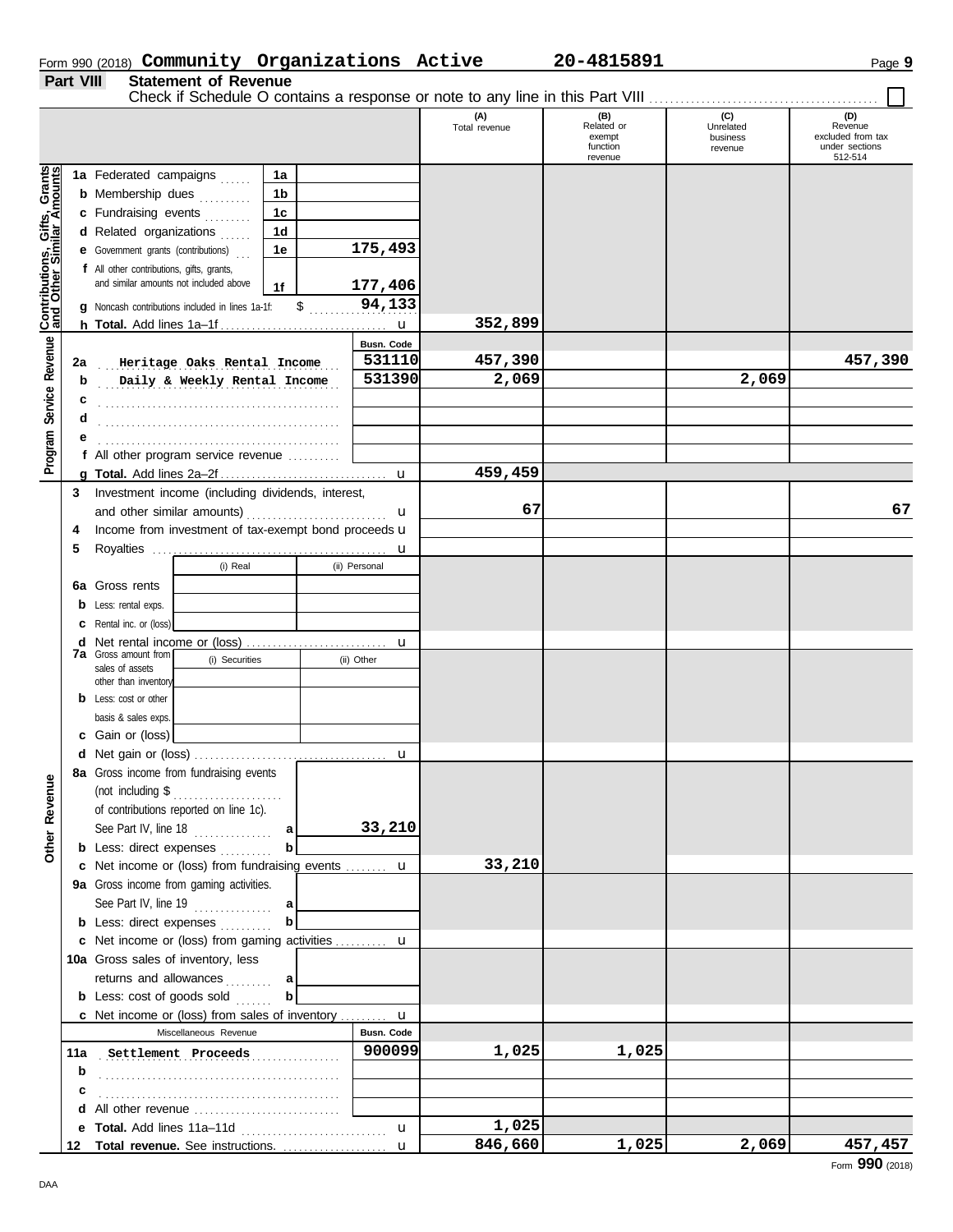### Form 990 (2018) Page **10 Community Organizations Active 20-4815891**

| <b>Statement of Functional Expenses</b><br>Part IX                                                                                                   |                       |                                    |                                           |                                |
|------------------------------------------------------------------------------------------------------------------------------------------------------|-----------------------|------------------------------------|-------------------------------------------|--------------------------------|
| Section 501(c)(3) and 501(c)(4) organizations must complete all columns. All other organizations must complete column (A).                           |                       |                                    |                                           |                                |
| Check if Schedule O contains a response or note to any line in this Part IX                                                                          |                       |                                    |                                           |                                |
| Do not include amounts reported on lines 6b,<br>7b, 8b, 9b, and 10b of Part VIII.                                                                    | (A)<br>Total expenses | (B)<br>Program service<br>expenses | (C)<br>Management and<br>general expenses | (D)<br>Fundraising<br>expenses |
| Grants and other assistance to domestic organizations<br>and domestic governments. See Part IV, line 21                                              |                       |                                    |                                           |                                |
| Grants and other assistance to domestic<br>individuals. See Part IV, line 22                                                                         |                       |                                    |                                           |                                |
| Grants and other assistance to foreign<br>3.<br>organizations, foreign governments, and foreign<br>$indluidualc$ , Coo Dort IV, $linoc$ , 15, and 14 |                       |                                    |                                           |                                |

|    | organizations, foreign governments, and foreign                                                                                            |                       |         |        |       |
|----|--------------------------------------------------------------------------------------------------------------------------------------------|-----------------------|---------|--------|-------|
|    | individuals. See Part IV, lines 15 and 16                                                                                                  |                       |         |        |       |
| 4  | Benefits paid to or for members                                                                                                            |                       |         |        |       |
| 5. | Compensation of current officers, directors,                                                                                               |                       |         |        |       |
|    | trustees, and key employees                                                                                                                | 75,792                | 65,318  | 9,398  | 1,076 |
| 6  | Compensation not included above, to disqualified                                                                                           |                       |         |        |       |
|    | persons (as defined under section 4958(f)(1)) and                                                                                          |                       |         |        |       |
|    | persons described in section 4958(c)(3)(B)                                                                                                 |                       |         |        |       |
| 7  | Other salaries and wages                                                                                                                   | 178,878               | 154,136 | 22,198 | 2,544 |
| 8  | Pension plan accruals and contributions (include                                                                                           |                       |         |        |       |
|    | section 401(k) and 403(b) employer contributions)                                                                                          |                       |         |        |       |
| 9  | Other employee benefits                                                                                                                    |                       |         |        |       |
| 10 | Payroll taxes                                                                                                                              |                       |         |        |       |
| 11 | Fees for services (non-employees):                                                                                                         |                       |         |        |       |
| а  |                                                                                                                                            |                       |         |        |       |
| b  | Legal                                                                                                                                      | 9,020                 | 8,520   | 500    |       |
| c  |                                                                                                                                            | $\overline{29}$ , 187 | 27,777  | 1,410  |       |
| d  | Lobbying                                                                                                                                   |                       |         |        |       |
| е  | Professional fundraising services. See Part IV, line 17                                                                                    |                       |         |        |       |
| f  | Investment management fees                                                                                                                 |                       |         |        |       |
| g  | Other. (If line 11g amount exceeds 10% of line 25, column                                                                                  |                       |         |        |       |
|    | (A) amount, list line 11g expenses on Schedule O.)                                                                                         |                       |         |        |       |
|    | 12 Advertising and promotion [1] [1] Advertising and promotion                                                                             |                       |         |        |       |
| 13 |                                                                                                                                            | 19,182                | 17,328  | 1,854  |       |
| 14 | Information technology                                                                                                                     |                       |         |        |       |
| 15 |                                                                                                                                            |                       |         |        |       |
| 16 |                                                                                                                                            | 15,690                | 12,789  | 2,401  | 500   |
| 17 | Travel                                                                                                                                     | 15,854                | 11,890  | 1,982  | 1,982 |
| 18 | Payments of travel or entertainment expenses                                                                                               |                       |         |        |       |
|    | for any federal, state, or local public officials                                                                                          |                       |         |        |       |
| 19 | Conferences, conventions, and meetings                                                                                                     | 4,545                 | 4,545   |        |       |
| 20 | Interest                                                                                                                                   | 9,200                 | 9,200   |        |       |
| 21 |                                                                                                                                            |                       |         |        |       |
| 22 | Depreciation, depletion, and amortization                                                                                                  | 47,615                | 47,075  | 540    |       |
| 23 | Insurance                                                                                                                                  | 19,939                | 17,946  | 1,993  |       |
| 24 | Other expenses. Itemize expenses not covered                                                                                               |                       |         |        |       |
|    | above (List miscellaneous expenses in line 24e. If                                                                                         |                       |         |        |       |
|    | line 24e amount exceeds 10% of line 25, column                                                                                             |                       |         |        |       |
|    | (A) amount, list line 24e expenses on Schedule O.)                                                                                         |                       |         |        |       |
| a  | Utilities                                                                                                                                  | 108,335               | 108,335 |        |       |
| b  | Repairs and maintenance                                                                                                                    | 52,988                | 52,933  | 55     |       |
| c  | Direct assistance                                                                                                                          | 42,250                | 42,250  |        |       |
| d  | Outside contract services                                                                                                                  | 33,453                | 31,781  | 1,672  |       |
| е  | All other expenses                                                                                                                         | 50,610                | 47,769  | 2,610  | 231   |
| 25 | Total functional expenses. Add lines 1 through 24e .                                                                                       | 712,538               | 659,592 | 46,613 | 6,333 |
| 26 | Joint costs. Complete this line only if the<br>organization reported in column (B) joint costs<br>from a combined educational campaign and |                       |         |        |       |
|    | fundraising solicitation. Check here u                                                                                                     |                       |         |        |       |

following SOP 98-2 (ASC 958-720) . . . . . . . . . . . . .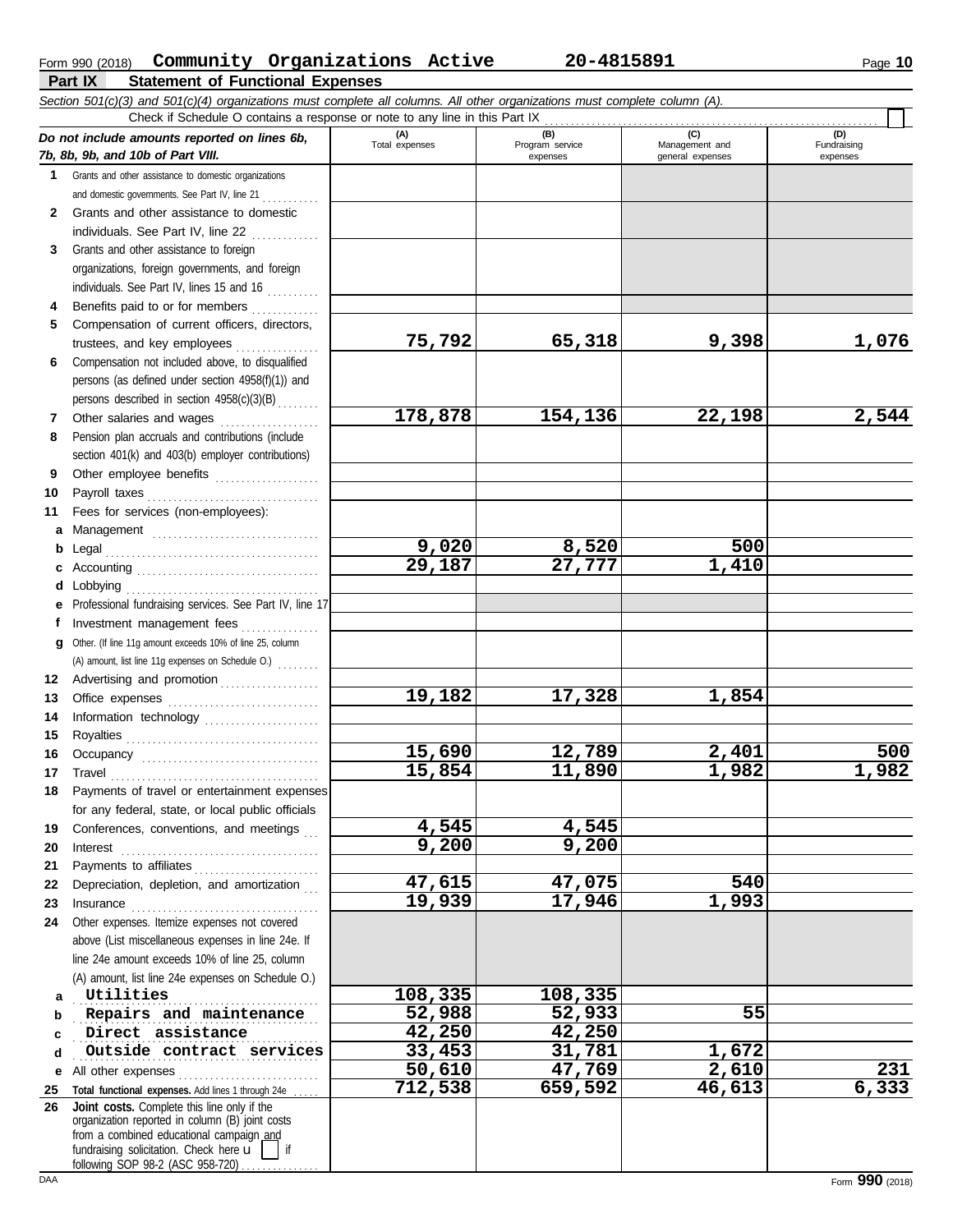#### Form 990 (2018) **Community Organizations Active 20-4815891** Page 11 **Community Organizations Active 20-4815891**

**Part X Balance Sheet**

| (A)<br>(B)<br>Beginning of year<br>End of year<br>233,914<br>153,858<br>$\mathbf{1}$<br>1<br>145,080<br>152,487<br>$\overline{2}$<br>2<br>12,571<br>25,463<br>$\mathbf{3}$<br>3<br>23,724<br>36,006<br>4<br>Accounts receivable, net<br>4<br>Loans and other receivables from current and former officers, directors,<br>5<br>trustees, key employees, and highest compensated employees.<br>5<br>Complete Part II of Schedule L<br>Loans and other receivables from other disqualified persons (as defined under section<br>6<br>$4958(f)(1)$ ), persons described in section $4958(c)(3)(B)$ , and contributing employers and<br>sponsoring organizations of section 501(c)(9) voluntary employees' beneficiary<br>organizations (see instructions). Complete Part II of Schedule L<br>6<br>Assets<br>$\overline{7}$<br>7<br>Inventories for sale or use<br>8<br>8<br>19,812<br>14,135<br>9<br>Prepaid expenses and deferred charges<br>9<br>10a Land, buildings, and equipment: cost or<br>1,556,758<br>426,335<br>1,172,537<br>1,130,423<br>10 <sub>b</sub><br>10 <sub>c</sub><br>Less: accumulated depreciation<br>b<br>11<br>11<br>12<br>12<br>13<br>13<br>14<br>14<br>Intangible assets<br>13,314<br>13,314<br>15<br>15<br>1,599,137<br>1,547,501<br>16<br>16<br>50,922<br>35,660<br>17<br>17<br>18<br>Grants payable<br>18<br>Deferred revenue<br>19<br>19<br>20<br>20<br>21<br>Escrow or custodial account liability. Complete Part IV of Schedule D<br>21<br>22<br>Loans and other payables to current and former officers, directors,<br>Liabilities<br>trustees, key employees, highest compensated employees, and<br>disqualified persons. Complete Part II of Schedule L<br>22<br>1,049,578<br>954,846<br>23<br>23<br>Unsecured notes and loans payable to unrelated third parties<br>24<br>24<br>Other liabilities (including federal income tax, payables to related third<br>25<br>parties, and other liabilities not included on lines 17-24). Complete Part X<br>27,508<br>25<br>of Schedule D<br>1,018,014<br>1,100,500<br>26<br>26<br>$\overline{X}$ and<br>Organizations that follow SFAS 117 (ASC 958), check here u<br><b>Balances</b><br>complete lines 27 through 29, and lines 33 and 34.<br>416,121<br>581,123<br>27<br>Unrestricted net assets<br>27<br>30,880<br>28<br>28<br>Assets or Fund<br>29<br>29<br>Organizations that do not follow SFAS 117 (ASC 958), check here u<br>and<br>complete lines 30 through 34. |  | Check if Schedule O contains a response or note to any line in this Part X |  |  |  |  |  |  |  |
|----------------------------------------------------------------------------------------------------------------------------------------------------------------------------------------------------------------------------------------------------------------------------------------------------------------------------------------------------------------------------------------------------------------------------------------------------------------------------------------------------------------------------------------------------------------------------------------------------------------------------------------------------------------------------------------------------------------------------------------------------------------------------------------------------------------------------------------------------------------------------------------------------------------------------------------------------------------------------------------------------------------------------------------------------------------------------------------------------------------------------------------------------------------------------------------------------------------------------------------------------------------------------------------------------------------------------------------------------------------------------------------------------------------------------------------------------------------------------------------------------------------------------------------------------------------------------------------------------------------------------------------------------------------------------------------------------------------------------------------------------------------------------------------------------------------------------------------------------------------------------------------------------------------------------------------------------------------------------------------------------------------------------------------------------------------------------------------------------------------------------------------------------------------------------------------------------------------------------------------------------------------------------------------------------------------------------------------------------------------------------------------------------------------------------------------------------|--|----------------------------------------------------------------------------|--|--|--|--|--|--|--|
|                                                                                                                                                                                                                                                                                                                                                                                                                                                                                                                                                                                                                                                                                                                                                                                                                                                                                                                                                                                                                                                                                                                                                                                                                                                                                                                                                                                                                                                                                                                                                                                                                                                                                                                                                                                                                                                                                                                                                                                                                                                                                                                                                                                                                                                                                                                                                                                                                                                    |  |                                                                            |  |  |  |  |  |  |  |
|                                                                                                                                                                                                                                                                                                                                                                                                                                                                                                                                                                                                                                                                                                                                                                                                                                                                                                                                                                                                                                                                                                                                                                                                                                                                                                                                                                                                                                                                                                                                                                                                                                                                                                                                                                                                                                                                                                                                                                                                                                                                                                                                                                                                                                                                                                                                                                                                                                                    |  |                                                                            |  |  |  |  |  |  |  |
|                                                                                                                                                                                                                                                                                                                                                                                                                                                                                                                                                                                                                                                                                                                                                                                                                                                                                                                                                                                                                                                                                                                                                                                                                                                                                                                                                                                                                                                                                                                                                                                                                                                                                                                                                                                                                                                                                                                                                                                                                                                                                                                                                                                                                                                                                                                                                                                                                                                    |  |                                                                            |  |  |  |  |  |  |  |
|                                                                                                                                                                                                                                                                                                                                                                                                                                                                                                                                                                                                                                                                                                                                                                                                                                                                                                                                                                                                                                                                                                                                                                                                                                                                                                                                                                                                                                                                                                                                                                                                                                                                                                                                                                                                                                                                                                                                                                                                                                                                                                                                                                                                                                                                                                                                                                                                                                                    |  |                                                                            |  |  |  |  |  |  |  |
|                                                                                                                                                                                                                                                                                                                                                                                                                                                                                                                                                                                                                                                                                                                                                                                                                                                                                                                                                                                                                                                                                                                                                                                                                                                                                                                                                                                                                                                                                                                                                                                                                                                                                                                                                                                                                                                                                                                                                                                                                                                                                                                                                                                                                                                                                                                                                                                                                                                    |  |                                                                            |  |  |  |  |  |  |  |
|                                                                                                                                                                                                                                                                                                                                                                                                                                                                                                                                                                                                                                                                                                                                                                                                                                                                                                                                                                                                                                                                                                                                                                                                                                                                                                                                                                                                                                                                                                                                                                                                                                                                                                                                                                                                                                                                                                                                                                                                                                                                                                                                                                                                                                                                                                                                                                                                                                                    |  |                                                                            |  |  |  |  |  |  |  |
|                                                                                                                                                                                                                                                                                                                                                                                                                                                                                                                                                                                                                                                                                                                                                                                                                                                                                                                                                                                                                                                                                                                                                                                                                                                                                                                                                                                                                                                                                                                                                                                                                                                                                                                                                                                                                                                                                                                                                                                                                                                                                                                                                                                                                                                                                                                                                                                                                                                    |  |                                                                            |  |  |  |  |  |  |  |
|                                                                                                                                                                                                                                                                                                                                                                                                                                                                                                                                                                                                                                                                                                                                                                                                                                                                                                                                                                                                                                                                                                                                                                                                                                                                                                                                                                                                                                                                                                                                                                                                                                                                                                                                                                                                                                                                                                                                                                                                                                                                                                                                                                                                                                                                                                                                                                                                                                                    |  |                                                                            |  |  |  |  |  |  |  |
|                                                                                                                                                                                                                                                                                                                                                                                                                                                                                                                                                                                                                                                                                                                                                                                                                                                                                                                                                                                                                                                                                                                                                                                                                                                                                                                                                                                                                                                                                                                                                                                                                                                                                                                                                                                                                                                                                                                                                                                                                                                                                                                                                                                                                                                                                                                                                                                                                                                    |  |                                                                            |  |  |  |  |  |  |  |
|                                                                                                                                                                                                                                                                                                                                                                                                                                                                                                                                                                                                                                                                                                                                                                                                                                                                                                                                                                                                                                                                                                                                                                                                                                                                                                                                                                                                                                                                                                                                                                                                                                                                                                                                                                                                                                                                                                                                                                                                                                                                                                                                                                                                                                                                                                                                                                                                                                                    |  |                                                                            |  |  |  |  |  |  |  |
|                                                                                                                                                                                                                                                                                                                                                                                                                                                                                                                                                                                                                                                                                                                                                                                                                                                                                                                                                                                                                                                                                                                                                                                                                                                                                                                                                                                                                                                                                                                                                                                                                                                                                                                                                                                                                                                                                                                                                                                                                                                                                                                                                                                                                                                                                                                                                                                                                                                    |  |                                                                            |  |  |  |  |  |  |  |
|                                                                                                                                                                                                                                                                                                                                                                                                                                                                                                                                                                                                                                                                                                                                                                                                                                                                                                                                                                                                                                                                                                                                                                                                                                                                                                                                                                                                                                                                                                                                                                                                                                                                                                                                                                                                                                                                                                                                                                                                                                                                                                                                                                                                                                                                                                                                                                                                                                                    |  |                                                                            |  |  |  |  |  |  |  |
|                                                                                                                                                                                                                                                                                                                                                                                                                                                                                                                                                                                                                                                                                                                                                                                                                                                                                                                                                                                                                                                                                                                                                                                                                                                                                                                                                                                                                                                                                                                                                                                                                                                                                                                                                                                                                                                                                                                                                                                                                                                                                                                                                                                                                                                                                                                                                                                                                                                    |  |                                                                            |  |  |  |  |  |  |  |
|                                                                                                                                                                                                                                                                                                                                                                                                                                                                                                                                                                                                                                                                                                                                                                                                                                                                                                                                                                                                                                                                                                                                                                                                                                                                                                                                                                                                                                                                                                                                                                                                                                                                                                                                                                                                                                                                                                                                                                                                                                                                                                                                                                                                                                                                                                                                                                                                                                                    |  |                                                                            |  |  |  |  |  |  |  |
|                                                                                                                                                                                                                                                                                                                                                                                                                                                                                                                                                                                                                                                                                                                                                                                                                                                                                                                                                                                                                                                                                                                                                                                                                                                                                                                                                                                                                                                                                                                                                                                                                                                                                                                                                                                                                                                                                                                                                                                                                                                                                                                                                                                                                                                                                                                                                                                                                                                    |  |                                                                            |  |  |  |  |  |  |  |
|                                                                                                                                                                                                                                                                                                                                                                                                                                                                                                                                                                                                                                                                                                                                                                                                                                                                                                                                                                                                                                                                                                                                                                                                                                                                                                                                                                                                                                                                                                                                                                                                                                                                                                                                                                                                                                                                                                                                                                                                                                                                                                                                                                                                                                                                                                                                                                                                                                                    |  |                                                                            |  |  |  |  |  |  |  |
|                                                                                                                                                                                                                                                                                                                                                                                                                                                                                                                                                                                                                                                                                                                                                                                                                                                                                                                                                                                                                                                                                                                                                                                                                                                                                                                                                                                                                                                                                                                                                                                                                                                                                                                                                                                                                                                                                                                                                                                                                                                                                                                                                                                                                                                                                                                                                                                                                                                    |  |                                                                            |  |  |  |  |  |  |  |
|                                                                                                                                                                                                                                                                                                                                                                                                                                                                                                                                                                                                                                                                                                                                                                                                                                                                                                                                                                                                                                                                                                                                                                                                                                                                                                                                                                                                                                                                                                                                                                                                                                                                                                                                                                                                                                                                                                                                                                                                                                                                                                                                                                                                                                                                                                                                                                                                                                                    |  |                                                                            |  |  |  |  |  |  |  |
|                                                                                                                                                                                                                                                                                                                                                                                                                                                                                                                                                                                                                                                                                                                                                                                                                                                                                                                                                                                                                                                                                                                                                                                                                                                                                                                                                                                                                                                                                                                                                                                                                                                                                                                                                                                                                                                                                                                                                                                                                                                                                                                                                                                                                                                                                                                                                                                                                                                    |  |                                                                            |  |  |  |  |  |  |  |
|                                                                                                                                                                                                                                                                                                                                                                                                                                                                                                                                                                                                                                                                                                                                                                                                                                                                                                                                                                                                                                                                                                                                                                                                                                                                                                                                                                                                                                                                                                                                                                                                                                                                                                                                                                                                                                                                                                                                                                                                                                                                                                                                                                                                                                                                                                                                                                                                                                                    |  |                                                                            |  |  |  |  |  |  |  |
|                                                                                                                                                                                                                                                                                                                                                                                                                                                                                                                                                                                                                                                                                                                                                                                                                                                                                                                                                                                                                                                                                                                                                                                                                                                                                                                                                                                                                                                                                                                                                                                                                                                                                                                                                                                                                                                                                                                                                                                                                                                                                                                                                                                                                                                                                                                                                                                                                                                    |  |                                                                            |  |  |  |  |  |  |  |
|                                                                                                                                                                                                                                                                                                                                                                                                                                                                                                                                                                                                                                                                                                                                                                                                                                                                                                                                                                                                                                                                                                                                                                                                                                                                                                                                                                                                                                                                                                                                                                                                                                                                                                                                                                                                                                                                                                                                                                                                                                                                                                                                                                                                                                                                                                                                                                                                                                                    |  |                                                                            |  |  |  |  |  |  |  |
|                                                                                                                                                                                                                                                                                                                                                                                                                                                                                                                                                                                                                                                                                                                                                                                                                                                                                                                                                                                                                                                                                                                                                                                                                                                                                                                                                                                                                                                                                                                                                                                                                                                                                                                                                                                                                                                                                                                                                                                                                                                                                                                                                                                                                                                                                                                                                                                                                                                    |  |                                                                            |  |  |  |  |  |  |  |
|                                                                                                                                                                                                                                                                                                                                                                                                                                                                                                                                                                                                                                                                                                                                                                                                                                                                                                                                                                                                                                                                                                                                                                                                                                                                                                                                                                                                                                                                                                                                                                                                                                                                                                                                                                                                                                                                                                                                                                                                                                                                                                                                                                                                                                                                                                                                                                                                                                                    |  |                                                                            |  |  |  |  |  |  |  |
|                                                                                                                                                                                                                                                                                                                                                                                                                                                                                                                                                                                                                                                                                                                                                                                                                                                                                                                                                                                                                                                                                                                                                                                                                                                                                                                                                                                                                                                                                                                                                                                                                                                                                                                                                                                                                                                                                                                                                                                                                                                                                                                                                                                                                                                                                                                                                                                                                                                    |  |                                                                            |  |  |  |  |  |  |  |
|                                                                                                                                                                                                                                                                                                                                                                                                                                                                                                                                                                                                                                                                                                                                                                                                                                                                                                                                                                                                                                                                                                                                                                                                                                                                                                                                                                                                                                                                                                                                                                                                                                                                                                                                                                                                                                                                                                                                                                                                                                                                                                                                                                                                                                                                                                                                                                                                                                                    |  |                                                                            |  |  |  |  |  |  |  |
|                                                                                                                                                                                                                                                                                                                                                                                                                                                                                                                                                                                                                                                                                                                                                                                                                                                                                                                                                                                                                                                                                                                                                                                                                                                                                                                                                                                                                                                                                                                                                                                                                                                                                                                                                                                                                                                                                                                                                                                                                                                                                                                                                                                                                                                                                                                                                                                                                                                    |  |                                                                            |  |  |  |  |  |  |  |
|                                                                                                                                                                                                                                                                                                                                                                                                                                                                                                                                                                                                                                                                                                                                                                                                                                                                                                                                                                                                                                                                                                                                                                                                                                                                                                                                                                                                                                                                                                                                                                                                                                                                                                                                                                                                                                                                                                                                                                                                                                                                                                                                                                                                                                                                                                                                                                                                                                                    |  |                                                                            |  |  |  |  |  |  |  |
|                                                                                                                                                                                                                                                                                                                                                                                                                                                                                                                                                                                                                                                                                                                                                                                                                                                                                                                                                                                                                                                                                                                                                                                                                                                                                                                                                                                                                                                                                                                                                                                                                                                                                                                                                                                                                                                                                                                                                                                                                                                                                                                                                                                                                                                                                                                                                                                                                                                    |  |                                                                            |  |  |  |  |  |  |  |
|                                                                                                                                                                                                                                                                                                                                                                                                                                                                                                                                                                                                                                                                                                                                                                                                                                                                                                                                                                                                                                                                                                                                                                                                                                                                                                                                                                                                                                                                                                                                                                                                                                                                                                                                                                                                                                                                                                                                                                                                                                                                                                                                                                                                                                                                                                                                                                                                                                                    |  |                                                                            |  |  |  |  |  |  |  |
|                                                                                                                                                                                                                                                                                                                                                                                                                                                                                                                                                                                                                                                                                                                                                                                                                                                                                                                                                                                                                                                                                                                                                                                                                                                                                                                                                                                                                                                                                                                                                                                                                                                                                                                                                                                                                                                                                                                                                                                                                                                                                                                                                                                                                                                                                                                                                                                                                                                    |  |                                                                            |  |  |  |  |  |  |  |
|                                                                                                                                                                                                                                                                                                                                                                                                                                                                                                                                                                                                                                                                                                                                                                                                                                                                                                                                                                                                                                                                                                                                                                                                                                                                                                                                                                                                                                                                                                                                                                                                                                                                                                                                                                                                                                                                                                                                                                                                                                                                                                                                                                                                                                                                                                                                                                                                                                                    |  |                                                                            |  |  |  |  |  |  |  |
|                                                                                                                                                                                                                                                                                                                                                                                                                                                                                                                                                                                                                                                                                                                                                                                                                                                                                                                                                                                                                                                                                                                                                                                                                                                                                                                                                                                                                                                                                                                                                                                                                                                                                                                                                                                                                                                                                                                                                                                                                                                                                                                                                                                                                                                                                                                                                                                                                                                    |  |                                                                            |  |  |  |  |  |  |  |
|                                                                                                                                                                                                                                                                                                                                                                                                                                                                                                                                                                                                                                                                                                                                                                                                                                                                                                                                                                                                                                                                                                                                                                                                                                                                                                                                                                                                                                                                                                                                                                                                                                                                                                                                                                                                                                                                                                                                                                                                                                                                                                                                                                                                                                                                                                                                                                                                                                                    |  |                                                                            |  |  |  |  |  |  |  |
|                                                                                                                                                                                                                                                                                                                                                                                                                                                                                                                                                                                                                                                                                                                                                                                                                                                                                                                                                                                                                                                                                                                                                                                                                                                                                                                                                                                                                                                                                                                                                                                                                                                                                                                                                                                                                                                                                                                                                                                                                                                                                                                                                                                                                                                                                                                                                                                                                                                    |  |                                                                            |  |  |  |  |  |  |  |
|                                                                                                                                                                                                                                                                                                                                                                                                                                                                                                                                                                                                                                                                                                                                                                                                                                                                                                                                                                                                                                                                                                                                                                                                                                                                                                                                                                                                                                                                                                                                                                                                                                                                                                                                                                                                                                                                                                                                                                                                                                                                                                                                                                                                                                                                                                                                                                                                                                                    |  |                                                                            |  |  |  |  |  |  |  |
|                                                                                                                                                                                                                                                                                                                                                                                                                                                                                                                                                                                                                                                                                                                                                                                                                                                                                                                                                                                                                                                                                                                                                                                                                                                                                                                                                                                                                                                                                                                                                                                                                                                                                                                                                                                                                                                                                                                                                                                                                                                                                                                                                                                                                                                                                                                                                                                                                                                    |  |                                                                            |  |  |  |  |  |  |  |
|                                                                                                                                                                                                                                                                                                                                                                                                                                                                                                                                                                                                                                                                                                                                                                                                                                                                                                                                                                                                                                                                                                                                                                                                                                                                                                                                                                                                                                                                                                                                                                                                                                                                                                                                                                                                                                                                                                                                                                                                                                                                                                                                                                                                                                                                                                                                                                                                                                                    |  |                                                                            |  |  |  |  |  |  |  |
|                                                                                                                                                                                                                                                                                                                                                                                                                                                                                                                                                                                                                                                                                                                                                                                                                                                                                                                                                                                                                                                                                                                                                                                                                                                                                                                                                                                                                                                                                                                                                                                                                                                                                                                                                                                                                                                                                                                                                                                                                                                                                                                                                                                                                                                                                                                                                                                                                                                    |  |                                                                            |  |  |  |  |  |  |  |
|                                                                                                                                                                                                                                                                                                                                                                                                                                                                                                                                                                                                                                                                                                                                                                                                                                                                                                                                                                                                                                                                                                                                                                                                                                                                                                                                                                                                                                                                                                                                                                                                                                                                                                                                                                                                                                                                                                                                                                                                                                                                                                                                                                                                                                                                                                                                                                                                                                                    |  |                                                                            |  |  |  |  |  |  |  |
|                                                                                                                                                                                                                                                                                                                                                                                                                                                                                                                                                                                                                                                                                                                                                                                                                                                                                                                                                                                                                                                                                                                                                                                                                                                                                                                                                                                                                                                                                                                                                                                                                                                                                                                                                                                                                                                                                                                                                                                                                                                                                                                                                                                                                                                                                                                                                                                                                                                    |  |                                                                            |  |  |  |  |  |  |  |
|                                                                                                                                                                                                                                                                                                                                                                                                                                                                                                                                                                                                                                                                                                                                                                                                                                                                                                                                                                                                                                                                                                                                                                                                                                                                                                                                                                                                                                                                                                                                                                                                                                                                                                                                                                                                                                                                                                                                                                                                                                                                                                                                                                                                                                                                                                                                                                                                                                                    |  |                                                                            |  |  |  |  |  |  |  |
|                                                                                                                                                                                                                                                                                                                                                                                                                                                                                                                                                                                                                                                                                                                                                                                                                                                                                                                                                                                                                                                                                                                                                                                                                                                                                                                                                                                                                                                                                                                                                                                                                                                                                                                                                                                                                                                                                                                                                                                                                                                                                                                                                                                                                                                                                                                                                                                                                                                    |  |                                                                            |  |  |  |  |  |  |  |
|                                                                                                                                                                                                                                                                                                                                                                                                                                                                                                                                                                                                                                                                                                                                                                                                                                                                                                                                                                                                                                                                                                                                                                                                                                                                                                                                                                                                                                                                                                                                                                                                                                                                                                                                                                                                                                                                                                                                                                                                                                                                                                                                                                                                                                                                                                                                                                                                                                                    |  |                                                                            |  |  |  |  |  |  |  |
|                                                                                                                                                                                                                                                                                                                                                                                                                                                                                                                                                                                                                                                                                                                                                                                                                                                                                                                                                                                                                                                                                                                                                                                                                                                                                                                                                                                                                                                                                                                                                                                                                                                                                                                                                                                                                                                                                                                                                                                                                                                                                                                                                                                                                                                                                                                                                                                                                                                    |  |                                                                            |  |  |  |  |  |  |  |
| 30<br>30                                                                                                                                                                                                                                                                                                                                                                                                                                                                                                                                                                                                                                                                                                                                                                                                                                                                                                                                                                                                                                                                                                                                                                                                                                                                                                                                                                                                                                                                                                                                                                                                                                                                                                                                                                                                                                                                                                                                                                                                                                                                                                                                                                                                                                                                                                                                                                                                                                           |  | Capital stock or trust principal, or current funds                         |  |  |  |  |  |  |  |
| 31<br>31                                                                                                                                                                                                                                                                                                                                                                                                                                                                                                                                                                                                                                                                                                                                                                                                                                                                                                                                                                                                                                                                                                                                                                                                                                                                                                                                                                                                                                                                                                                                                                                                                                                                                                                                                                                                                                                                                                                                                                                                                                                                                                                                                                                                                                                                                                                                                                                                                                           |  |                                                                            |  |  |  |  |  |  |  |
| Net<br>Retained earnings, endowment, accumulated income, or other funds<br>32<br>32                                                                                                                                                                                                                                                                                                                                                                                                                                                                                                                                                                                                                                                                                                                                                                                                                                                                                                                                                                                                                                                                                                                                                                                                                                                                                                                                                                                                                                                                                                                                                                                                                                                                                                                                                                                                                                                                                                                                                                                                                                                                                                                                                                                                                                                                                                                                                                |  |                                                                            |  |  |  |  |  |  |  |
| 447,001<br>581,123<br>Total net assets or fund balances<br>33<br>33                                                                                                                                                                                                                                                                                                                                                                                                                                                                                                                                                                                                                                                                                                                                                                                                                                                                                                                                                                                                                                                                                                                                                                                                                                                                                                                                                                                                                                                                                                                                                                                                                                                                                                                                                                                                                                                                                                                                                                                                                                                                                                                                                                                                                                                                                                                                                                                |  |                                                                            |  |  |  |  |  |  |  |
| $\overline{1,599,137}$<br>1,547,501<br>34<br>34                                                                                                                                                                                                                                                                                                                                                                                                                                                                                                                                                                                                                                                                                                                                                                                                                                                                                                                                                                                                                                                                                                                                                                                                                                                                                                                                                                                                                                                                                                                                                                                                                                                                                                                                                                                                                                                                                                                                                                                                                                                                                                                                                                                                                                                                                                                                                                                                    |  |                                                                            |  |  |  |  |  |  |  |

Form **990** (2018)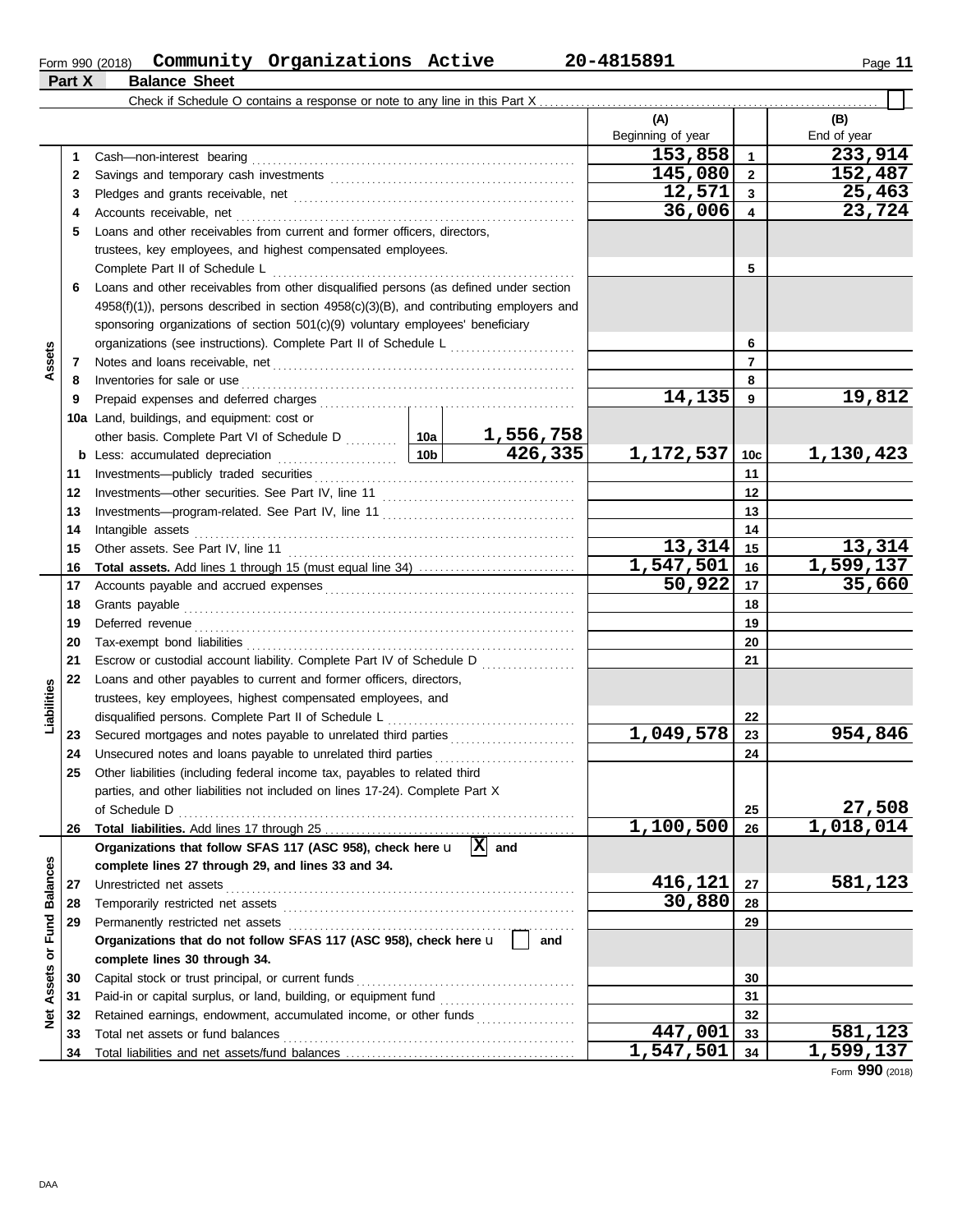| Part XI<br><b>Reconciliation of Net Assets</b><br>846,660<br>$\mathbf{1}$<br>712,538<br>$\overline{2}$<br>2<br>134,122<br>$\overline{3}$<br>Revenue less expenses. Subtract line 2 from line 1<br>3<br>447,001<br>$\overline{\mathbf{4}}$<br>4<br>5<br>5<br>6<br>6<br>$\overline{7}$<br>Investment expenses <b>contract and the expenses</b><br>7<br>Prior period adjustments<br>8<br>8<br>9<br>9<br>Net assets or fund balances at end of year. Combine lines 3 through 9 (must equal Part X, line<br>10<br>581,123<br>10<br><b>Financial Statements and Reporting</b><br>Part XII<br>Yes<br>$ \mathbf{X} $ Accrual<br>Accounting method used to prepare the Form 990:<br>Cash<br>Other<br>1.<br>If the organization changed its method of accounting from a prior year or checked "Other," explain in<br>Schedule O.<br>2a Were the organization's financial statements compiled or reviewed by an independent accountant?<br>2a<br>If "Yes," check a box below to indicate whether the financial statements for the year were compiled or<br>reviewed on a separate basis, consolidated basis, or both:<br>Separate basis<br>Consolidated basis<br>Both consolidated and separate basis<br>$\mathbf x$<br>2b |    |
|-----------------------------------------------------------------------------------------------------------------------------------------------------------------------------------------------------------------------------------------------------------------------------------------------------------------------------------------------------------------------------------------------------------------------------------------------------------------------------------------------------------------------------------------------------------------------------------------------------------------------------------------------------------------------------------------------------------------------------------------------------------------------------------------------------------------------------------------------------------------------------------------------------------------------------------------------------------------------------------------------------------------------------------------------------------------------------------------------------------------------------------------------------------------------------------------------------------------|----|
|                                                                                                                                                                                                                                                                                                                                                                                                                                                                                                                                                                                                                                                                                                                                                                                                                                                                                                                                                                                                                                                                                                                                                                                                                 |    |
|                                                                                                                                                                                                                                                                                                                                                                                                                                                                                                                                                                                                                                                                                                                                                                                                                                                                                                                                                                                                                                                                                                                                                                                                                 |    |
|                                                                                                                                                                                                                                                                                                                                                                                                                                                                                                                                                                                                                                                                                                                                                                                                                                                                                                                                                                                                                                                                                                                                                                                                                 |    |
|                                                                                                                                                                                                                                                                                                                                                                                                                                                                                                                                                                                                                                                                                                                                                                                                                                                                                                                                                                                                                                                                                                                                                                                                                 |    |
|                                                                                                                                                                                                                                                                                                                                                                                                                                                                                                                                                                                                                                                                                                                                                                                                                                                                                                                                                                                                                                                                                                                                                                                                                 |    |
|                                                                                                                                                                                                                                                                                                                                                                                                                                                                                                                                                                                                                                                                                                                                                                                                                                                                                                                                                                                                                                                                                                                                                                                                                 |    |
|                                                                                                                                                                                                                                                                                                                                                                                                                                                                                                                                                                                                                                                                                                                                                                                                                                                                                                                                                                                                                                                                                                                                                                                                                 |    |
|                                                                                                                                                                                                                                                                                                                                                                                                                                                                                                                                                                                                                                                                                                                                                                                                                                                                                                                                                                                                                                                                                                                                                                                                                 |    |
|                                                                                                                                                                                                                                                                                                                                                                                                                                                                                                                                                                                                                                                                                                                                                                                                                                                                                                                                                                                                                                                                                                                                                                                                                 |    |
|                                                                                                                                                                                                                                                                                                                                                                                                                                                                                                                                                                                                                                                                                                                                                                                                                                                                                                                                                                                                                                                                                                                                                                                                                 |    |
|                                                                                                                                                                                                                                                                                                                                                                                                                                                                                                                                                                                                                                                                                                                                                                                                                                                                                                                                                                                                                                                                                                                                                                                                                 |    |
|                                                                                                                                                                                                                                                                                                                                                                                                                                                                                                                                                                                                                                                                                                                                                                                                                                                                                                                                                                                                                                                                                                                                                                                                                 |    |
|                                                                                                                                                                                                                                                                                                                                                                                                                                                                                                                                                                                                                                                                                                                                                                                                                                                                                                                                                                                                                                                                                                                                                                                                                 |    |
|                                                                                                                                                                                                                                                                                                                                                                                                                                                                                                                                                                                                                                                                                                                                                                                                                                                                                                                                                                                                                                                                                                                                                                                                                 |    |
|                                                                                                                                                                                                                                                                                                                                                                                                                                                                                                                                                                                                                                                                                                                                                                                                                                                                                                                                                                                                                                                                                                                                                                                                                 |    |
|                                                                                                                                                                                                                                                                                                                                                                                                                                                                                                                                                                                                                                                                                                                                                                                                                                                                                                                                                                                                                                                                                                                                                                                                                 | No |
|                                                                                                                                                                                                                                                                                                                                                                                                                                                                                                                                                                                                                                                                                                                                                                                                                                                                                                                                                                                                                                                                                                                                                                                                                 |    |
|                                                                                                                                                                                                                                                                                                                                                                                                                                                                                                                                                                                                                                                                                                                                                                                                                                                                                                                                                                                                                                                                                                                                                                                                                 |    |
|                                                                                                                                                                                                                                                                                                                                                                                                                                                                                                                                                                                                                                                                                                                                                                                                                                                                                                                                                                                                                                                                                                                                                                                                                 |    |
|                                                                                                                                                                                                                                                                                                                                                                                                                                                                                                                                                                                                                                                                                                                                                                                                                                                                                                                                                                                                                                                                                                                                                                                                                 | x  |
|                                                                                                                                                                                                                                                                                                                                                                                                                                                                                                                                                                                                                                                                                                                                                                                                                                                                                                                                                                                                                                                                                                                                                                                                                 |    |
|                                                                                                                                                                                                                                                                                                                                                                                                                                                                                                                                                                                                                                                                                                                                                                                                                                                                                                                                                                                                                                                                                                                                                                                                                 |    |
|                                                                                                                                                                                                                                                                                                                                                                                                                                                                                                                                                                                                                                                                                                                                                                                                                                                                                                                                                                                                                                                                                                                                                                                                                 |    |
|                                                                                                                                                                                                                                                                                                                                                                                                                                                                                                                                                                                                                                                                                                                                                                                                                                                                                                                                                                                                                                                                                                                                                                                                                 |    |
| If "Yes," check a box below to indicate whether the financial statements for the year were audited on a                                                                                                                                                                                                                                                                                                                                                                                                                                                                                                                                                                                                                                                                                                                                                                                                                                                                                                                                                                                                                                                                                                         |    |
| separate basis, consolidated basis, or both:                                                                                                                                                                                                                                                                                                                                                                                                                                                                                                                                                                                                                                                                                                                                                                                                                                                                                                                                                                                                                                                                                                                                                                    |    |
| $ \mathbf{X} $ Consolidated basis<br>  Both consolidated and separate basis<br>Separate basis                                                                                                                                                                                                                                                                                                                                                                                                                                                                                                                                                                                                                                                                                                                                                                                                                                                                                                                                                                                                                                                                                                                   |    |
| c If "Yes" to line 2a or 2b, does the organization have a committee that assumes responsibility for oversight                                                                                                                                                                                                                                                                                                                                                                                                                                                                                                                                                                                                                                                                                                                                                                                                                                                                                                                                                                                                                                                                                                   |    |
| x<br>of the audit, review, or compilation of its financial statements and selection of an independent accountant?<br>2c                                                                                                                                                                                                                                                                                                                                                                                                                                                                                                                                                                                                                                                                                                                                                                                                                                                                                                                                                                                                                                                                                         |    |
| If the organization changed either its oversight process or selection process during the tax year, explain in                                                                                                                                                                                                                                                                                                                                                                                                                                                                                                                                                                                                                                                                                                                                                                                                                                                                                                                                                                                                                                                                                                   |    |
| Schedule O.                                                                                                                                                                                                                                                                                                                                                                                                                                                                                                                                                                                                                                                                                                                                                                                                                                                                                                                                                                                                                                                                                                                                                                                                     |    |
| 3a As a result of a federal award, was the organization required to undergo an audit or audits as set forth in                                                                                                                                                                                                                                                                                                                                                                                                                                                                                                                                                                                                                                                                                                                                                                                                                                                                                                                                                                                                                                                                                                  |    |
| the Single Audit Act and OMB Circular A-133?<br>За                                                                                                                                                                                                                                                                                                                                                                                                                                                                                                                                                                                                                                                                                                                                                                                                                                                                                                                                                                                                                                                                                                                                                              | x  |
| <b>b</b> If "Yes," did the organization undergo the required audit or audits? If the organization did not undergo the                                                                                                                                                                                                                                                                                                                                                                                                                                                                                                                                                                                                                                                                                                                                                                                                                                                                                                                                                                                                                                                                                           |    |
| 3 <sub>b</sub>                                                                                                                                                                                                                                                                                                                                                                                                                                                                                                                                                                                                                                                                                                                                                                                                                                                                                                                                                                                                                                                                                                                                                                                                  |    |

Form **990** (2018)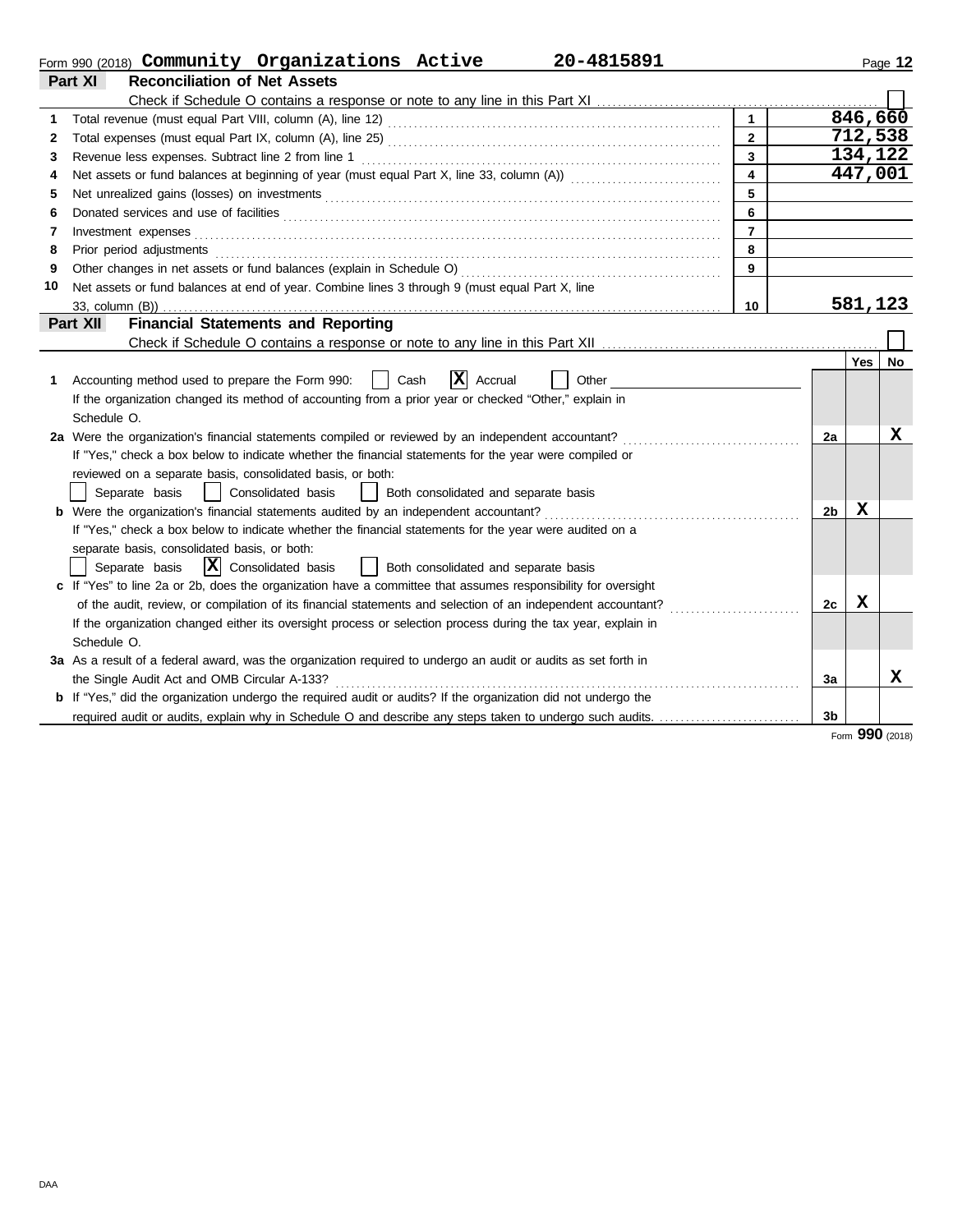## 20-4815891 **Federal Statements**

### **Form 990 - Federal General Footnote**

**Description** 

Community Organizations Active in Disasters, Inc. (dba Be Ready Alliance Coordinating for Emergencies) owns 100% of a subsidiary, BRACE, LLC. The subsidiary, BRACE, LLC, is a disregarded entity for income tax filing purposes, and has been consolidated on this return.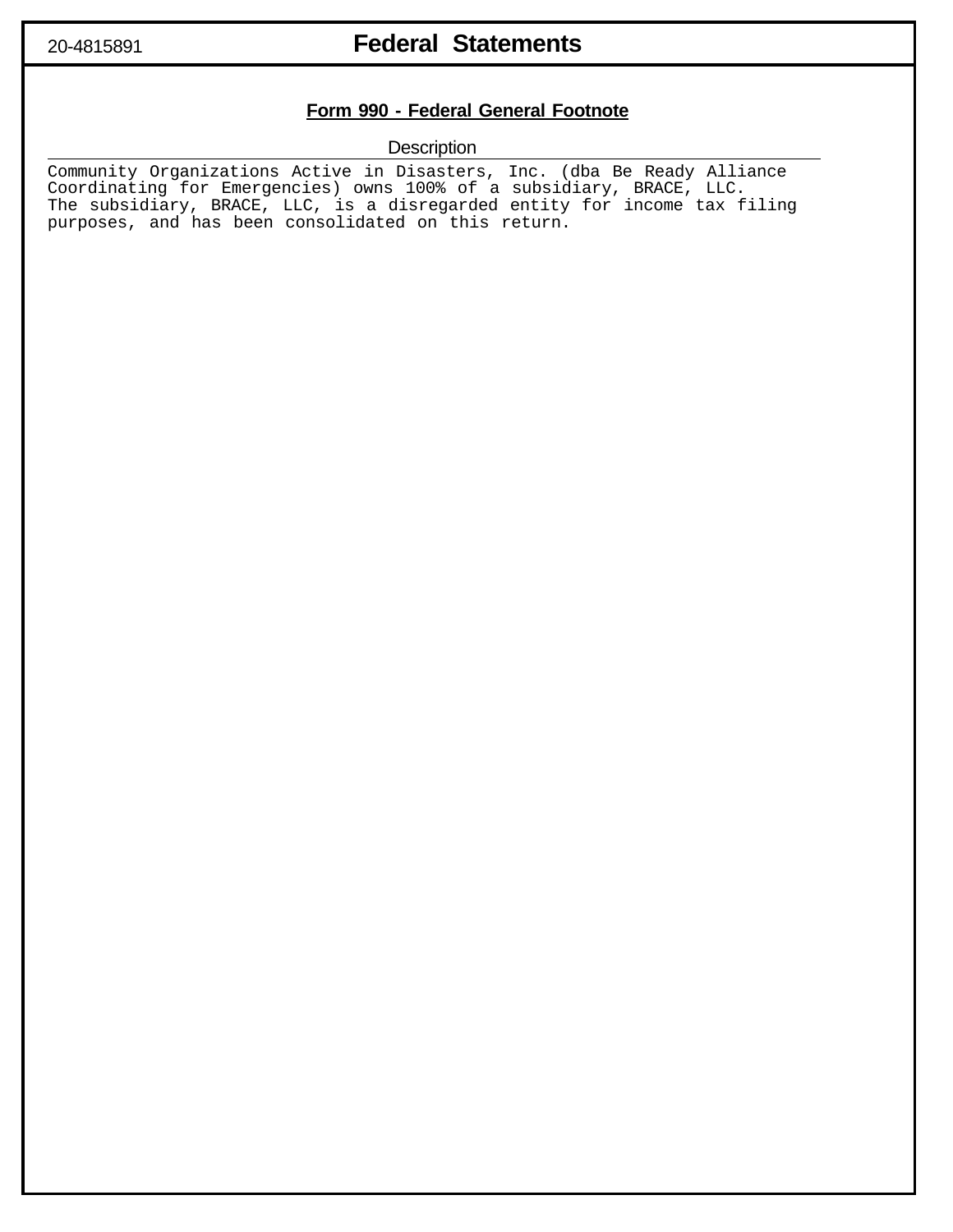| (Form 990 or 990-EZ)<br>Complete if the organization is a section $501(c)(3)$ organization or a section $4947(a)(1)$ nonexempt charitable trust.<br>La Attach to Form 990 or Form 990-EZ.<br>Department of the Treasury<br>Open to Public<br>Internal Revenue Service<br>Inspection<br><b>u</b> Go to www.irs.gov/Form990 for instructions and the latest information.<br>Community Organizations Active<br>Employer identification number<br>Name of the organization<br>in Disasters, Inc.<br>20-4815891 |  |
|------------------------------------------------------------------------------------------------------------------------------------------------------------------------------------------------------------------------------------------------------------------------------------------------------------------------------------------------------------------------------------------------------------------------------------------------------------------------------------------------------------|--|
|                                                                                                                                                                                                                                                                                                                                                                                                                                                                                                            |  |
|                                                                                                                                                                                                                                                                                                                                                                                                                                                                                                            |  |
|                                                                                                                                                                                                                                                                                                                                                                                                                                                                                                            |  |
|                                                                                                                                                                                                                                                                                                                                                                                                                                                                                                            |  |
|                                                                                                                                                                                                                                                                                                                                                                                                                                                                                                            |  |
| Part I<br><b>Reason for Public Charity Status</b> (All organizations must complete this part.) See instructions.                                                                                                                                                                                                                                                                                                                                                                                           |  |
| The organization is not a private foundation because it is: (For lines 1 through 12, check only one box.)                                                                                                                                                                                                                                                                                                                                                                                                  |  |
| A church, convention of churches, or association of churches described in section 170(b)(1)(A)(i).<br>1                                                                                                                                                                                                                                                                                                                                                                                                    |  |
| A school described in section 170(b)(1)(A)(ii). (Attach Schedule E (Form 990 or 990-EZ).)<br>2                                                                                                                                                                                                                                                                                                                                                                                                             |  |
| A hospital or a cooperative hospital service organization described in section 170(b)(1)(A)(iii).<br>3                                                                                                                                                                                                                                                                                                                                                                                                     |  |
| A medical research organization operated in conjunction with a hospital described in section 170(b)(1)(A)(iii). Enter the hospital's name,<br>4                                                                                                                                                                                                                                                                                                                                                            |  |
|                                                                                                                                                                                                                                                                                                                                                                                                                                                                                                            |  |
| An organization operated for the benefit of a college or university owned or operated by a governmental unit described in<br>5                                                                                                                                                                                                                                                                                                                                                                             |  |
| section 170(b)(1)(A)(iv). (Complete Part II.)<br>A federal, state, or local government or governmental unit described in section 170(b)(1)(A)(v).                                                                                                                                                                                                                                                                                                                                                          |  |
| 6<br>An organization that normally receives a substantial part of its support from a governmental unit or from the general public<br>7                                                                                                                                                                                                                                                                                                                                                                     |  |
| described in section 170(b)(1)(A)(vi). (Complete Part II.)                                                                                                                                                                                                                                                                                                                                                                                                                                                 |  |
| A community trust described in section 170(b)(1)(A)(vi). (Complete Part II.)<br>8                                                                                                                                                                                                                                                                                                                                                                                                                          |  |
| An agricultural research organization described in section 170(b)(1)(A)(ix) operated in conjunction with a land-grant college<br>9<br>or university or a non-land-grant college of agriculture (see instructions). Enter the name, city, and state of the college or                                                                                                                                                                                                                                       |  |
| university:                                                                                                                                                                                                                                                                                                                                                                                                                                                                                                |  |
| X<br>An organization that normally receives: (1) more than 33 1/3% of its support from contributions, membership fees, and gross<br>10<br>receipts from activities related to its exempt functions-subject to certain exceptions, and (2) no more than 33 1/3% of its                                                                                                                                                                                                                                      |  |
| support from gross investment income and unrelated business taxable income (less section 511 tax) from businesses                                                                                                                                                                                                                                                                                                                                                                                          |  |
| acquired by the organization after June 30, 1975. See section 509(a)(2). (Complete Part III.)                                                                                                                                                                                                                                                                                                                                                                                                              |  |
| An organization organized and operated exclusively to test for public safety. See section 509(a)(4).<br>11                                                                                                                                                                                                                                                                                                                                                                                                 |  |
| An organization organized and operated exclusively for the benefit of, to perform the functions of, or to carry out the purposes<br>12                                                                                                                                                                                                                                                                                                                                                                     |  |
| of one or more publicly supported organizations described in section 509(a)(1) or section 509(a)(2). See section 509(a)(3).<br>Check the box in lines 12a through 12d that describes the type of supporting organization and complete lines 12e, 12f, and 12g.                                                                                                                                                                                                                                             |  |
| Type I. A supporting organization operated, supervised, or controlled by its supported organization(s), typically by giving<br>а                                                                                                                                                                                                                                                                                                                                                                           |  |
| the supported organization(s) the power to regularly appoint or elect a majority of the directors or trustees of the                                                                                                                                                                                                                                                                                                                                                                                       |  |
| supporting organization. You must complete Part IV, Sections A and B.                                                                                                                                                                                                                                                                                                                                                                                                                                      |  |
| Type II. A supporting organization supervised or controlled in connection with its supported organization(s), by having<br>b                                                                                                                                                                                                                                                                                                                                                                               |  |
| control or management of the supporting organization vested in the same persons that control or manage the supported                                                                                                                                                                                                                                                                                                                                                                                       |  |
| organization(s). You must complete Part IV, Sections A and C.<br>Type III functionally integrated. A supporting organization operated in connection with, and functionally integrated with,<br>c                                                                                                                                                                                                                                                                                                           |  |
| its supported organization(s) (see instructions). You must complete Part IV, Sections A, D, and E.                                                                                                                                                                                                                                                                                                                                                                                                         |  |
| Type III non-functionally integrated. A supporting organization operated in connection with its supported organization(s)<br>d                                                                                                                                                                                                                                                                                                                                                                             |  |
| that is not functionally integrated. The organization generally must satisfy a distribution requirement and an attentiveness                                                                                                                                                                                                                                                                                                                                                                               |  |
| requirement (see instructions). You must complete Part IV, Sections A and D, and Part V.                                                                                                                                                                                                                                                                                                                                                                                                                   |  |
| Check this box if the organization received a written determination from the IRS that it is a Type I, Type II, Type III<br>е<br>functionally integrated, or Type III non-functionally integrated supporting organization.                                                                                                                                                                                                                                                                                  |  |
| Enter the number of supported organizations<br>f                                                                                                                                                                                                                                                                                                                                                                                                                                                           |  |
| Provide the following information about the supported organization(s).<br>g                                                                                                                                                                                                                                                                                                                                                                                                                                |  |
| (iv) Is the organization<br>(i) Name of supported<br>(ii) EIN<br>(iii) Type of organization<br>(v) Amount of monetary<br>(vi) Amount of                                                                                                                                                                                                                                                                                                                                                                    |  |
| listed in your governing<br>organization<br>(described on lines 1-10<br>support (see<br>other support (see<br>document?                                                                                                                                                                                                                                                                                                                                                                                    |  |
| above (see instructions))<br>instructions)<br>instructions)<br>Yes<br>No                                                                                                                                                                                                                                                                                                                                                                                                                                   |  |
| (A)                                                                                                                                                                                                                                                                                                                                                                                                                                                                                                        |  |
|                                                                                                                                                                                                                                                                                                                                                                                                                                                                                                            |  |
| (B)                                                                                                                                                                                                                                                                                                                                                                                                                                                                                                        |  |
|                                                                                                                                                                                                                                                                                                                                                                                                                                                                                                            |  |
| (C)                                                                                                                                                                                                                                                                                                                                                                                                                                                                                                        |  |
|                                                                                                                                                                                                                                                                                                                                                                                                                                                                                                            |  |
| (D)                                                                                                                                                                                                                                                                                                                                                                                                                                                                                                        |  |
|                                                                                                                                                                                                                                                                                                                                                                                                                                                                                                            |  |
| (E)                                                                                                                                                                                                                                                                                                                                                                                                                                                                                                        |  |
|                                                                                                                                                                                                                                                                                                                                                                                                                                                                                                            |  |
| <b>Total</b>                                                                                                                                                                                                                                                                                                                                                                                                                                                                                               |  |

**For Paperwork Reduction Act Notice, see the Instructions for Form 990 or 990-EZ.**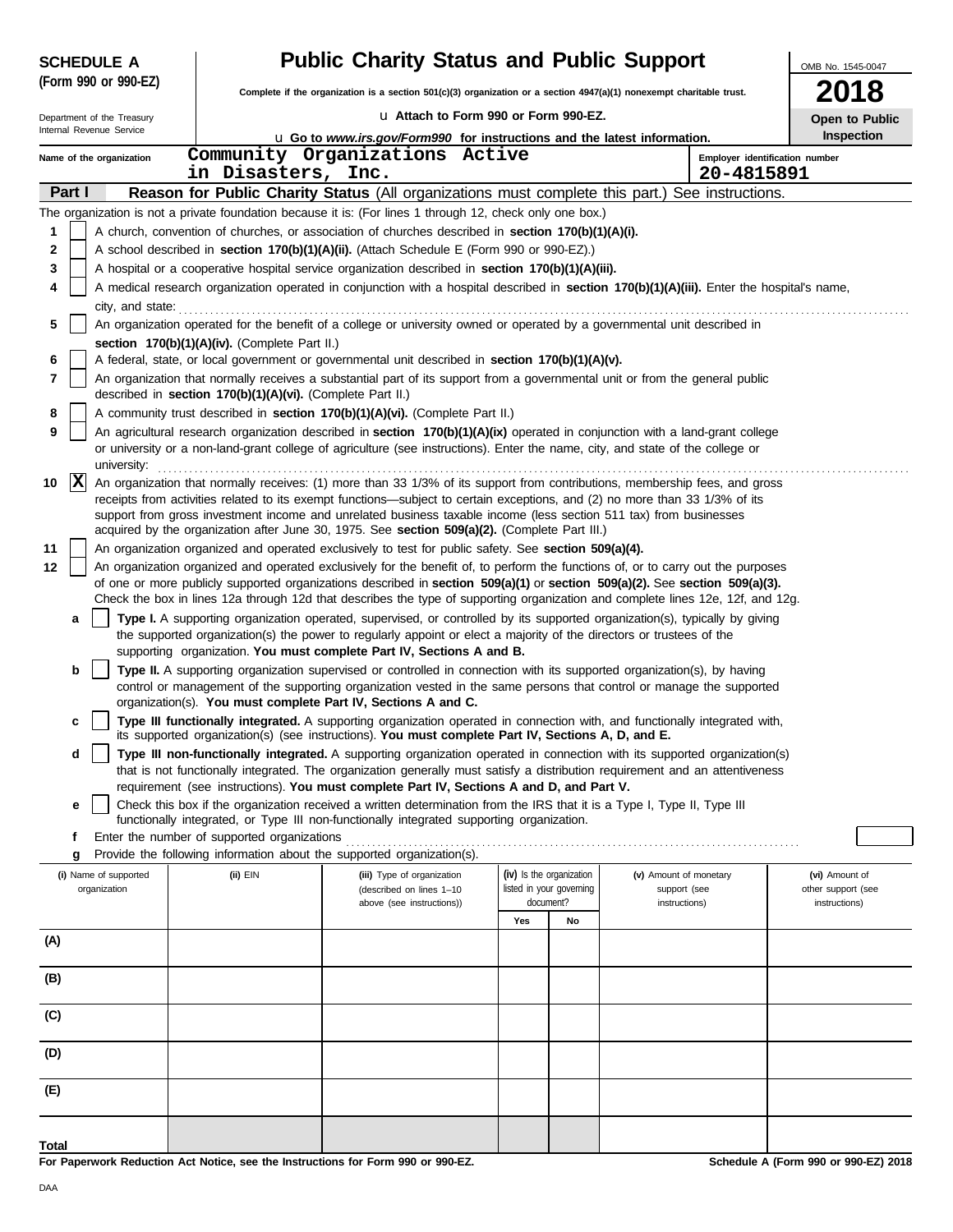|     | Part III. If the organization fails to qualify under the tests listed below, please complete Part III.)                                                                                                                     |          |            |            |            |            |           |
|-----|-----------------------------------------------------------------------------------------------------------------------------------------------------------------------------------------------------------------------------|----------|------------|------------|------------|------------|-----------|
|     | <b>Section A. Public Support</b>                                                                                                                                                                                            |          |            |            |            |            |           |
|     | Calendar year (or fiscal year beginning in)<br>$\mathbf{u}$                                                                                                                                                                 | (a) 2014 | $(b)$ 2015 | $(c)$ 2016 | (d) $2017$ | (e) $2018$ | (f) Total |
| 1.  | Gifts, grants, contributions, and<br>membership fees received. (Do not<br>include any "unusual grants.")                                                                                                                    |          |            |            |            |            |           |
| 2   | Tax revenues levied for the<br>organization's benefit and either paid<br>to or expended on its behalf                                                                                                                       |          |            |            |            |            |           |
| 3   | The value of services or facilities<br>furnished by a governmental unit to the<br>organization without charge                                                                                                               |          |            |            |            |            |           |
| 4   | <b>Total.</b> Add lines 1 through 3<br>.                                                                                                                                                                                    |          |            |            |            |            |           |
| 5   | The portion of total contributions by<br>each person (other than a<br>governmental unit or publicly<br>supported organization) included on<br>line 1 that exceeds 2% of the amount<br>shown on line 11, column (f) $\ldots$ |          |            |            |            |            |           |
| 6   | Public support. Subtract line 5 from line 4                                                                                                                                                                                 |          |            |            |            |            |           |
|     | <b>Section B. Total Support</b>                                                                                                                                                                                             |          |            |            |            |            |           |
|     | Calendar year (or fiscal year beginning in)<br>$\mathbf{u}$                                                                                                                                                                 | (a) 2014 | (b) 2015   | $(c)$ 2016 | $(d)$ 2017 | (e) 2018   | (f) Total |
| 7   | Amounts from line 4                                                                                                                                                                                                         |          |            |            |            |            |           |
| 8   | Gross income from interest, dividends,<br>payments received on securities loans,<br>rents, royalties, and income from<br>similar sources                                                                                    |          |            |            |            |            |           |
| 9   | Net income from unrelated business<br>activities, whether or not the business<br>is regularly carried on                                                                                                                    |          |            |            |            |            |           |
| 10  | Other income. Do not include gain or<br>loss from the sale of capital assets<br>(Explain in Part VI.)                                                                                                                       |          |            |            |            |            |           |
| 11  | Total support. Add lines 7 through 10                                                                                                                                                                                       |          |            |            |            |            |           |
| 12  | Gross receipts from related activities, etc. (see instructions)                                                                                                                                                             |          |            |            |            | 12         |           |
| 13  | First five years. If the Form 990 is for the organization's first, second, third, fourth, or fifth tax year as a section 501(c)(3)                                                                                          |          |            |            |            |            |           |
|     | organization, check this box and stop here                                                                                                                                                                                  |          |            |            |            |            |           |
|     | Section C. Computation of Public Support Percentage                                                                                                                                                                         |          |            |            |            |            |           |
| 14  | Public support percentage for 2018 (line 6, column (f) divided by line 11, column (f) [[[[[[[[[[[[[[[[[[[[[[[                                                                                                               |          |            |            |            | 14         | %         |
| 15  | Public support percentage from 2017 Schedule A, Part II, line 14 <b>Construct Construct Construct 15</b>                                                                                                                    |          |            |            |            |            | $\%$      |
|     | 16a 33 1/3% support test—2018. If the organization did not check the box on line 13, and line 14 is 33 1/3% or more, check this                                                                                             |          |            |            |            |            |           |
|     | box and stop here. The organization qualifies as a publicly supported organization                                                                                                                                          |          |            |            |            |            |           |
| b   | 33 1/3% support test-2017. If the organization did not check a box on line 13 or 16a, and line 15 is 33 1/3% or more, check                                                                                                 |          |            |            |            |            |           |
|     | 10%-facts-and-circumstances test-2018. If the organization did not check a box on line 13, 16a, or 16b, and line 14 is                                                                                                      |          |            |            |            |            |           |
| 17a | 10% or more, and if the organization meets the "facts-and-circumstances" test, check this box and stop here. Explain in                                                                                                     |          |            |            |            |            |           |
|     | Part VI how the organization meets the "facts-and-circumstances" test. The organization qualifies as a publicly supported                                                                                                   |          |            |            |            |            |           |
|     | organization                                                                                                                                                                                                                |          |            |            |            |            |           |
| b   | 10%-facts-and-circumstances test-2017. If the organization did not check a box on line 13, 16a, 16b, or 17a, and line                                                                                                       |          |            |            |            |            |           |
|     | 15 is 10% or more, and if the organization meets the "facts-and-circumstances" test, check this box and stop here.                                                                                                          |          |            |            |            |            |           |
|     | Explain in Part VI how the organization meets the "facts-and-circumstances" test. The organization qualifies as a publicly                                                                                                  |          |            |            |            |            |           |
|     | supported organization                                                                                                                                                                                                      |          |            |            |            |            |           |
| 18  | Private foundation. If the organization did not check a box on line 13, 16a, 16b, 17a, or 17b, check this box and see                                                                                                       |          |            |            |            |            |           |
|     | instructions                                                                                                                                                                                                                |          |            |            |            |            |           |

Schedule A (Form 990 or 990-EZ) 2018 Page **2 Community Organizations Active 20-4815891**

**Part II** Support Schedule for Organizations Described in Sections 170(b)(1)(A)(iv) and 170(b)(1)(A)(vi)

(Complete only if you checked the box on line 5, 7, or 8 of Part I or if the organization failed to qualify under

**Schedule A (Form 990 or 990-EZ) 2018**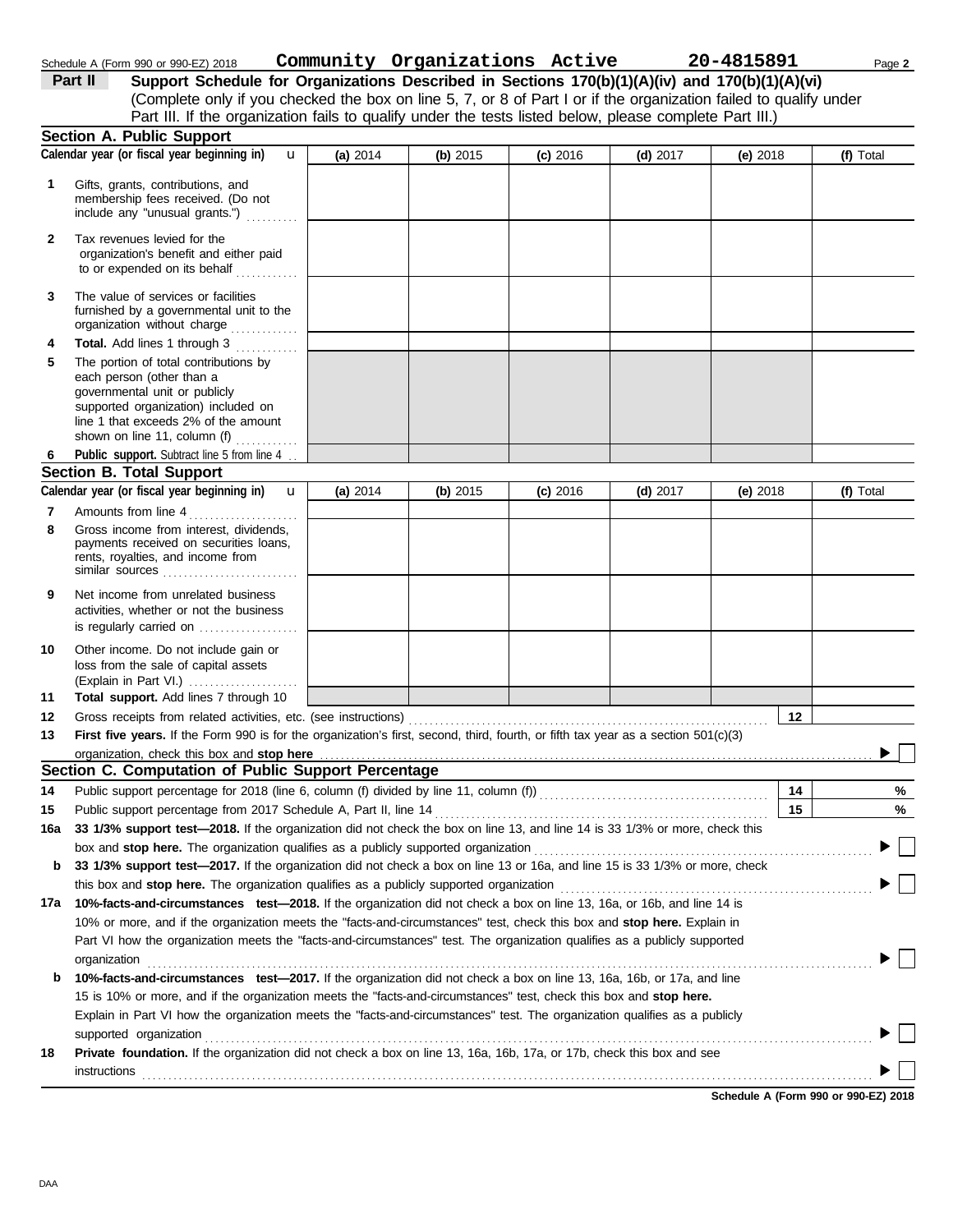#### **Section B. Total Support** unrelated trade or business under section 513 **1 2 3 6 8** Gifts, grants, contributions, and membership fees received. (Do not include any "unusual grants.") . . . **Public support.** (Subtract line 7c from Gross receipts from admissions, merchandise sold or services performed, or facilities furnished in any activity that is related to the Gross receipts from activities that are not an **Total.** Add lines 1 through 5 **Section A. Public Support** organization's tax-exempt purpose .......... **4** Tax revenues levied for the organization's benefit and either paid to or expended on its behalf when  $\cdots$ organization without charge .............. furnished by a governmental unit to the **5** The value of services or facilities **7a** Amounts included on lines 1, 2, and 3 received from disqualified persons **b** Amounts included on lines 2 and 3 received from other than disqualified persons that exceed the greater of \$5,000 or 1% of the amount on line 13 for the year  $\ldots$ **c** Add lines 7a and 7b . . . . . . . . . . . . . . . . . . . . . Amounts from line 6 . . . . . . . . . . . . . . . . . . . . . **9** royalties, and income from similar sources . . . payments received on securities loans, rents, **10a** Gross income from interest, dividends, **b** Unrelated business taxable income (less section 511 taxes) from businesses acquired after June 30, 1975 **c** Add lines 10a and 10b . . . . . . . . . . . . . . . . . . **11** Net income from unrelated business activities not included in line 10b, whether or not the business is regularly carried on . . . . (Explain in Part VI.) . . . . . . . . . . . . . . . . . . . . . loss from the sale of capital assets **12** Other income. Do not include gain or **13 Total support.** (Add lines 9, 10c, 11, **14 First five years.** If the Form 990 is for the organization's first, second, third, fourth, or fifth tax year as a section 501(c)(3) organization, check this box and stop here **Section C. Computation of Public Support Percentage** Public support percentage from 2017 Schedule A, Part III, line 15 . . . . . . . . . . . . . . . . . . . . . . . . . . . . . . . . . . . . . . . . . . . . . . . . . . . . . . . . . . . . . . . **15** Public support percentage for 2018 (line 8, column (f), divided by line 13, column (f))  $\ldots$ **16 Section D. Computation of Investment Income Percentage 18** Investment income percentage for **2018** (line 10c, column (f), divided by line 13, column (f)) . . . . . . . . . . . . . . . . . . . . . . . . . . . . . . . . . . . **17** Investment income percentage from **2017** Schedule A, Part III, line 17 . . . . . . . . . . . . . . . . . . . . . . . . . . . . . . . . . . . . . . . . . . . . . . . . . . . . . . . . . . 17 is not more than 33 1/3%, check this box and **stop here.** The organization qualifies as a publicly supported organization . . . . . . . . . . . . . . . . . . . . . **19a 33 1/3% support tests—2018.** If the organization did not check the box on line 14, and line 15 is more than 33 1/3%, and line **b 33 1/3% support tests—2017.** If the organization did not check a box on line 14 or line 19a, and line 16 is more than 33 1/3%, and line 18 is not more than 33 1/3%, check this box and **stop here.** The organization qualifies as a publicly supported organization . . . . . . . . . . . . . . . . . **20 Private foundation.** If the organization did not check a box on line 14, 19a, or 19b, check this box and see instructions . . . . . . . . . . . . . . . . . . . . . . . . . % **99.92** % **99.95 16 15 17 18** % % **(a)** 2014 **(b)** 2015 **(c)** 2016 **(d)** 2017 **(e)** 2018 **(f)** Total **(f)** Total line 6.) . . . . . . . . . . . . . . . . . . . . . . . . . . . . . . . . . . . **Calendar year (or fiscal year beginning in) Calendar year (or fiscal year beginning in)**  and 12.) . . . . . . . . . . . . . . . . . . . . . . . . . . . . . . . . . **(a)** 2014 **(b)** 2015 **(c)** 2016 **(d)** 2017 **(e)** 2018 u u **244,161 450,569 306,878 241,113 352,899 1,595,620 10,021 10,193 56,805 4,442 34,235 115,696 283,938 357,542 370,572 443,217 457,390 1,912,659 538,120 818,304 734,255 688,772 844,524 3,623,975 3,623,975 538,120 818,304 734,255 688,772 844,524 3,623,975 1,109 395 99 79 67 1,749 1,109 395 99 79 67 1,749 539,229 818,699 734,354 688,851 844,591 3,625,724**  $\blacktriangleright$   $\lfloor \overline{x} \rfloor$

#### **Schedule A (Form 990 or 990-EZ) 2018**

**Part III Support Schedule for Organizations Described in Section 509(a)(2)** (Complete only if you checked the box on line 10 of Part I or if the organization failed to qualify under Part II. If the organization fails to qualify under the tests listed below, please complete Part II.)

Schedule A (Form 990 or 990-EZ) 2018 Page **3 Community Organizations Active 20-4815891**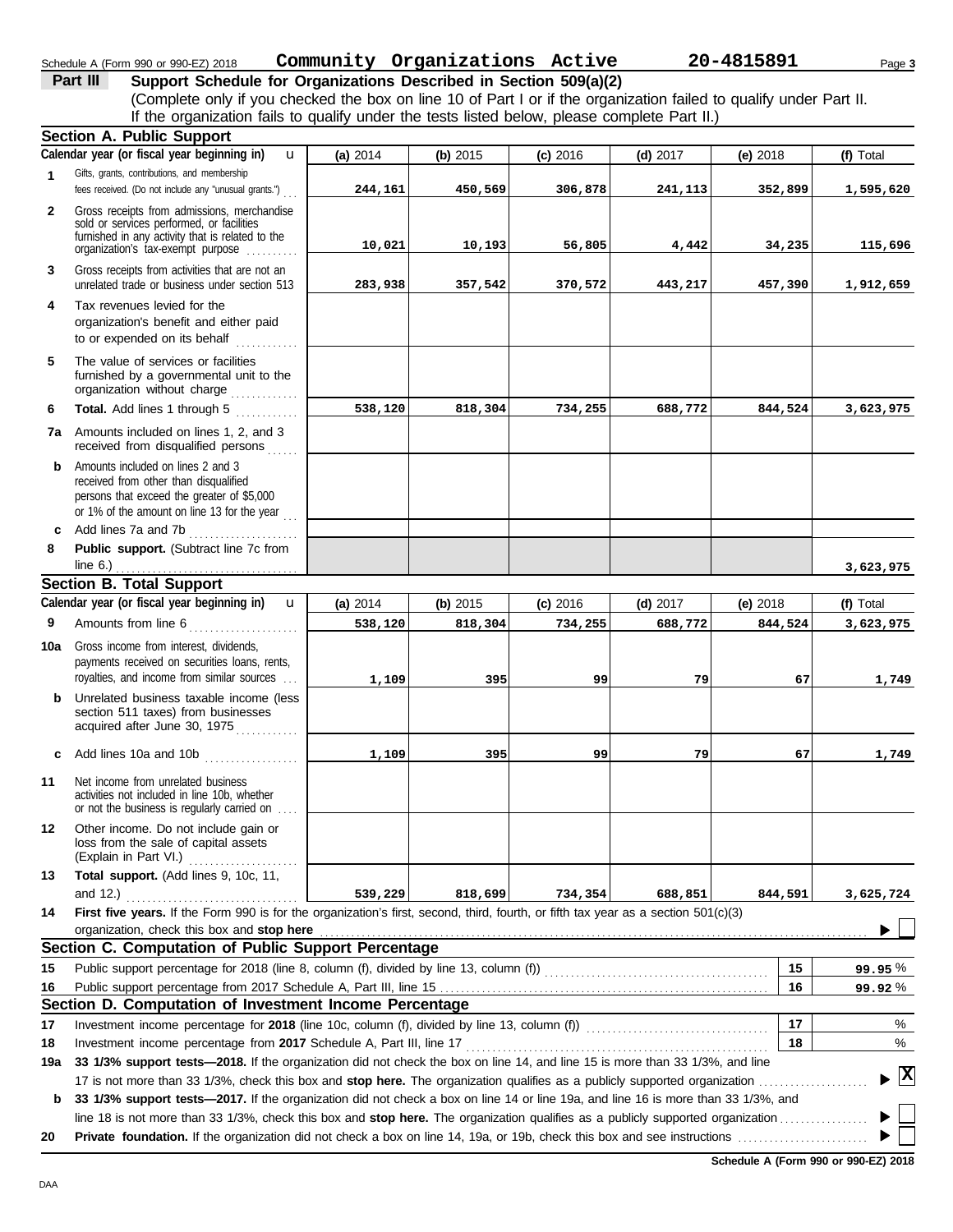|     | Community Organizations Active<br>Schedule A (Form 990 or 990-EZ) 2018                                                   | 20-4815891      |     | Page 4 |
|-----|--------------------------------------------------------------------------------------------------------------------------|-----------------|-----|--------|
|     | <b>Supporting Organizations</b><br><b>Part IV</b>                                                                        |                 |     |        |
|     | (Complete only if you checked a box in line 12 on Part I. If you checked 12a of Part I, complete Sections A              |                 |     |        |
|     | and B. If you checked 12b of Part I, complete Sections A and C. If you checked 12c of Part I, complete                   |                 |     |        |
|     | Sections A, D, and E. If you checked 12d of Part I, complete Sections A and D, and complete Part V.)                     |                 |     |        |
|     | Section A. All Supporting Organizations                                                                                  |                 |     |        |
|     |                                                                                                                          |                 | Yes | No     |
| 1   | Are all of the organization's supported organizations listed by name in the organization's governing                     |                 |     |        |
|     | documents? If "No," describe in Part VI how the supported organizations are designated. If designated by                 |                 |     |        |
|     | class or purpose, describe the designation. If historic and continuing relationship, explain.                            | 1               |     |        |
| 2   | Did the organization have any supported organization that does not have an IRS determination of status                   |                 |     |        |
|     | under section 509(a)(1) or (2)? If "Yes," explain in Part VI how the organization determined that the supported          |                 |     |        |
|     | organization was described in section 509(a)(1) or (2).                                                                  | 2               |     |        |
| За  | Did the organization have a supported organization described in section $501(c)(4)$ , (5), or (6)? If "Yes," answer      |                 |     |        |
|     | $(b)$ and $(c)$ below.                                                                                                   | 3a              |     |        |
| b   | Did the organization confirm that each supported organization qualified under section $501(c)(4)$ , $(5)$ , or $(6)$ and |                 |     |        |
|     | satisfied the public support tests under section 509(a)(2)? If "Yes," describe in Part VI when and how the               |                 |     |        |
|     | organization made the determination.                                                                                     | 3b              |     |        |
| c   | Did the organization ensure that all support to such organizations was used exclusively for section $170(c)(2)(B)$       |                 |     |        |
|     | purposes? If "Yes," explain in Part VI what controls the organization put in place to ensure such use.                   | 3 <sub>c</sub>  |     |        |
| 4a  | Was any supported organization not organized in the United States ("foreign supported organization")? If                 |                 |     |        |
|     | "Yes," and if you checked 12a or 12b in Part I, answer (b) and (c) below.                                                | 4a              |     |        |
| b   | Did the organization have ultimate control and discretion in deciding whether to make grants to the foreign              |                 |     |        |
|     | supported organization? If "Yes," describe in Part VI how the organization had such control and discretion               |                 |     |        |
|     | despite being controlled or supervised by or in connection with its supported organizations.                             | 4b              |     |        |
| c   | Did the organization support any foreign supported organization that does not have an IRS determination                  |                 |     |        |
|     | under sections $501(c)(3)$ and $509(a)(1)$ or (2)? If "Yes," explain in Part VI what controls the organization used      |                 |     |        |
|     | to ensure that all support to the foreign supported organization was used exclusively for section $170(c)(2)(B)$         |                 |     |        |
|     | purposes.                                                                                                                | 4c              |     |        |
| 5a  | Did the organization add, substitute, or remove any supported organizations during the tax year? If "Yes,"               |                 |     |        |
|     | answer (b) and (c) below (if applicable). Also, provide detail in Part VI, including (i) the names and EIN               |                 |     |        |
|     | numbers of the supported organizations added, substituted, or removed; (ii) the reasons for each such action;            |                 |     |        |
|     | (iii) the authority under the organization's organizing document authorizing such action; and (iv) how the action        |                 |     |        |
|     | was accomplished (such as by amendment to the organizing document).                                                      | 5a              |     |        |
| b   | Type I or Type II only. Was any added or substituted supported organization part of a class already                      |                 |     |        |
|     | designated in the organization's organizing document?                                                                    | 5b              |     |        |
| c   | Substitutions only. Was the substitution the result of an event beyond the organization's control?                       | 5c              |     |        |
|     | Did the organization provide support (whether in the form of grants or the provision of services or facilities) to       |                 |     |        |
|     | anyone other than (i) its supported organizations, (ii) individuals that are part of the charitable class benefited      |                 |     |        |
|     | by one or more of its supported organizations, or (iii) other supporting organizations that also support or              |                 |     |        |
|     | benefit one or more of the filing organization's supported organizations? If "Yes," provide detail in Part VI.           | 6               |     |        |
| 7   | Did the organization provide a grant, loan, compensation, or other similar payment to a substantial contributor          |                 |     |        |
|     | (as defined in section $4958(c)(3)(C)$ ), a family member of a substantial contributor, or a 35% controlled entity       |                 |     |        |
|     | with regard to a substantial contributor? If "Yes," complete Part I of Schedule L (Form 990 or 990-EZ).                  | 7               |     |        |
| 8   | Did the organization make a loan to a disqualified person (as defined in section 4958) not described in line 7?          |                 |     |        |
|     | If "Yes," complete Part I of Schedule L (Form 990 or 990-EZ).                                                            | 8               |     |        |
| 9a  | Was the organization controlled directly or indirectly at any time during the tax year by one or more                    |                 |     |        |
|     | disqualified persons as defined in section 4946 (other than foundation managers and organizations described              |                 |     |        |
|     | in section 509(a)(1) or (2))? If "Yes," provide detail in Part VI.                                                       | 9а              |     |        |
| b   | Did one or more disqualified persons (as defined in line 9a) hold a controlling interest in any entity in which          |                 |     |        |
|     | the supporting organization had an interest? If "Yes," provide detail in Part VI.                                        | 9b              |     |        |
| c   | Did a disqualified person (as defined in line 9a) have an ownership interest in, or derive any personal benefit          |                 |     |        |
|     | from, assets in which the supporting organization also had an interest? If "Yes," provide detail in Part VI.             | 9с              |     |        |
| 10a | Was the organization subject to the excess business holdings rules of section 4943 because of section                    |                 |     |        |
|     | 4943(f) (regarding certain Type II supporting organizations, and all Type III non-functionally integrated                |                 |     |        |
|     | supporting organizations)? If "Yes," answer 10b below.                                                                   | 10a             |     |        |
| b   | Did the organization have any excess business holdings in the tax year? (Use Schedule C, Form 4720, to                   |                 |     |        |
|     | determine whether the organization had excess business holdings.)                                                        | 10 <sub>b</sub> |     |        |

**Schedule A (Form 990 or 990-EZ) 2018**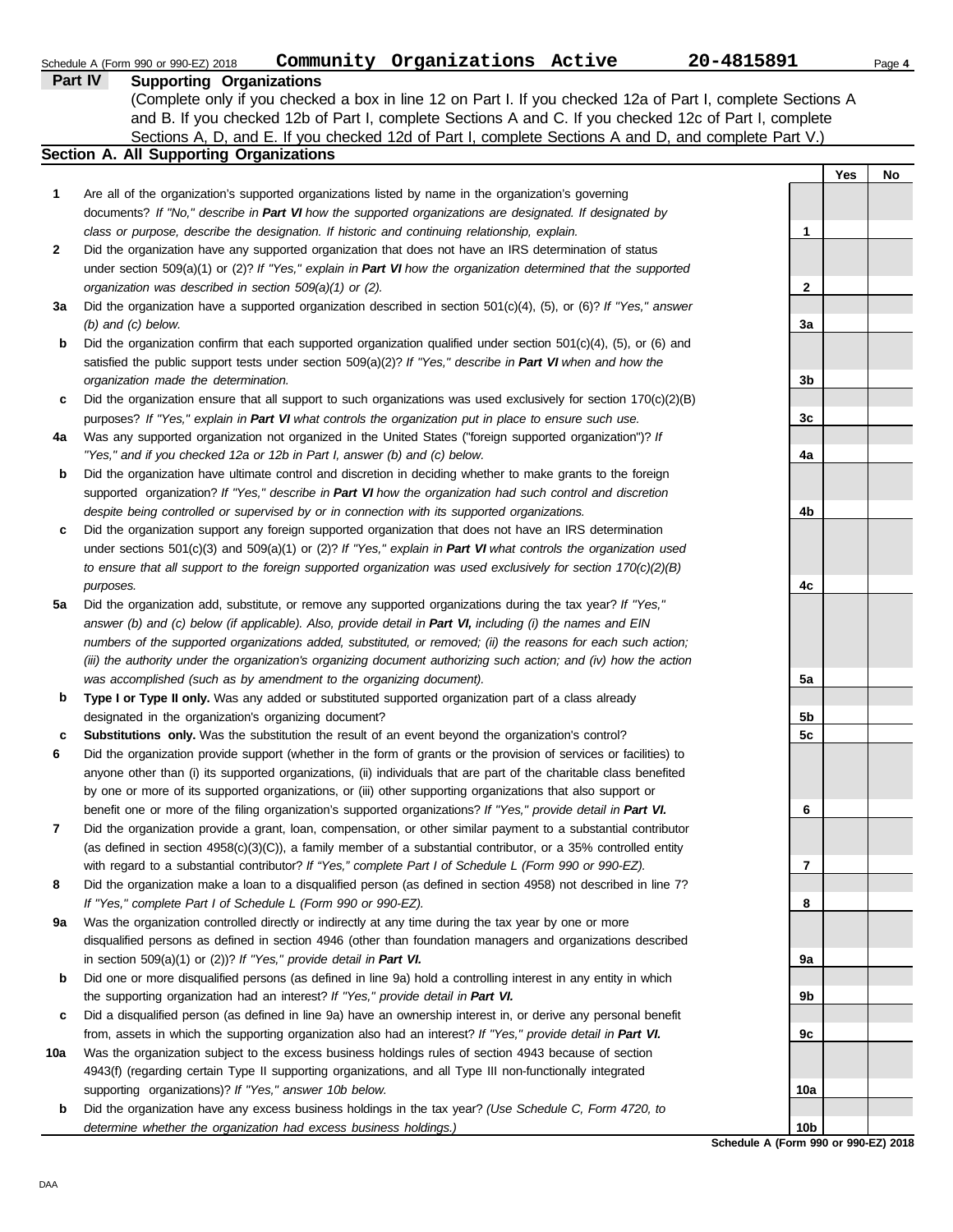**Part IV Supporting Organizations** *(continued)* Schedule A (Form 990 or 990-EZ) 2018 Page **5 Community Organizations Active 20-4815891**

**Yes No**

| 11  | Has the organization accepted a gift or contribution from any of the following persons?                                                                                                                                                 |                                      |     |    |
|-----|-----------------------------------------------------------------------------------------------------------------------------------------------------------------------------------------------------------------------------------------|--------------------------------------|-----|----|
|     | a A person who directly or indirectly controls, either alone or together with persons described in (b) and (c)                                                                                                                          |                                      |     |    |
|     | below, the governing body of a supported organization?                                                                                                                                                                                  | 11a                                  |     |    |
|     | <b>b</b> A family member of a person described in (a) above?                                                                                                                                                                            | 11 <sub>b</sub>                      |     |    |
|     | c A 35% controlled entity of a person described in (a) or (b) above? If "Yes" to a, b, or c, provide detail in Part VI.                                                                                                                 | 11c                                  |     |    |
|     | <b>Section B. Type I Supporting Organizations</b>                                                                                                                                                                                       |                                      |     |    |
|     |                                                                                                                                                                                                                                         |                                      | Yes | No |
| 1   | Did the directors, trustees, or membership of one or more supported organizations have the power to                                                                                                                                     |                                      |     |    |
|     | regularly appoint or elect at least a majority of the organization's directors or trustees at all times during the                                                                                                                      |                                      |     |    |
|     | tax year? If "No," describe in Part VI how the supported organization(s) effectively operated, supervised, or                                                                                                                           |                                      |     |    |
|     | controlled the organization's activities. If the organization had more than one supported organization,                                                                                                                                 |                                      |     |    |
|     | describe how the powers to appoint and/or remove directors or trustees were allocated among the supported                                                                                                                               |                                      |     |    |
|     | organizations and what conditions or restrictions, if any, applied to such powers during the tax year.                                                                                                                                  | 1                                    |     |    |
| 2   | Did the organization operate for the benefit of any supported organization other than the supported                                                                                                                                     |                                      |     |    |
|     | organization(s) that operated, supervised, or controlled the supporting organization? If "Yes," explain in Part                                                                                                                         |                                      |     |    |
|     | VI how providing such benefit carried out the purposes of the supported organization(s) that operated,                                                                                                                                  |                                      |     |    |
|     | supervised, or controlled the supporting organization.                                                                                                                                                                                  | $\mathbf 2$                          |     |    |
|     | Section C. Type II Supporting Organizations                                                                                                                                                                                             |                                      |     |    |
|     |                                                                                                                                                                                                                                         |                                      | Yes | No |
| 1   | Were a majority of the organization's directors or trustees during the tax year also a majority of the directors                                                                                                                        |                                      |     |    |
|     | or trustees of each of the organization's supported organization(s)? If "No," describe in Part VI how control                                                                                                                           |                                      |     |    |
|     | or management of the supporting organization was vested in the same persons that controlled or managed                                                                                                                                  |                                      |     |    |
|     | the supported organization(s).<br>Section D. All Type III Supporting Organizations                                                                                                                                                      | 1                                    |     |    |
|     |                                                                                                                                                                                                                                         |                                      |     |    |
|     |                                                                                                                                                                                                                                         |                                      | Yes | No |
| 1   | Did the organization provide to each of its supported organizations, by the last day of the fifth month of the<br>organization's tax year, (i) a written notice describing the type and amount of support provided during the prior tax |                                      |     |    |
|     | year, (ii) a copy of the Form 990 that was most recently filed as of the date of notification, and (iii) copies of the                                                                                                                  |                                      |     |    |
|     | organization's governing documents in effect on the date of notification, to the extent not previously provided?                                                                                                                        | 1                                    |     |    |
| 2   | Were any of the organization's officers, directors, or trustees either (i) appointed or elected by the supported                                                                                                                        |                                      |     |    |
|     | organization(s) or (ii) serving on the governing body of a supported organization? If "No," explain in Part VI how                                                                                                                      |                                      |     |    |
|     | the organization maintained a close and continuous working relationship with the supported organization(s).                                                                                                                             | $\mathbf{2}$                         |     |    |
| 3   | By reason of the relationship described in (2), did the organization's supported organizations have a                                                                                                                                   |                                      |     |    |
|     | significant voice in the organization's investment policies and in directing the use of the organization's                                                                                                                              |                                      |     |    |
|     | income or assets at all times during the tax year? If "Yes," describe in Part VI the role the organization's                                                                                                                            |                                      |     |    |
|     | supported organizations played in this regard.                                                                                                                                                                                          | 3                                    |     |    |
|     | Section E. Type III Functionally-Integrated Supporting Organizations                                                                                                                                                                    |                                      |     |    |
|     | Check the box next to the method that the organization used to satisfy the Integral Part Test during the year (see instructions).                                                                                                       |                                      |     |    |
| a   | The organization satisfied the Activities Test. Complete line 2 below.                                                                                                                                                                  |                                      |     |    |
| b   | The organization is the parent of each of its supported organizations. Complete line 3 below.                                                                                                                                           |                                      |     |    |
| с   | The organization supported a governmental entity. Describe in Part VI how you supported a government entity (see instructions).                                                                                                         |                                      |     |    |
|     |                                                                                                                                                                                                                                         |                                      |     |    |
|     | 2 Activities Test. Answer (a) and (b) below.                                                                                                                                                                                            |                                      | Yes | No |
| а   | Did substantially all of the organization's activities during the tax year directly further the exempt purposes of                                                                                                                      |                                      |     |    |
|     | the supported organization(s) to which the organization was responsive? If "Yes," then in Part VI identify                                                                                                                              |                                      |     |    |
|     | those supported organizations and explain how these activities directly furthered their exempt purposes,                                                                                                                                |                                      |     |    |
|     | how the organization was responsive to those supported organizations, and how the organization determined                                                                                                                               |                                      |     |    |
|     | that these activities constituted substantially all of its activities.                                                                                                                                                                  | 2a                                   |     |    |
| b   | Did the activities described in (a) constitute activities that, but for the organization's involvement, one or more                                                                                                                     |                                      |     |    |
|     | of the organization's supported organization(s) would have been engaged in? If "Yes," explain in Part VI the                                                                                                                            |                                      |     |    |
|     | reasons for the organization's position that its supported organization(s) would have engaged in these                                                                                                                                  |                                      |     |    |
|     | activities but for the organization's involvement.                                                                                                                                                                                      | 2b                                   |     |    |
| 3   | Parent of Supported Organizations. Answer (a) and (b) below.                                                                                                                                                                            |                                      |     |    |
| а   | Did the organization have the power to regularly appoint or elect a majority of the officers, directors, or                                                                                                                             |                                      |     |    |
|     | trustees of each of the supported organizations? Provide details in Part VI.                                                                                                                                                            | За                                   |     |    |
| b   | Did the organization exercise a substantial degree of direction over the policies, programs, and activities of each                                                                                                                     |                                      |     |    |
|     | of its supported organizations? If "Yes," describe in Part VI the role played by the organization in this regard.                                                                                                                       | 3b                                   |     |    |
| DAA |                                                                                                                                                                                                                                         | Schedule A (Form 990 or 990-EZ) 2018 |     |    |
|     |                                                                                                                                                                                                                                         |                                      |     |    |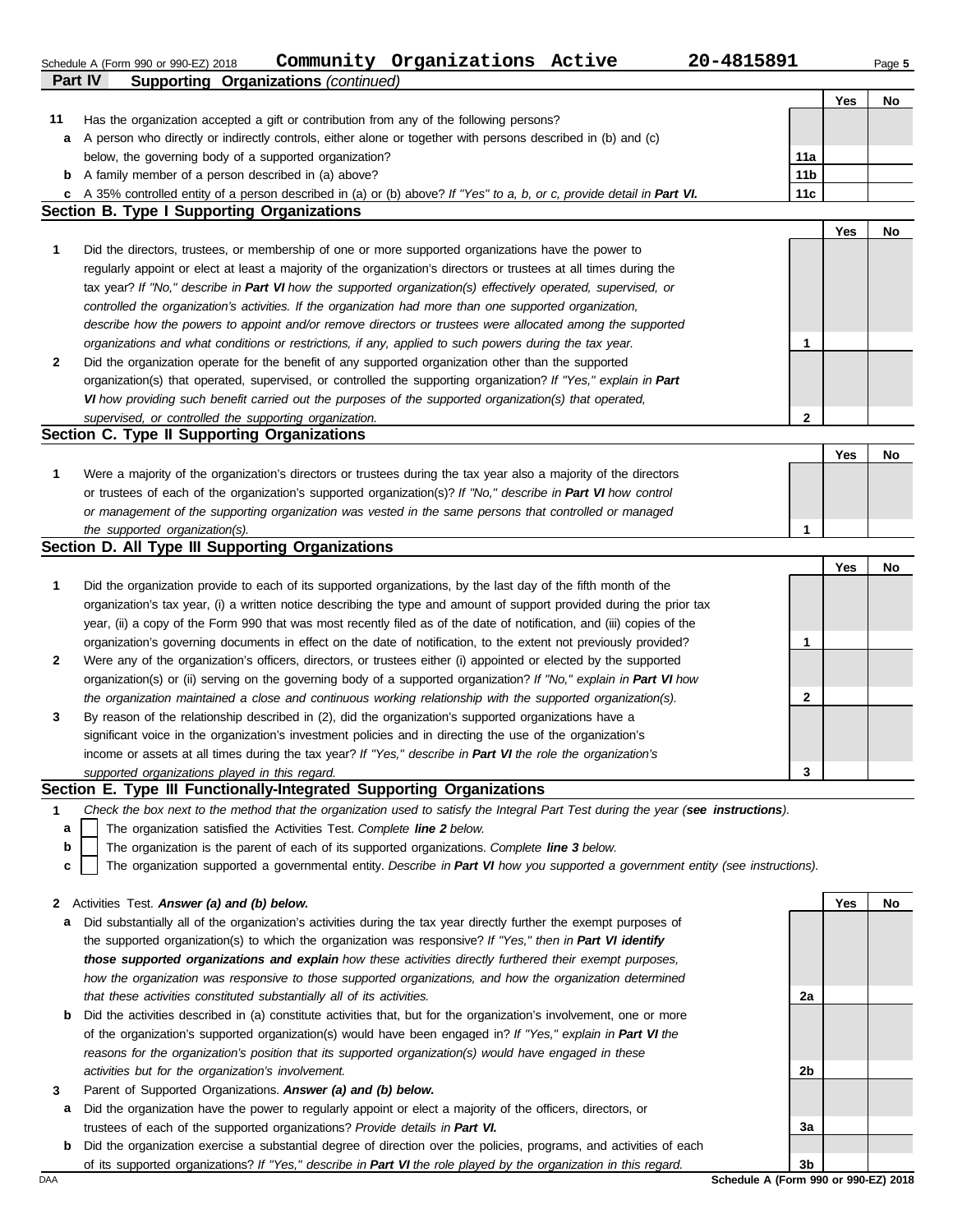|              | Community Organizations Active<br>Schedule A (Form 990 or 990-EZ) 2018                                                                     |                | 20-4815891     | Page 6                         |  |  |  |
|--------------|--------------------------------------------------------------------------------------------------------------------------------------------|----------------|----------------|--------------------------------|--|--|--|
| Part V       | Type III Non-Functionally Integrated 509(a)(3) Supporting Organizations                                                                    |                |                |                                |  |  |  |
| $\mathbf{1}$ | Check here if the organization satisfied the Integral Part Test as a qualifying trust on Nov. 20, 1970 (explain in Part VI). See           |                |                |                                |  |  |  |
|              | <b>instructions.</b> All other Type III non-functionally integrated supporting organizations must complete Sections A through E.           |                |                |                                |  |  |  |
|              | Section A - Adjusted Net Income                                                                                                            |                | (A) Prior Year | (B) Current Year<br>(optional) |  |  |  |
| 1            | Net short-term capital gain                                                                                                                | $\mathbf{1}$   |                |                                |  |  |  |
| 2            | Recoveries of prior-year distributions                                                                                                     | $\mathbf 2$    |                |                                |  |  |  |
| 3            | Other gross income (see instructions)                                                                                                      | 3              |                |                                |  |  |  |
| 4            | Add lines 1 through 3.                                                                                                                     | 4              |                |                                |  |  |  |
| 5            | Depreciation and depletion                                                                                                                 | 5              |                |                                |  |  |  |
| 6            | Portion of operating expenses paid or incurred for production or                                                                           |                |                |                                |  |  |  |
|              | collection of gross income or for management, conservation, or                                                                             |                |                |                                |  |  |  |
|              | maintenance of property held for production of income (see instructions)                                                                   | 6              |                |                                |  |  |  |
| 7            | Other expenses (see instructions)                                                                                                          | $\overline{7}$ |                |                                |  |  |  |
| 8            | <b>Adjusted Net Income</b> (subtract lines 5, 6, and 7 from line 4)                                                                        | 8              |                |                                |  |  |  |
|              | Section B - Minimum Asset Amount                                                                                                           |                | (A) Prior Year | (B) Current Year<br>(optional) |  |  |  |
| 1            | Aggregate fair market value of all non-exempt-use assets (see                                                                              |                |                |                                |  |  |  |
|              | instructions for short tax year or assets held for part of year):                                                                          |                |                |                                |  |  |  |
|              | Average monthly value of securities<br>a                                                                                                   | 1a             |                |                                |  |  |  |
|              | Average monthly cash balances<br>b                                                                                                         | 1b             |                |                                |  |  |  |
|              | Fair market value of other non-exempt-use assets<br>C                                                                                      | 1 <sub>c</sub> |                |                                |  |  |  |
|              | <b>Total</b> (add lines 1a, 1b, and 1c)<br>d                                                                                               | 1d             |                |                                |  |  |  |
|              | <b>Discount</b> claimed for blockage or other<br>е                                                                                         |                |                |                                |  |  |  |
|              | factors (explain in detail in <b>Part VI)</b> :                                                                                            |                |                |                                |  |  |  |
| $\mathbf{2}$ | Acquisition indebtedness applicable to non-exempt-use assets                                                                               | $\mathbf{2}$   |                |                                |  |  |  |
| 3            | Subtract line 2 from line 1d.                                                                                                              | 3              |                |                                |  |  |  |
| 4            | Cash deemed held for exempt use. Enter 1-1/2% of line 3 (for greater amount,                                                               |                |                |                                |  |  |  |
|              | see instructions).                                                                                                                         | 4              |                |                                |  |  |  |
| 5            | Net value of non-exempt-use assets (subtract line 4 from line 3)                                                                           | 5              |                |                                |  |  |  |
| 6            | Multiply line 5 by .035.                                                                                                                   | 6              |                |                                |  |  |  |
| 7            | Recoveries of prior-year distributions                                                                                                     | $\overline{7}$ |                |                                |  |  |  |
| 8            | <b>Minimum Asset Amount</b> (add line 7 to line 6)                                                                                         | 8              |                |                                |  |  |  |
|              | Section C - Distributable Amount                                                                                                           |                |                | <b>Current Year</b>            |  |  |  |
| 1            | Adjusted net income for prior year (from Section A, line 8, Column A)                                                                      | 1              |                |                                |  |  |  |
| $\mathbf{2}$ | Enter 85% of line 1.                                                                                                                       | $\mathbf{2}$   |                |                                |  |  |  |
| 3            | Minimum asset amount for prior year (from Section B, line 8, Column A)                                                                     | 3              |                |                                |  |  |  |
| 4            | Enter greater of line 2 or line 3.                                                                                                         | 4              |                |                                |  |  |  |
| 5            | Income tax imposed in prior year                                                                                                           | 5              |                |                                |  |  |  |
| 6            | <b>Distributable Amount.</b> Subtract line 5 from line 4, unless subject to                                                                |                |                |                                |  |  |  |
|              | emergency temporary reduction (see instructions).                                                                                          | 6              |                |                                |  |  |  |
| ۰.           | Objects to consider the discovery of consideration the disc.<br>the company of the particles with a final state of<br>المتحاوية والمتحاوية |                |                |                                |  |  |  |

**7** | Check here if the current year is the organization's first as a non-functionally integrated Type III supporting organization (see -<br>instructions).

**Schedule A (Form 990 or 990-EZ) 2018**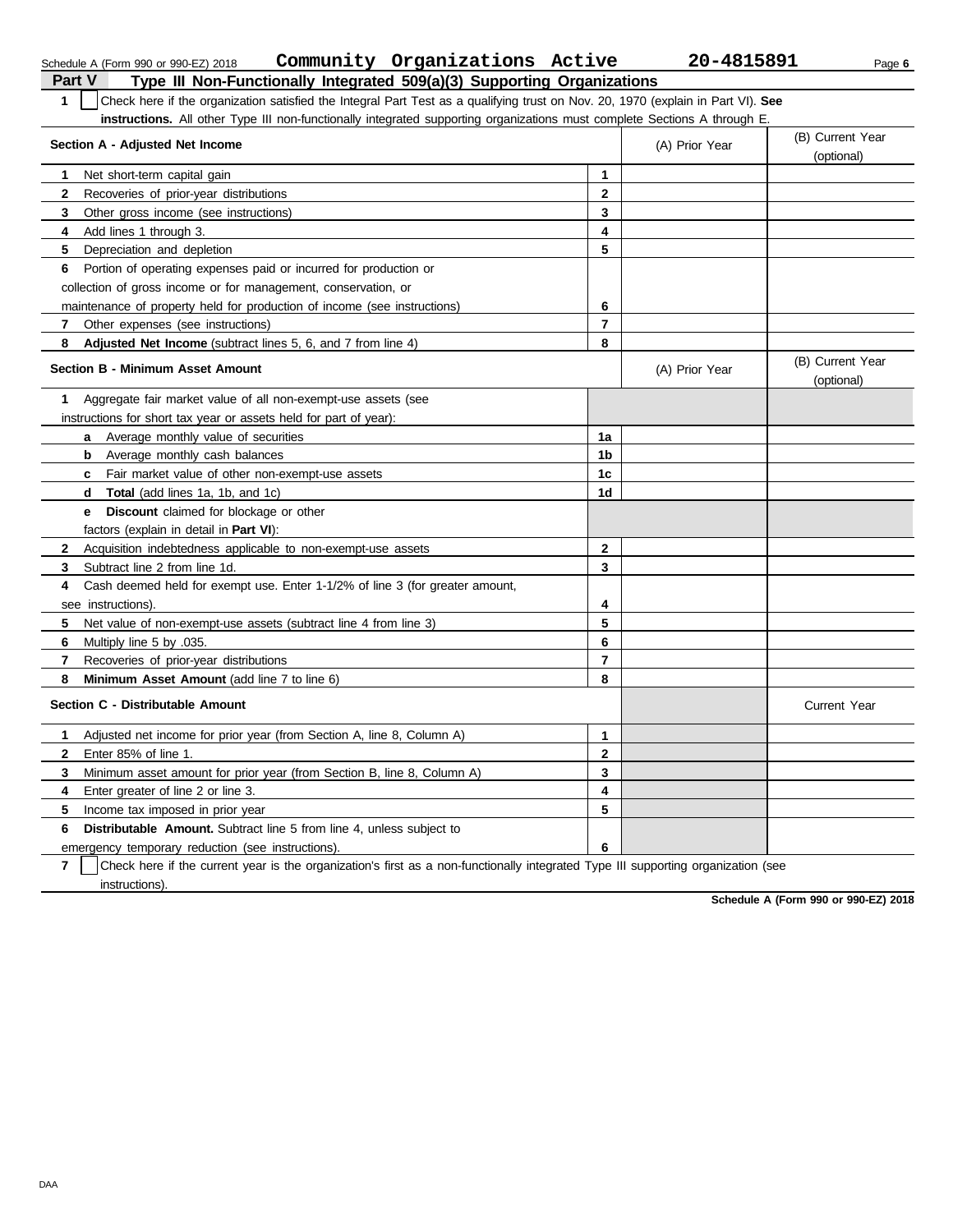DAA

| Schedule A (Form 990 or 990-EZ) 2 |  |  |  |
|-----------------------------------|--|--|--|
|                                   |  |  |  |

Schedule A (Form 990 or 990-EZ) 2018 Page **7 Community Organizations Active 20-4815891**

| Part V       | Type III Non-Functionally Integrated 509(a)(3) Supporting Organizations (continued)                              |                                    |                                               |                                                  |
|--------------|------------------------------------------------------------------------------------------------------------------|------------------------------------|-----------------------------------------------|--------------------------------------------------|
|              | <b>Section D - Distributions</b>                                                                                 |                                    |                                               | <b>Current Year</b>                              |
| 1            | Amounts paid to supported organizations to accomplish exempt purposes                                            |                                    |                                               |                                                  |
| $\mathbf{2}$ | Amounts paid to perform activity that directly furthers exempt purposes of supported                             |                                    |                                               |                                                  |
|              | organizations, in excess of income from activity                                                                 |                                    |                                               |                                                  |
| 3            | Administrative expenses paid to accomplish exempt purposes of supported organizations                            |                                    |                                               |                                                  |
| 4            | Amounts paid to acquire exempt-use assets                                                                        |                                    |                                               |                                                  |
| 5            | Qualified set-aside amounts (prior IRS approval required)                                                        |                                    |                                               |                                                  |
| 6            | Other distributions (describe in <b>Part VI</b> ). See instructions.                                             |                                    |                                               |                                                  |
| 7            | Total annual distributions. Add lines 1 through 6.                                                               |                                    |                                               |                                                  |
| 8            | Distributions to attentive supported organizations to which the organization is responsive                       |                                    |                                               |                                                  |
|              | (provide details in Part VI). See instructions.                                                                  |                                    |                                               |                                                  |
| 9            | Distributable amount for 2018 from Section C, line 6                                                             |                                    |                                               |                                                  |
| 10           | Line 8 amount divided by line 9 amount                                                                           |                                    |                                               |                                                  |
|              | Section E - Distribution Allocations (see instructions)                                                          | (i)<br><b>Excess Distributions</b> | (ii)<br><b>Underdistributions</b><br>Pre-2018 | (iii)<br><b>Distributable</b><br>Amount for 2018 |
| 1            | Distributable amount for 2018 from Section C, line 6                                                             |                                    |                                               |                                                  |
| $\mathbf{2}$ | Underdistributions, if any, for years prior to 2018                                                              |                                    |                                               |                                                  |
|              | (reasonable cause required-explain in Part VI). See                                                              |                                    |                                               |                                                  |
|              | instructions.                                                                                                    |                                    |                                               |                                                  |
| 3            | Excess distributions carryover, if any, to 2018                                                                  |                                    |                                               |                                                  |
|              |                                                                                                                  |                                    |                                               |                                                  |
|              |                                                                                                                  |                                    |                                               |                                                  |
|              |                                                                                                                  |                                    |                                               |                                                  |
|              |                                                                                                                  |                                    |                                               |                                                  |
|              |                                                                                                                  |                                    |                                               |                                                  |
|              | f Total of lines 3a through e                                                                                    |                                    |                                               |                                                  |
|              | <b>g</b> Applied to underdistributions of prior years                                                            |                                    |                                               |                                                  |
|              | <b>h</b> Applied to 2018 distributable amount                                                                    |                                    |                                               |                                                  |
|              | <i>i</i> Carryover from 2013 not applied (see instructions)<br>Remainder. Subtract lines 3g, 3h, and 3i from 3f. |                                    |                                               |                                                  |
| 4            | Distributions for 2018 from                                                                                      |                                    |                                               |                                                  |
|              | \$<br>Section D. line 7:                                                                                         |                                    |                                               |                                                  |
|              | <b>a</b> Applied to underdistributions of prior years                                                            |                                    |                                               |                                                  |
|              | <b>b</b> Applied to 2018 distributable amount                                                                    |                                    |                                               |                                                  |
|              | c Remainder. Subtract lines 4a and 4b from 4.                                                                    |                                    |                                               |                                                  |
| 5            | Remaining underdistributions for years prior to 2018, if                                                         |                                    |                                               |                                                  |
|              | any. Subtract lines 3q and 4a from line 2. For result                                                            |                                    |                                               |                                                  |
|              | greater than zero, explain in Part VI. See instructions.                                                         |                                    |                                               |                                                  |
| 6            | Remaining underdistributions for 2018. Subtract lines 3h                                                         |                                    |                                               |                                                  |
|              | and 4b from line 1. For result greater than zero, explain in                                                     |                                    |                                               |                                                  |
|              | Part VI. See instructions.                                                                                       |                                    |                                               |                                                  |
| 7            | Excess distributions carryover to 2019. Add lines 3j                                                             |                                    |                                               |                                                  |
|              | and 4c.                                                                                                          |                                    |                                               |                                                  |
| 8            | Breakdown of line 7:                                                                                             |                                    |                                               |                                                  |
|              |                                                                                                                  |                                    |                                               |                                                  |
|              |                                                                                                                  |                                    |                                               |                                                  |
|              |                                                                                                                  |                                    |                                               |                                                  |
|              |                                                                                                                  |                                    |                                               |                                                  |
|              | e Excess from 2018                                                                                               |                                    |                                               |                                                  |

**Schedule A (Form 990 or 990-EZ) 2018**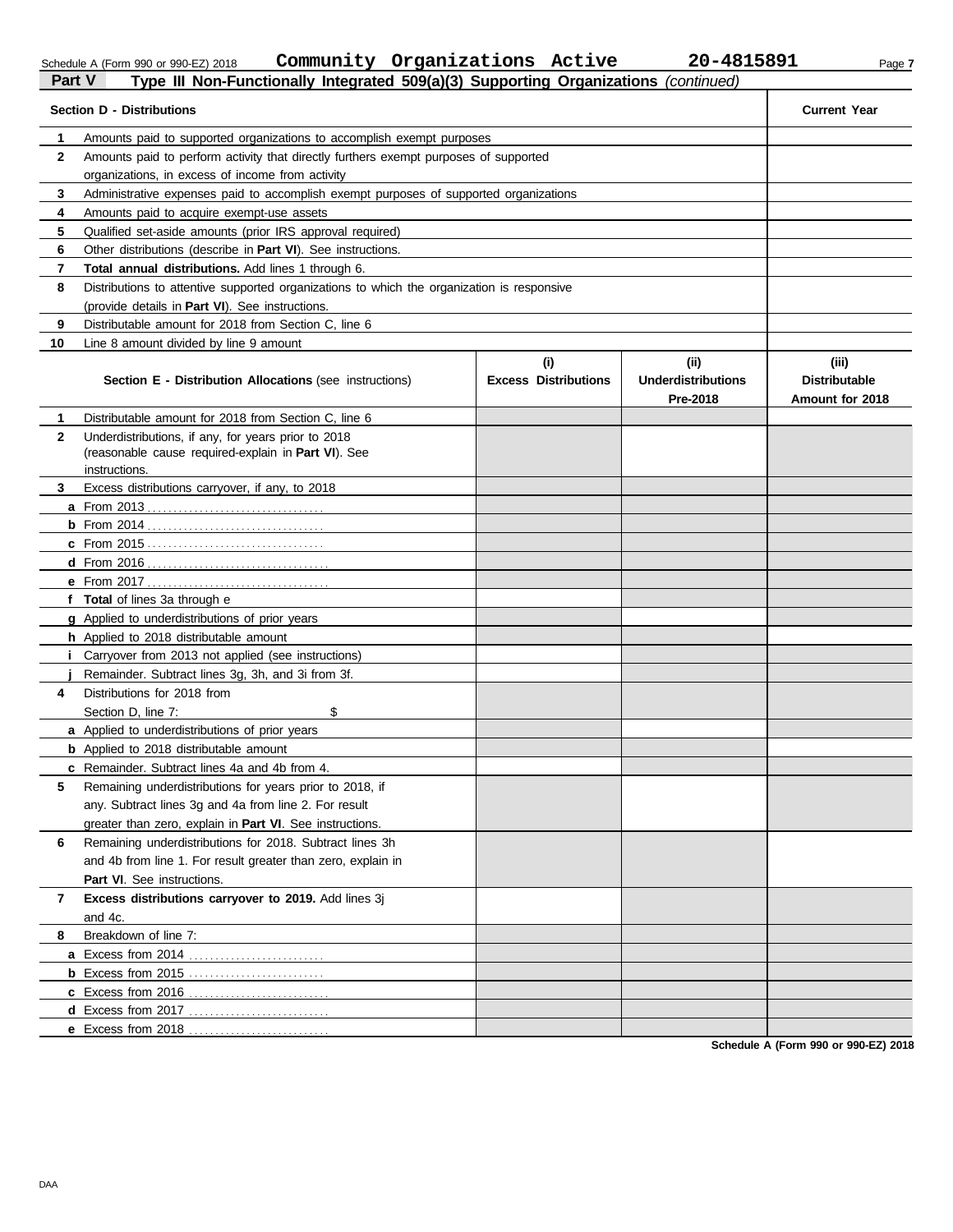|         | Schedule A (Form 990 or 990-EZ) 2018 |                                                                                                | Community Organizations Active | 20-4815891                                                                                                                                                                                                                                                                                                                                                                                                                                                                                | Page 8 |
|---------|--------------------------------------|------------------------------------------------------------------------------------------------|--------------------------------|-------------------------------------------------------------------------------------------------------------------------------------------------------------------------------------------------------------------------------------------------------------------------------------------------------------------------------------------------------------------------------------------------------------------------------------------------------------------------------------------|--------|
| Part VI |                                      | lines 2, 5, and 6. Also complete this part for any additional information. (See instructions.) |                                | Supplemental Information. Provide the explanations required by Part II, line 10; Part II, line 17a or 17b; Part<br>III, line 12; Part IV, Section A, lines 1, 2, 3b, 3c, 4b, 4c, 5a, 6, 9a, 9b, 9c, 11a, 11b, and 11c; Part IV, Section<br>B, lines 1 and 2; Part IV, Section C, line 1; Part IV, Section D, lines 2 and 3; Part IV, Section E, lines 1c, 2a, 2b,<br>3a, and 3b; Part V, line 1; Part V, Section B, line 1e; Part V, Section D, lines 5, 6, and 8; and Part V, Section E, |        |
|         |                                      |                                                                                                |                                |                                                                                                                                                                                                                                                                                                                                                                                                                                                                                           |        |
|         |                                      |                                                                                                |                                |                                                                                                                                                                                                                                                                                                                                                                                                                                                                                           |        |
|         |                                      |                                                                                                |                                |                                                                                                                                                                                                                                                                                                                                                                                                                                                                                           |        |
|         |                                      |                                                                                                |                                |                                                                                                                                                                                                                                                                                                                                                                                                                                                                                           |        |
|         |                                      |                                                                                                |                                |                                                                                                                                                                                                                                                                                                                                                                                                                                                                                           |        |
|         |                                      |                                                                                                |                                |                                                                                                                                                                                                                                                                                                                                                                                                                                                                                           |        |
|         |                                      |                                                                                                |                                |                                                                                                                                                                                                                                                                                                                                                                                                                                                                                           |        |
|         |                                      |                                                                                                |                                |                                                                                                                                                                                                                                                                                                                                                                                                                                                                                           |        |
|         |                                      |                                                                                                |                                |                                                                                                                                                                                                                                                                                                                                                                                                                                                                                           |        |
|         |                                      |                                                                                                |                                |                                                                                                                                                                                                                                                                                                                                                                                                                                                                                           |        |
|         |                                      |                                                                                                |                                |                                                                                                                                                                                                                                                                                                                                                                                                                                                                                           |        |
|         |                                      |                                                                                                |                                |                                                                                                                                                                                                                                                                                                                                                                                                                                                                                           |        |
|         |                                      |                                                                                                |                                |                                                                                                                                                                                                                                                                                                                                                                                                                                                                                           |        |
|         |                                      |                                                                                                |                                |                                                                                                                                                                                                                                                                                                                                                                                                                                                                                           |        |
|         |                                      |                                                                                                |                                |                                                                                                                                                                                                                                                                                                                                                                                                                                                                                           |        |
|         |                                      |                                                                                                |                                |                                                                                                                                                                                                                                                                                                                                                                                                                                                                                           |        |
|         |                                      |                                                                                                |                                |                                                                                                                                                                                                                                                                                                                                                                                                                                                                                           |        |
|         |                                      |                                                                                                |                                |                                                                                                                                                                                                                                                                                                                                                                                                                                                                                           |        |
|         |                                      |                                                                                                |                                |                                                                                                                                                                                                                                                                                                                                                                                                                                                                                           |        |
|         |                                      |                                                                                                |                                |                                                                                                                                                                                                                                                                                                                                                                                                                                                                                           |        |
|         |                                      |                                                                                                |                                |                                                                                                                                                                                                                                                                                                                                                                                                                                                                                           |        |
|         |                                      |                                                                                                |                                |                                                                                                                                                                                                                                                                                                                                                                                                                                                                                           |        |
|         |                                      |                                                                                                |                                |                                                                                                                                                                                                                                                                                                                                                                                                                                                                                           |        |
|         |                                      |                                                                                                |                                |                                                                                                                                                                                                                                                                                                                                                                                                                                                                                           |        |
|         |                                      |                                                                                                |                                |                                                                                                                                                                                                                                                                                                                                                                                                                                                                                           |        |
|         |                                      |                                                                                                |                                |                                                                                                                                                                                                                                                                                                                                                                                                                                                                                           |        |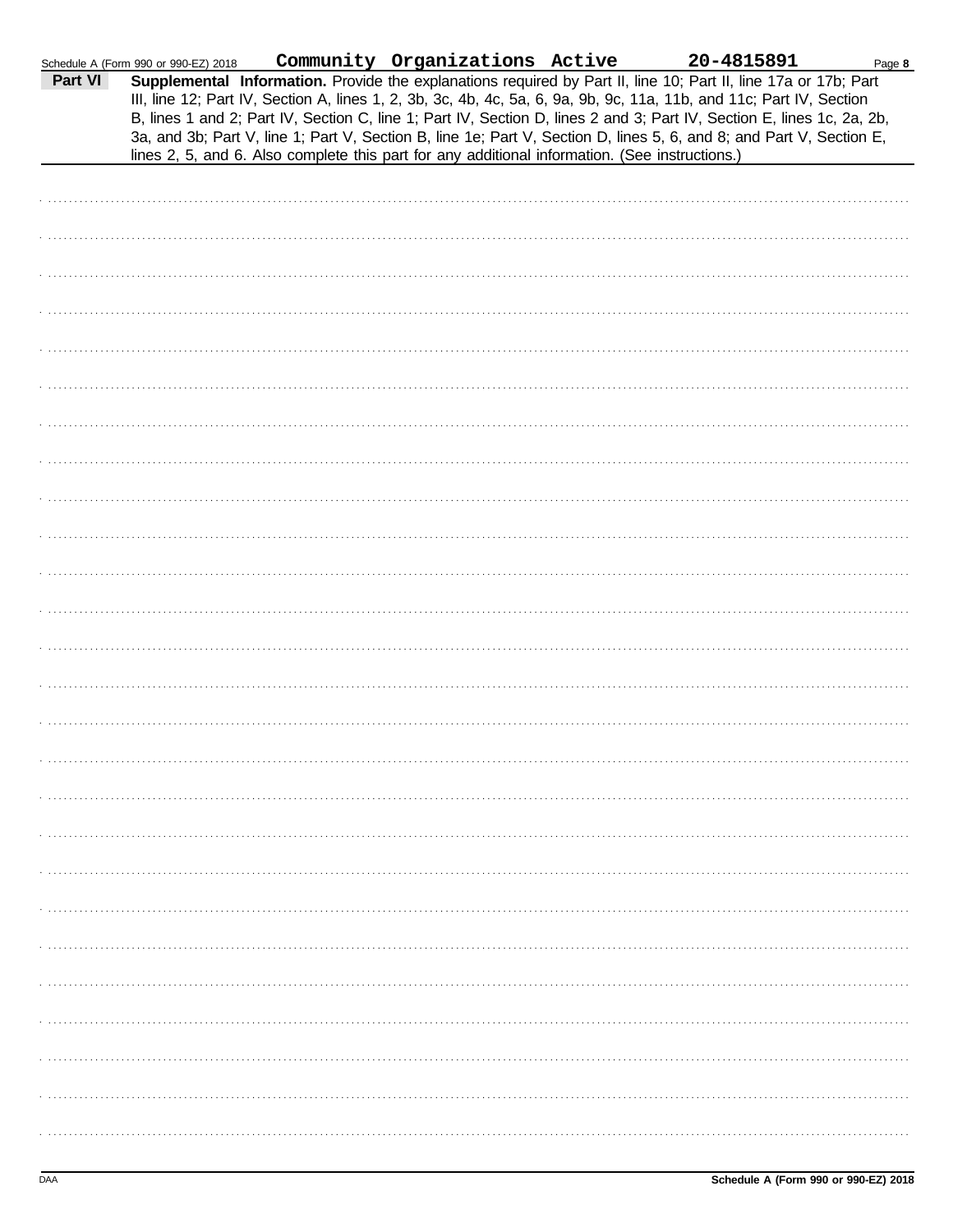**DAA** 

| <b>Schedule B</b>  | <b>Schedule of Contributors</b> |
|--------------------|---------------------------------|
| (Form 990, 990-EZ. |                                 |

Department of the Treasury **or 990-PF)** u **Attach to Form 990, Form 990-EZ, or Form 990-PF.**

#### Internal Revenue Service Name of the organization

#### **Community Organizations Active**

**in Disasters, Inc. 20-4815891**

**Organization type** (check one):

| Filers of:         | Section:                                                                    |
|--------------------|-----------------------------------------------------------------------------|
| Form 990 or 990-EZ | $X \mid 501(c)$<br>$3$ ) (enter number) organization                        |
|                    | $4947(a)(1)$ nonexempt charitable trust not treated as a private foundation |
|                    | 527 political organization                                                  |
| Form 990-PF        | 501(c)(3) exempt private foundation                                         |
|                    | 4947(a)(1) nonexempt charitable trust treated as a private foundation       |
|                    | 501(c)(3) taxable private foundation                                        |

u **Go to** *www.irs.gov/Form990* **for the latest information.**

Check if your organization is covered by the **General Rule** or a **Special Rule. Note:** Only a section 501(c)(7), (8), or (10) organization can check boxes for both the General Rule and a Special Rule. See instructions.

#### **General Rule**

For an organization filing Form 990, 990-EZ, or 990-PF that received, during the year, contributions totaling \$5,000 **X**or more (in money or property) from any one contributor. Complete Parts I and II. See instructions for determining a contributor's total contributions.

#### **Special Rules**

For an organization described in section 501(c)(3) filing Form 990 or 990-EZ that met the 33<sup>1</sup>/3% support test of the regulations under sections 509(a)(1) and 170(b)(1)(A)(vi), that checked Schedule A (Form 990 or 990-EZ), Part II, line 13, 16a, or 16b, and that received from any one contributor, during the year, total contributions of the greater of **(1)** \$5,000; or **(2)** 2% of the amount on (i) Form 990, Part VIII, line 1h; or (ii) Form 990-EZ, line 1. Complete Parts I and II.

literary, or educational purposes, or for the prevention of cruelty to children or animals. Complete Parts I (entering) For an organization described in section 501(c)(7), (8), or (10) filing Form 990 or 990-EZ that received from any one contributor, during the year, total contributions of more than \$1,000 *exclusively* for religious, charitable, scientific, "N/A" in column (b) instead of the contributor name and address), II, and III.

For an organization described in section 501(c)(7), (8), or (10) filing Form 990 or 990-EZ that received from any one contributor, during the year, contributions *exclusively* for religious, charitable, etc., purposes, but no such contributions totaled more than \$1,000. If this box is checked, enter here the total contributions that were received during the year for an *exclusively* religious, charitable, etc., purpose. Don't complete any of the parts unless the **General Rule** applies to this organization because it received *nonexclusively* religious, charitable, etc., contributions totaling \$5,000 or more during the year . . . . . . . . . . . . . . . . . . . . . . . . . . . . . . . . . . . . . . . . . . . . . . . . . . . . . . . . . . . . . . . . . . . . . . . . . . . . . . . .

990-EZ, or 990-PF), but it **must** answer "No" on Part IV, line 2, of its Form 990; or check the box on line H of its Form 990-EZ or on its Form 990-PF, Part I, line 2, to certify that it doesn't meet the filing requirements of Schedule B (Form 990, 990-EZ, or 990-PF). **Caution:** An organization that isn't covered by the General Rule and/or the Special Rules doesn't file Schedule B (Form 990,

**For Paperwork Reduction Act Notice, see the instructions for Form 990, 990-EZ, or 990-PF.**

**2018**

**Employer identification number**

 $\triangleright$  \$

**Schedule B (Form 990, 990-EZ, or 990-PF) (2018)**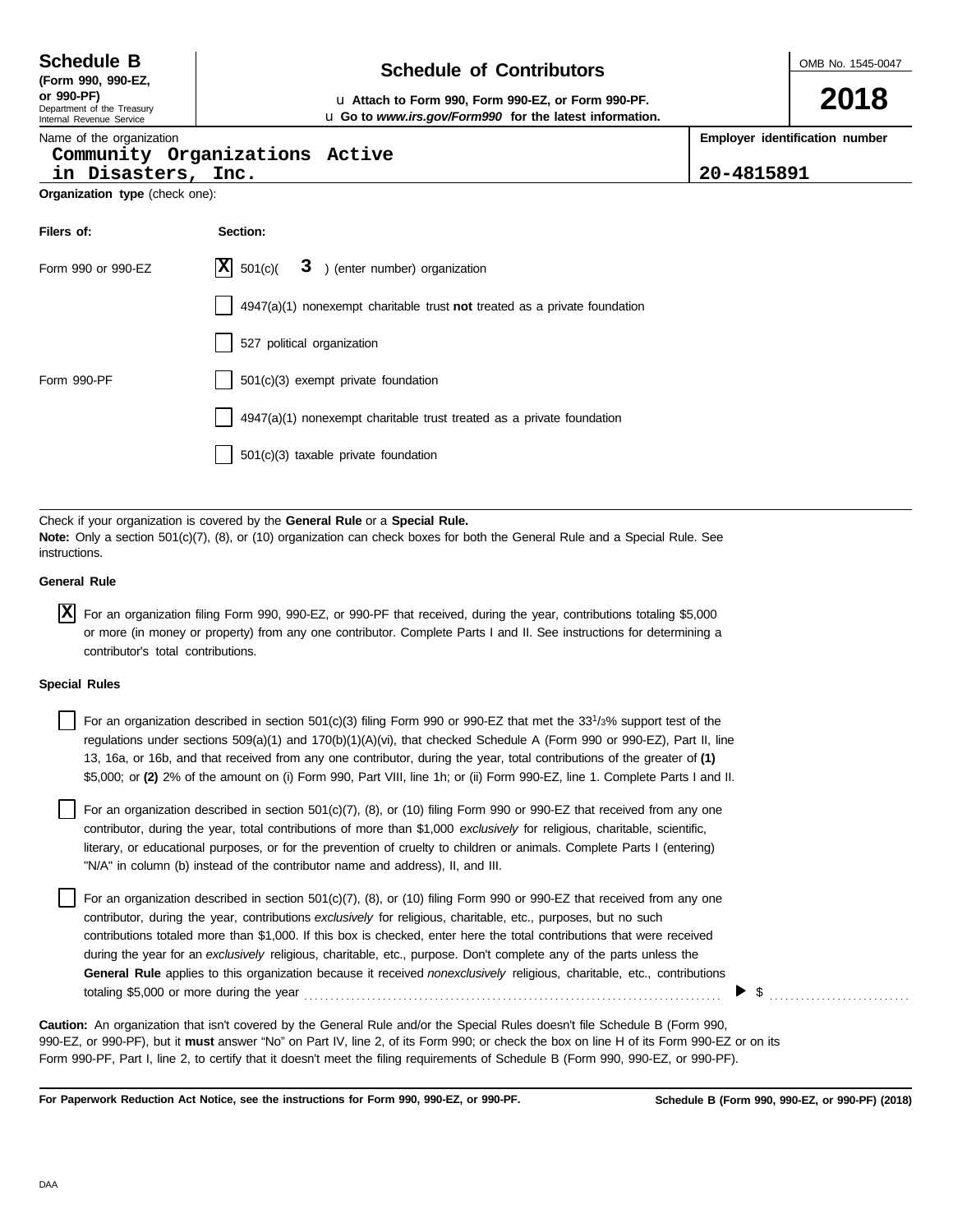|                  | Schedule B (Form 990, 990-EZ, or 990-PF) (2018)<br>Name of organization<br>Community Organizations Active    |                                   | Page 1 of 2<br>Page 2<br>Employer identification number<br>20-4815891                        |
|------------------|--------------------------------------------------------------------------------------------------------------|-----------------------------------|----------------------------------------------------------------------------------------------|
| Part I           | <b>Contributors</b> (see instructions). Use duplicate copies of Part I if additional space is needed.        |                                   |                                                                                              |
| (a)<br>No.       | (b)<br>Name, address, and ZIP + 4                                                                            | (c)<br><b>Total contributions</b> | (d)<br>Type of contribution                                                                  |
| 1                | Escambia County<br>Neighborhood Enterprise Division<br>221 Palafox Place, Suite 200<br>Pensacola<br>FL 32502 | 93,333<br>$\mathsf{S}$            | Person<br>Payroll<br>x<br>Noncash<br>(Complete Part II for<br>noncash contributions.)        |
| (a)<br>No.       | (b)<br>Name, address, and ZIP + 4                                                                            | (c)<br><b>Total contributions</b> | (d)<br>Type of contribution                                                                  |
| $2_{\ldots}$     | Escambia<br>County<br><b>BOCC</b><br>221 Palafox Place, Suite 440<br>FL 32502<br>Pensacola                   | 82,160<br>\$                      | х<br>Person<br>Payroll<br><b>Noncash</b><br>(Complete Part II for<br>noncash contributions.) |
| (a)<br>No.       | (b)<br>Name, address, and ZIP + 4                                                                            | (c)<br><b>Total contributions</b> | (d)<br>Type of contribution                                                                  |
| 3 <sub>1</sub>   | Pensacola State College<br>1800 College Blvd<br>Pensacola<br>FL 32505                                        | 20,000<br>\$                      | X<br>Person<br>Payroll<br>Noncash<br>(Complete Part II for<br>noncash contributions.)        |
| (a)<br>No.       | (b)<br>Name, address, and ZIP + 4                                                                            | (c)<br><b>Total contributions</b> | (d)<br>Type of contribution                                                                  |
| 4                | West Florida Hospital<br>8383 N Davis Hwy<br>Pensacola<br>FL 32514                                           | 20,000<br>\$                      | X<br>Person<br>Payroll<br>Noncash<br>(Complete Part II for<br>noncash contributions.)        |
| (a)<br>No.       | (b)<br>Name, address, and ZIP + 4                                                                            | (c)<br><b>Total contributions</b> | (d)<br>Type of contribution                                                                  |
| $\overline{5}$   | City of Pensacola<br>P.O. Box 12910<br>Pensacola<br>FL 32521                                                 | 13,942<br>$\sim$                  | X<br>Person<br>Payroll<br><b>Noncash</b><br>(Complete Part II for<br>noncash contributions.) |
| (a)<br>No.       | (b)<br>Name, address, and ZIP + 4                                                                            | (c)<br><b>Total contributions</b> | (d)<br>Type of contribution                                                                  |
| $6 \overline{6}$ | United Way of Escambia County<br>1301 W. Government Street<br>Pensacola<br>FL 32502                          | 17,000<br>$\sim$                  | X<br>Person<br>Payroll<br>Noncash<br>(Complete Part II for<br>noncash contributions.)        |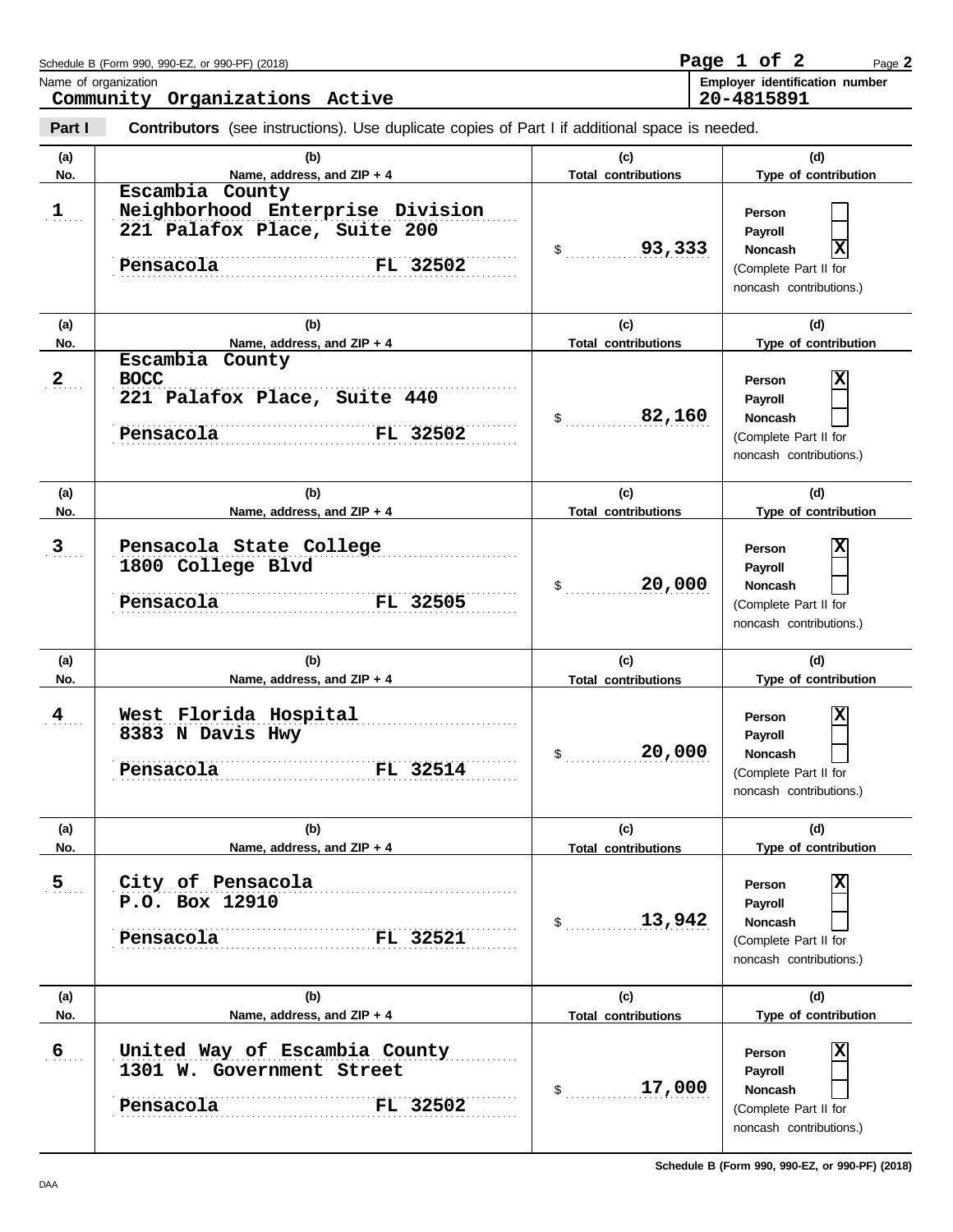|                | Schedule B (Form 990, 990-EZ, or 990-PF) (2018)                                                |                                   | Page 2 of 2<br>Page 2                                                                   |
|----------------|------------------------------------------------------------------------------------------------|-----------------------------------|-----------------------------------------------------------------------------------------|
|                | Name of organization<br>Community Organizations Active                                         |                                   | Employer identification number<br>20-4815891                                            |
| Part I         | Contributors (see instructions). Use duplicate copies of Part I if additional space is needed. |                                   |                                                                                         |
| (a)<br>No.     | (b)<br>Name, address, and ZIP + 4<br>Corporation for National                                  | (c)<br><b>Total contributions</b> | (d)<br>Type of contribution                                                             |
| 7 <sub>1</sub> | and Community Service<br>250 E Street, SW<br>Washington<br>DC 20525                            | 9,051<br>\$                       | X<br>Person<br>Payroll<br>Noncash<br>(Complete Part II for<br>noncash contributions.)   |
| (a)            | (b)                                                                                            | (c)                               | (d)                                                                                     |
| No.            | Name, address, and ZIP + 4                                                                     | <b>Total contributions</b>        | Type of contribution                                                                    |
| 8              | Pen Air Federal Credit Union<br>40 S Palafox Place<br>FL 32502<br>Pensacola                    | 6,000<br>\$                       | X<br>Person<br>Payroll<br>Noncash<br>(Complete Part II for<br>noncash contributions.)   |
| (a)            | (b)                                                                                            | (c)                               | (d)                                                                                     |
| No.            | Name, address, and ZIP + 4                                                                     | <b>Total contributions</b>        | Type of contribution                                                                    |
|                |                                                                                                |                                   | Person<br>Payroll<br>Noncash<br>(Complete Part II for<br>noncash contributions.)        |
| (a)            | (b)                                                                                            | (c)                               | (d)                                                                                     |
| No.            | Name, address, and ZIP + 4                                                                     | <b>Total contributions</b>        | Type of contribution                                                                    |
|                |                                                                                                | \$                                | Person<br>Payroll<br>Noncash<br>(Complete Part II for<br>noncash contributions.)        |
| (a)            | (b)                                                                                            | (c)                               | (d)                                                                                     |
| No.            | Name, address, and ZIP + 4                                                                     | <b>Total contributions</b>        | Type of contribution                                                                    |
|                |                                                                                                | \$                                | Person<br>Payroll<br>Noncash<br>(Complete Part II for<br>noncash contributions.)        |
| (a)            | (b)                                                                                            | (c)                               | (d)                                                                                     |
| No.            | Name, address, and ZIP + 4                                                                     | <b>Total contributions</b>        | Type of contribution                                                                    |
|                |                                                                                                | \$                                | Person<br>Payroll<br><b>Noncash</b><br>(Complete Part II for<br>noncash contributions.) |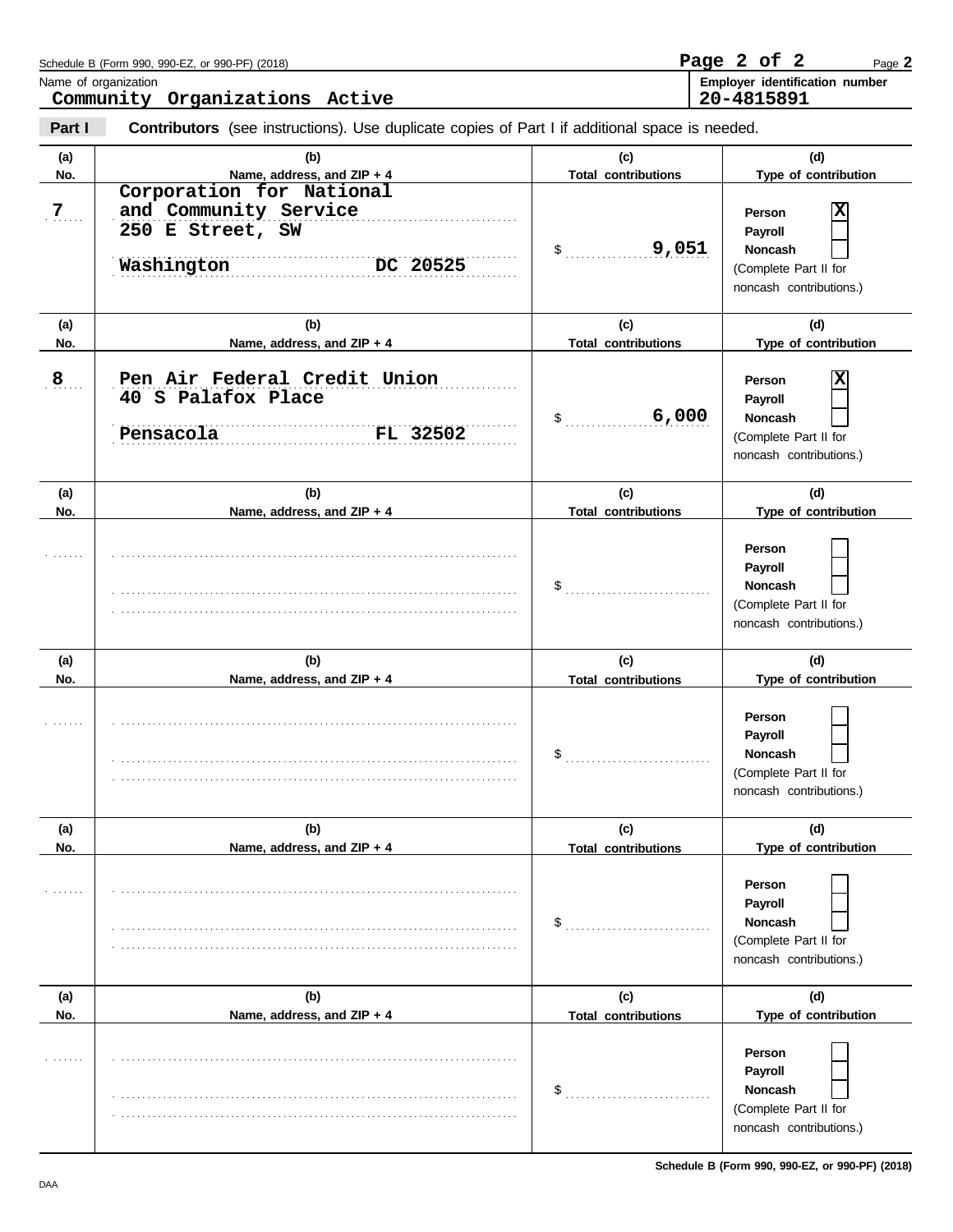| Name of organization      | Schedule B (Form 990, 990-EZ, or 990-PF) (2018)<br>Community Organizations Active                   |                                                 | Page 1 of 1<br>Page 3<br>Employer identification number<br>20-4815891 |
|---------------------------|-----------------------------------------------------------------------------------------------------|-------------------------------------------------|-----------------------------------------------------------------------|
| Part II                   | Noncash Property (see instructions). Use duplicate copies of Part II if additional space is needed. |                                                 |                                                                       |
| (a) No.<br>from<br>Part I | (b)<br>Description of noncash property given                                                        | (c)<br>FMV (or estimate)<br>(See instructions.) | (d)<br>Date received                                                  |
| $1$                       | Debt Forgiveness                                                                                    | 93,333<br>\$                                    | 09/30/18                                                              |
| (a) No.<br>from<br>Part I | (b)<br>Description of noncash property given                                                        | (c)<br>FMV (or estimate)<br>(See instructions.) | (d)<br>Date received                                                  |
|                           |                                                                                                     | \$                                              | .                                                                     |
| (a) No.<br>from<br>Part I | (b)<br>Description of noncash property given                                                        | (c)<br>FMV (or estimate)<br>(See instructions.) | (d)<br>Date received                                                  |
|                           |                                                                                                     | \$                                              | .                                                                     |
| (a) No.<br>from<br>Part I | (b)<br>Description of noncash property given                                                        | (c)<br>FMV (or estimate)<br>(See instructions.) | (d)<br>Date received                                                  |
| .                         |                                                                                                     | \$                                              | .                                                                     |
| (a) No.<br>from<br>Part I | (b)<br>Description of noncash property given                                                        | (c)<br>FMV (or estimate)<br>(See instructions.) | (d)<br>Date received                                                  |
| .                         |                                                                                                     | \$                                              | .                                                                     |
| (a) No.<br>from<br>Part I | (b)<br>Description of noncash property given                                                        | (c)<br>FMV (or estimate)<br>(See instructions.) | (d)<br>Date received                                                  |
| .                         |                                                                                                     | \$                                              | .                                                                     |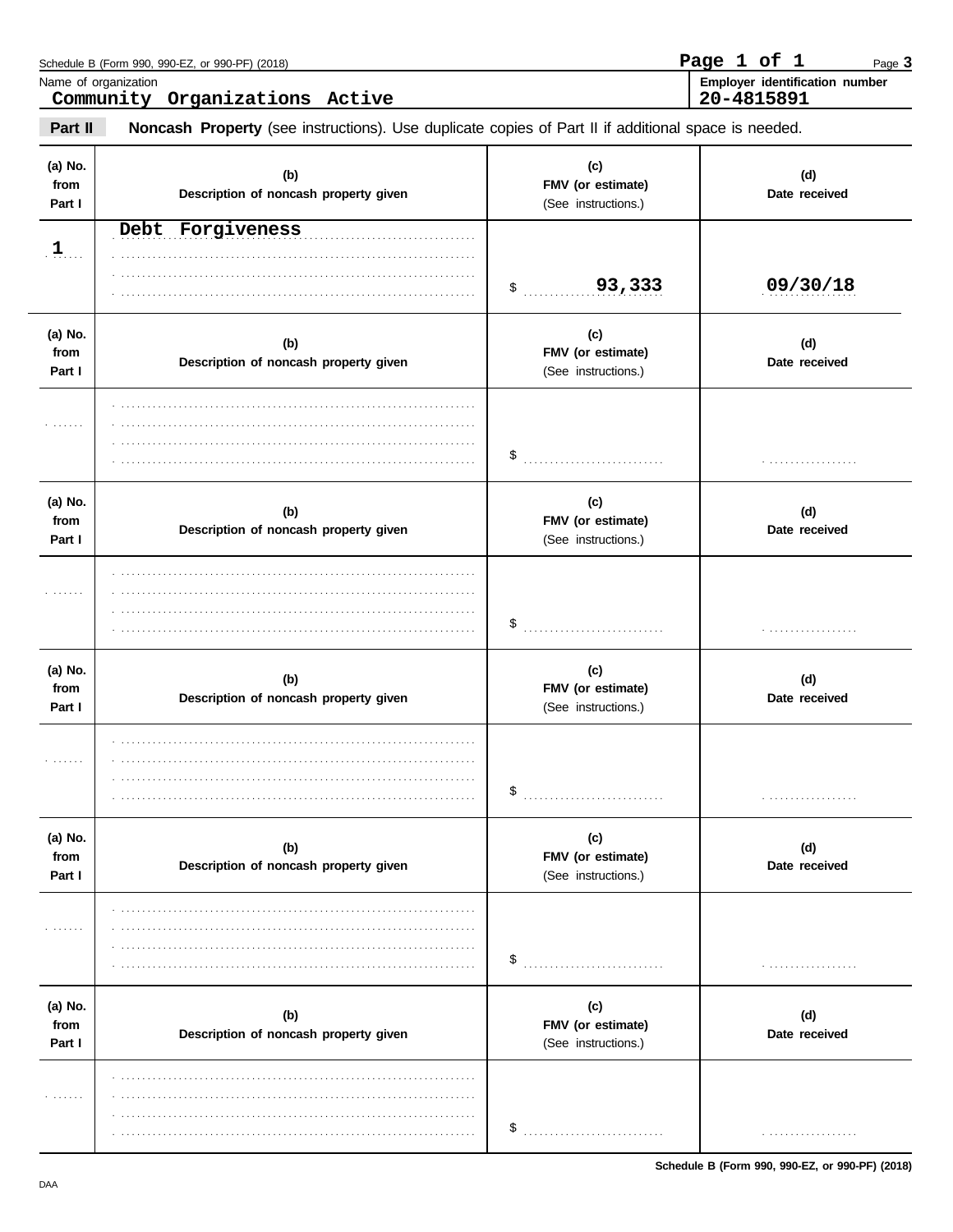|        | <b>SCHEDULE D</b>                                      |                                | <b>Supplemental Financial Statements</b>                                                                                                                                   |                       |                                                    |    |                                | OMB No. 1545-0047               |    |
|--------|--------------------------------------------------------|--------------------------------|----------------------------------------------------------------------------------------------------------------------------------------------------------------------------|-----------------------|----------------------------------------------------|----|--------------------------------|---------------------------------|----|
|        | (Form 990)                                             |                                | u Complete if the organization answered "Yes" on Form 990,<br>Part IV, line 6, 7, 8, 9, 10, 11a, 11b, 11c, 11d, 11e, 11f, 12a, or 12b.                                     |                       |                                                    |    |                                |                                 | 8  |
|        | Department of the Treasury<br>Internal Revenue Service |                                | u Go to www.irs.gov/Form990 for instructions and the latest information.                                                                                                   | u Attach to Form 990. |                                                    |    |                                | Open to Public<br>Inspection    |    |
|        | Name of the organization                               |                                |                                                                                                                                                                            |                       |                                                    |    | Employer identification number |                                 |    |
|        | Community Organizations Active                         |                                |                                                                                                                                                                            |                       |                                                    |    |                                |                                 |    |
|        | in Disasters, Inc.                                     |                                |                                                                                                                                                                            |                       |                                                    |    | 20-4815891                     |                                 |    |
|        | Part I                                                 |                                | Organizations Maintaining Donor Advised Funds or Other Similar Funds or Accounts.                                                                                          |                       |                                                    |    |                                |                                 |    |
|        |                                                        |                                | Complete if the organization answered "Yes" on Form 990, Part IV, line 6.                                                                                                  |                       |                                                    |    |                                |                                 |    |
|        |                                                        |                                |                                                                                                                                                                            |                       | (a) Donor advised funds                            |    |                                | (b) Funds and other accounts    |    |
| 1      |                                                        |                                |                                                                                                                                                                            |                       |                                                    |    |                                |                                 |    |
| 2      |                                                        |                                |                                                                                                                                                                            |                       |                                                    |    |                                |                                 |    |
| 3<br>4 |                                                        |                                | Aggregate value of grants from (during year) Materian Material Material Processor (Material Processor Contractor                                                           |                       |                                                    |    |                                |                                 |    |
| 5      |                                                        |                                | Did the organization inform all donors and donor advisors in writing that the assets held in donor advised                                                                 |                       |                                                    |    |                                |                                 |    |
|        |                                                        |                                |                                                                                                                                                                            |                       |                                                    |    |                                | Yes                             | No |
| 6      |                                                        |                                | Did the organization inform all grantees, donors, and donor advisors in writing that grant funds can be used                                                               |                       |                                                    |    |                                |                                 |    |
|        |                                                        |                                | only for charitable purposes and not for the benefit of the donor or donor advisor, or for any other purpose                                                               |                       |                                                    |    |                                |                                 |    |
|        | conferring impermissible private benefit?              |                                |                                                                                                                                                                            |                       |                                                    |    |                                | <b>Yes</b>                      | No |
|        | Part II                                                | <b>Conservation Easements.</b> |                                                                                                                                                                            |                       |                                                    |    |                                |                                 |    |
|        |                                                        |                                | Complete if the organization answered "Yes" on Form 990, Part IV, line 7.                                                                                                  |                       |                                                    |    |                                |                                 |    |
| 1.     |                                                        |                                | Purpose(s) of conservation easements held by the organization (check all that apply).                                                                                      |                       |                                                    |    |                                |                                 |    |
|        |                                                        |                                | Preservation of land for public use (e.g., recreation or education)                                                                                                        |                       | Preservation of a historically important land area |    |                                |                                 |    |
|        | Protection of natural habitat                          |                                |                                                                                                                                                                            |                       | Preservation of a certified historic structure     |    |                                |                                 |    |
| 2      | Preservation of open space                             |                                | Complete lines 2a through 2d if the organization held a qualified conservation contribution in the form of a conservation                                                  |                       |                                                    |    |                                |                                 |    |
|        | easement on the last day of the tax year.              |                                |                                                                                                                                                                            |                       |                                                    |    |                                | Held at the End of the Tax Year |    |
|        |                                                        |                                |                                                                                                                                                                            |                       |                                                    | 2a |                                |                                 |    |
|        |                                                        |                                |                                                                                                                                                                            |                       |                                                    | 2b |                                |                                 |    |
|        |                                                        |                                | Number of conservation easements on a certified historic structure included in (a) [11] Number of conservation easements on a certified historic structure included in (a) |                       |                                                    | 2c |                                |                                 |    |
| d      |                                                        |                                | Number of conservation easements included in (c) acquired after 7/25/06, and not on a                                                                                      |                       |                                                    |    |                                |                                 |    |
|        |                                                        |                                |                                                                                                                                                                            |                       |                                                    | 2d |                                |                                 |    |
| 3      |                                                        |                                | Number of conservation easements modified, transferred, released, extinguished, or terminated by the organization during the                                               |                       |                                                    |    |                                |                                 |    |
|        | tax year $\mathbf{u}$                                  |                                |                                                                                                                                                                            |                       |                                                    |    |                                |                                 |    |
|        |                                                        |                                | Number of states where property subject to conservation easement is located $\mathbf{u}$                                                                                   |                       |                                                    |    |                                |                                 |    |
| 5      |                                                        |                                | Does the organization have a written policy regarding the periodic monitoring, inspection, handling of                                                                     |                       |                                                    |    |                                |                                 |    |
|        |                                                        |                                |                                                                                                                                                                            |                       |                                                    |    |                                | Yes                             | No |
| 6      |                                                        |                                | Staff and volunteer hours devoted to monitoring, inspecting, handling of violations, and enforcing conservation easements during the year                                  |                       |                                                    |    |                                |                                 |    |
| 7      | u <sub></sub>                                          |                                | Amount of expenses incurred in monitoring, inspecting, handling of violations, and enforcing conservation easements during the year                                        |                       |                                                    |    |                                |                                 |    |
|        | u\$                                                    |                                |                                                                                                                                                                            |                       |                                                    |    |                                |                                 |    |
| 8      |                                                        |                                | Does each conservation easement reported on line 2(d) above satisfy the requirements of section 170(h)(4)(B)(i)                                                            |                       |                                                    |    |                                |                                 |    |
|        |                                                        |                                |                                                                                                                                                                            |                       |                                                    |    |                                | Yes                             | No |
| 9      |                                                        |                                | In Part XIII, describe how the organization reports conservation easements in its revenue and expense statement, and                                                       |                       |                                                    |    |                                |                                 |    |
|        |                                                        |                                | balance sheet, and include, if applicable, the text of the footnote to the organization's financial statements that describes the                                          |                       |                                                    |    |                                |                                 |    |
|        | organization's accounting for conservation easements.  |                                |                                                                                                                                                                            |                       |                                                    |    |                                |                                 |    |
|        | Part III                                               |                                | Organizations Maintaining Collections of Art, Historical Treasures, or Other Similar Assets.<br>Complete if the organization answered "Yes" on Form 990, Part IV, line 8.  |                       |                                                    |    |                                |                                 |    |
|        |                                                        |                                | 1a If the organization elected, as permitted under SFAS 116 (ASC 958), not to report in its revenue statement and balance sheet                                            |                       |                                                    |    |                                |                                 |    |
|        |                                                        |                                | works of art, historical treasures, or other similar assets held for public exhibition, education, or research in furtherance of                                           |                       |                                                    |    |                                |                                 |    |
|        |                                                        |                                | public service, provide, in Part XIII, the text of the footnote to its financial statements that describes these items.                                                    |                       |                                                    |    |                                |                                 |    |
|        |                                                        |                                | <b>b</b> If the organization elected, as permitted under SFAS 116 (ASC 958), to report in its revenue statement and balance sheet                                          |                       |                                                    |    |                                |                                 |    |
|        |                                                        |                                | works of art, historical treasures, or other similar assets held for public exhibition, education, or research in furtherance of                                           |                       |                                                    |    |                                |                                 |    |
|        |                                                        |                                | public service, provide the following amounts relating to these items:                                                                                                     |                       |                                                    |    |                                |                                 |    |
|        |                                                        |                                |                                                                                                                                                                            |                       |                                                    |    |                                |                                 |    |
| 2      |                                                        |                                | If the organization received or held works of art, historical treasures, or other similar assets for financial gain, provide the                                           |                       |                                                    |    |                                | $\mathbf{u}$ \$                 |    |
|        |                                                        |                                | following amounts required to be reported under SFAS 116 (ASC 958) relating to these items:                                                                                |                       |                                                    |    |                                |                                 |    |
|        |                                                        |                                |                                                                                                                                                                            |                       |                                                    |    |                                |                                 |    |
|        |                                                        |                                |                                                                                                                                                                            |                       |                                                    |    |                                |                                 |    |
|        |                                                        |                                |                                                                                                                                                                            |                       |                                                    |    |                                |                                 |    |

**For Paperwork Reduction Act Notice, see the Instructions for Form 990.**<br><sub>DAA</sub>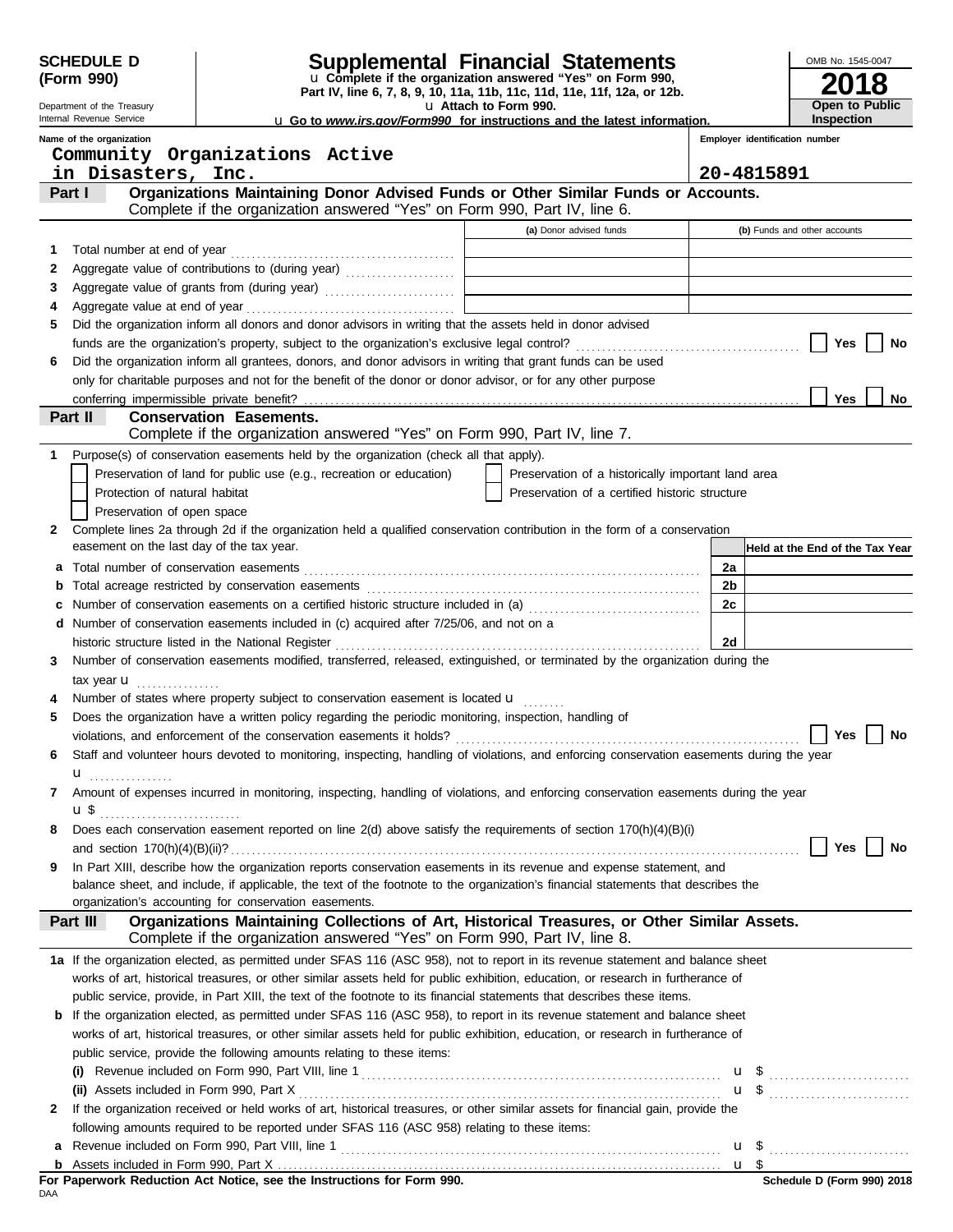|   |                  |                                          |                                             | Schedule D (Form 990) 2018  Community Organizations Active                                                                                                                                                                           |                           |                    | 20-4815891      |                      |                     |     | Page 2  |
|---|------------------|------------------------------------------|---------------------------------------------|--------------------------------------------------------------------------------------------------------------------------------------------------------------------------------------------------------------------------------------|---------------------------|--------------------|-----------------|----------------------|---------------------|-----|---------|
|   | Part III         |                                          |                                             | Organizations Maintaining Collections of Art, Historical Treasures, or Other Similar Assets (continued)                                                                                                                              |                           |                    |                 |                      |                     |     |         |
| 3 |                  | collection items (check all that apply): |                                             | Using the organization's acquisition, accession, and other records, check any of the following that are a significant use of its                                                                                                     |                           |                    |                 |                      |                     |     |         |
| a |                  | Public exhibition                        |                                             |                                                                                                                                                                                                                                      | Loan or exchange programs |                    |                 |                      |                     |     |         |
| b |                  | Scholarly research                       |                                             |                                                                                                                                                                                                                                      |                           |                    |                 |                      |                     |     |         |
| c |                  | Preservation for future generations      |                                             |                                                                                                                                                                                                                                      |                           |                    |                 |                      |                     |     |         |
|   | XIII.            |                                          |                                             | Provide a description of the organization's collections and explain how they further the organization's exempt purpose in Part                                                                                                       |                           |                    |                 |                      |                     |     |         |
|   |                  |                                          |                                             |                                                                                                                                                                                                                                      |                           |                    |                 |                      |                     |     |         |
| 5 |                  |                                          |                                             | During the year, did the organization solicit or receive donations of art, historical treasures, or other similar                                                                                                                    |                           |                    |                 |                      | Yes                 |     |         |
|   | Part IV          |                                          |                                             |                                                                                                                                                                                                                                      |                           |                    |                 |                      |                     |     | No      |
|   |                  |                                          | <b>Escrow and Custodial Arrangements.</b>   |                                                                                                                                                                                                                                      |                           |                    |                 |                      |                     |     |         |
|   |                  | 990, Part X, line 21.                    |                                             | Complete if the organization answered "Yes" on Form 990, Part IV, line 9, or reported an amount on Form                                                                                                                              |                           |                    |                 |                      |                     |     |         |
|   |                  |                                          |                                             | 1a Is the organization an agent, trustee, custodian or other intermediary for contributions or other assets not                                                                                                                      |                           |                    |                 |                      |                     |     |         |
|   |                  |                                          |                                             |                                                                                                                                                                                                                                      |                           |                    |                 |                      | Yes                 |     | No      |
|   |                  |                                          |                                             | <b>b</b> If "Yes," explain the arrangement in Part XIII and complete the following table:                                                                                                                                            |                           |                    |                 |                      |                     |     |         |
|   |                  |                                          |                                             |                                                                                                                                                                                                                                      |                           |                    |                 |                      | Amount              |     |         |
|   |                  |                                          |                                             | c Beginning balance <b>contract to the contract of the contract of the contract of the contract of the contract of the contract of the contract of the contract of the contract of the contract of the contract of the contract </b> |                           |                    |                 | 1c                   |                     |     |         |
|   |                  |                                          |                                             |                                                                                                                                                                                                                                      |                           |                    |                 | 1d                   |                     |     |         |
|   |                  |                                          |                                             |                                                                                                                                                                                                                                      |                           |                    |                 | 1e                   |                     |     |         |
|   |                  |                                          |                                             | Ending balance <i>communically contained a contained a contained a contained a contained a contained a contained a</i>                                                                                                               |                           |                    |                 | 1f                   |                     |     |         |
|   |                  |                                          |                                             |                                                                                                                                                                                                                                      |                           |                    |                 |                      | Yes                 |     | No      |
|   |                  |                                          |                                             |                                                                                                                                                                                                                                      |                           |                    |                 |                      |                     |     |         |
|   | Part V           | <b>Endowment Funds.</b>                  |                                             |                                                                                                                                                                                                                                      |                           |                    |                 |                      |                     |     |         |
|   |                  |                                          |                                             | Complete if the organization answered "Yes" on Form 990, Part IV, line 10.                                                                                                                                                           |                           |                    |                 |                      |                     |     |         |
|   |                  |                                          |                                             | (a) Current year                                                                                                                                                                                                                     | (b) Prior year            | (c) Two years back |                 | (d) Three years back | (e) Four years back |     |         |
|   |                  |                                          | 1a Beginning of year balance                |                                                                                                                                                                                                                                      |                           |                    |                 |                      |                     |     |         |
|   |                  |                                          |                                             |                                                                                                                                                                                                                                      |                           |                    |                 |                      |                     |     |         |
|   |                  | c Net investment earnings, gains, and    | <b>b</b> Contributions <b>contributions</b> |                                                                                                                                                                                                                                      |                           |                    |                 |                      |                     |     |         |
|   |                  |                                          |                                             |                                                                                                                                                                                                                                      |                           |                    |                 |                      |                     |     |         |
|   |                  |                                          |                                             |                                                                                                                                                                                                                                      |                           |                    |                 |                      |                     |     |         |
|   |                  |                                          | d Grants or scholarships                    |                                                                                                                                                                                                                                      |                           |                    |                 |                      |                     |     |         |
|   |                  | e Other expenditures for facilities and  |                                             |                                                                                                                                                                                                                                      |                           |                    |                 |                      |                     |     |         |
|   |                  |                                          |                                             |                                                                                                                                                                                                                                      |                           |                    |                 |                      |                     |     |         |
|   |                  |                                          | f Administrative expenses                   |                                                                                                                                                                                                                                      |                           |                    |                 |                      |                     |     |         |
|   |                  |                                          |                                             |                                                                                                                                                                                                                                      |                           |                    |                 |                      |                     |     |         |
| 2 |                  |                                          |                                             | Provide the estimated percentage of the current year end balance (line 1g, column (a)) held as:                                                                                                                                      |                           |                    |                 |                      |                     |     |         |
|   |                  |                                          | a Board designated or quasi-endowment u     |                                                                                                                                                                                                                                      |                           |                    |                 |                      |                     |     |         |
|   |                  |                                          | <b>b</b> Permanent endowment <b>u</b>       |                                                                                                                                                                                                                                      |                           |                    |                 |                      |                     |     |         |
|   |                  |                                          | c Temporarily restricted endowment <b>u</b> | %                                                                                                                                                                                                                                    |                           |                    |                 |                      |                     |     |         |
|   |                  |                                          |                                             | The percentages on lines 2a, 2b, and 2c should equal 100%.                                                                                                                                                                           |                           |                    |                 |                      |                     |     |         |
|   |                  |                                          |                                             | 3a Are there endowment funds not in the possession of the organization that are held and administered for the                                                                                                                        |                           |                    |                 |                      |                     |     |         |
|   | organization by: |                                          |                                             |                                                                                                                                                                                                                                      |                           |                    |                 |                      |                     | Yes | No.     |
|   |                  |                                          |                                             |                                                                                                                                                                                                                                      |                           |                    |                 |                      | 3a(i)               |     |         |
|   |                  |                                          |                                             |                                                                                                                                                                                                                                      |                           |                    |                 |                      | 3a(ii)              |     |         |
|   |                  |                                          |                                             |                                                                                                                                                                                                                                      |                           |                    |                 |                      | 3b                  |     |         |
|   |                  |                                          |                                             | Describe in Part XIII the intended uses of the organization's endowment funds.                                                                                                                                                       |                           |                    |                 |                      |                     |     |         |
|   | <b>Part VI</b>   |                                          | Land, Buildings, and Equipment.             |                                                                                                                                                                                                                                      |                           |                    |                 |                      |                     |     |         |
|   |                  |                                          |                                             | Complete if the organization answered "Yes" on Form 990, Part IV, line 11a. See Form 990, Part X, line 10.                                                                                                                           |                           |                    |                 |                      |                     |     |         |
|   |                  | Description of property                  |                                             | (a) Cost or other basis                                                                                                                                                                                                              | (b) Cost or other basis   |                    | (c) Accumulated |                      | (d) Book value      |     |         |
|   |                  |                                          |                                             | (investment)                                                                                                                                                                                                                         | (other)                   |                    | depreciation    |                      |                     |     |         |
|   |                  |                                          |                                             |                                                                                                                                                                                                                                      |                           | 389,076            |                 |                      |                     |     | 389,076 |
|   |                  |                                          |                                             |                                                                                                                                                                                                                                      |                           | 17,888             |                 | 4,427                |                     |     | 13,461  |
|   |                  |                                          |                                             |                                                                                                                                                                                                                                      |                           | 788,158            |                 | 242,745              |                     |     | 545,413 |
|   |                  |                                          | c Leasehold improvements                    |                                                                                                                                                                                                                                      |                           |                    |                 |                      |                     |     |         |
|   |                  |                                          |                                             |                                                                                                                                                                                                                                      |                           | 23,728             |                 | 11,794               |                     |     | 11,934  |
|   |                  |                                          |                                             |                                                                                                                                                                                                                                      |                           | 337,908            |                 | 167,369              |                     |     | 170,539 |
|   |                  |                                          |                                             | Total. Add lines 1a through 1e. (Column (d) must equal Form 990, Part X, column (B), line 10c.)                                                                                                                                      |                           |                    |                 | $\mathbf{u}$         | 1,130,423           |     |         |

**Schedule D (Form 990) 2018**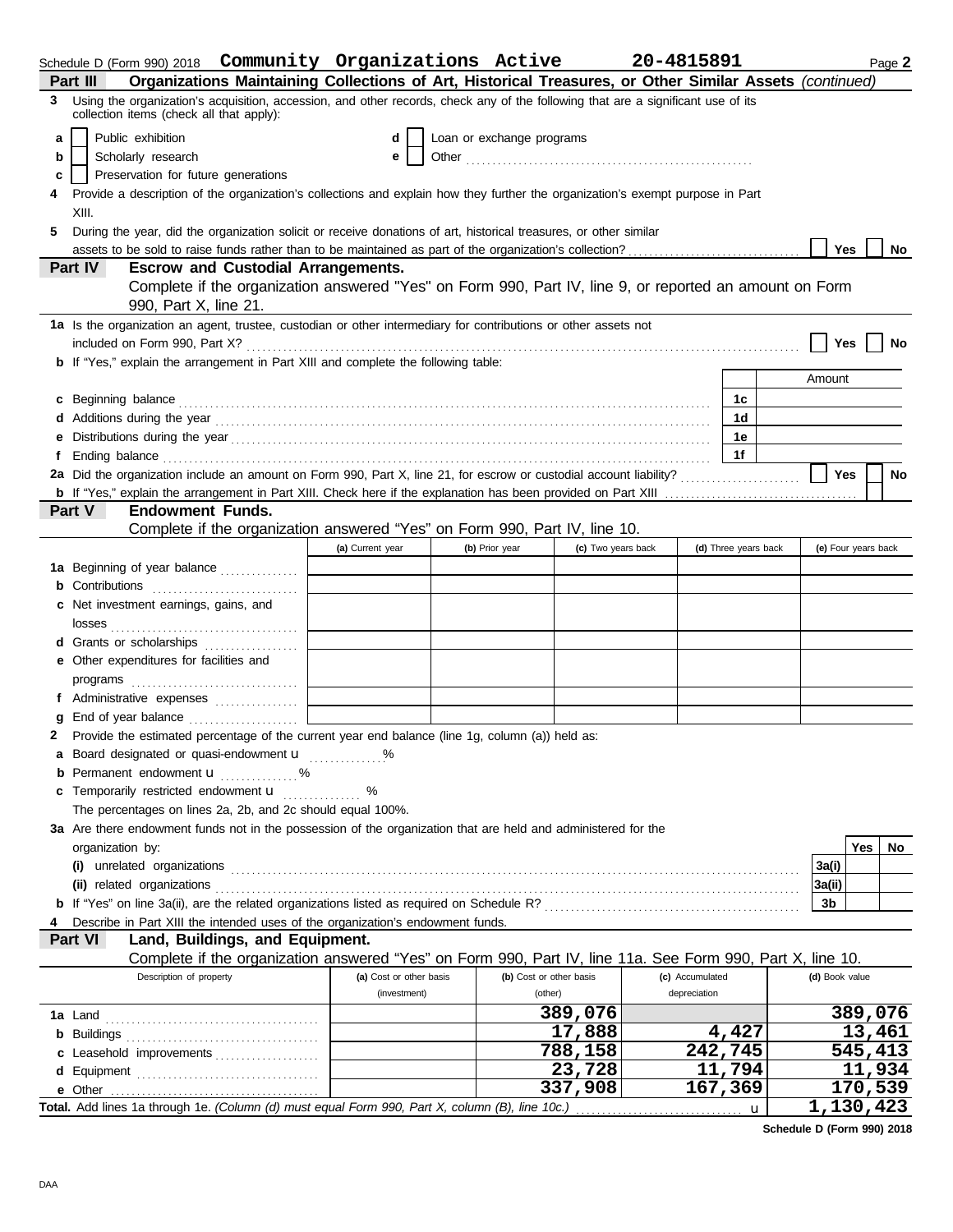|                           | Schedule D (Form 990) 2018  Community Organizations Active                                                                                           |                | 20-4815891                                                   | Page 3         |
|---------------------------|------------------------------------------------------------------------------------------------------------------------------------------------------|----------------|--------------------------------------------------------------|----------------|
| <b>Part VII</b>           | Investments-Other Securities.                                                                                                                        |                |                                                              |                |
|                           | Complete if the organization answered "Yes" on Form 990, Part IV, line 11b. See Form 990, Part X, line 12.                                           |                |                                                              |                |
|                           | (a) Description of security or category<br>(including name of security)                                                                              | (b) Book value | (c) Method of valuation:<br>Cost or end-of-year market value |                |
| (1) Financial derivatives |                                                                                                                                                      |                |                                                              |                |
|                           |                                                                                                                                                      |                |                                                              |                |
| $(3)$ Other               |                                                                                                                                                      |                |                                                              |                |
| (A)                       |                                                                                                                                                      |                |                                                              |                |
| (B)                       |                                                                                                                                                      |                |                                                              |                |
| (C)                       |                                                                                                                                                      |                |                                                              |                |
| (D)                       |                                                                                                                                                      |                |                                                              |                |
| (E)                       |                                                                                                                                                      |                |                                                              |                |
| (F)                       |                                                                                                                                                      |                |                                                              |                |
| (G)                       |                                                                                                                                                      |                |                                                              |                |
| (H)                       |                                                                                                                                                      |                |                                                              |                |
|                           | Total. (Column (b) must equal Form 990, Part X, col. (B) line 12.) u                                                                                 |                |                                                              |                |
| Part VIII                 | Investments-Program Related.                                                                                                                         |                |                                                              |                |
|                           | Complete if the organization answered "Yes" on Form 990, Part IV, line 11c. See Form 990, Part X, line 13.                                           |                |                                                              |                |
|                           | (a) Description of investment                                                                                                                        | (b) Book value | (c) Method of valuation:                                     |                |
|                           |                                                                                                                                                      |                | Cost or end-of-year market value                             |                |
| (1)                       |                                                                                                                                                      |                |                                                              |                |
| (2)                       |                                                                                                                                                      |                |                                                              |                |
| (3)                       |                                                                                                                                                      |                |                                                              |                |
| (4)                       |                                                                                                                                                      |                |                                                              |                |
| (5)                       |                                                                                                                                                      |                |                                                              |                |
| (6)                       |                                                                                                                                                      |                |                                                              |                |
| (7)                       |                                                                                                                                                      |                |                                                              |                |
| (8)                       |                                                                                                                                                      |                |                                                              |                |
| (9)                       |                                                                                                                                                      |                |                                                              |                |
|                           | Total. (Column (b) must equal Form 990, Part X, col. (B) line 13.) u                                                                                 |                |                                                              |                |
| Part IX                   | <b>Other Assets.</b>                                                                                                                                 |                |                                                              |                |
|                           | Complete if the organization answered "Yes" on Form 990, Part IV, line 11d. See Form 990, Part X, line 15.                                           |                |                                                              |                |
|                           | (a) Description                                                                                                                                      |                |                                                              | (b) Book value |
| (1)                       |                                                                                                                                                      |                |                                                              |                |
| (2)                       |                                                                                                                                                      |                |                                                              |                |
| (3)                       |                                                                                                                                                      |                |                                                              |                |
| (4)                       |                                                                                                                                                      |                |                                                              |                |
| (5)                       |                                                                                                                                                      |                |                                                              |                |
| (6)                       |                                                                                                                                                      |                |                                                              |                |
| (7)                       |                                                                                                                                                      |                |                                                              |                |
| (8)                       |                                                                                                                                                      |                |                                                              |                |
| (9)                       |                                                                                                                                                      |                |                                                              |                |
|                           | Total. (Column (b) must equal Form 990, Part X, col. (B) line 15.)                                                                                   |                | u                                                            |                |
| Part X                    | Other Liabilities.                                                                                                                                   |                |                                                              |                |
|                           | Complete if the organization answered "Yes" on Form 990, Part IV, line 11e or 11f. See Form 990, Part X,                                             |                |                                                              |                |
|                           | line $25$ .                                                                                                                                          |                |                                                              |                |
| 1.                        | (a) Description of liability                                                                                                                         | (b) Book value |                                                              |                |
| (1)                       | Federal income taxes                                                                                                                                 |                |                                                              |                |
| (2)                       | Security Deposits                                                                                                                                    | 27,508         |                                                              |                |
| (3)                       |                                                                                                                                                      |                |                                                              |                |
| (4)                       |                                                                                                                                                      |                |                                                              |                |
| (5)                       |                                                                                                                                                      |                |                                                              |                |
| (6)                       |                                                                                                                                                      |                |                                                              |                |
| (7)                       |                                                                                                                                                      |                |                                                              |                |
| (8)                       |                                                                                                                                                      |                |                                                              |                |
| (9)                       |                                                                                                                                                      |                |                                                              |                |
|                           | Total. (Column (b) must equal Form 990, Part X, col. (B) line 25.) u                                                                                 | 27,508         |                                                              |                |
|                           | 2. Liability for uncertain tax positions. In Part XIII, provide the text of the footnote to the organization's financial statements that reports the |                |                                                              |                |

organization's liability for uncertain tax positions under FIN 48 (ASC 740). Check here if the text of the footnote has been provided in Part XIII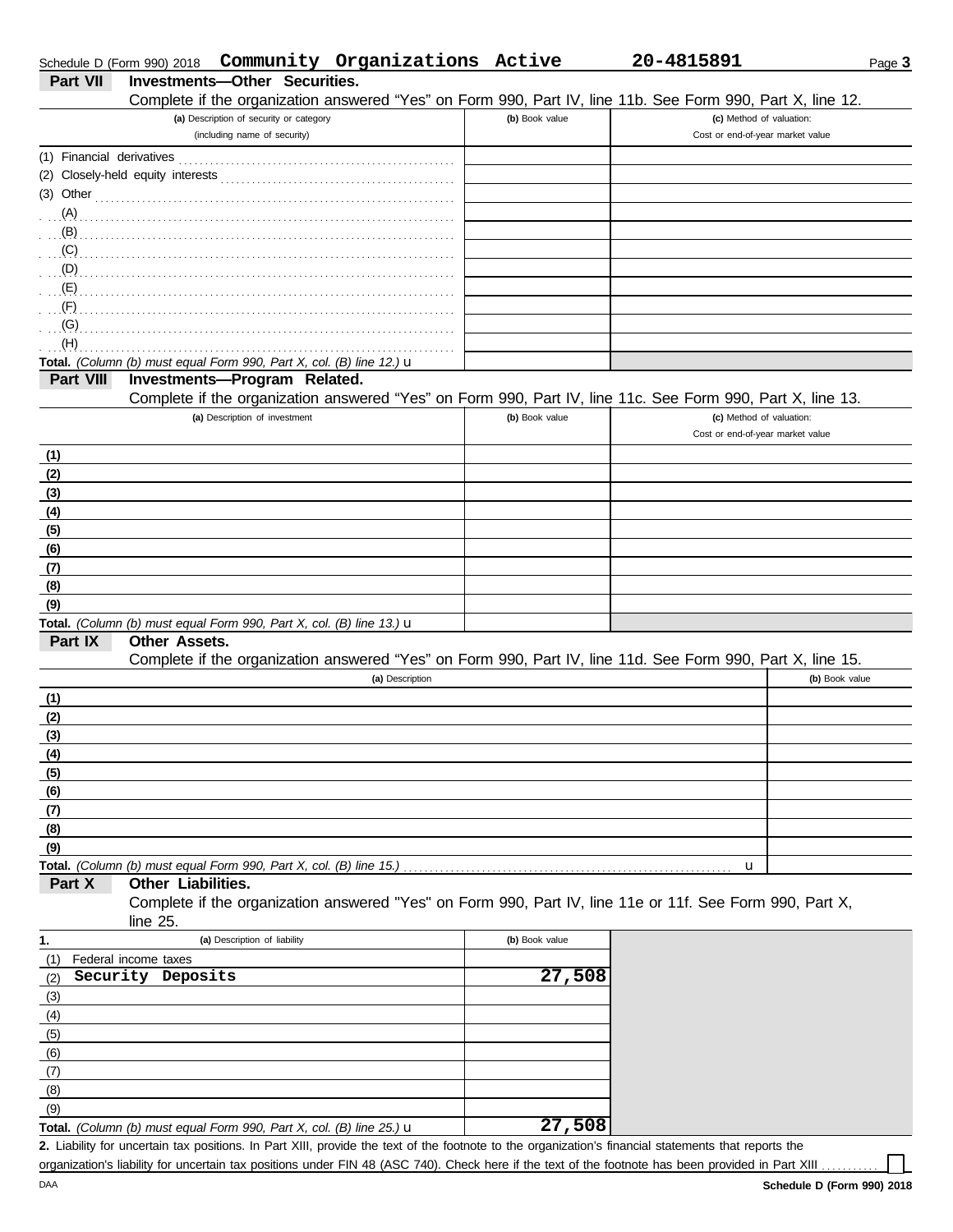| Schedule D (Form 990) 2018  Community Organizations Active                                                                                                                                                                          |                | 20-4815891 |              | Page 4    |
|-------------------------------------------------------------------------------------------------------------------------------------------------------------------------------------------------------------------------------------|----------------|------------|--------------|-----------|
| Reconciliation of Revenue per Audited Financial Statements With Revenue per Return.<br>Part XI                                                                                                                                      |                |            |              |           |
| Complete if the organization answered "Yes" on Form 990, Part IV, line 12a.                                                                                                                                                         |                |            |              |           |
| 1.                                                                                                                                                                                                                                  |                |            | $\mathbf{1}$ | 1,088,315 |
| Amounts included on line 1 but not on Form 990, Part VIII, line 12:<br>2                                                                                                                                                            |                |            |              |           |
| a                                                                                                                                                                                                                                   | 2a             |            |              |           |
| b                                                                                                                                                                                                                                   | 2 <sub>b</sub> | 241,655    |              |           |
| c                                                                                                                                                                                                                                   | 2c             |            |              |           |
| d                                                                                                                                                                                                                                   | 2d             |            |              |           |
| Add lines 2a through 2d [11, 12] Add [12] Add lines 2a through 2d [12] Add lines 2a through 2d [12] Add lines 2.<br>е                                                                                                               |                |            | 2e           | 241,655   |
| 3                                                                                                                                                                                                                                   |                |            | 3            | 846,660   |
| Amounts included on Form 990, Part VIII, line 12, but not on line 1:<br>4                                                                                                                                                           |                |            |              |           |
| a                                                                                                                                                                                                                                   | 4a             |            |              |           |
| b                                                                                                                                                                                                                                   | 4b             |            |              |           |
| Add lines 4a and 4b<br>c                                                                                                                                                                                                            |                |            | 4c           |           |
| 5                                                                                                                                                                                                                                   |                |            | 5.           | 846,660   |
| Reconciliation of Expenses per Audited Financial Statements With Expenses per Return.<br>Part XII                                                                                                                                   |                |            |              |           |
| Complete if the organization answered "Yes" on Form 990, Part IV, line 12a.                                                                                                                                                         |                |            |              |           |
| Total expenses and losses per audited financial statements<br>1                                                                                                                                                                     |                |            | $\mathbf{1}$ | 954,193   |
| Amounts included on line 1 but not on Form 990, Part IX, line 25:<br>2                                                                                                                                                              |                |            |              |           |
| a                                                                                                                                                                                                                                   | 2a             | 241,655    |              |           |
| b                                                                                                                                                                                                                                   | 2 <sub>b</sub> |            |              |           |
| c                                                                                                                                                                                                                                   | 2c             |            |              |           |
| d                                                                                                                                                                                                                                   | 2d             |            |              |           |
| Add lines 2a through 2d [11] Martin Martin Martin Martin Martin Martin Martin Martin Martin Martin Martin Martin Martin Martin Martin Martin Martin Martin Martin Martin Martin Martin Martin Martin Martin Martin Martin Mart<br>е |                |            | 2e           | 241,655   |
| 3                                                                                                                                                                                                                                   |                |            | 3            | 712,538   |
| Amounts included on Form 990, Part IX, line 25, but not on line 1:<br>4                                                                                                                                                             |                |            |              |           |
|                                                                                                                                                                                                                                     | 4a             |            |              |           |
| b                                                                                                                                                                                                                                   | 4 <sub>b</sub> |            |              |           |
| c Add lines 4a and 4b                                                                                                                                                                                                               |                |            | 4c           |           |
| 5                                                                                                                                                                                                                                   |                |            | 5            | 712,538   |
| Part XIII Supplemental Information.                                                                                                                                                                                                 |                |            |              |           |
| Provide the descriptions required for Part II, lines 3, 5, and 9; Part III, lines 1a and 4; Part IV, lines 1b and 2b; Part V, line 4; Part X, line                                                                                  |                |            |              |           |
| 2; Part XI, lines 2d and 4b; and Part XII, lines 2d and 4b. Also complete this part to provide any additional information.                                                                                                          |                |            |              |           |
|                                                                                                                                                                                                                                     |                |            |              |           |
|                                                                                                                                                                                                                                     |                |            |              |           |
|                                                                                                                                                                                                                                     |                |            |              |           |
|                                                                                                                                                                                                                                     |                |            |              |           |
|                                                                                                                                                                                                                                     |                |            |              |           |
|                                                                                                                                                                                                                                     |                |            |              |           |
|                                                                                                                                                                                                                                     |                |            |              |           |
|                                                                                                                                                                                                                                     |                |            |              |           |
|                                                                                                                                                                                                                                     |                |            |              |           |
|                                                                                                                                                                                                                                     |                |            |              |           |
|                                                                                                                                                                                                                                     |                |            |              |           |
|                                                                                                                                                                                                                                     |                |            |              |           |
|                                                                                                                                                                                                                                     |                |            |              |           |
|                                                                                                                                                                                                                                     |                |            |              |           |
|                                                                                                                                                                                                                                     |                |            |              |           |
|                                                                                                                                                                                                                                     |                |            |              |           |
|                                                                                                                                                                                                                                     |                |            |              |           |
|                                                                                                                                                                                                                                     |                |            |              |           |
|                                                                                                                                                                                                                                     |                |            |              |           |
|                                                                                                                                                                                                                                     |                |            |              |           |
|                                                                                                                                                                                                                                     |                |            |              |           |
|                                                                                                                                                                                                                                     |                |            |              |           |
|                                                                                                                                                                                                                                     |                |            |              |           |
|                                                                                                                                                                                                                                     |                |            |              |           |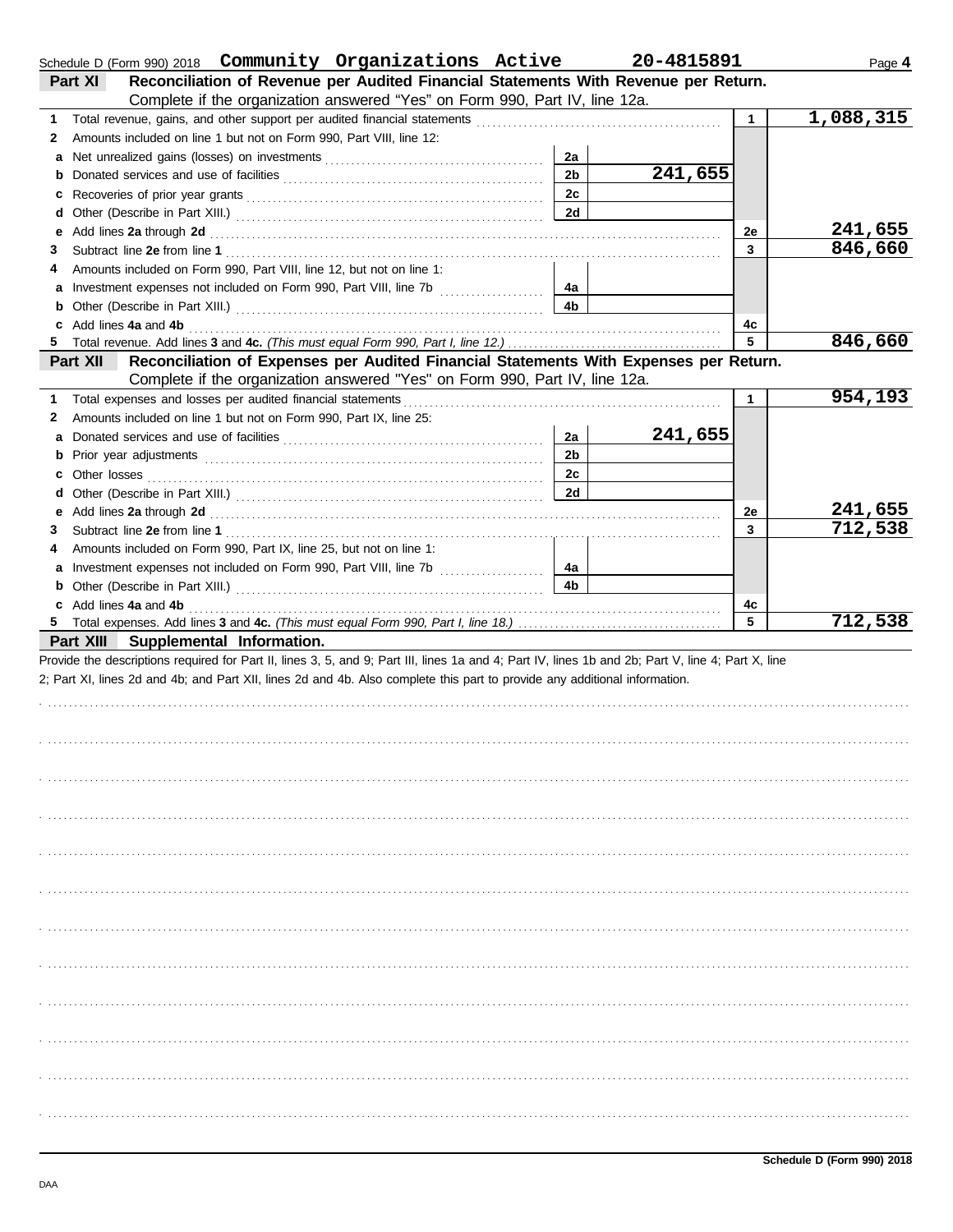|--|--|

| Schedule D (Form 990) 2018  Community Organizations Active<br>Dout VIII Cupplemental Information (continued) |  |  |
|--------------------------------------------------------------------------------------------------------------|--|--|
|                                                                                                              |  |  |

| 20-4815891 |  |
|------------|--|
|------------|--|

| Part Alli<br>Supplemental Information (continued) |
|---------------------------------------------------|
|                                                   |
|                                                   |
|                                                   |
|                                                   |
|                                                   |
|                                                   |
|                                                   |
|                                                   |
|                                                   |
|                                                   |
|                                                   |
|                                                   |
|                                                   |
|                                                   |
|                                                   |
|                                                   |
|                                                   |
|                                                   |
|                                                   |
|                                                   |
|                                                   |
|                                                   |
|                                                   |
|                                                   |
|                                                   |
|                                                   |
|                                                   |
|                                                   |
|                                                   |
|                                                   |
|                                                   |
|                                                   |
|                                                   |
|                                                   |
|                                                   |
|                                                   |
|                                                   |
|                                                   |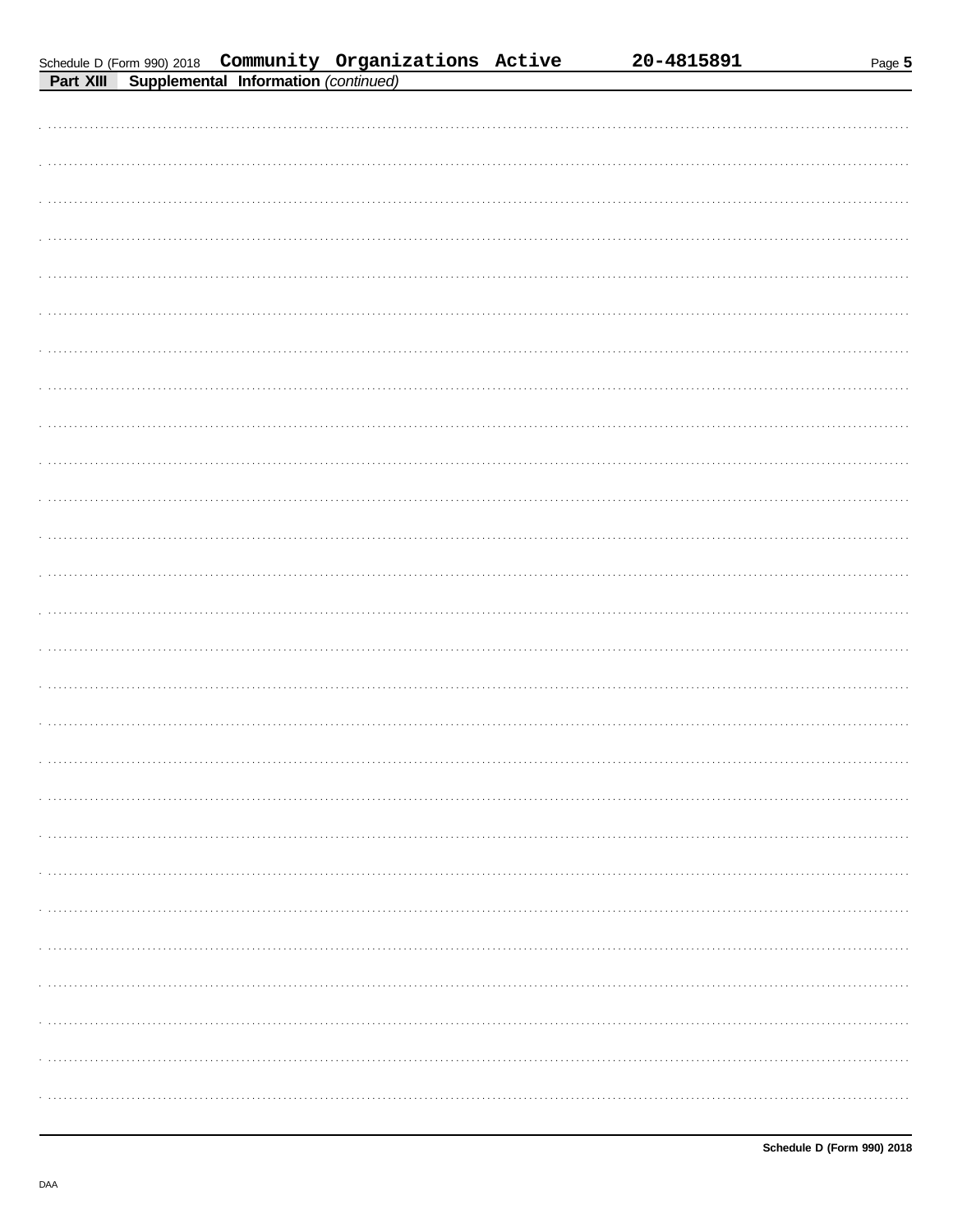| <b>SCHEDULE G</b><br>Supplemental Information Regarding Fundraising or Gaming Activities |                                                                                                                                                                                                                                                                                                                                                                                   |                                      |                                            | OMB No. 1545-0047 |                                                                          |                                        |                                         |  |  |
|------------------------------------------------------------------------------------------|-----------------------------------------------------------------------------------------------------------------------------------------------------------------------------------------------------------------------------------------------------------------------------------------------------------------------------------------------------------------------------------|--------------------------------------|--------------------------------------------|-------------------|--------------------------------------------------------------------------|----------------------------------------|-----------------------------------------|--|--|
| (Form 990 or 990-EZ)                                                                     | Complete if the organization answered "Yes" on Form 990, Part IV, line 17, 18, or 19, or if the<br>organization entered more than \$15,000 on Form 990-EZ, line 6a.                                                                                                                                                                                                               |                                      |                                            |                   |                                                                          |                                        |                                         |  |  |
| Department of the Treasury<br>Internal Revenue Service                                   |                                                                                                                                                                                                                                                                                                                                                                                   | U Attach to Form 990 or Form 990-EZ. |                                            |                   | U Go to www.irs.gov/Form990 for instructions and the latest information. |                                        | Open to Public<br>Inspection            |  |  |
| Name of the organization                                                                 | Community Organizations Active                                                                                                                                                                                                                                                                                                                                                    |                                      |                                            |                   |                                                                          | Employer identification number         |                                         |  |  |
|                                                                                          | in Disasters, Inc.                                                                                                                                                                                                                                                                                                                                                                |                                      |                                            |                   |                                                                          | 20-4815891                             |                                         |  |  |
| Part I                                                                                   | Fundraising Activities. Complete if the organization answered "Yes" on Form 990, Part IV, line 17.<br>Form 990-EZ filers are not required to complete this part.                                                                                                                                                                                                                  |                                      |                                            |                   |                                                                          |                                        |                                         |  |  |
| 1                                                                                        | Indicate whether the organization raised funds through any of the following activities. Check all that apply.                                                                                                                                                                                                                                                                     |                                      |                                            |                   |                                                                          |                                        |                                         |  |  |
| Mail solicitations<br>a                                                                  |                                                                                                                                                                                                                                                                                                                                                                                   | e                                    |                                            |                   | Solicitation of non-government grants                                    |                                        |                                         |  |  |
| Internet and email solicitations<br>b                                                    |                                                                                                                                                                                                                                                                                                                                                                                   | Solicitation of government grants    |                                            |                   |                                                                          |                                        |                                         |  |  |
| Phone solicitations                                                                      |                                                                                                                                                                                                                                                                                                                                                                                   | Special fundraising events           |                                            |                   |                                                                          |                                        |                                         |  |  |
| In-person solicitations<br>d                                                             |                                                                                                                                                                                                                                                                                                                                                                                   |                                      |                                            |                   |                                                                          |                                        |                                         |  |  |
|                                                                                          | 2a Did the organization have a written or oral agreement with any individual (including officers, directors, trustees,<br>or key employees listed in Form 990, Part VII) or entity in connection with professional fundraising services?<br>b If "Yes," list the 10 highest paid individuals or entities (fundraisers) pursuant to agreements under which the fundraiser is to be |                                      |                                            |                   |                                                                          |                                        | No<br>Yes                               |  |  |
|                                                                                          | compensated at least \$5,000 by the organization.                                                                                                                                                                                                                                                                                                                                 |                                      |                                            | (iii) Did fund-   |                                                                          |                                        |                                         |  |  |
|                                                                                          | (i) Name and address of individual                                                                                                                                                                                                                                                                                                                                                |                                      |                                            | raiser have       | (iv) Gross receipts                                                      | (v) Amount paid to<br>(or retained by) | (vi) Amount paid to<br>(or retained by) |  |  |
|                                                                                          | or entity (fundraiser)                                                                                                                                                                                                                                                                                                                                                            | (ii) Activity                        | custody or<br>control of<br>contributions? |                   | from activity                                                            | fundraiser listed in                   | organization                            |  |  |
|                                                                                          |                                                                                                                                                                                                                                                                                                                                                                                   |                                      | Yes                                        | No                |                                                                          | col. (i)                               |                                         |  |  |
| 1                                                                                        |                                                                                                                                                                                                                                                                                                                                                                                   |                                      |                                            |                   |                                                                          |                                        |                                         |  |  |
| $\mathbf{2}$                                                                             |                                                                                                                                                                                                                                                                                                                                                                                   |                                      |                                            |                   |                                                                          |                                        |                                         |  |  |
|                                                                                          |                                                                                                                                                                                                                                                                                                                                                                                   |                                      |                                            |                   |                                                                          |                                        |                                         |  |  |
| 3                                                                                        |                                                                                                                                                                                                                                                                                                                                                                                   |                                      |                                            |                   |                                                                          |                                        |                                         |  |  |
|                                                                                          |                                                                                                                                                                                                                                                                                                                                                                                   |                                      |                                            |                   |                                                                          |                                        |                                         |  |  |
| 4                                                                                        |                                                                                                                                                                                                                                                                                                                                                                                   |                                      |                                            |                   |                                                                          |                                        |                                         |  |  |
|                                                                                          |                                                                                                                                                                                                                                                                                                                                                                                   |                                      |                                            |                   |                                                                          |                                        |                                         |  |  |
| 5                                                                                        |                                                                                                                                                                                                                                                                                                                                                                                   |                                      |                                            |                   |                                                                          |                                        |                                         |  |  |
| 6                                                                                        |                                                                                                                                                                                                                                                                                                                                                                                   |                                      |                                            |                   |                                                                          |                                        |                                         |  |  |
|                                                                                          |                                                                                                                                                                                                                                                                                                                                                                                   |                                      |                                            |                   |                                                                          |                                        |                                         |  |  |
| 7                                                                                        |                                                                                                                                                                                                                                                                                                                                                                                   |                                      |                                            |                   |                                                                          |                                        |                                         |  |  |
| 8                                                                                        |                                                                                                                                                                                                                                                                                                                                                                                   |                                      |                                            |                   |                                                                          |                                        |                                         |  |  |
|                                                                                          |                                                                                                                                                                                                                                                                                                                                                                                   |                                      |                                            |                   |                                                                          |                                        |                                         |  |  |
| 9                                                                                        |                                                                                                                                                                                                                                                                                                                                                                                   |                                      |                                            |                   |                                                                          |                                        |                                         |  |  |
| 10                                                                                       |                                                                                                                                                                                                                                                                                                                                                                                   |                                      |                                            |                   |                                                                          |                                        |                                         |  |  |
|                                                                                          |                                                                                                                                                                                                                                                                                                                                                                                   |                                      |                                            |                   |                                                                          |                                        |                                         |  |  |
| Total                                                                                    |                                                                                                                                                                                                                                                                                                                                                                                   |                                      |                                            |                   |                                                                          |                                        |                                         |  |  |
| 3<br>registration or licensing.                                                          | List all states in which the organization is registered or licensed to solicit contributions or has been notified it is exempt from                                                                                                                                                                                                                                               |                                      |                                            |                   |                                                                          |                                        |                                         |  |  |
|                                                                                          |                                                                                                                                                                                                                                                                                                                                                                                   |                                      |                                            |                   |                                                                          |                                        |                                         |  |  |
|                                                                                          |                                                                                                                                                                                                                                                                                                                                                                                   |                                      |                                            |                   |                                                                          |                                        |                                         |  |  |
|                                                                                          |                                                                                                                                                                                                                                                                                                                                                                                   |                                      |                                            |                   |                                                                          |                                        |                                         |  |  |
|                                                                                          |                                                                                                                                                                                                                                                                                                                                                                                   |                                      |                                            |                   |                                                                          |                                        |                                         |  |  |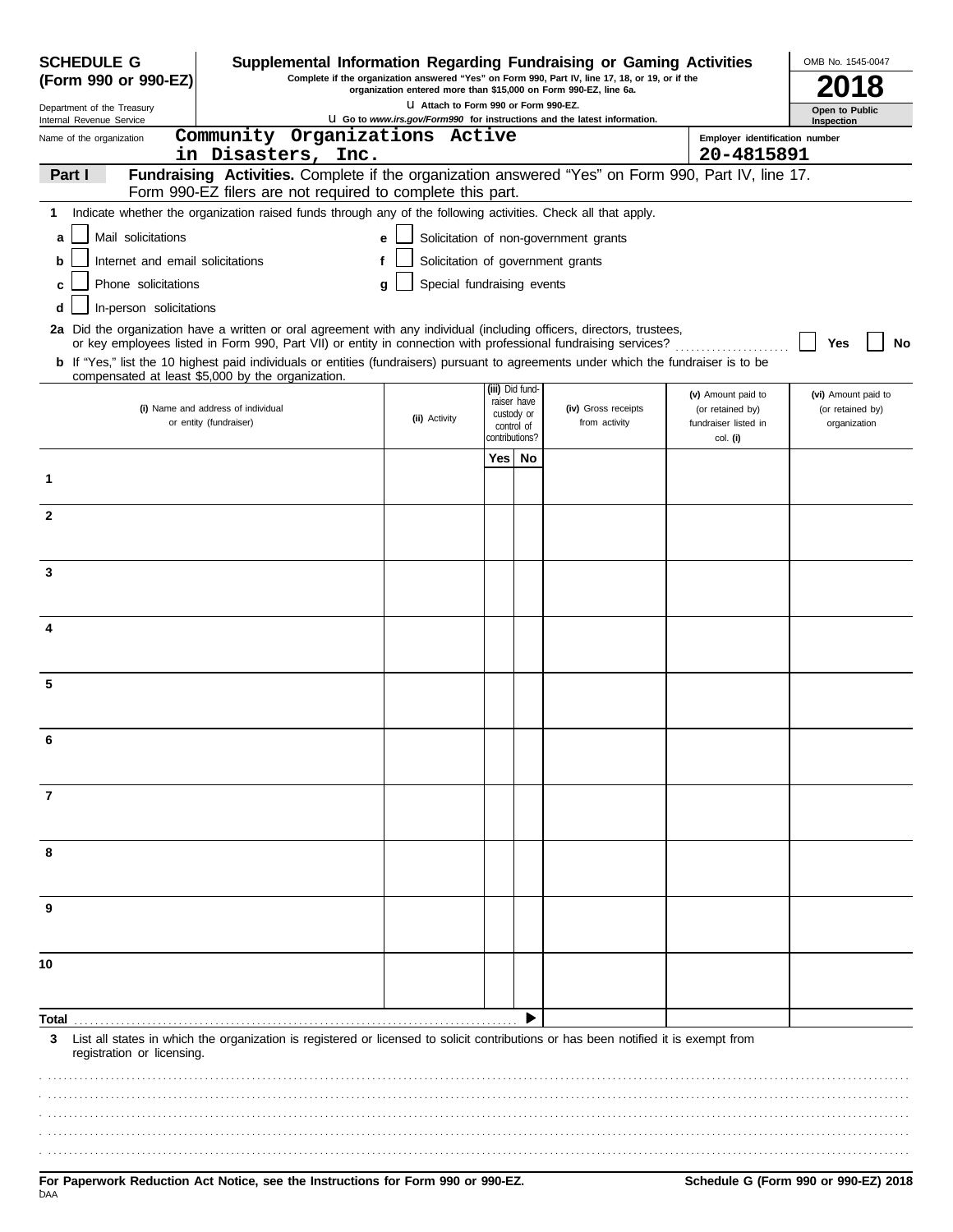| Schedule G (Form 990 or 990-EZ) 2018 | Community Organizations Active | 20-4815891 | Page $\bm{2}$ |  |
|--------------------------------------|--------------------------------|------------|---------------|--|
|                                      |                                |            |               |  |

| Part II | <b>Fundraising Events.</b> Complete if the organization answered "Yes" on Form 990, Part IV, line 18, or reported more |
|---------|------------------------------------------------------------------------------------------------------------------------|
|         | than \$15,000 of fundraising event contributions and gross income on Form 990-EZ, lines 1 and 6b. List events with     |
|         | gross receipts greater than \$5,000.                                                                                   |

|          |    |                              | (a) Event $#1$                                                                                                                                                   | (b) Event $#2$                                   |      | (c) Other events |                                                     |
|----------|----|------------------------------|------------------------------------------------------------------------------------------------------------------------------------------------------------------|--------------------------------------------------|------|------------------|-----------------------------------------------------|
|          |    |                              |                                                                                                                                                                  |                                                  |      |                  | (d) Total events                                    |
|          |    |                              | Salute to First<br>(event type)                                                                                                                                  | (event type)                                     | None | (total number)   | (add col. (a) through<br>col. (c)                   |
|          |    |                              |                                                                                                                                                                  |                                                  |      |                  |                                                     |
| Revenue  |    | 1 Gross receipts             | 33,210                                                                                                                                                           |                                                  |      |                  | 33,210                                              |
|          |    | 2 Less: Contributions        |                                                                                                                                                                  |                                                  |      |                  |                                                     |
|          |    | 3 Gross income (line 1 minus |                                                                                                                                                                  |                                                  |      |                  |                                                     |
|          |    |                              | 33,210                                                                                                                                                           |                                                  |      |                  | 33,210                                              |
|          |    |                              |                                                                                                                                                                  |                                                  |      |                  |                                                     |
|          |    | 4 Cash prizes                |                                                                                                                                                                  |                                                  |      |                  |                                                     |
|          |    | 5 Noncash prizes             |                                                                                                                                                                  |                                                  |      |                  |                                                     |
|          |    |                              |                                                                                                                                                                  |                                                  |      |                  |                                                     |
|          |    | 6 Rent/facility costs        |                                                                                                                                                                  |                                                  |      |                  |                                                     |
| Expenses |    |                              |                                                                                                                                                                  |                                                  |      |                  |                                                     |
|          |    | 7 Food and beverages         |                                                                                                                                                                  |                                                  |      |                  |                                                     |
| Direct   |    |                              |                                                                                                                                                                  |                                                  |      |                  |                                                     |
|          |    | 8 Entertainment              |                                                                                                                                                                  |                                                  |      |                  |                                                     |
|          |    | 9 Other direct expenses      |                                                                                                                                                                  |                                                  |      |                  |                                                     |
|          |    |                              |                                                                                                                                                                  |                                                  |      |                  |                                                     |
|          |    |                              | 10 Direct expense summary. Add lines 4 through 9 in column (d)                                                                                                   |                                                  |      |                  |                                                     |
|          |    |                              |                                                                                                                                                                  |                                                  |      |                  | 33,210                                              |
|          |    | Part III                     | Gaming. Complete if the organization answered "Yes" on Form 990, Part IV, line 19, or reported more                                                              |                                                  |      |                  |                                                     |
|          |    |                              | than \$15,000 on Form 990-EZ, line 6a.                                                                                                                           |                                                  |      |                  |                                                     |
|          |    |                              | (a) Bingo                                                                                                                                                        | (b) Pull tabs/instant<br>bingo/progressive bingo |      | (c) Other gaming | (d) Total gaming (add<br>col. (a) through col. (c)) |
| Revenue  |    |                              |                                                                                                                                                                  |                                                  |      |                  |                                                     |
|          | 1. | Gross revenue                |                                                                                                                                                                  |                                                  |      |                  |                                                     |
|          |    |                              |                                                                                                                                                                  |                                                  |      |                  |                                                     |
|          |    | 2 Cash prizes                |                                                                                                                                                                  |                                                  |      |                  |                                                     |
| Expenses |    |                              |                                                                                                                                                                  |                                                  |      |                  |                                                     |
|          |    | 3 Noncash prizes             |                                                                                                                                                                  |                                                  |      |                  |                                                     |
| Direct   |    | 4 Rent/facility costs        |                                                                                                                                                                  |                                                  |      |                  |                                                     |
|          |    |                              |                                                                                                                                                                  |                                                  |      |                  |                                                     |
|          |    | 5 Other direct expenses      |                                                                                                                                                                  |                                                  |      |                  |                                                     |
|          |    |                              | $\%$<br>Yes                                                                                                                                                      | %<br>Yes                                         | Yes  | %                |                                                     |
|          |    | 6 Volunteer labor            | No                                                                                                                                                               | No                                               | No   |                  |                                                     |
|          |    |                              |                                                                                                                                                                  |                                                  |      |                  |                                                     |
|          |    |                              |                                                                                                                                                                  |                                                  |      |                  |                                                     |
|          |    |                              |                                                                                                                                                                  |                                                  |      |                  |                                                     |
|          |    |                              |                                                                                                                                                                  |                                                  |      |                  |                                                     |
| 9        |    |                              | Enter the state(s) in which the organization conducts gaming activities: [11] content content the state(s) in which the organization conducts gaming activities: |                                                  |      |                  |                                                     |
|          |    |                              |                                                                                                                                                                  |                                                  |      |                  | Yes<br>No                                           |
|          |    | <b>b</b> If "No," explain:   |                                                                                                                                                                  |                                                  |      |                  |                                                     |
|          |    |                              |                                                                                                                                                                  |                                                  |      |                  |                                                     |
|          |    |                              |                                                                                                                                                                  |                                                  |      |                  | Yes<br>No                                           |
|          |    | <b>b</b> If "Yes," explain:  |                                                                                                                                                                  |                                                  |      |                  |                                                     |
|          |    |                              |                                                                                                                                                                  |                                                  |      |                  |                                                     |
|          |    |                              |                                                                                                                                                                  |                                                  |      |                  |                                                     |
|          |    |                              |                                                                                                                                                                  |                                                  |      |                  |                                                     |
| DAA      |    |                              |                                                                                                                                                                  |                                                  |      |                  | Schedule G (Form 990 or 990-EZ) 2018                |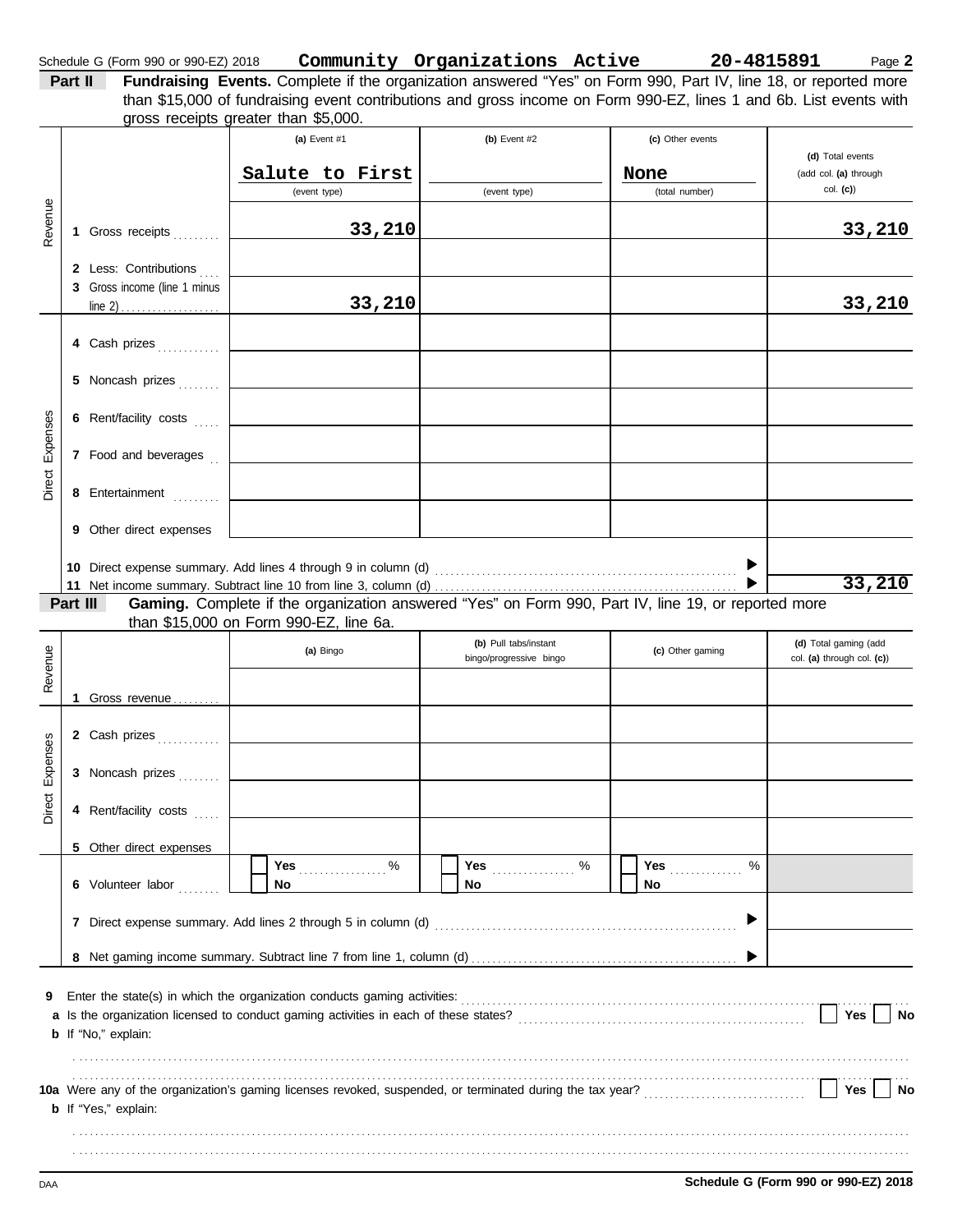|     | Schedule G (Form 990 or 990-EZ) 2018                                                                                                                                                                                                 |          | Community Organizations Active                                                                             |  | 20-4815891      |     | Page 3     |      |  |  |  |
|-----|--------------------------------------------------------------------------------------------------------------------------------------------------------------------------------------------------------------------------------------|----------|------------------------------------------------------------------------------------------------------------|--|-----------------|-----|------------|------|--|--|--|
| 11  |                                                                                                                                                                                                                                      |          |                                                                                                            |  |                 | Yes |            | No   |  |  |  |
| 12  | Is the organization a grantor, beneficiary or trustee of a trust, or a member of a partnership or other entity                                                                                                                       |          |                                                                                                            |  |                 |     |            |      |  |  |  |
|     |                                                                                                                                                                                                                                      |          |                                                                                                            |  |                 | Yes |            | No   |  |  |  |
| 13  | Indicate the percentage of gaming activity conducted in:                                                                                                                                                                             |          |                                                                                                            |  |                 |     |            |      |  |  |  |
| a   |                                                                                                                                                                                                                                      |          |                                                                                                            |  | 13a             |     |            | %    |  |  |  |
| b   | An outside facility <b>contained a set of the contract of the contract of the contract of the contract of the contract of the contract of the contract of the contract of the contract of the contract of the contract of the co</b> |          |                                                                                                            |  | 13 <sub>b</sub> |     |            | $\%$ |  |  |  |
| 14  | Enter the name and address of the person who prepares the organization's gaming/special events books and<br>records:                                                                                                                 |          |                                                                                                            |  |                 |     |            |      |  |  |  |
|     | Name <b>u</b> explorer and the contract of the contract of the contract of the contract of the contract of the contract of the contract of the contract of the contract of the contract of the contract of the contract of the cont  |          |                                                                                                            |  |                 |     |            |      |  |  |  |
|     | Address <b>u</b>                                                                                                                                                                                                                     |          |                                                                                                            |  |                 |     |            |      |  |  |  |
| 15a | Does the organization have a contract with a third party from whom the organization receives gaming                                                                                                                                  |          |                                                                                                            |  |                 |     | Yes     No |      |  |  |  |
|     |                                                                                                                                                                                                                                      |          |                                                                                                            |  |                 |     |            |      |  |  |  |
|     |                                                                                                                                                                                                                                      |          |                                                                                                            |  |                 |     |            |      |  |  |  |
|     | c If "Yes," enter name and address of the third party:                                                                                                                                                                               |          |                                                                                                            |  |                 |     |            |      |  |  |  |
|     |                                                                                                                                                                                                                                      |          |                                                                                                            |  |                 |     |            |      |  |  |  |
|     |                                                                                                                                                                                                                                      |          |                                                                                                            |  |                 |     |            |      |  |  |  |
|     |                                                                                                                                                                                                                                      |          |                                                                                                            |  |                 |     |            |      |  |  |  |
|     | Address <b>u</b>                                                                                                                                                                                                                     |          |                                                                                                            |  |                 |     |            |      |  |  |  |
| 16  | Gaming manager information:                                                                                                                                                                                                          |          |                                                                                                            |  |                 |     |            |      |  |  |  |
|     |                                                                                                                                                                                                                                      |          |                                                                                                            |  |                 |     |            |      |  |  |  |
|     |                                                                                                                                                                                                                                      |          |                                                                                                            |  |                 |     |            |      |  |  |  |
|     | Description of services provided <b>u</b> electron contains a constant of the series of the services and contained with the services of the services of the services of the services of the services of the services of the service  |          |                                                                                                            |  |                 |     |            |      |  |  |  |
|     | Director/officer                                                                                                                                                                                                                     | Employee | Independent contractor                                                                                     |  |                 |     |            |      |  |  |  |
| 17  | Mandatory distributions:                                                                                                                                                                                                             |          |                                                                                                            |  |                 |     |            |      |  |  |  |
| a   | Is the organization required under state law to make charitable distributions from the gaming proceeds to                                                                                                                            |          |                                                                                                            |  |                 |     |            |      |  |  |  |
|     |                                                                                                                                                                                                                                      |          |                                                                                                            |  |                 | Yes |            | ∣ No |  |  |  |
| b   | Enter the amount of distributions required under state law to be distributed to other exempt organizations or                                                                                                                        |          |                                                                                                            |  |                 |     |            |      |  |  |  |
|     | spent in the organization's own exempt activities during the tax year $\mathbf{u}$ \$                                                                                                                                                |          |                                                                                                            |  |                 |     |            |      |  |  |  |
|     | Part IV                                                                                                                                                                                                                              |          | Supplemental Information. Provide the explanations required by Part I, line 2b, columns (iii) and (v); and |  |                 |     |            |      |  |  |  |
|     |                                                                                                                                                                                                                                      |          | Part III, lines 9, 9b, 10b, 15b, 15c, 16, and 17b, as applicable. Also provide any additional information. |  |                 |     |            |      |  |  |  |
|     | See instructions.                                                                                                                                                                                                                    |          |                                                                                                            |  |                 |     |            |      |  |  |  |
|     |                                                                                                                                                                                                                                      |          |                                                                                                            |  |                 |     |            |      |  |  |  |
|     |                                                                                                                                                                                                                                      |          |                                                                                                            |  |                 |     |            |      |  |  |  |
|     |                                                                                                                                                                                                                                      |          |                                                                                                            |  |                 |     |            |      |  |  |  |
|     |                                                                                                                                                                                                                                      |          |                                                                                                            |  |                 |     |            |      |  |  |  |
|     |                                                                                                                                                                                                                                      |          |                                                                                                            |  |                 |     |            |      |  |  |  |
|     |                                                                                                                                                                                                                                      |          |                                                                                                            |  |                 |     |            |      |  |  |  |
|     |                                                                                                                                                                                                                                      |          |                                                                                                            |  |                 |     |            |      |  |  |  |
|     |                                                                                                                                                                                                                                      |          |                                                                                                            |  |                 |     |            |      |  |  |  |
|     |                                                                                                                                                                                                                                      |          |                                                                                                            |  |                 |     |            |      |  |  |  |
|     |                                                                                                                                                                                                                                      |          |                                                                                                            |  |                 |     |            |      |  |  |  |
|     |                                                                                                                                                                                                                                      |          |                                                                                                            |  |                 |     |            |      |  |  |  |
|     |                                                                                                                                                                                                                                      |          |                                                                                                            |  |                 |     |            |      |  |  |  |

Schedule G (Form 990 or 990-EZ) 2018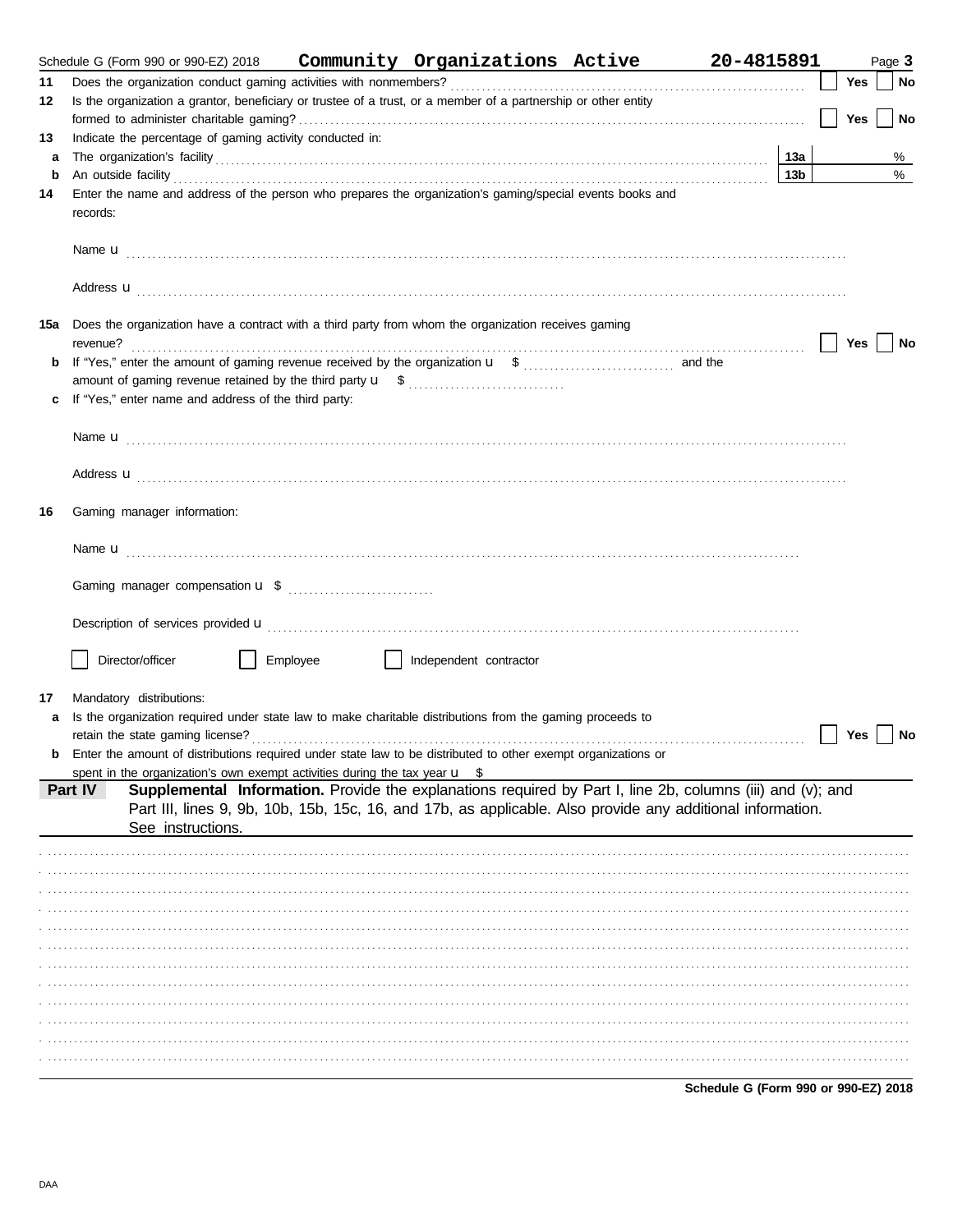DAA

**b** If "Yes," describe in Part II.

describe in Part II.

|     | <b>SCHEDULE M</b>                                              |                          |                              | OMB No. 1545-0047                                                                           |                                                                                                                    |            |                                |                                            |     |    |
|-----|----------------------------------------------------------------|--------------------------|------------------------------|---------------------------------------------------------------------------------------------|--------------------------------------------------------------------------------------------------------------------|------------|--------------------------------|--------------------------------------------|-----|----|
|     | (Form 990)                                                     |                          |                              | <b>Noncash Contributions</b>                                                                |                                                                                                                    |            | 2018                           |                                            |     |    |
|     |                                                                |                          |                              |                                                                                             | La Complete if the organizations answered "Yes" on Form 990, Part IV, lines 29 or 30.                              |            |                                |                                            |     |    |
|     | Department of the Treasury                                     |                          | <b>u</b> Attach to Form 990. |                                                                                             | <b>u</b> Go to www.irs.gov/Form990 for instructions and the latest information.                                    |            |                                | <b>Open To Public</b><br><b>Inspection</b> |     |    |
|     | Internal Revenue Service<br>Name of the organization           |                          |                              | Community Organizations Active                                                              |                                                                                                                    |            | Employer identification number |                                            |     |    |
|     |                                                                | in Disasters, Inc.       |                              |                                                                                             |                                                                                                                    |            | 20-4815891                     |                                            |     |    |
|     | Part I                                                         | <b>Types of Property</b> |                              |                                                                                             |                                                                                                                    |            |                                |                                            |     |    |
|     |                                                                |                          | (a)                          | (b)                                                                                         | (c)<br>Noncash contribution                                                                                        |            | (d)                            |                                            |     |    |
|     |                                                                |                          | Check if                     | Number of contributions or                                                                  | amounts reported on                                                                                                |            | Method of determining          |                                            |     |    |
|     |                                                                |                          | applicable                   | items contributed                                                                           | Form 990, Part VIII, line 1g                                                                                       |            | noncash contribution amounts   |                                            |     |    |
| 1   | Art - Works of art                                             |                          |                              |                                                                                             |                                                                                                                    |            |                                |                                            |     |    |
| 2   | Art - Historical treasures                                     |                          |                              |                                                                                             |                                                                                                                    |            |                                |                                            |     |    |
| 3   | Art - Fractional interests                                     |                          |                              |                                                                                             |                                                                                                                    |            |                                |                                            |     |    |
| 4   | Books and publications                                         |                          |                              |                                                                                             |                                                                                                                    |            |                                |                                            |     |    |
| 5   | Clothing and household                                         |                          |                              |                                                                                             |                                                                                                                    |            |                                |                                            |     |    |
|     |                                                                |                          |                              |                                                                                             |                                                                                                                    |            |                                |                                            |     |    |
| 6   | Cars and other vehicles                                        |                          |                              |                                                                                             |                                                                                                                    |            |                                |                                            |     |    |
| 7   | Boats and planes                                               |                          |                              |                                                                                             |                                                                                                                    |            |                                |                                            |     |    |
| 8   |                                                                |                          |                              |                                                                                             |                                                                                                                    |            |                                |                                            |     |    |
| 9   | Securities - Publicly traded                                   |                          |                              |                                                                                             |                                                                                                                    |            |                                |                                            |     |    |
| 10  | Securities - Closely held stock                                |                          |                              |                                                                                             |                                                                                                                    |            |                                |                                            |     |    |
| 11  | Securities - Partnership, LLC,                                 |                          |                              |                                                                                             |                                                                                                                    |            |                                |                                            |     |    |
|     | or trust interests                                             |                          |                              |                                                                                             |                                                                                                                    |            |                                |                                            |     |    |
| 12  | Securities - Miscellaneous                                     |                          |                              |                                                                                             |                                                                                                                    |            |                                |                                            |     |    |
| 13  | Qualified conservation                                         |                          |                              |                                                                                             |                                                                                                                    |            |                                |                                            |     |    |
|     | contribution - Historic                                        |                          |                              |                                                                                             |                                                                                                                    |            |                                |                                            |     |    |
|     | structures                                                     |                          |                              |                                                                                             |                                                                                                                    |            |                                |                                            |     |    |
| 14  | Qualified conservation                                         |                          |                              |                                                                                             |                                                                                                                    |            |                                |                                            |     |    |
|     | contribution - Other                                           |                          |                              |                                                                                             |                                                                                                                    |            |                                |                                            |     |    |
| 15  | Real estate - Residential                                      |                          |                              |                                                                                             |                                                                                                                    |            |                                |                                            |     |    |
| 16  | Real estate - Commercial                                       |                          |                              |                                                                                             |                                                                                                                    |            |                                |                                            |     |    |
| 17  | Real estate - Other                                            |                          |                              |                                                                                             |                                                                                                                    |            |                                |                                            |     |    |
| 18  |                                                                |                          |                              |                                                                                             |                                                                                                                    |            |                                |                                            |     |    |
| 19  | Food inventory                                                 |                          |                              |                                                                                             |                                                                                                                    |            |                                |                                            |     |    |
| 20  | Drugs and medical supplies                                     |                          |                              |                                                                                             |                                                                                                                    |            |                                |                                            |     |    |
| 21  | Taxidermy                                                      |                          |                              |                                                                                             |                                                                                                                    |            |                                |                                            |     |    |
| 22  | Historical artifacts                                           |                          |                              |                                                                                             |                                                                                                                    |            |                                |                                            |     |    |
| 23  | Scientific specimens <b>Constanting</b>                        |                          |                              |                                                                                             |                                                                                                                    |            |                                |                                            |     |    |
| 24  | Archeological artifacts                                        |                          | X                            |                                                                                             | 93,333                                                                                                             |            | Stated Value                   |                                            |     |    |
| 25  | Other <b>u</b> (Debt Forgive<br>Other <b>u</b> ( Miscellaneous |                          | X                            | 1<br>$\overline{\mathbf{2}}$                                                                | 800                                                                                                                | Fair Value |                                |                                            |     |    |
| 26  |                                                                |                          |                              |                                                                                             |                                                                                                                    |            |                                |                                            |     |    |
| 27  |                                                                |                          |                              |                                                                                             |                                                                                                                    |            |                                |                                            |     |    |
| 28  | Other $\mathbf{u}$ (                                           |                          |                              |                                                                                             |                                                                                                                    |            |                                |                                            |     |    |
| 29  |                                                                |                          |                              | Number of Forms 8283 received by the organization during the tax year for contributions for |                                                                                                                    |            |                                |                                            |     |    |
|     |                                                                |                          |                              | which the organization completed Form 8283, Part IV, Donee Acknowledgement                  |                                                                                                                    | 29         |                                |                                            |     |    |
|     |                                                                |                          |                              |                                                                                             |                                                                                                                    |            |                                |                                            | Yes | No |
| 30a |                                                                |                          |                              |                                                                                             | During the year, did the organization receive by contribution any property reported in Part I, lines 1 through     |            |                                |                                            |     |    |
|     |                                                                |                          |                              |                                                                                             | 28, that it must hold for at least three years from the date of the initial contribution, and which isn't required |            |                                |                                            |     |    |
|     |                                                                |                          |                              |                                                                                             |                                                                                                                    |            |                                | 30a                                        |     | X  |
| b   | If "Yes," describe the arrangement in Part II.                 |                          |                              |                                                                                             |                                                                                                                    |            |                                |                                            |     |    |
| 31  |                                                                |                          |                              |                                                                                             | Does the organization have a gift acceptance policy that requires the review of any nonstandard                    |            |                                |                                            |     |    |
|     | contributions?                                                 |                          |                              |                                                                                             |                                                                                                                    |            |                                | 31                                         |     | X  |
| 32a |                                                                |                          |                              |                                                                                             | Does the organization hire or use third parties or related organizations to solicit, process, or sell noncash      |            |                                |                                            |     |    |

contributions? . . . . . . . . . . . . . . . . . . . . . . . . . . . . . . . . . . . . . . . . . . . . . . . . . . . . . . . . . . . . . . . . . . . . . . . . . . . . . . . . . . . . . . . . . . . . . . . . . . . . . . . . . . . . . . . . . . . . . . . . . . .

**33** If the organization didn't report an amount in column (c) for a type of property for which column (a) is checked,

**Yes No**

**X**

**X**

**32a**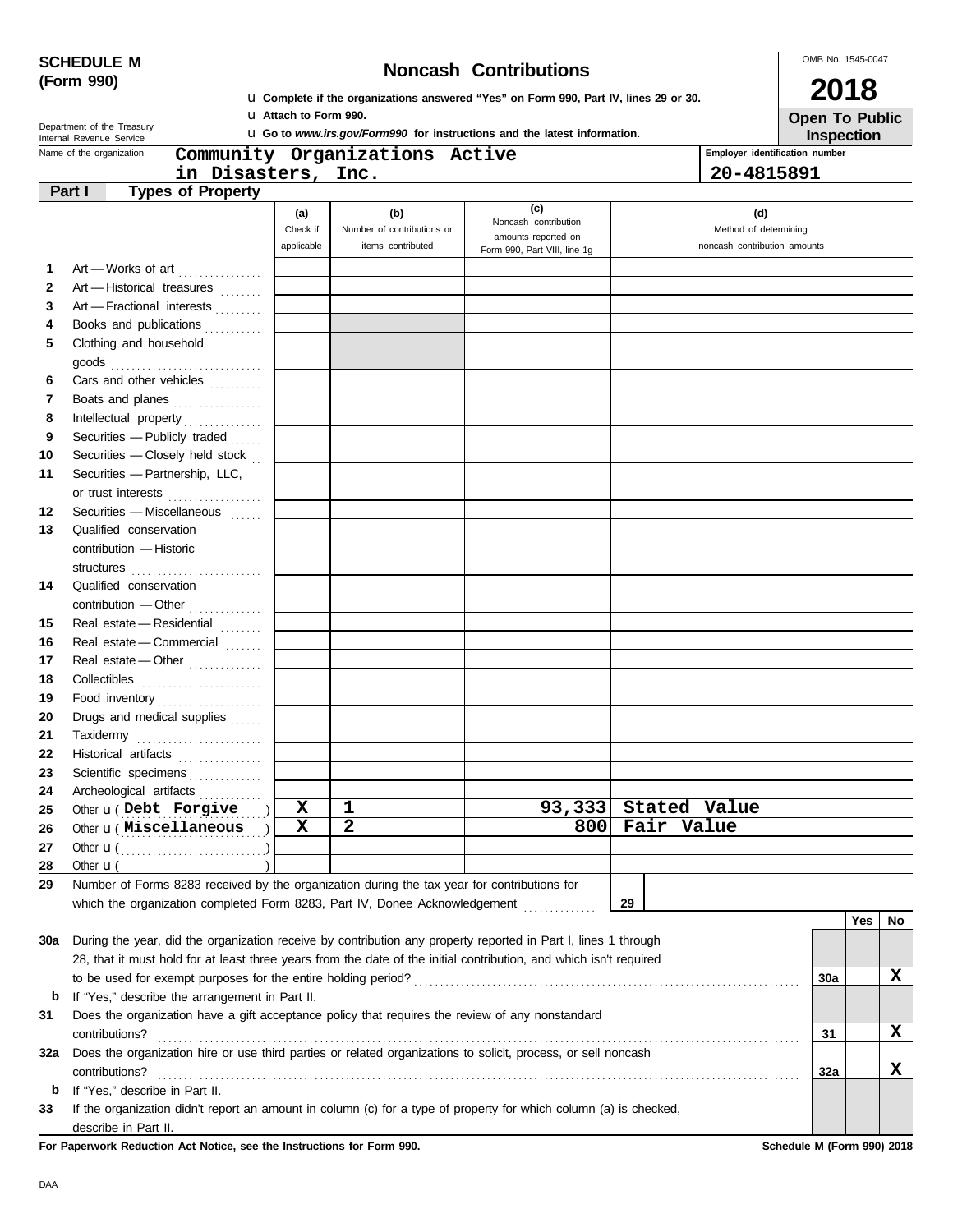| Schedule M (Form 990) 2018 Community Organizations Active 20-4815891<br>Part II Supplemental Information. Provide the information required by Part I, lines 30b, 32b, and 33, and whether |                                                                                   |  |  | Page 2 |
|-------------------------------------------------------------------------------------------------------------------------------------------------------------------------------------------|-----------------------------------------------------------------------------------|--|--|--------|
| the organization is reporting in Part I, column (b), the number of contributions, the number of items received,                                                                           | or a combination of both. Also complete this part for any additional information. |  |  |        |
|                                                                                                                                                                                           |                                                                                   |  |  |        |
|                                                                                                                                                                                           |                                                                                   |  |  |        |
|                                                                                                                                                                                           |                                                                                   |  |  |        |
|                                                                                                                                                                                           |                                                                                   |  |  |        |
|                                                                                                                                                                                           |                                                                                   |  |  |        |
|                                                                                                                                                                                           |                                                                                   |  |  |        |
|                                                                                                                                                                                           |                                                                                   |  |  |        |
|                                                                                                                                                                                           |                                                                                   |  |  |        |
|                                                                                                                                                                                           |                                                                                   |  |  |        |
|                                                                                                                                                                                           |                                                                                   |  |  |        |
|                                                                                                                                                                                           |                                                                                   |  |  |        |
|                                                                                                                                                                                           |                                                                                   |  |  |        |
|                                                                                                                                                                                           |                                                                                   |  |  |        |
|                                                                                                                                                                                           |                                                                                   |  |  |        |
|                                                                                                                                                                                           |                                                                                   |  |  |        |
|                                                                                                                                                                                           |                                                                                   |  |  |        |
|                                                                                                                                                                                           |                                                                                   |  |  |        |
|                                                                                                                                                                                           |                                                                                   |  |  |        |
|                                                                                                                                                                                           |                                                                                   |  |  |        |
|                                                                                                                                                                                           |                                                                                   |  |  |        |
|                                                                                                                                                                                           |                                                                                   |  |  |        |
|                                                                                                                                                                                           |                                                                                   |  |  |        |
|                                                                                                                                                                                           |                                                                                   |  |  |        |
|                                                                                                                                                                                           |                                                                                   |  |  |        |
|                                                                                                                                                                                           |                                                                                   |  |  |        |
|                                                                                                                                                                                           |                                                                                   |  |  |        |
|                                                                                                                                                                                           |                                                                                   |  |  |        |
|                                                                                                                                                                                           |                                                                                   |  |  |        |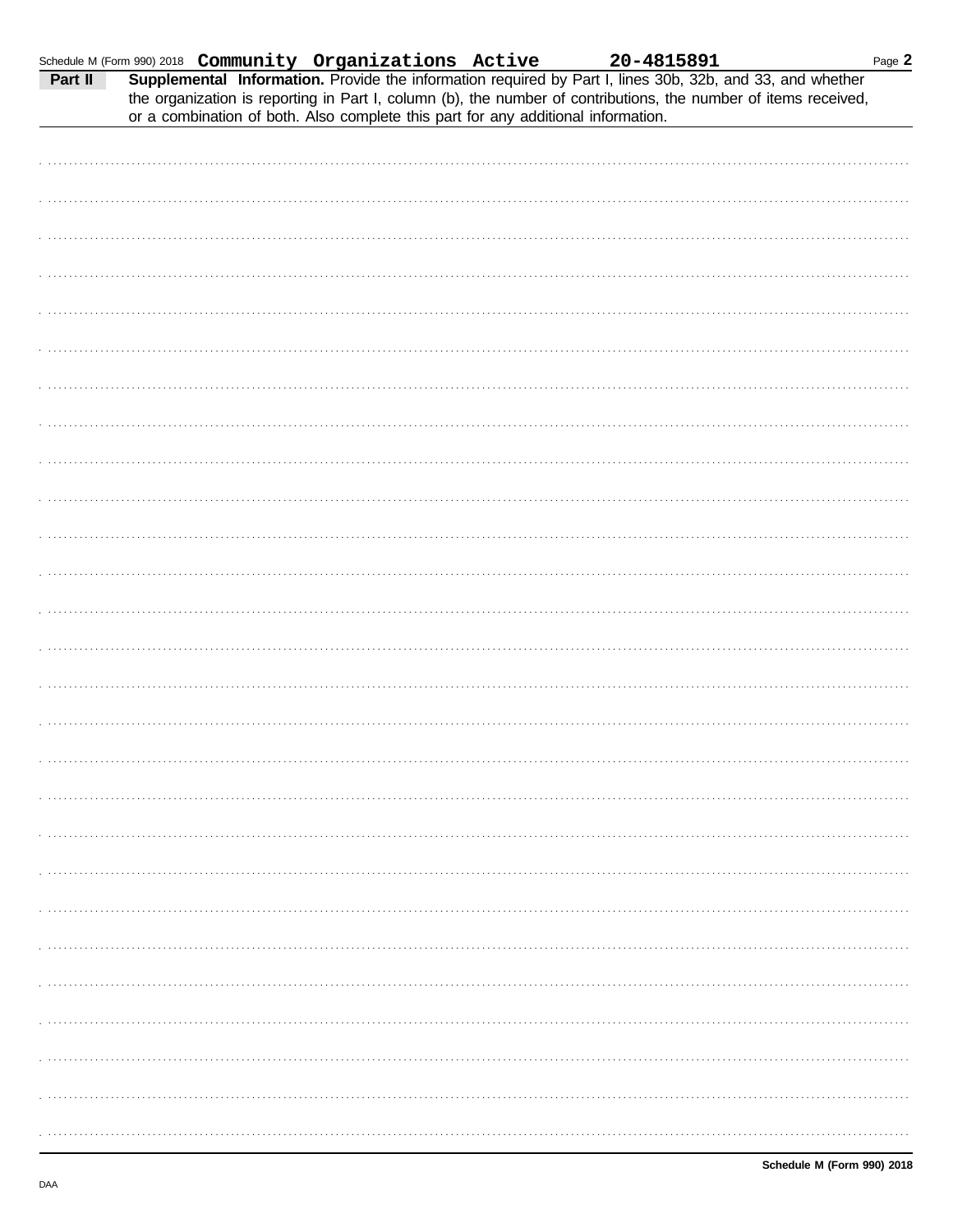| <b>SCHEDULE O</b>                                      | Supplemental Information to Form 990 or 990-EZ                                                  |                                | OMB No. 1545-0047      |  |  |  |  |  |
|--------------------------------------------------------|-------------------------------------------------------------------------------------------------|--------------------------------|------------------------|--|--|--|--|--|
| (Form 990 or 990-EZ)                                   | Complete to provide information for responses to specific questions on                          |                                |                        |  |  |  |  |  |
|                                                        | Form 990 or 990-EZ or to provide any additional information.<br>u Attach to Form 990 or 990-EZ. |                                | 2018<br>Open to Public |  |  |  |  |  |
| Department of the Treasury<br>Internal Revenue Service | u Go to www.irs.gov/Form990 for the latest information.                                         |                                | <b>Inspection</b>      |  |  |  |  |  |
| Name of the organization                               | Community Organizations Active                                                                  | Employer identification number |                        |  |  |  |  |  |
|                                                        | in Disasters, Inc.                                                                              | 20-4815891                     |                        |  |  |  |  |  |
|                                                        | Form 990 - Organization's Mission                                                               |                                |                        |  |  |  |  |  |
|                                                        | To reduce the loss of life, injury, property damage, environmental impact,                      |                                |                        |  |  |  |  |  |
|                                                        | and economic loss due resulting from disasters through communication,                           |                                |                        |  |  |  |  |  |
|                                                        | cooperation, collaberation, and coordination between private, public, and                       |                                |                        |  |  |  |  |  |
|                                                        | non-profit organizations active in one or more phases of emergency                              |                                |                        |  |  |  |  |  |
| management.                                            |                                                                                                 |                                |                        |  |  |  |  |  |
|                                                        | Form 990, Part III, Line 4d - All Other Accomplishments                                         |                                |                        |  |  |  |  |  |
|                                                        | Recovery - Working with other organizations to facilitate or provide                            |                                |                        |  |  |  |  |  |
|                                                        | activation of a Long-Term Recovery Committee, Human Services referrals and                      |                                |                        |  |  |  |  |  |
|                                                        | sources, volunteer management, donations management, advocacy for survivors,                    |                                |                        |  |  |  |  |  |
|                                                        | and ongoing review and updating of case management practices and services.                      |                                |                        |  |  |  |  |  |
|                                                        | Faith-Based - Working with the faith-based ministry in emergency management                     |                                |                        |  |  |  |  |  |
|                                                        | to arrange meals, limited donations management, distributions of water,                         |                                |                        |  |  |  |  |  |
| etc.                                                   |                                                                                                 |                                |                        |  |  |  |  |  |
|                                                        | Form 990, Part VI, Line 11b - Organization's Process to Review Form 990                         |                                |                        |  |  |  |  |  |
|                                                        | The Form 990 is circulated to the Board either in person during a scheduled                     |                                |                        |  |  |  |  |  |
|                                                        | Board meeting or via email for review and approval before being filed.                          |                                |                        |  |  |  |  |  |
|                                                        | Form 990, Part VI, Line 12c - Enforcement of Conflicts Policy                                   |                                |                        |  |  |  |  |  |
|                                                        | Due to the high reliance on volunteers and in-kind donations, the volume of                     |                                |                        |  |  |  |  |  |
|                                                        | actual financial transactions is low. Therefore, staff and the Executive                        |                                |                        |  |  |  |  |  |
|                                                        | Committe, based on their knowledge of the business affiliations of board                        |                                |                        |  |  |  |  |  |
|                                                        | members and staff, are able to effectively identify circumstances where a                       |                                |                        |  |  |  |  |  |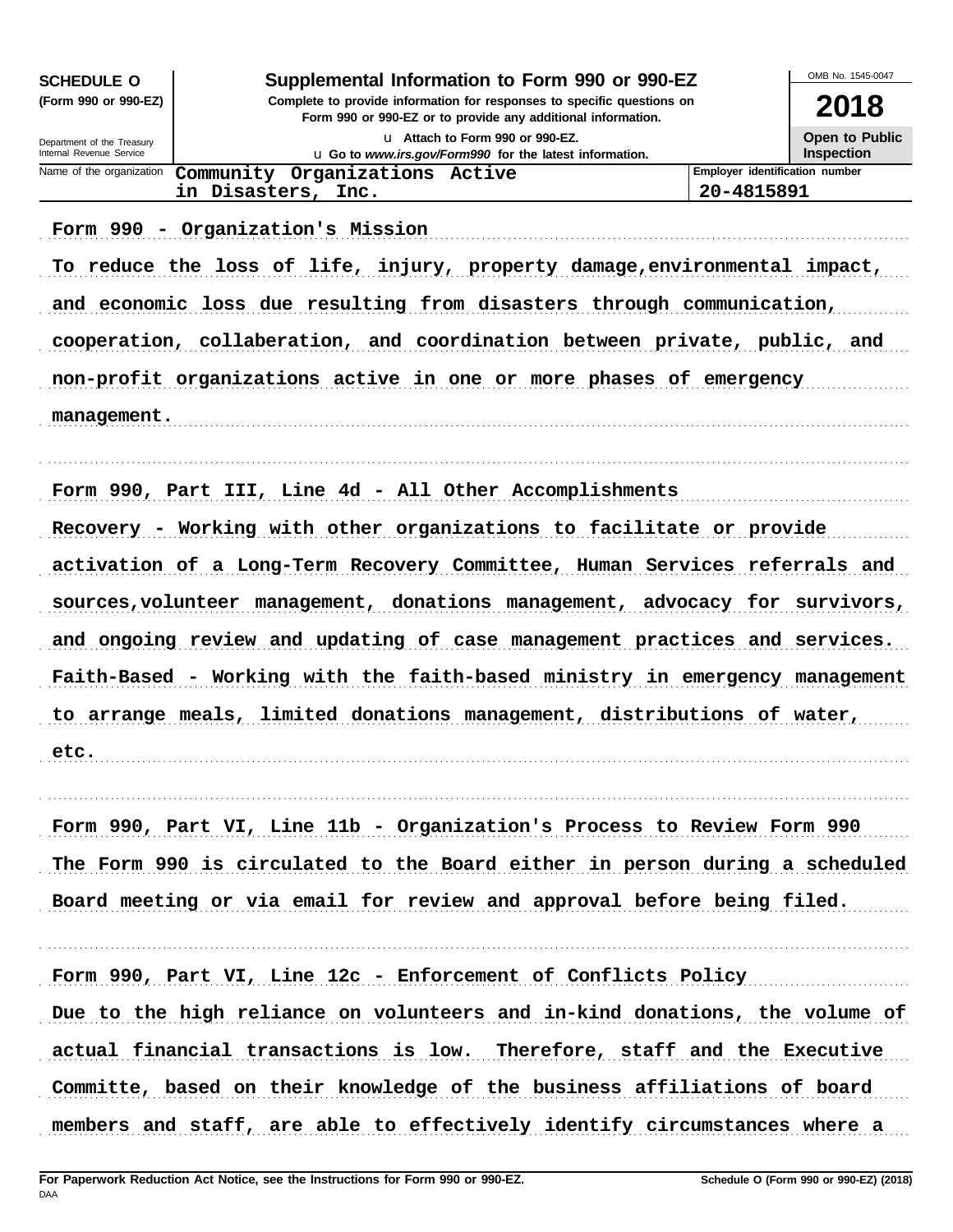| Schedule O (Form 990 or 990-EZ) (2018)<br>Name of the organization            | Page 2<br>Employer identification number |
|-------------------------------------------------------------------------------|------------------------------------------|
| Community Organizations Active                                                | 20-4815891                               |
| conflict of interest may arise and take action to ensure compliance with      |                                          |
| Staff and the Executive Committee obtain knowledge of business<br>the policy. |                                          |
| affiliations through various means, including an annual disclosure process.   |                                          |
| Form 990, Part VI, Line 15a - Compensation Process for Top Official           |                                          |
| The Executive Committee, which is independent of the Executive Director and   |                                          |
| Director of Operations & Readiness, considered comparative data from other    |                                          |
| non-profits. This comparative data included Form 990 information as well as   |                                          |
| our professional knowledge gathered from dealing with nonprofits. The         |                                          |
| Executive Committee minutes reflect the decision made after deliberation.     |                                          |
| Form 990, Part VI, Line 15b - Compensation Process for Officers               |                                          |
| The Executive Committee, which is independent of the Executive Director and   |                                          |
| Director of Operations & Readiness, considered comparative data from other    |                                          |
| nonprofits. This comparative data included Form 990 information as well as    |                                          |
| our professional knowledge gathered from dealing with nonprofits. The         |                                          |
| Executive Committee minutes reflect the decision made after deliberation.     |                                          |
| Form 990, Part VI, Line 19 - Governing Documents Disclosure Explanation       |                                          |
| Documents are available to the public upon request.                           |                                          |
|                                                                               |                                          |
|                                                                               |                                          |
|                                                                               |                                          |
|                                                                               |                                          |
|                                                                               |                                          |
|                                                                               |                                          |
|                                                                               |                                          |
|                                                                               | Page 1 of 1                              |

| $1090 + 011$                           |  |  |
|----------------------------------------|--|--|
| Schedule O (Form 990 or 990-EZ) (2018) |  |  |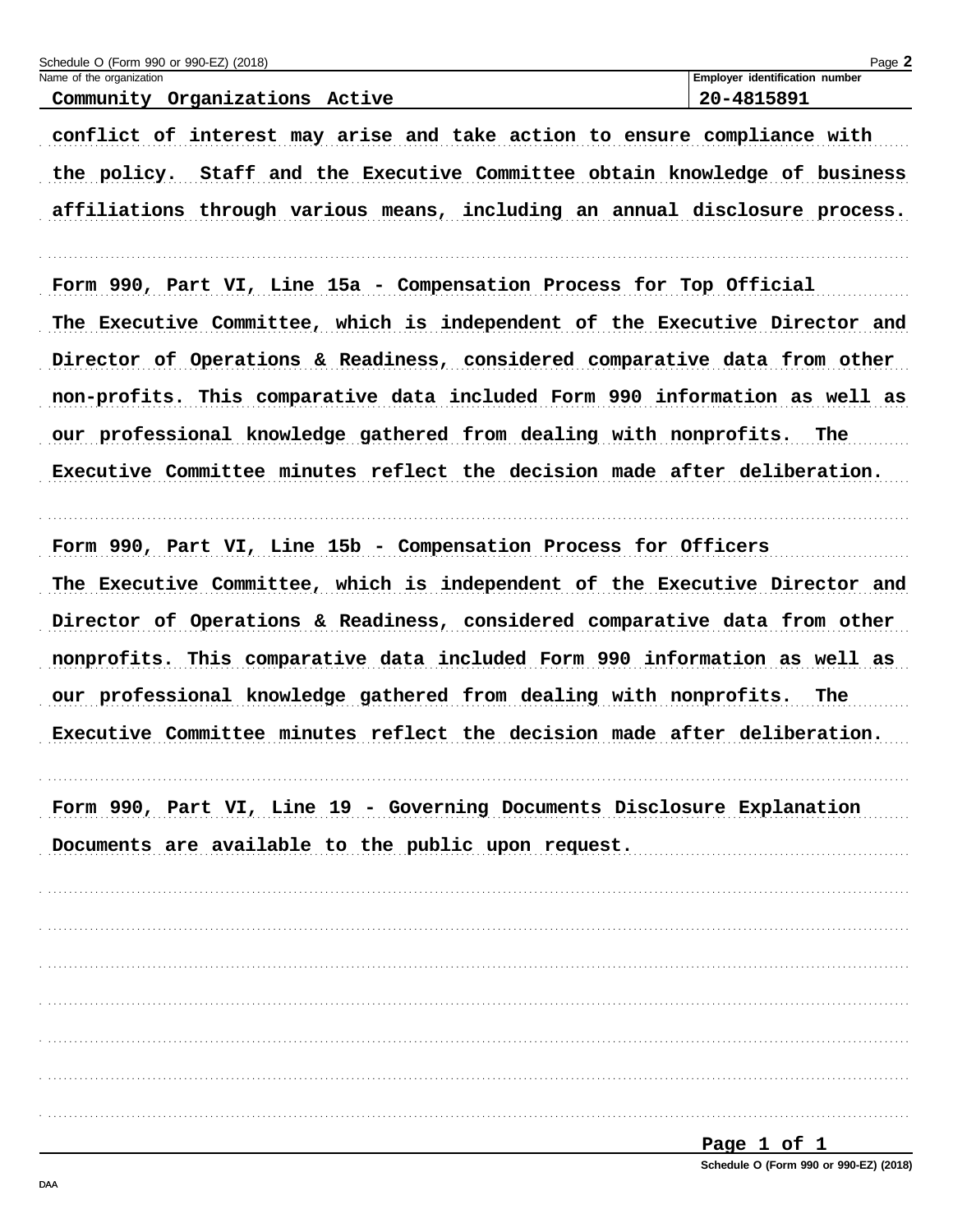|     |                                                          |              |                                                                                                                                                                                                                                      |                                                  |                         |                |       |                                       |                                    | OMB No. 1545-0687               |  |  |
|-----|----------------------------------------------------------|--------------|--------------------------------------------------------------------------------------------------------------------------------------------------------------------------------------------------------------------------------------|--------------------------------------------------|-------------------------|----------------|-------|---------------------------------------|------------------------------------|---------------------------------|--|--|
|     | Form <b>990-T</b>                                        |              | <b>Exempt Organization Business Income Tax Return</b>                                                                                                                                                                                | (and proxy tax under section 6033(e))            |                         |                |       |                                       |                                    | 2018                            |  |  |
|     | Department of the Treasury                               |              | For calendar year 2018 or other tax year beginning $07/01/18$ , and ending $06/30/19$<br><b>uGo</b> to www.irs.gov/Form990T for instructions and the latest information.                                                             |                                                  |                         |                |       |                                       |                                    | Open to Public Inspection for   |  |  |
|     | Internal Revenue Service<br>Check box if                 |              | $\bf{u}$ Do not enter SSN numbers on this form as it may be made public if your organization is a 501(c)(3).<br>Name of organization                                                                                                 | Check box if name changed and see instructions.) |                         |                |       | D Employer identification number      |                                    | 501(c)(3) Organizations Only    |  |  |
| в   | address changed<br>Exempt under section                  |              | Community Organizations Active                                                                                                                                                                                                       |                                                  |                         |                |       | (Employees' trust, see instructions.) |                                    |                                 |  |  |
|     | $\overline{\textbf{x}}$<br>501( $C$ )(<br>3 <sub>1</sub> | <b>Print</b> | in Disasters, Inc.                                                                                                                                                                                                                   |                                                  |                         |                |       |                                       |                                    |                                 |  |  |
|     |                                                          |              | Number, street, and room or suite no. If a P.O. box, see instructions.                                                                                                                                                               |                                                  |                         |                |       |                                       | 20-4815891                         |                                 |  |  |
|     | 408(e)<br>220(e)                                         | or           | 1301 W Government Street                                                                                                                                                                                                             |                                                  |                         |                |       |                                       |                                    |                                 |  |  |
|     | 408A<br>530(a)                                           | <b>Type</b>  |                                                                                                                                                                                                                                      |                                                  |                         |                |       | (See instructions.)                   | E Unrelated business activity code |                                 |  |  |
|     | 529(a)                                                   |              | City or town, state or province, country, and ZIP or foreign postal code<br>Pensacola                                                                                                                                                |                                                  |                         | FL 32502       |       | 531390                                |                                    |                                 |  |  |
| C   | Book value of all assets                                 |              |                                                                                                                                                                                                                                      |                                                  |                         |                |       |                                       |                                    |                                 |  |  |
|     | at end of year                                           |              | F Group exemption number (See instructions.) u                                                                                                                                                                                       |                                                  |                         |                |       |                                       |                                    |                                 |  |  |
|     | 1,599,137                                                |              | <b>G</b> Check organization type <b>u</b>                                                                                                                                                                                            | $ \mathbf{X} $ 501(c) corporation                |                         | $501(c)$ trust |       | $401(a)$ trust                        |                                    | Other trust                     |  |  |
|     |                                                          |              | H Enter the number of the organization's unrelated trades or businesses. $\mathbf{u}$ $\mathbf{1}$ Describe the only (or first) unrelated trade or business here                                                                     |                                                  |                         |                |       |                                       |                                    |                                 |  |  |
|     | u                                                        |              |                                                                                                                                                                                                                                      |                                                  |                         |                |       |                                       |                                    | . If only one, complete         |  |  |
|     |                                                          |              | Parts I-V. If more than one, describe the first in the blank space at the end of the previous sentence, complete Parts I and II, complete                                                                                            |                                                  |                         |                |       |                                       |                                    |                                 |  |  |
|     |                                                          |              | Schedule M for each additional trade or business, then complete Parts III-V.                                                                                                                                                         |                                                  |                         |                |       |                                       |                                    |                                 |  |  |
| L   | u                                                        |              | If "Yes," enter the name and identifying number of the parent corporation.                                                                                                                                                           |                                                  |                         |                |       |                                       |                                    | Yes $ \mathbf{X} $<br>No        |  |  |
| J   |                                                          |              | The books are in care of <b>u</b> Greg Strader                                                                                                                                                                                       |                                                  |                         |                |       |                                       |                                    | Telephone number u 850-444-7135 |  |  |
|     | Part I                                                   |              | <b>Unrelated Trade or Business Income</b>                                                                                                                                                                                            |                                                  |                         | (A) Income     |       | (B) Expenses                          |                                    | (C) Net                         |  |  |
| 1a  | Gross receipts or sales                                  |              |                                                                                                                                                                                                                                      |                                                  |                         |                |       |                                       |                                    |                                 |  |  |
| b   | Less returns and allowances                              |              |                                                                                                                                                                                                                                      | c Balance <b>u</b>                               | 1c                      |                |       |                                       |                                    |                                 |  |  |
| 2   |                                                          |              |                                                                                                                                                                                                                                      |                                                  | $\mathbf{2}$            |                |       |                                       |                                    |                                 |  |  |
| 3   | Gross profit. Subtract line 2 from line 1c               |              |                                                                                                                                                                                                                                      |                                                  | $\overline{\mathbf{3}}$ |                |       |                                       |                                    |                                 |  |  |
| 4a  |                                                          |              |                                                                                                                                                                                                                                      |                                                  | 4a                      |                |       |                                       |                                    |                                 |  |  |
| b   |                                                          |              | Net gain (loss) (Form 4797, Part II, line 17) (attach Form 4797)                                                                                                                                                                     |                                                  | 4 <sub>b</sub>          |                |       |                                       |                                    |                                 |  |  |
| c   |                                                          |              |                                                                                                                                                                                                                                      |                                                  | 4c                      |                |       |                                       |                                    |                                 |  |  |
| 5   |                                                          |              |                                                                                                                                                                                                                                      |                                                  | 5                       |                |       |                                       |                                    |                                 |  |  |
| 6   |                                                          |              |                                                                                                                                                                                                                                      |                                                  | 6                       |                |       |                                       |                                    |                                 |  |  |
| 7   |                                                          |              |                                                                                                                                                                                                                                      |                                                  | $\overline{7}$          |                |       |                                       |                                    |                                 |  |  |
| 8   |                                                          |              | Interest, annuities, royalties, and rents from controlled organization (Schedule F)                                                                                                                                                  |                                                  | 8                       |                |       |                                       |                                    |                                 |  |  |
| 9   |                                                          |              | Investment income of a section 501(c)(7), (9), or (17) organization (Schedule G)                                                                                                                                                     |                                                  | 9                       |                |       |                                       |                                    |                                 |  |  |
| 10  |                                                          |              | Exploited exempt activity income (Schedule I)                                                                                                                                                                                        |                                                  | 10                      |                |       |                                       |                                    |                                 |  |  |
| 11  |                                                          |              |                                                                                                                                                                                                                                      |                                                  | 11                      |                |       |                                       |                                    |                                 |  |  |
| 12  |                                                          |              | Other income (See instructions; attach schedule) See Stmt 1                                                                                                                                                                          |                                                  | 12 <sup>12</sup>        |                | 2,069 |                                       |                                    | 2,069                           |  |  |
| 13  |                                                          |              |                                                                                                                                                                                                                                      |                                                  |                         |                | 2,069 |                                       |                                    | 2,069                           |  |  |
|     | Part II                                                  |              | Total. Combine lines 3 through 12 <b>Formal Company of the Company of the Company of the Company of the Company of Taken Elsewhere</b> (See instructions for limitations on deductions.) (Except for contributions,                  |                                                  |                         |                |       |                                       |                                    |                                 |  |  |
|     |                                                          |              | deductions must be directly connected with the unrelated business income.)                                                                                                                                                           |                                                  |                         |                |       |                                       |                                    |                                 |  |  |
| 14  |                                                          |              |                                                                                                                                                                                                                                      |                                                  |                         |                |       |                                       | 14                                 |                                 |  |  |
| 15  |                                                          |              |                                                                                                                                                                                                                                      |                                                  |                         |                |       |                                       | 15                                 | 1,250                           |  |  |
| 16  |                                                          |              | Repairs and maintenance <i>communical continuum continuum continuum continuum continuum continuum continuum continuum continuum continuum continuum continuum continuum continuum continuum continuum continuum continuum contin</i> |                                                  |                         |                |       |                                       | 16                                 |                                 |  |  |
| 17  | Bad debts                                                |              |                                                                                                                                                                                                                                      |                                                  |                         |                |       |                                       | 17                                 |                                 |  |  |
| 18  |                                                          |              |                                                                                                                                                                                                                                      |                                                  |                         |                |       |                                       | 18                                 |                                 |  |  |
| 19  | Taxes and licenses                                       |              |                                                                                                                                                                                                                                      |                                                  |                         |                |       |                                       | 19                                 |                                 |  |  |
| 20  |                                                          |              |                                                                                                                                                                                                                                      |                                                  |                         |                |       |                                       | 20                                 |                                 |  |  |
| 21  |                                                          |              |                                                                                                                                                                                                                                      |                                                  |                         |                |       |                                       |                                    |                                 |  |  |
| 22  |                                                          |              |                                                                                                                                                                                                                                      |                                                  |                         |                |       |                                       | 22 <sub>b</sub>                    | 0                               |  |  |
| 23  | Depletion                                                |              |                                                                                                                                                                                                                                      |                                                  |                         |                |       |                                       | 23                                 |                                 |  |  |
| 24  |                                                          |              |                                                                                                                                                                                                                                      |                                                  |                         |                |       |                                       | 24                                 |                                 |  |  |
| 25  |                                                          |              |                                                                                                                                                                                                                                      |                                                  |                         |                |       |                                       | 25                                 |                                 |  |  |
| 26  |                                                          |              |                                                                                                                                                                                                                                      |                                                  |                         |                |       |                                       | 26                                 |                                 |  |  |
| 27  |                                                          |              |                                                                                                                                                                                                                                      |                                                  |                         |                |       |                                       | 27                                 |                                 |  |  |
| 28  |                                                          |              | Other deductions (attach schedule) Manuscritics and See Statement 2                                                                                                                                                                  |                                                  |                         |                |       |                                       | 28                                 | 835                             |  |  |
| 29  |                                                          |              |                                                                                                                                                                                                                                      |                                                  |                         |                |       |                                       | 29                                 | 2,085                           |  |  |
| 30  |                                                          |              | Unrelated business taxable income before net operating loss deduction. Subtract line 29 from line 13                                                                                                                                 |                                                  |                         |                |       |                                       | 30                                 | -16                             |  |  |
| 31  |                                                          |              | Deduction for net operating loss arising in tax years beginning on or after January 1, 2018 (see instructions)                                                                                                                       |                                                  |                         |                |       |                                       | 31                                 |                                 |  |  |
| 32  |                                                          |              | Unrelated business taxable income. Subtract line 31 from line 30                                                                                                                                                                     |                                                  |                         |                |       |                                       | 32                                 | -16                             |  |  |
| DAA |                                                          |              | For Paperwork Reduction Act Notice, see instructions.                                                                                                                                                                                |                                                  |                         |                |       |                                       |                                    | Form 990-T (2018)               |  |  |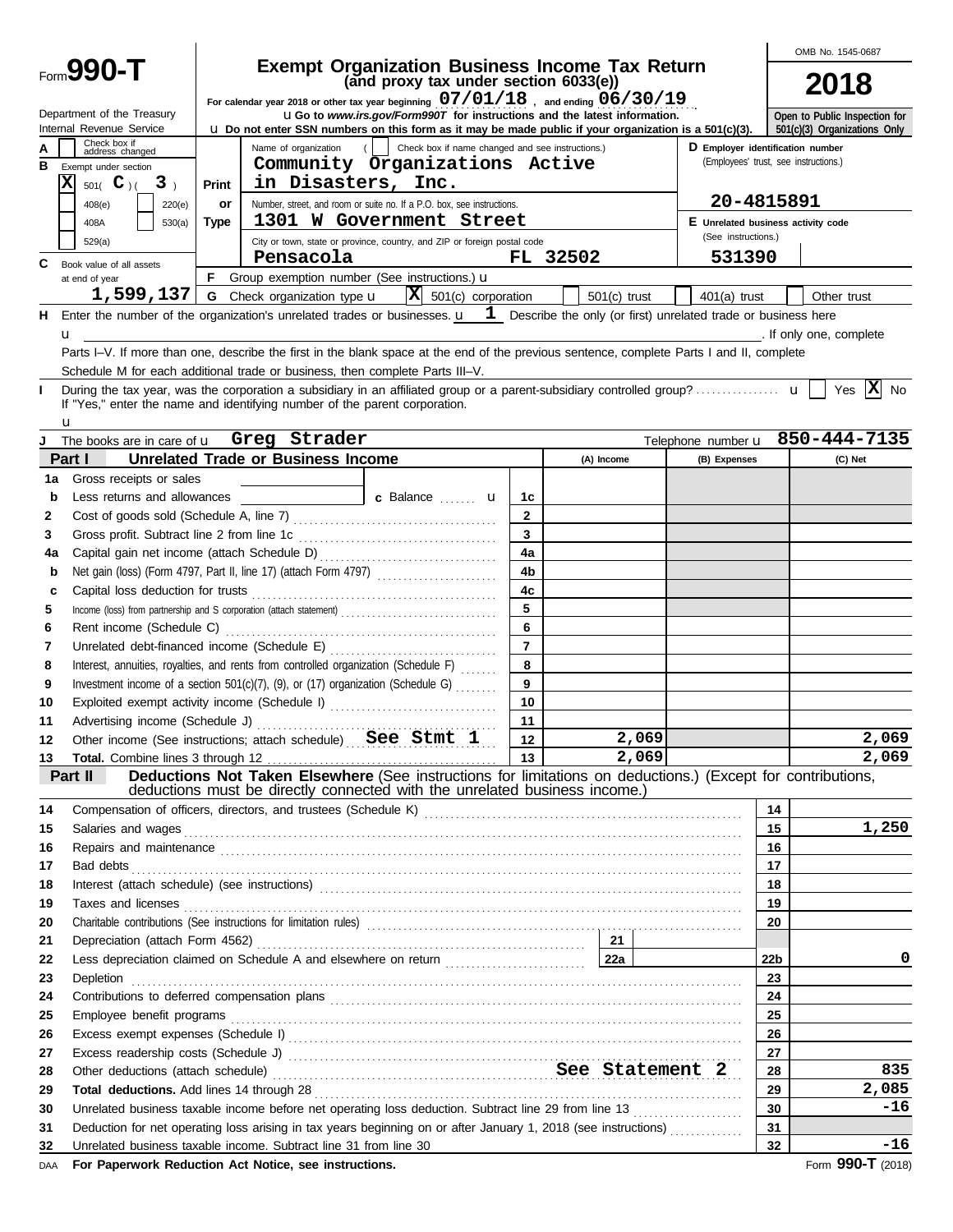| Form 990-T (2018) | Community | Organizations | Active | 20-4815891 | <sup>⊃</sup> aɑe ∠ |
|-------------------|-----------|---------------|--------|------------|--------------------|
|                   |           |               |        |            |                    |

|                 | <b>Total Unrelated Business Taxable income</b><br>Part III                                                                                                                                                                                       |                |               |                                                      |
|-----------------|--------------------------------------------------------------------------------------------------------------------------------------------------------------------------------------------------------------------------------------------------|----------------|---------------|------------------------------------------------------|
| 33              | Total of unrelated business taxable income computed from all unrelated trades or businesses (see<br>instructions)                                                                                                                                | 33             |               |                                                      |
| 34              | Amounts paid for disallowed fringes                                                                                                                                                                                                              | 34             |               |                                                      |
| 35              | Deductions for net operating loss arising in tax years beginning before January 1, 2018 (see                                                                                                                                                     |                |               |                                                      |
|                 | instructions)                                                                                                                                                                                                                                    | 35             |               |                                                      |
| 36              | Total of unrelated business taxable income before specific deduction. Subtract line 35 from the sum                                                                                                                                              |                |               |                                                      |
|                 | of lines 33 and 34                                                                                                                                                                                                                               | 36             |               |                                                      |
| 37              | Specific deduction (Generally \$1,000, but see line 37 instructions for exceptions) [[[[[[[[[[[[[[[[[[[[[[[[[[                                                                                                                                   | 37             |               | 1,000                                                |
| 38              | Unrelated business taxable income. Subtract line 37 from line 36. If line 37 is greater than line 36,                                                                                                                                            |                |               |                                                      |
|                 |                                                                                                                                                                                                                                                  | 38             |               | 0                                                    |
|                 | Part IV<br><b>Tax Computation</b>                                                                                                                                                                                                                |                |               |                                                      |
| 39              | Organizations Taxable as Corporations. Multiply line 38 by 21% (0.21)                                                                                                                                                                            | ▶<br>39        |               |                                                      |
| 40              | Trusts Taxable at Trust Rates. See instructions for tax computation. Income tax on                                                                                                                                                               |                |               |                                                      |
|                 | Tax rate schedule or     Schedule D (Form 1041)<br>the amount on line 38 from:                                                                                                                                                                   | 40             |               |                                                      |
| 41              |                                                                                                                                                                                                                                                  | 41             |               |                                                      |
| 42              |                                                                                                                                                                                                                                                  | 42             |               |                                                      |
| 43              |                                                                                                                                                                                                                                                  | 43<br>44       |               | 0                                                    |
| 44              | Part V<br><b>Tax and Payments</b>                                                                                                                                                                                                                |                |               |                                                      |
| 45a             | Foreign tax credit (corporations attach Form 1118; trusts attach Form 1116)<br>45a                                                                                                                                                               |                |               |                                                      |
| b               | 45b<br>Other credits (see instructions)                                                                                                                                                                                                          |                |               |                                                      |
|                 | 45c                                                                                                                                                                                                                                              |                |               |                                                      |
| d               | 45d<br>Credit for prior year minimum tax (attach Form 8801 or 8827)                                                                                                                                                                              |                |               |                                                      |
| е               |                                                                                                                                                                                                                                                  | 45e            |               |                                                      |
| 46              | Subtract line 45e from line 44                                                                                                                                                                                                                   | 46             |               |                                                      |
| 47              | Other taxes.<br>Form 8611 Form 8697 Form 8866 Ocher (att. sch.) [1] Form 8866 Context Cate Sch.) [1] Form 8611<br>Form 4255                                                                                                                      | 47             |               |                                                      |
| 48              | Check if from:                                                                                                                                                                                                                                   | 48             |               | 0                                                    |
| 49              |                                                                                                                                                                                                                                                  | 49             |               |                                                      |
| <b>50a</b>      | 50a l                                                                                                                                                                                                                                            |                |               |                                                      |
| b               | 50 <sub>b</sub>                                                                                                                                                                                                                                  |                |               |                                                      |
| с               | 50c                                                                                                                                                                                                                                              |                |               |                                                      |
| d               | 50d<br>Foreign organizations: Tax paid or withheld at source (see instructions) [                                                                                                                                                                |                |               |                                                      |
| е               | <b>50e</b>                                                                                                                                                                                                                                       |                |               |                                                      |
|                 | 50f<br>Credit for small employer health insurance premiums (attach Form 8941)                                                                                                                                                                    |                |               |                                                      |
| g               | Other credits, adjustments, and payments:                                                                                                                                                                                                        |                |               |                                                      |
|                 | Form 4136<br>Total <b>u</b><br>50g                                                                                                                                                                                                               |                |               |                                                      |
| 51              | Total payments. Add lines 50a through 50g                                                                                                                                                                                                        | 51             |               |                                                      |
| 52              | u                                                                                                                                                                                                                                                | 52             |               |                                                      |
| 53              |                                                                                                                                                                                                                                                  | 53<br>u        |               | 0                                                    |
| 54              |                                                                                                                                                                                                                                                  | 54<br>u        |               |                                                      |
| 55              | Enter the amount of line 54 you want: Credited to 2019 estimated tax $\mathbf u$<br>Refunded u                                                                                                                                                   | 55             |               |                                                      |
|                 | <b>Part VI</b><br><b>Statements Regarding Certain Activities and Other Information (see instructions)</b>                                                                                                                                        |                |               |                                                      |
| 56              | At any time during the 2018 calendar year, did the organization have an interest in or a signature or other authority<br>over a financial account (bank, securities, or other) in a foreign country? If "YES," the organization may have to file |                |               | Yes<br>No                                            |
|                 | FinCEN Form 114, Report of Foreign Bank and Financial Accounts. If "YES," enter the name of the foreign country                                                                                                                                  |                |               |                                                      |
|                 | here <b>u</b>                                                                                                                                                                                                                                    |                |               | x                                                    |
| 57              | During the tax year, did the organization receive a distribution from, or was it the grantor of, or transferor to, a foreign trust?                                                                                                              |                |               | $\mathbf{x}$                                         |
| 58              | If "YES," see instructions for other forms the organization may have to file.<br>Enter the amount of tax-exempt interest received or accrued during the tax year $\mathbf{u}$ \$                                                                 |                |               |                                                      |
|                 | Under penalties of perjury, I declare that I have examined this return, including accompanying schedules and statements, and to the best of my knowledge and belief, it is                                                                       |                |               |                                                      |
| <b>Sign</b>     | true, correct, and complete. Declaration of preparer (other than taxpayer) is based on all information of which preparer has any knowledge.                                                                                                      |                |               | May the IRS discuss this return                      |
| <b>Here</b>     | u<br><b>U</b> Executive Director                                                                                                                                                                                                                 |                |               | with the preparer shown below<br>(see instructions)? |
|                 | Signature of officer<br>Title<br>Date                                                                                                                                                                                                            |                |               | Yes<br>No                                            |
|                 | Date<br>Print/Type preparer's name<br>Preparer's signature                                                                                                                                                                                       | Check          | PTIN<br>if    |                                                      |
| Paid            | Michael D. Thornton                                                                                                                                                                                                                              |                | self-employed | P00150049                                            |
| <b>Preparer</b> | Thornton<br>Pacenta & Company,<br>PA<br>Brown<br>Firm's name                                                                                                                                                                                     | Firm's $EIN$ } |               | 59-3478013                                           |
| Use Only        | P.O. Box 12484                                                                                                                                                                                                                                   |                |               |                                                      |
|                 | Pensacola, FL<br>32591<br>Firm's address                                                                                                                                                                                                         | Phone no.      |               | 850-434-3146                                         |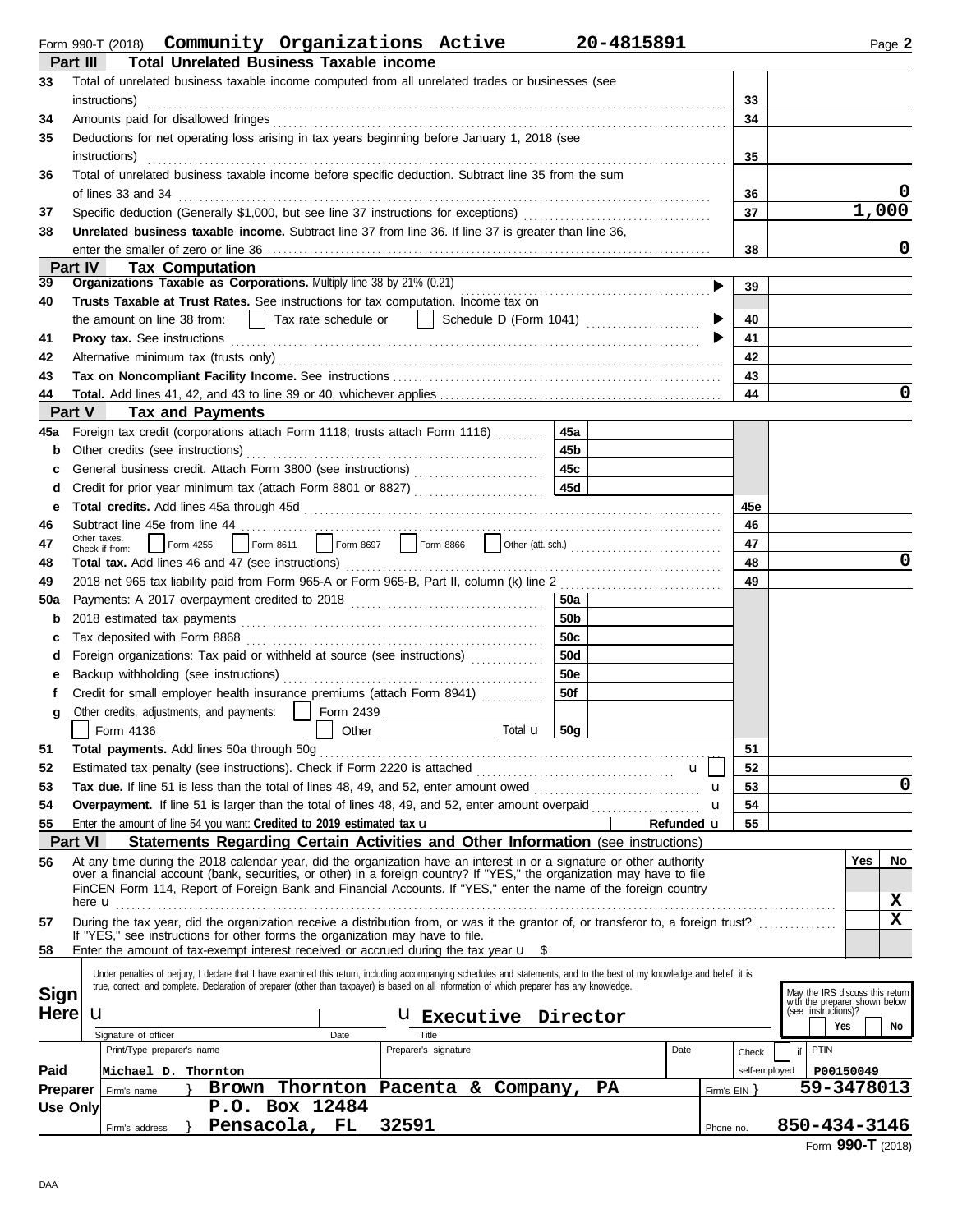|                                                | Form 990-T (2018) Community Organizations Active                                              |                                          |                                             |       |  |   |                                                  | 20-4815891                                                                      |                                                    |                                            |     | Page 3 |
|------------------------------------------------|-----------------------------------------------------------------------------------------------|------------------------------------------|---------------------------------------------|-------|--|---|--------------------------------------------------|---------------------------------------------------------------------------------|----------------------------------------------------|--------------------------------------------|-----|--------|
|                                                | Schedule A - Cost of Goods Sold. Enter method of inventory valuation u                        |                                          |                                             |       |  |   |                                                  |                                                                                 |                                                    |                                            |     |        |
| 1                                              | Inventory at beginning of year                                                                |                                          | 1                                           |       |  |   | 6 Inventory at end of year                       |                                                                                 | 6                                                  |                                            |     |        |
| 2                                              | Purchases                                                                                     |                                          | $\mathbf{2}$                                |       |  |   | 7 Cost of goods sold. Subtract                   |                                                                                 |                                                    |                                            |     |        |
| 3                                              |                                                                                               |                                          | $\overline{3}$                              |       |  |   | line 6 from line 5. Enter here and               |                                                                                 |                                                    |                                            |     |        |
| 4a                                             | Additional sec. 263A costs                                                                    |                                          |                                             |       |  |   | in Part I, line 2                                | .                                                                               | $\overline{7}$                                     |                                            |     |        |
|                                                | (attach schedule)                                                                             | .                                        | 4a                                          |       |  | 8 | Do the rules of section 263A (with respect to    |                                                                                 |                                                    |                                            | Yes | No     |
| b                                              | Other costs                                                                                   |                                          | 4b                                          |       |  |   | property produced or acquired for resale) apply  |                                                                                 |                                                    |                                            |     |        |
|                                                | Total. Add lines 1 through 4b                                                                 |                                          | $\overline{\mathbf{5}}$                     |       |  |   | to the organization?                             |                                                                                 |                                                    |                                            |     |        |
|                                                | Schedule C - Rent Income (From Real Property and Personal Property Leased With Real Property) |                                          |                                             |       |  |   |                                                  |                                                                                 |                                                    |                                            |     |        |
|                                                | (see instructions)                                                                            |                                          |                                             |       |  |   |                                                  |                                                                                 |                                                    |                                            |     |        |
|                                                | 1. Description of property                                                                    |                                          |                                             |       |  |   |                                                  |                                                                                 |                                                    |                                            |     |        |
| (1)                                            | N/A                                                                                           |                                          |                                             |       |  |   |                                                  |                                                                                 |                                                    |                                            |     |        |
| (2)                                            |                                                                                               |                                          |                                             |       |  |   |                                                  |                                                                                 |                                                    |                                            |     |        |
| (3)                                            |                                                                                               |                                          |                                             |       |  |   |                                                  |                                                                                 |                                                    |                                            |     |        |
| (4)                                            |                                                                                               |                                          |                                             |       |  |   |                                                  |                                                                                 |                                                    |                                            |     |        |
|                                                |                                                                                               |                                          | 2. Rent received or accrued                 |       |  |   |                                                  |                                                                                 |                                                    |                                            |     |        |
|                                                | (a) From personal property (if the percentage of rent                                         |                                          |                                             |       |  |   | (b) From real and personal property (if the      |                                                                                 | 3(a) Deductions directly connected with the income |                                            |     |        |
| for personal property is more than 10% but not |                                                                                               |                                          |                                             |       |  |   | percentage of rent for personal property exceeds |                                                                                 |                                                    | in columns 2(a) and 2(b) (attach schedule) |     |        |
|                                                |                                                                                               | more than 50%)                           |                                             |       |  |   | 50% or if the rent is based on profit or income) |                                                                                 |                                                    |                                            |     |        |
| (1)                                            |                                                                                               |                                          |                                             |       |  |   |                                                  |                                                                                 |                                                    |                                            |     |        |
| (2)                                            |                                                                                               |                                          |                                             |       |  |   |                                                  |                                                                                 |                                                    |                                            |     |        |
| (3)                                            |                                                                                               |                                          |                                             |       |  |   |                                                  |                                                                                 |                                                    |                                            |     |        |
| (4)                                            |                                                                                               |                                          |                                             |       |  |   |                                                  |                                                                                 |                                                    |                                            |     |        |
| Total                                          |                                                                                               |                                          |                                             | Total |  |   |                                                  | (b) Total deductions.                                                           |                                                    |                                            |     |        |
|                                                | (c) Total income. Add totals of columns 2(a) and 2(b). Enter                                  |                                          |                                             |       |  |   |                                                  | Enter here and on page 1,                                                       |                                                    |                                            |     |        |
|                                                |                                                                                               |                                          |                                             |       |  |   |                                                  | Part I, line 6, column (B) <b>u</b>                                             |                                                    |                                            |     |        |
|                                                | Schedule E - Unrelated Debt-Financed Income (see instructions)                                |                                          |                                             |       |  |   |                                                  |                                                                                 |                                                    |                                            |     |        |
|                                                |                                                                                               |                                          |                                             |       |  |   | 2. Gross income from or                          | 3. Deductions directly connected with or allocable to<br>debt-financed property |                                                    |                                            |     |        |
|                                                |                                                                                               | 1. Description of debt-financed property |                                             |       |  |   | allocable to debt-financed                       |                                                                                 |                                                    |                                            |     |        |
|                                                |                                                                                               |                                          |                                             |       |  |   | property                                         | (a) Straight line depreciation<br>(attach schedule)                             |                                                    | (b) Other deductions<br>(attach schedule)  |     |        |
|                                                | N/A                                                                                           |                                          |                                             |       |  |   |                                                  |                                                                                 |                                                    |                                            |     |        |
| (1)                                            |                                                                                               |                                          |                                             |       |  |   |                                                  |                                                                                 |                                                    |                                            |     |        |
| (2)<br>(3)                                     |                                                                                               |                                          |                                             |       |  |   |                                                  |                                                                                 |                                                    |                                            |     |        |
| (4)                                            |                                                                                               |                                          |                                             |       |  |   |                                                  |                                                                                 |                                                    |                                            |     |        |
|                                                | 4. Amount of average                                                                          |                                          | 5. Average adjusted basis                   |       |  |   | 6. Column                                        |                                                                                 |                                                    | 8. Allocable deductions                    |     |        |
|                                                | acquisition debt on or                                                                        |                                          | of or allocable to                          |       |  |   | 4 divided                                        | 7. Gross income reportable                                                      |                                                    | (column 6 x total of columns               |     |        |
|                                                | allocable to debt-financed<br>property (attach schedule)                                      |                                          | debt-financed property<br>(attach schedule) |       |  |   | by column 5                                      | (column 2 x column 6)                                                           |                                                    | $3(a)$ and $3(b)$ )                        |     |        |
| (1)                                            |                                                                                               |                                          |                                             |       |  |   | %                                                |                                                                                 |                                                    |                                            |     |        |
| (2)                                            |                                                                                               |                                          |                                             |       |  |   | %                                                |                                                                                 |                                                    |                                            |     |        |
| (3)                                            |                                                                                               |                                          |                                             |       |  |   | %                                                |                                                                                 |                                                    |                                            |     |        |
| (4)                                            |                                                                                               |                                          |                                             |       |  |   | $\frac{9}{6}$                                    |                                                                                 |                                                    |                                            |     |        |
|                                                |                                                                                               |                                          |                                             |       |  |   |                                                  | Enter here and on page 1,                                                       |                                                    | Enter here and on page 1,                  |     |        |
|                                                |                                                                                               |                                          |                                             |       |  |   |                                                  | Part I, line 7, column (A).                                                     |                                                    | Part I, line 7, column (B).                |     |        |
| <b>Totals</b>                                  |                                                                                               |                                          |                                             |       |  |   | u                                                |                                                                                 |                                                    |                                            |     |        |
|                                                |                                                                                               |                                          |                                             |       |  |   |                                                  | u                                                                               |                                                    |                                            |     |        |
|                                                |                                                                                               |                                          |                                             |       |  |   |                                                  |                                                                                 |                                                    |                                            |     |        |

Form **990-T** (2018)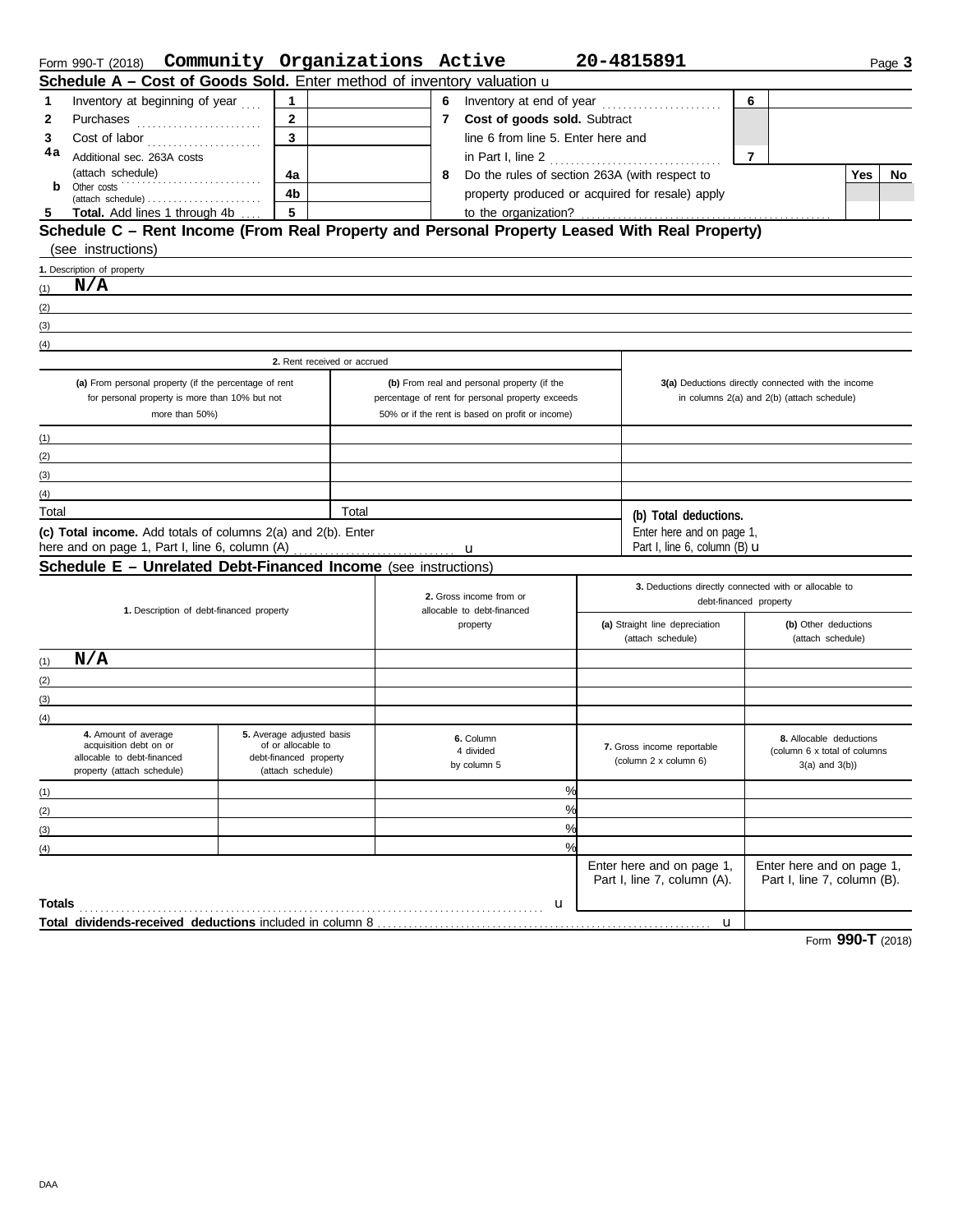| Form 990-T (2018) | Community | Organizations | Active | 20-4815891 | . л<br>Page |
|-------------------|-----------|---------------|--------|------------|-------------|
|                   |           |               |        |            |             |

| Schedule F - Interest, Annuities, Royalties, and Rents From Controlled Organizations (see instructions) |                                      |                                      |                    |                                              |                 |                                        |                 |                              |                             |                                         |  |
|---------------------------------------------------------------------------------------------------------|--------------------------------------|--------------------------------------|--------------------|----------------------------------------------|-----------------|----------------------------------------|-----------------|------------------------------|-----------------------------|-----------------------------------------|--|
|                                                                                                         |                                      |                                      |                    | Exempt Controlled Organizations              |                 |                                        |                 |                              |                             |                                         |  |
| 1. Name of controlled                                                                                   |                                      | 2. Employer                          |                    |                                              |                 |                                        |                 |                              |                             |                                         |  |
| organization                                                                                            |                                      | identification number                |                    | 3. Net unrelated income                      |                 | 4. Total of specified                  |                 | 5. Part of column 4 that is  |                             | 6. Deductions directly                  |  |
|                                                                                                         |                                      |                                      |                    | (loss) (see instructions)                    |                 | payments made                          |                 | included in the controlling  |                             | connected with income                   |  |
|                                                                                                         |                                      |                                      |                    |                                              |                 |                                        |                 | organization's gross income  |                             | in column 5                             |  |
| $(1)$ $N/A$                                                                                             |                                      |                                      |                    |                                              |                 |                                        |                 |                              |                             |                                         |  |
| (2)                                                                                                     |                                      |                                      |                    |                                              |                 |                                        |                 |                              |                             |                                         |  |
| (3)<br>the contract of the contract of the contract of the contract of the contract of                  |                                      |                                      |                    |                                              |                 |                                        |                 |                              |                             |                                         |  |
| (4)                                                                                                     |                                      |                                      |                    |                                              |                 |                                        |                 |                              |                             |                                         |  |
| Nonexempt Controlled Organizations                                                                      |                                      |                                      |                    |                                              |                 |                                        |                 |                              |                             |                                         |  |
|                                                                                                         |                                      |                                      |                    |                                              |                 |                                        |                 |                              |                             |                                         |  |
|                                                                                                         |                                      | 8. Net unrelated income              |                    | 9. Total of specified<br>payments made       |                 |                                        |                 | 10. Part of column 9 that is |                             | 11. Deductions directly                 |  |
| 7. Taxable Income                                                                                       |                                      | (loss) (see instructions)            |                    |                                              |                 |                                        |                 | included in the controlling  |                             | connected with income in                |  |
|                                                                                                         |                                      |                                      |                    |                                              |                 |                                        |                 | organization's gross income  |                             | column 10                               |  |
| (1)                                                                                                     |                                      |                                      |                    |                                              |                 |                                        |                 |                              |                             |                                         |  |
| (2)<br>the control of the control of the control of the control of the control of the control of        |                                      |                                      |                    |                                              |                 |                                        |                 |                              |                             |                                         |  |
| (3)<br>the control of the control of the control of the control of the control of the control of        |                                      |                                      |                    |                                              |                 |                                        |                 |                              |                             |                                         |  |
| (4)                                                                                                     |                                      |                                      |                    |                                              |                 |                                        |                 |                              |                             |                                         |  |
|                                                                                                         |                                      |                                      |                    |                                              |                 |                                        |                 | Add columns 5 and 10.        |                             | Add columns 6 and 11.                   |  |
|                                                                                                         |                                      |                                      |                    |                                              |                 |                                        |                 | Enter here and on page 1,    |                             | Enter here and on page 1,               |  |
|                                                                                                         |                                      |                                      |                    |                                              |                 |                                        |                 | Part I, line 8, column (A).  |                             | Part I, line 8, column (B).             |  |
|                                                                                                         |                                      |                                      |                    |                                              |                 |                                        |                 |                              |                             |                                         |  |
|                                                                                                         |                                      |                                      |                    |                                              |                 |                                        |                 |                              |                             |                                         |  |
|                                                                                                         |                                      |                                      |                    |                                              |                 |                                        |                 |                              |                             |                                         |  |
|                                                                                                         |                                      |                                      |                    |                                              | 3. Deductions   |                                        |                 |                              |                             | 5. Total deductions                     |  |
| 1. Description of income                                                                                | 2. Amount of income                  |                                      |                    | directly connected                           |                 |                                        | 4. Set-asides   |                              | and set-asides (col. 3      |                                         |  |
|                                                                                                         |                                      |                                      | (attach schedule)  |                                              |                 | (attach schedule)                      |                 | plus col.4)                  |                             |                                         |  |
| (1) $N/A$                                                                                               |                                      |                                      |                    |                                              |                 |                                        |                 |                              |                             |                                         |  |
|                                                                                                         |                                      |                                      |                    |                                              |                 |                                        |                 |                              |                             |                                         |  |
| (2)<br>the contract of the contract of the contract of the contract of the contract of                  |                                      |                                      |                    |                                              |                 |                                        |                 |                              |                             |                                         |  |
| (3)<br>the control of the control of the control of the control of the control of the control of        |                                      |                                      |                    |                                              |                 |                                        |                 |                              |                             |                                         |  |
| (4)                                                                                                     |                                      |                                      |                    |                                              |                 |                                        |                 |                              |                             |                                         |  |
|                                                                                                         |                                      | Enter here and on page 1,            |                    |                                              |                 |                                        |                 |                              |                             | Enter here and on page 1,               |  |
|                                                                                                         |                                      | Part I, line 9, column (A).          |                    |                                              |                 |                                        |                 |                              | Part I, line 9, column (B). |                                         |  |
|                                                                                                         |                                      |                                      |                    |                                              |                 |                                        |                 |                              |                             |                                         |  |
| Schedule I - Exploited Exempt Activity Income, Other Than Advertising Income (see instructions)         | u u                                  |                                      |                    |                                              |                 |                                        |                 |                              |                             |                                         |  |
|                                                                                                         |                                      |                                      |                    |                                              |                 |                                        |                 |                              |                             |                                         |  |
|                                                                                                         |                                      |                                      |                    |                                              |                 |                                        |                 |                              |                             |                                         |  |
|                                                                                                         | 2. Gross<br>unrelated                | 3. Expenses<br>directly              |                    | 4. Net income (loss)<br>from unrelated trade |                 |                                        | 5. Gross income | 6. Expenses                  |                             | 7. Excess exempt<br>expenses            |  |
| 1. Description of exploited activity                                                                    | business income                      | connected with                       |                    | or business (column                          |                 | from activity that<br>is not unrelated |                 |                              | attributable to             | (column 6 minus                         |  |
|                                                                                                         | from trade or                        | production of                        |                    | 2 minus column 3).                           |                 |                                        |                 |                              | column 5                    | column 5, but not                       |  |
|                                                                                                         | business                             | unrelated<br>business income         |                    | If a gain, compute<br>cols. 5 through 7.     | business income |                                        |                 |                              |                             | more than                               |  |
|                                                                                                         |                                      |                                      |                    |                                              |                 |                                        |                 |                              |                             | column 4).                              |  |
| $(1)$ N/A                                                                                               |                                      |                                      |                    |                                              |                 |                                        |                 |                              |                             |                                         |  |
|                                                                                                         |                                      |                                      |                    |                                              |                 |                                        |                 |                              |                             |                                         |  |
| (2)                                                                                                     |                                      |                                      |                    |                                              |                 |                                        |                 |                              |                             |                                         |  |
| (3)                                                                                                     |                                      |                                      |                    |                                              |                 |                                        |                 |                              |                             |                                         |  |
| (4)                                                                                                     |                                      |                                      |                    |                                              |                 |                                        |                 |                              |                             |                                         |  |
|                                                                                                         | Enter here and on<br>page 1, Part I, | Enter here and on<br>page 1, Part I, |                    |                                              |                 |                                        |                 |                              |                             | Enter here and<br>on page 1,            |  |
|                                                                                                         | line 10, col. (A).                   | line 10, col. (B).                   |                    |                                              |                 |                                        |                 |                              |                             | Part II, line 26.                       |  |
|                                                                                                         |                                      |                                      |                    |                                              |                 |                                        |                 |                              |                             |                                         |  |
| <b>Schedule J - Advertising Income</b> (see instructions)                                               |                                      |                                      |                    |                                              |                 |                                        |                 |                              |                             |                                         |  |
| Income From Periodicals Reported on a Consolidated Basis<br>Part I                                      |                                      |                                      |                    |                                              |                 |                                        |                 |                              |                             |                                         |  |
|                                                                                                         |                                      |                                      |                    |                                              |                 |                                        |                 |                              |                             |                                         |  |
|                                                                                                         | 2. Gross                             |                                      |                    | 4. Advertising<br>gain or (loss) (col.       |                 |                                        |                 |                              |                             | 7. Excess readership<br>costs (column 6 |  |
| advertising<br>1. Name of periodical<br>income                                                          |                                      | 3. Direct                            |                    | 2 minus col. 3). If                          |                 |                                        | 5. Circulation  |                              | 6. Readership               | minus column 5, but                     |  |
|                                                                                                         |                                      | advertising costs                    |                    | a gain, compute                              |                 |                                        | income          |                              | costs                       | not more than                           |  |
|                                                                                                         |                                      |                                      | cols. 5 through 7. |                                              |                 |                                        |                 |                              | column 4).                  |                                         |  |
| $(1)$ N/A                                                                                               |                                      |                                      |                    |                                              |                 |                                        |                 |                              |                             |                                         |  |
| (2)                                                                                                     |                                      |                                      |                    |                                              |                 |                                        |                 |                              |                             |                                         |  |
| (3)                                                                                                     |                                      |                                      |                    |                                              |                 |                                        |                 |                              |                             |                                         |  |
|                                                                                                         |                                      |                                      |                    |                                              |                 |                                        |                 |                              |                             |                                         |  |
| (4)                                                                                                     |                                      |                                      |                    |                                              |                 |                                        |                 |                              |                             |                                         |  |
|                                                                                                         |                                      |                                      |                    |                                              |                 |                                        |                 |                              |                             |                                         |  |
| Totals (carry to Part II, line (5)).<br>$\mathbf u$                                                     |                                      |                                      |                    |                                              |                 |                                        |                 |                              |                             |                                         |  |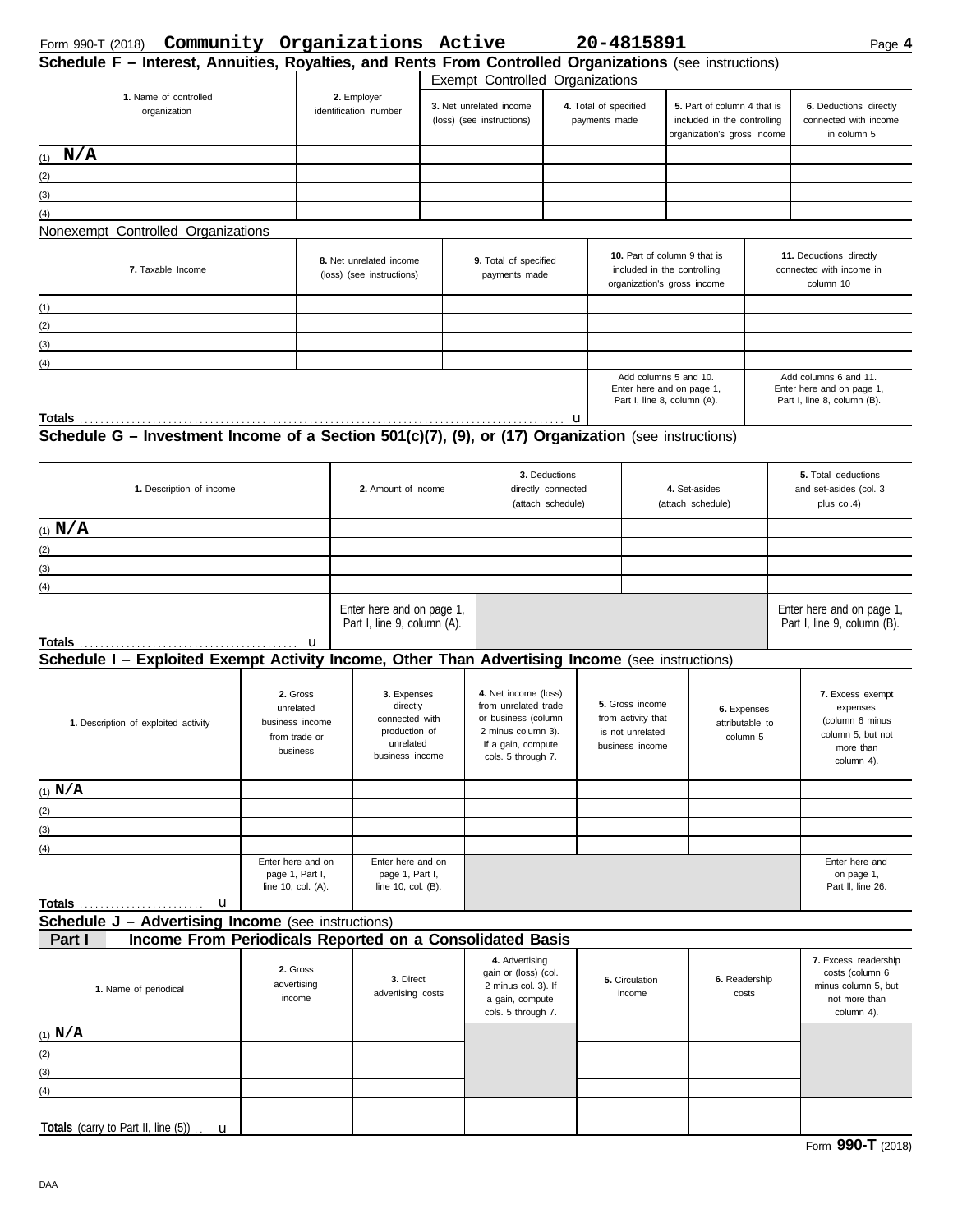| Part II | Income From Periodicals Reported on a Separate Basis (For each periodical listed in Part II, fill in columns |
|---------|--------------------------------------------------------------------------------------------------------------|
|         | 2 through 7 an a ling-hu-ling hacie)                                                                         |

| 2 through 7 on a line-by-line basis.)                                                                                                |                                                            |                                                            |  |                                                                                                        |                          |  |                                                       |                                                                                               |  |  |  |
|--------------------------------------------------------------------------------------------------------------------------------------|------------------------------------------------------------|------------------------------------------------------------|--|--------------------------------------------------------------------------------------------------------|--------------------------|--|-------------------------------------------------------|-----------------------------------------------------------------------------------------------|--|--|--|
| 1. Name of periodical                                                                                                                | 2. Gross<br>advertising<br>income                          | 3. Direct<br>advertising costs                             |  | 4. Advertising<br>gain or (loss) (col.<br>2 minus col. 3). If<br>a gain, compute<br>cols. 5 through 7. | 5. Circulation<br>income |  | 6. Readership<br>costs                                | 7. Excess readership<br>costs (column 6<br>minus column 5, but<br>not more than<br>column 4). |  |  |  |
| $(1)$ N/A                                                                                                                            |                                                            |                                                            |  |                                                                                                        |                          |  |                                                       |                                                                                               |  |  |  |
| (2)                                                                                                                                  |                                                            |                                                            |  |                                                                                                        |                          |  |                                                       |                                                                                               |  |  |  |
| (3)                                                                                                                                  |                                                            |                                                            |  |                                                                                                        |                          |  |                                                       |                                                                                               |  |  |  |
| (4)                                                                                                                                  |                                                            |                                                            |  |                                                                                                        |                          |  |                                                       |                                                                                               |  |  |  |
| Totals from Part I<br>$\mathbf{u}$                                                                                                   |                                                            |                                                            |  |                                                                                                        |                          |  |                                                       |                                                                                               |  |  |  |
|                                                                                                                                      | Enter here and on<br>page 1, Part I,<br>line 11, col. (A). | Enter here and on<br>page 1, Part I,<br>line 11, col. (B). |  |                                                                                                        |                          |  |                                                       | Enter here and<br>on page 1,<br>Part II, line 27.                                             |  |  |  |
| <b>Totals, Part II (lines 1-5)</b> $\mathbf{u}$<br>Schedule K - Compensation of Officers, Directors, and Trustees (see instructions) |                                                            |                                                            |  |                                                                                                        |                          |  |                                                       |                                                                                               |  |  |  |
|                                                                                                                                      |                                                            |                                                            |  |                                                                                                        |                          |  |                                                       |                                                                                               |  |  |  |
| 1. Name                                                                                                                              |                                                            |                                                            |  | 3. Percent of<br>time devoted to<br>2. Title<br>business                                               |                          |  | 4. Compensation attributable to<br>unrelated business |                                                                                               |  |  |  |

| 1. I VAILIUT                                      | 4.105 | $$ $$<br>business | unrelated business |
|---------------------------------------------------|-------|-------------------|--------------------|
| $(1)$ N/A                                         |       | $\%$              |                    |
| (2)                                               |       | $\%$              |                    |
| (3)                                               |       | $\%$              |                    |
| (4)                                               |       | $\frac{1}{2}$     |                    |
| Total. Enter here and on page 1, Part II, line 14 |       |                   |                    |

Form **990-T** (2018)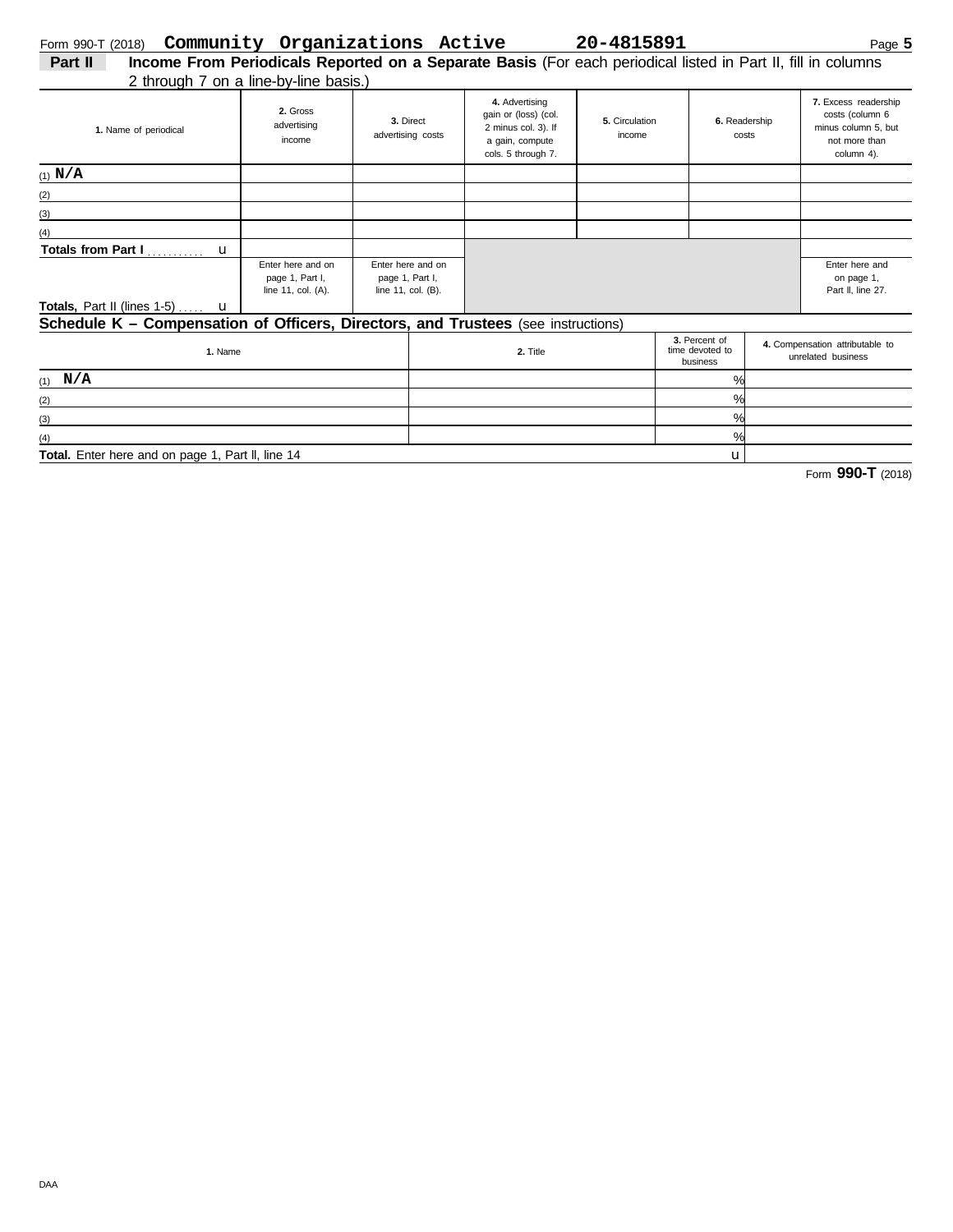### Form **990-T Schedule M Charitable Contribution and Loss Calculation 2018** Description **Unrelated Business Activity**

**Community Organizations Active 20-4815891**

Name Taxpayer Identification Number

Unincorporated Business Income Tax Code: 531390 Activity: **531390 Other activities related to real**

|              | Worksheet 1   Activity Charitable Contribution Deduction                                                                                                                                                                       |    |       |
|--------------|--------------------------------------------------------------------------------------------------------------------------------------------------------------------------------------------------------------------------------|----|-------|
| 1            |                                                                                                                                                                                                                                |    | 2,069 |
| $\mathbf{2}$ |                                                                                                                                                                                                                                | 2  | 2,085 |
| 3            |                                                                                                                                                                                                                                | 3  |       |
| 4            |                                                                                                                                                                                                                                | 4  |       |
| 5.           | Current year contributions [11] contained a state of the control of the contributions of the contributions of the contributions of the contributions of the contributions of the contributions of the contributions of the con | 5  |       |
| 6            | Prior year contributions (corporations only) contained and according to the control of the contributions (corporations only)                                                                                                   | 6  |       |
| 7            | Total available contributions (Add lines 5 and 6) Materian Contract Contract and Separation Contributions (Add lines 5 and 6)                                                                                                  |    |       |
| 8            |                                                                                                                                                                                                                                | 8  |       |
| 9            | Remaining contributions (subtract line 8 from line 7) [[11] Case of the contract of the contributions (subtract line 8 from line 7) [[11] Case of the contract of the contract of the contract of the contract of the contract | -9 |       |
| 10           | Allocate any remaining amount of Line 9 to taxable fringe benefits (within percent limits);                                                                                                                                    |    |       |
|              |                                                                                                                                                                                                                                | 10 |       |
|              | Remaining contributions (carried forward for corporations only, See Worksheet 3)                                                                                                                                               | 11 |       |

|   | <b>Activity Losses and Carryforward Amounts</b><br>Worksheet 2 |  |
|---|----------------------------------------------------------------|--|
|   | Activity losses (do not include amounts before 2018)           |  |
|   | 2 Amount of loss used in the current year                      |  |
| 3 | Prior year losses carried over to next year                    |  |
| 4 | Losses generated by current year activity                      |  |
|   | Total loss carried forward to 2019                             |  |

| <b>Activity Charitable Contribution Carryforward</b><br><b>Worksheet 3</b> |                      |                   |                     |                    |           |  |  |  |
|----------------------------------------------------------------------------|----------------------|-------------------|---------------------|--------------------|-----------|--|--|--|
|                                                                            |                      | <b>Prior Year</b> | <b>Current Year</b> | <b>Next Year</b>   |           |  |  |  |
| <b>Prior Tax Years</b>                                                     | <b>Contributions</b> | <b>Used</b>       | Carryover           | <b>Amount Used</b> | Carryover |  |  |  |
| $_{5th}$ 06/30/14                                                          |                      |                   |                     |                    |           |  |  |  |
| $_{4th}$ 06/30/15                                                          |                      |                   |                     |                    |           |  |  |  |
| $_{3rd}$ 06/30/16                                                          |                      |                   |                     |                    |           |  |  |  |
| $_{2nd}$ 06/30/17                                                          |                      |                   |                     |                    |           |  |  |  |
| $1st$ 06/30/18                                                             |                      |                   |                     |                    |           |  |  |  |
| Charitable Contribution Carryover To Current Year                          |                      |                   |                     |                    |           |  |  |  |
| <b>Current Year Amount</b>                                                 |                      |                   |                     | 0                  |           |  |  |  |
| Charitable Contribution Carryover Available To Next Year                   |                      |                   |                     |                    |           |  |  |  |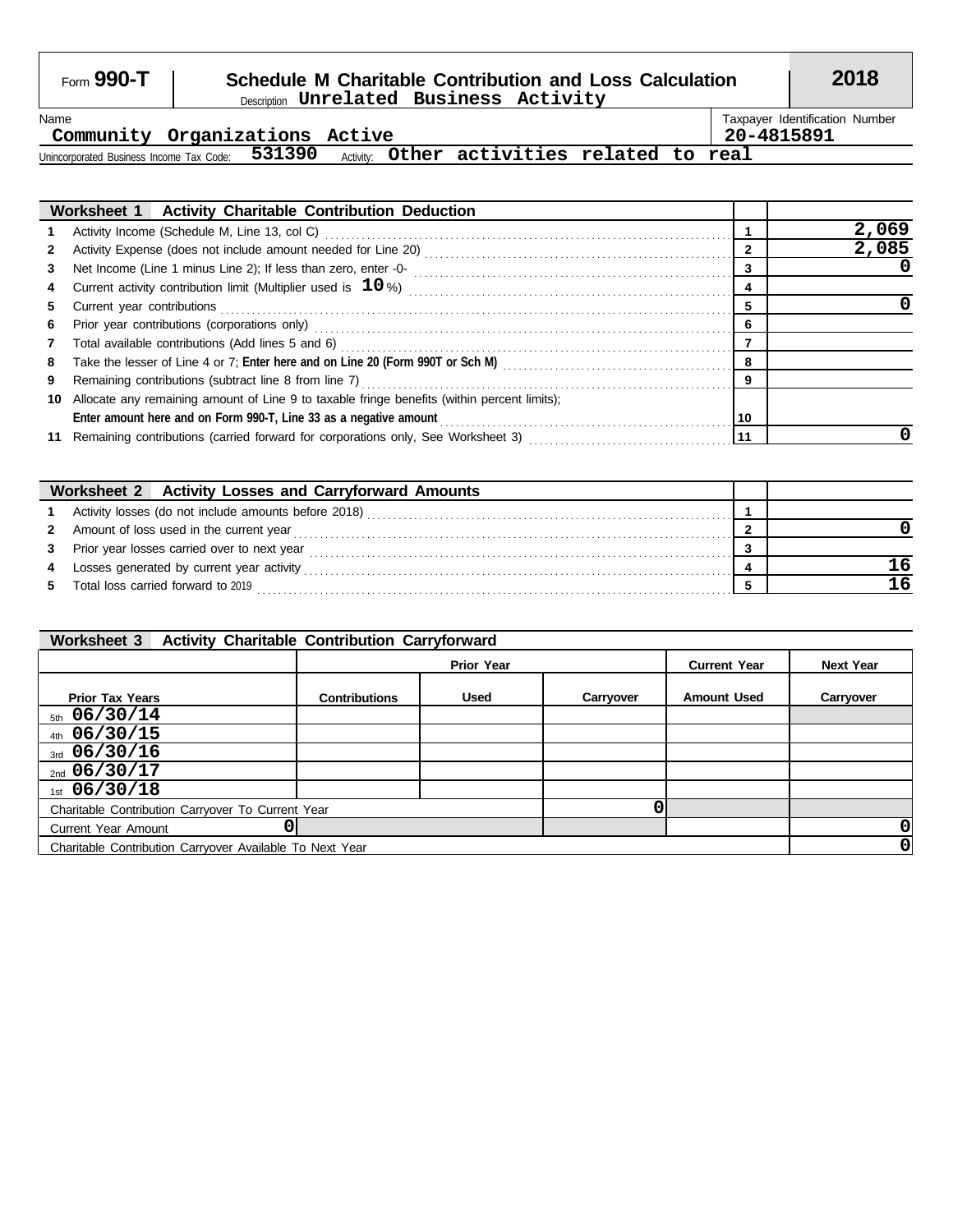# 20-4815891 **Federal Statements**

| Statement 1 - Form 990-T, Part I, Line 12 - Other Income |  |  |  |
|----------------------------------------------------------|--|--|--|
|                                                          |  |  |  |

| <b>Description</b>           | Amount |
|------------------------------|--------|
| Daily & Weekly Rental Income | 2,069  |
| Total                        | 2,069  |
|                              |        |

### **Statement 2 - Form 990-T, Part II, Line 28 - Other Deductions**

| <b>Description</b>      | Amount     |  |  |
|-------------------------|------------|--|--|
| Janitorial<br>Utilities | 300<br>535 |  |  |
| Total                   | 835        |  |  |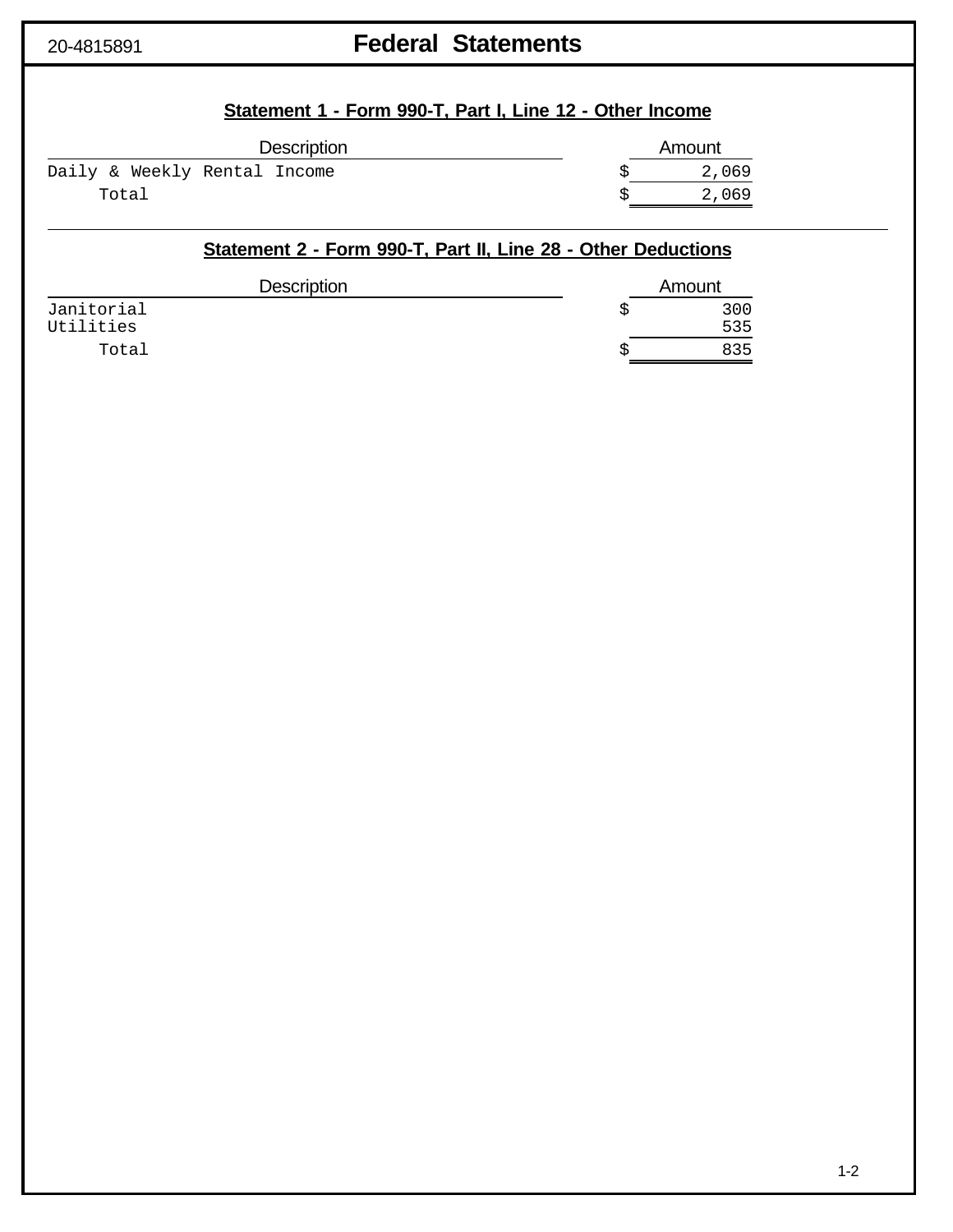|        | Depreciation and Amortization<br>Form 4562<br>(Including Information on Listed Property)                                                                                     |                                    |                                                                                                                                              |                                                                                  |                              |                |                |                  |                    | OMB No. 1545-0172                 |
|--------|------------------------------------------------------------------------------------------------------------------------------------------------------------------------------|------------------------------------|----------------------------------------------------------------------------------------------------------------------------------------------|----------------------------------------------------------------------------------|------------------------------|----------------|----------------|------------------|--------------------|-----------------------------------|
|        |                                                                                                                                                                              |                                    |                                                                                                                                              |                                                                                  | u Attach to your tax return. |                |                |                  |                    |                                   |
|        | Department of the Treasury<br>(99)<br>Internal Revenue Service                                                                                                               |                                    | u Go to www.irs.gov/Form4562 for instructions and the latest information.                                                                    |                                                                                  |                              |                |                |                  |                    | Attachment<br>179<br>Sequence No. |
|        | Name(s) shown on return                                                                                                                                                      |                                    | Community Organizations Active                                                                                                               |                                                                                  |                              |                |                |                  | Identifying number |                                   |
|        |                                                                                                                                                                              |                                    | in Disasters, Inc.                                                                                                                           |                                                                                  |                              |                |                |                  | 20-4815891         |                                   |
|        | Business or activity to which this form relates                                                                                                                              |                                    |                                                                                                                                              |                                                                                  |                              |                |                |                  |                    |                                   |
|        | Indirect Depreciation                                                                                                                                                        |                                    |                                                                                                                                              |                                                                                  |                              |                |                |                  |                    |                                   |
|        | Part I                                                                                                                                                                       |                                    | Election To Expense Certain Property Under Section 179<br>Note: If you have any listed property, complete Part V before you complete Part I. |                                                                                  |                              |                |                |                  |                    |                                   |
| 1      | Maximum amount (see instructions)                                                                                                                                            |                                    |                                                                                                                                              |                                                                                  |                              |                |                |                  | 1                  | 1,000,000                         |
| 2      |                                                                                                                                                                              |                                    |                                                                                                                                              |                                                                                  |                              |                |                |                  | $\mathbf{2}$       |                                   |
| 3      |                                                                                                                                                                              |                                    |                                                                                                                                              |                                                                                  |                              |                |                |                  | 3                  | 2,500,000                         |
| 4      |                                                                                                                                                                              |                                    |                                                                                                                                              |                                                                                  |                              |                |                |                  | 4                  |                                   |
| 5      | Dollar limitation for tax year. Subtract line 4 from line 1. If zero or less, enter -0-. If married filing separately, see instructions                                      |                                    |                                                                                                                                              |                                                                                  |                              |                |                |                  | 5                  |                                   |
| 6      |                                                                                                                                                                              | (a) Description of property        |                                                                                                                                              |                                                                                  | (b) Cost (business use only) |                |                | (c) Elected cost |                    |                                   |
|        |                                                                                                                                                                              |                                    |                                                                                                                                              |                                                                                  |                              |                |                |                  |                    |                                   |
|        |                                                                                                                                                                              |                                    |                                                                                                                                              |                                                                                  |                              |                |                |                  |                    |                                   |
| 7      |                                                                                                                                                                              |                                    |                                                                                                                                              |                                                                                  |                              | $\overline{7}$ |                |                  |                    |                                   |
| 8<br>9 | Total elected cost of section 179 property. Add amounts in column (c), lines 6 and 7 [[[[[[[[[[[[[[[[[[[[[[[[[<br>Tentative deduction. Enter the smaller of line 5 or line 8 |                                    |                                                                                                                                              |                                                                                  |                              |                |                |                  | 8<br>9             |                                   |
| 10     |                                                                                                                                                                              |                                    |                                                                                                                                              |                                                                                  |                              |                |                |                  | 10                 |                                   |
| 11     | Business income limitation. Enter the smaller of business income (not less than zero) or line 5. See instructions                                                            |                                    |                                                                                                                                              |                                                                                  |                              |                |                |                  | 11                 |                                   |
| 12     | Section 179 expense deduction. Add lines 9 and 10, but don't enter more than line 11                                                                                         |                                    |                                                                                                                                              |                                                                                  |                              |                |                |                  | 12                 |                                   |
| 13     | Carryover of disallowed deduction to 2019. Add lines 9 and 10, less line 12                                                                                                  |                                    |                                                                                                                                              |                                                                                  |                              | ▶<br>13        |                |                  |                    |                                   |
|        | Note: Don't use Part II or Part III below for listed property. Instead, use Part V.                                                                                          |                                    |                                                                                                                                              |                                                                                  |                              |                |                |                  |                    |                                   |
|        | Part II                                                                                                                                                                      |                                    | Special Depreciation Allowance and Other Depreciation (Don't include listed property. See instructions.)                                     |                                                                                  |                              |                |                |                  |                    |                                   |
| 14     | Special depreciation allowance for qualified property (other than listed property) placed in service                                                                         |                                    |                                                                                                                                              |                                                                                  |                              |                |                |                  |                    |                                   |
|        | during the tax year. See instructions                                                                                                                                        |                                    |                                                                                                                                              |                                                                                  |                              |                |                |                  | 14                 |                                   |
| 15     |                                                                                                                                                                              |                                    |                                                                                                                                              |                                                                                  |                              |                |                |                  | 15                 |                                   |
| 16     |                                                                                                                                                                              |                                    |                                                                                                                                              |                                                                                  |                              |                |                |                  | 16                 | 48,935                            |
|        | Part III                                                                                                                                                                     |                                    | MACRS Depreciation (Don't include listed property. See instructions.)                                                                        |                                                                                  | <b>Section A</b>             |                |                |                  |                    |                                   |
| 17     |                                                                                                                                                                              |                                    |                                                                                                                                              |                                                                                  |                              |                |                |                  | 17                 | 2,156                             |
| 18     | If you are electing to group any assets placed in service during the tax year into one or more general asset accounts, check here                                            |                                    |                                                                                                                                              |                                                                                  |                              |                |                | $\mathbf{u}$     |                    |                                   |
|        |                                                                                                                                                                              |                                    | Section B-Assets Placed in Service During 2018 Tax Year Using the General Depreciation System                                                |                                                                                  |                              |                |                |                  |                    |                                   |
|        | (a) Classification of property                                                                                                                                               |                                    | (b) Month and year<br>placed in<br>service                                                                                                   | (c) Basis for depreciation<br>(business/investment use<br>only-see instructions) | (d) Recovery<br>period       |                | (e) Convention | (f) Method       |                    | (g) Depreciation deduction        |
| 19a    | 3-year property                                                                                                                                                              |                                    |                                                                                                                                              |                                                                                  |                              |                |                |                  |                    |                                   |
| b      | 5-year property                                                                                                                                                              |                                    |                                                                                                                                              |                                                                                  |                              |                |                |                  |                    |                                   |
| c      | 7-year property                                                                                                                                                              |                                    |                                                                                                                                              |                                                                                  |                              |                |                |                  |                    |                                   |
|        | d 10-year property                                                                                                                                                           |                                    |                                                                                                                                              |                                                                                  |                              |                |                |                  |                    |                                   |
| е      | 15-year property                                                                                                                                                             |                                    |                                                                                                                                              |                                                                                  |                              |                |                |                  |                    |                                   |
| f      | 20-year property                                                                                                                                                             |                                    |                                                                                                                                              |                                                                                  |                              |                |                |                  |                    |                                   |
| g      | 25-year property                                                                                                                                                             |                                    |                                                                                                                                              |                                                                                  | 25 yrs.                      |                |                | S/L<br>S/L       |                    |                                   |
|        | h Residential rental<br>property                                                                                                                                             |                                    |                                                                                                                                              |                                                                                  | 27.5 yrs.<br>27.5 yrs.       |                | ΜМ<br>ΜМ       | S/L              |                    |                                   |
| i.     | Nonresidential real                                                                                                                                                          |                                    |                                                                                                                                              |                                                                                  | 39 yrs.                      |                | ΜМ             | S/L              |                    |                                   |
|        | property                                                                                                                                                                     |                                    |                                                                                                                                              |                                                                                  |                              |                | МM             | S/L              |                    |                                   |
|        |                                                                                                                                                                              |                                    | Section C-Assets Placed in Service During 2018 Tax Year Using the Alternative Depreciation System                                            |                                                                                  |                              |                |                |                  |                    |                                   |
| 20a    | Class life                                                                                                                                                                   |                                    |                                                                                                                                              |                                                                                  |                              |                |                | S/L              |                    |                                   |
|        | $b$ 12-year                                                                                                                                                                  |                                    |                                                                                                                                              |                                                                                  | 12 yrs.                      |                |                | S/L              |                    |                                   |
|        | $c30$ -year                                                                                                                                                                  |                                    |                                                                                                                                              |                                                                                  | 30 yrs.                      |                | ΜМ             | S/L              |                    |                                   |
|        | $d$ 40-year                                                                                                                                                                  |                                    |                                                                                                                                              |                                                                                  | 40 yrs.                      |                | ΜМ             | S/L              |                    |                                   |
|        | Part IV                                                                                                                                                                      | <b>Summary</b> (See instructions.) |                                                                                                                                              |                                                                                  |                              |                |                |                  |                    |                                   |
| 21     | Listed property. Enter amount from line 28                                                                                                                                   |                                    |                                                                                                                                              |                                                                                  |                              |                |                |                  | 21                 | 5,500                             |
| 22     | Total. Add amounts from line 12, lines 14 through 17, lines 19 and 20 in column (g), and line 21. Enter                                                                      |                                    |                                                                                                                                              |                                                                                  |                              |                |                |                  | 22                 | 56,591                            |
| 23     | For assets shown above and placed in service during the current year, enter the                                                                                              |                                    |                                                                                                                                              |                                                                                  |                              |                |                |                  |                    |                                   |
|        |                                                                                                                                                                              |                                    |                                                                                                                                              |                                                                                  |                              | 23             |                |                  |                    |                                   |
|        | For Depertuarly Poduction, Act Notice, can concrete instructions                                                                                                             |                                    |                                                                                                                                              |                                                                                  |                              |                |                |                  |                    | $A E C 2 \approx$                 |